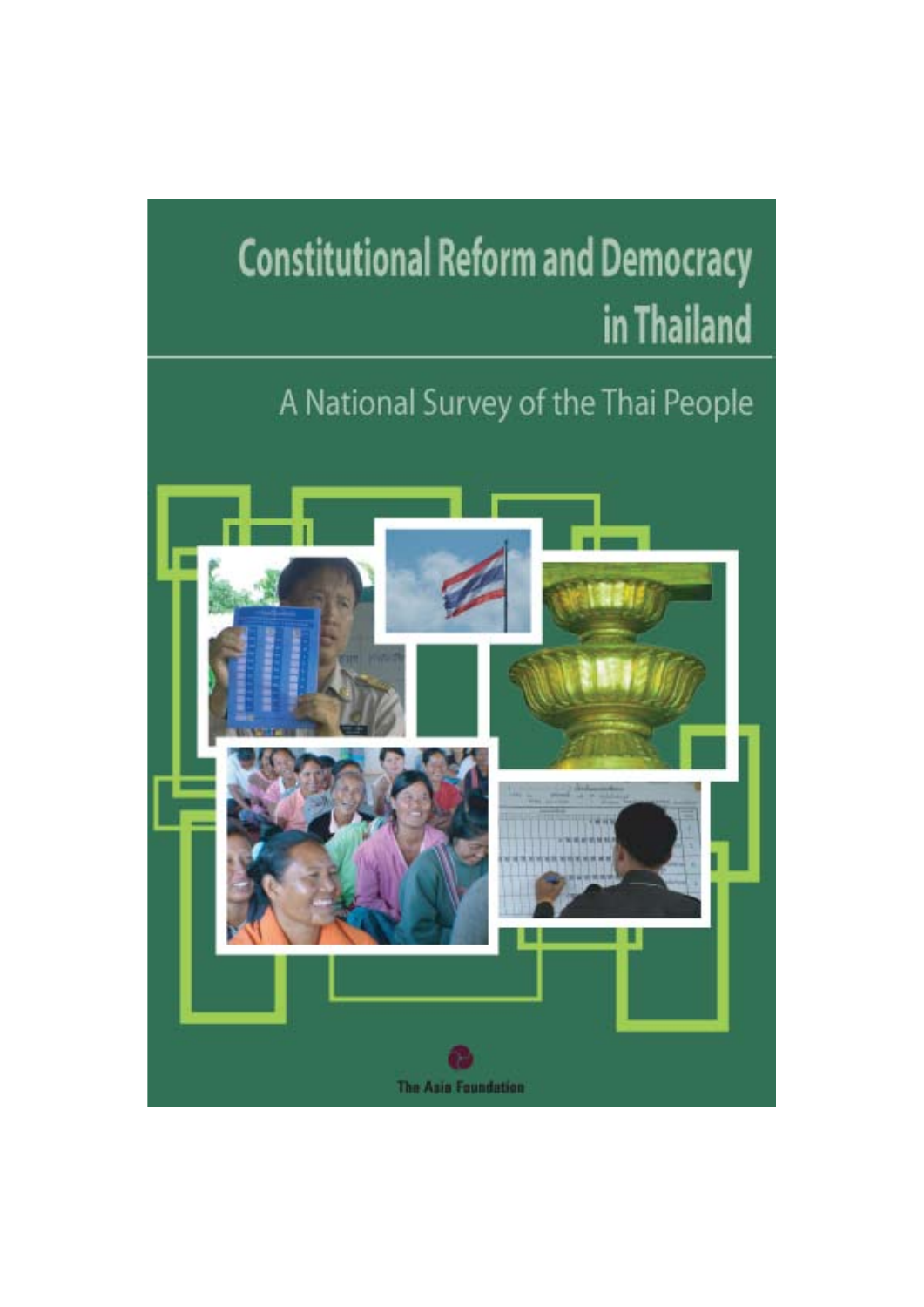### **Constitutional Reform and Democracy in Thailand**

**A** National Survey of the Thai People

Report Author and Project Director: Tim-Meisburger-

The-Asia-Foundation-Editorial-Board:- Dr. James Klein, Pauline Tweedie, Ruengrawee Pichaikul, Yupa Phusahas

> Questionnaire Design: Tim-Meisburger-

Research Design and Fieldwork: Dr. Sunchai Anumanrajadhon, Acharanand Lelahuta, Pornchinee Wongthongsook, Philip Hughs - MI Advisory

Publication Team: Arpaporn Winijkulchai, Santi Nindang, Preecha Roengsamut, Wadee Deeprawat, Suphannika Thantiviramanon, Mattana Wongsirikajorn

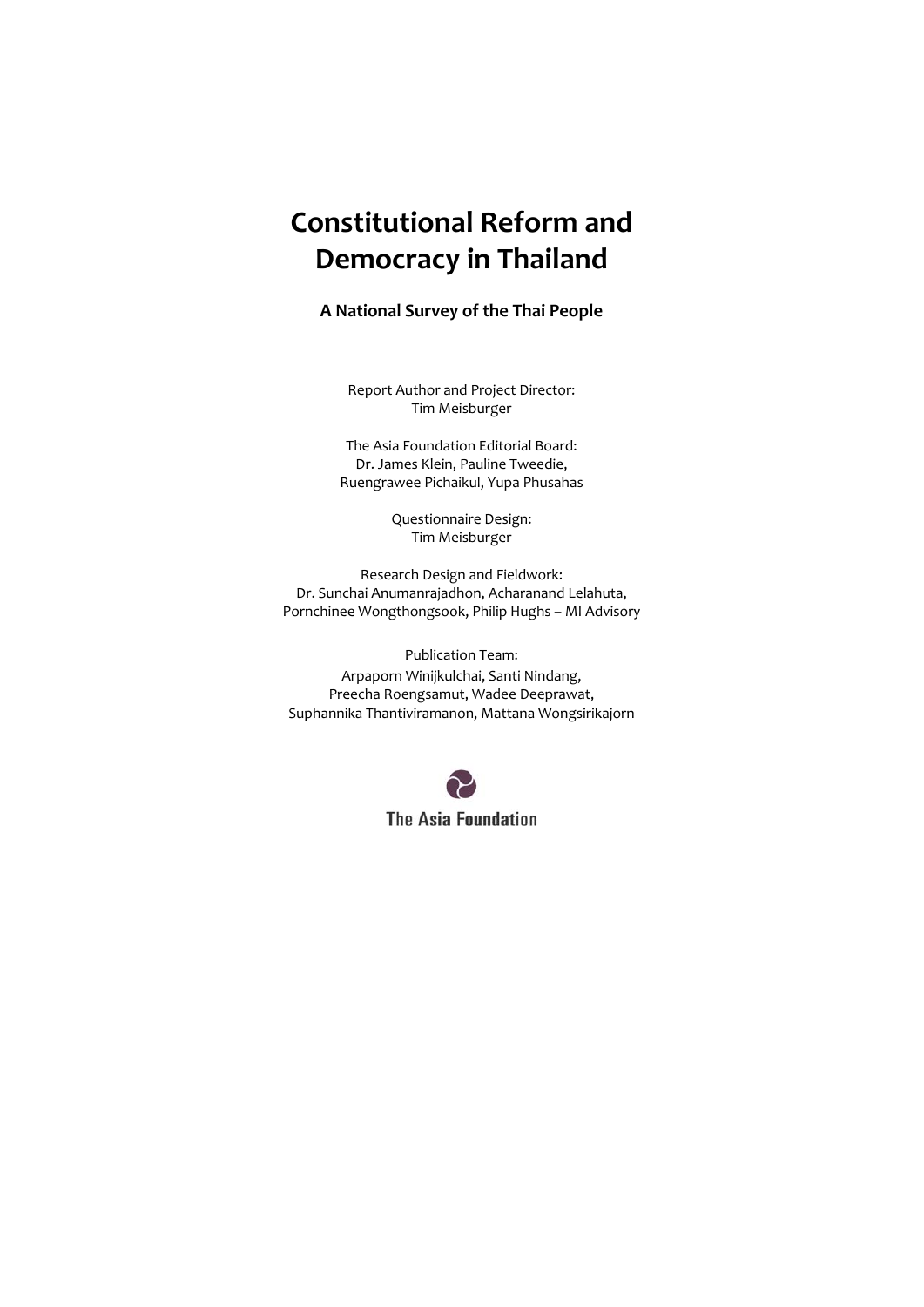### **About The Asia Foundation**

The Asia Foundation is a non-profit, non-governmental organization committed to the development of a peaceful, prosperous, just, and open Asia-Pacific region. The Foundation supports programs in Asia that help improve governance, law, and civil society; women's empowerment; economic reform and development; and international relations. Drawing on more than 50 years of experience in Asia, the Foundation collaborates with private and public partners to support leadership and institutional development, exchanges, and policy research.

With offices throughout Asia, an office in Washington, D.C., and its headquarters in San Francisco, the Foundation addresses these issues on both a country and regional level. In 2008, the Foundation provided more than \$87 million in program support and distributed over one million books and educational materials valued at \$41 million throughout Asia.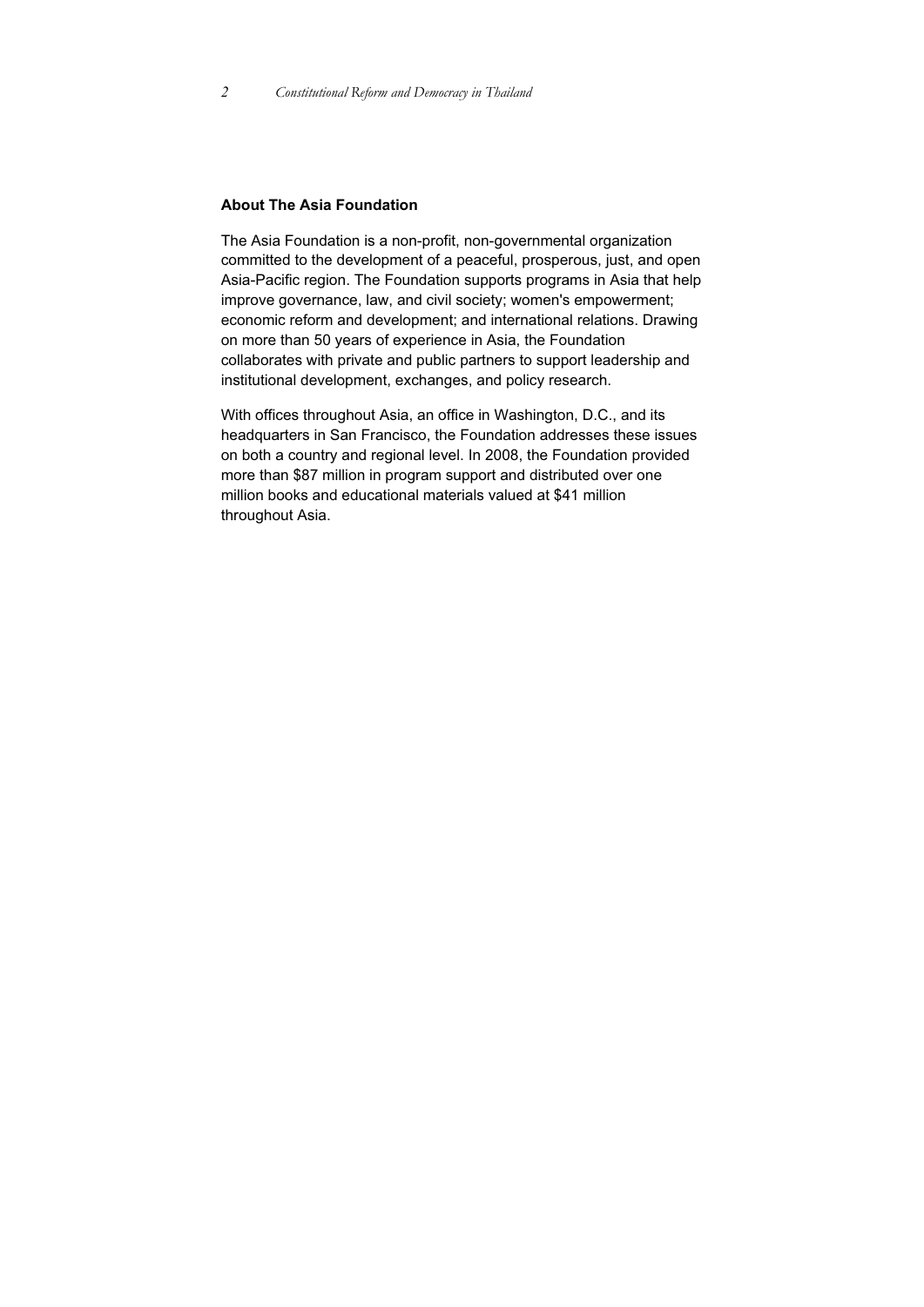### **Preface**

This report presents the findings of The Asia Foundation's first survey of the Thai electorate. The survey was conducted through face-to face interviews with a random, nationally representative sample of 1,500 voters in Bangkok and 26 provinces nationwide (excluding the three southern border provinces) between June 13 and July 5, 2009.

This survey represents the latest in a series of democracy assessments sponsored by the Foundation that began in 1999 with a voter education survey conducted in Indonesia followed by subsequent follow-up surveys in Indonesia, as well multiple surveys in Cambodia, East Timor, Afghanistan, and several other countries. (These surveys can be found at

http://www.asiafoundation.org/publications/index.php?q=democracy+as sessment).

The primary purpose of the research was to provide lawmakers, politicians, academics and other stakeholders with information about the Thai publics' opinions and knowledge on issues relevant to the current debate on constitutional reform, and identify key issues and challenges facing political parties, election administrators and assistance providers in advance of a potential referendum on constitutional reforms and subsequent General Elections. In addition, to assess the process of democratization in Thailand, the survey sought to measure Thai voters' knowledge of and attitudes towards democracy and democratic institutions.

Since many of the core questions in the survey were asked in previous Foundation surveys conducted in other Asian nations, the Foundation was also able to make interesting and valuable comparisons between Thai attitudes and knowledge and those of their Asian neighbors Because the survey was conducted using a statistically effective and replicable methodology, the data collected may also serve as a benchmark on Thai voter perceptions, so that future surveys by the Foundation or other organizations might identify key trends and attitude changes among Thai voters.

We believe the survey will prove very useful to policy makers, political parties, academics, and others interested in developing a greater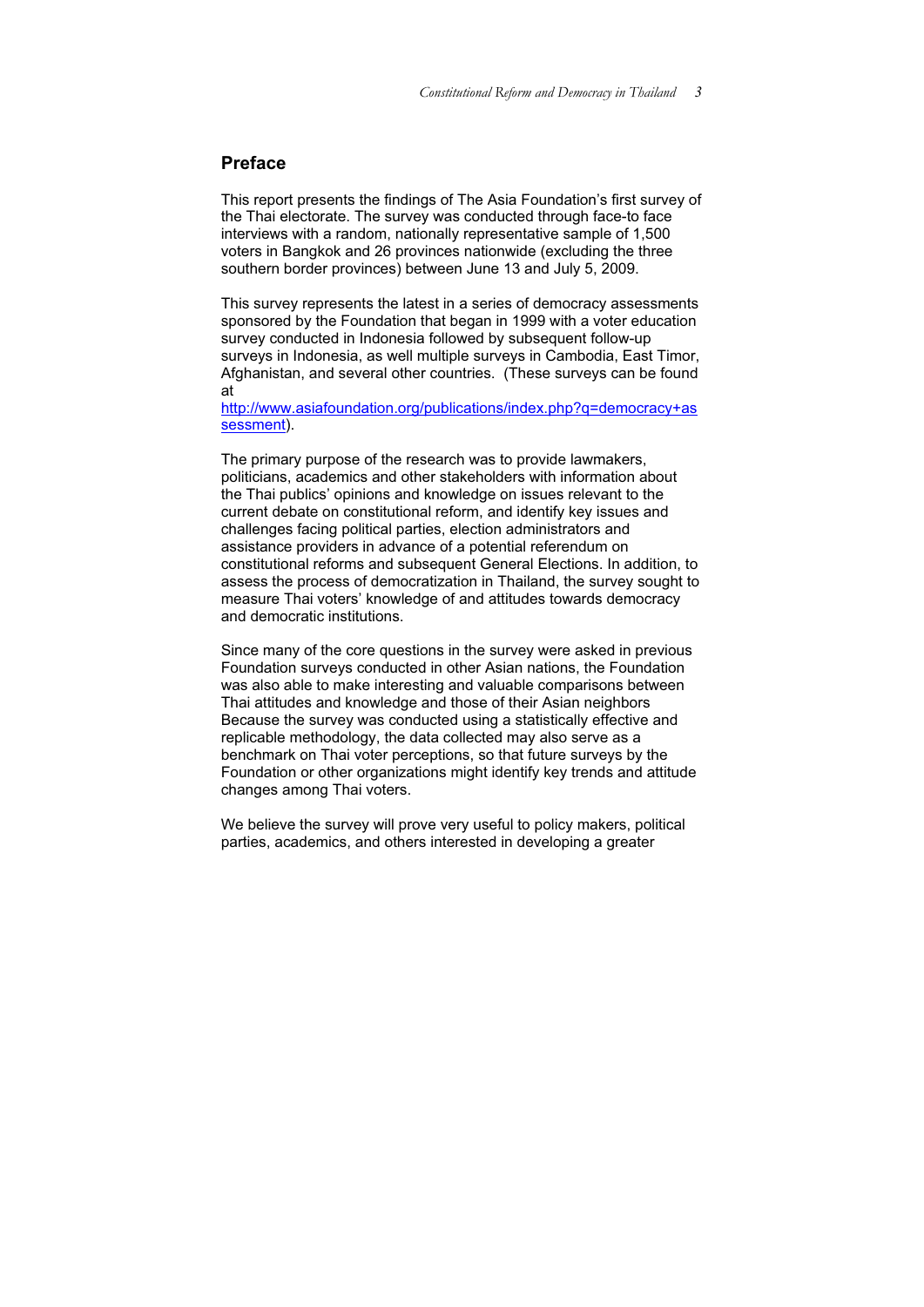understanding of the current state and development of democracy in Thailand and the perceptions of the Thai public.

James R. Klein Country Representative, Thailand The Asia Foundation Bangkok, August 26, 2009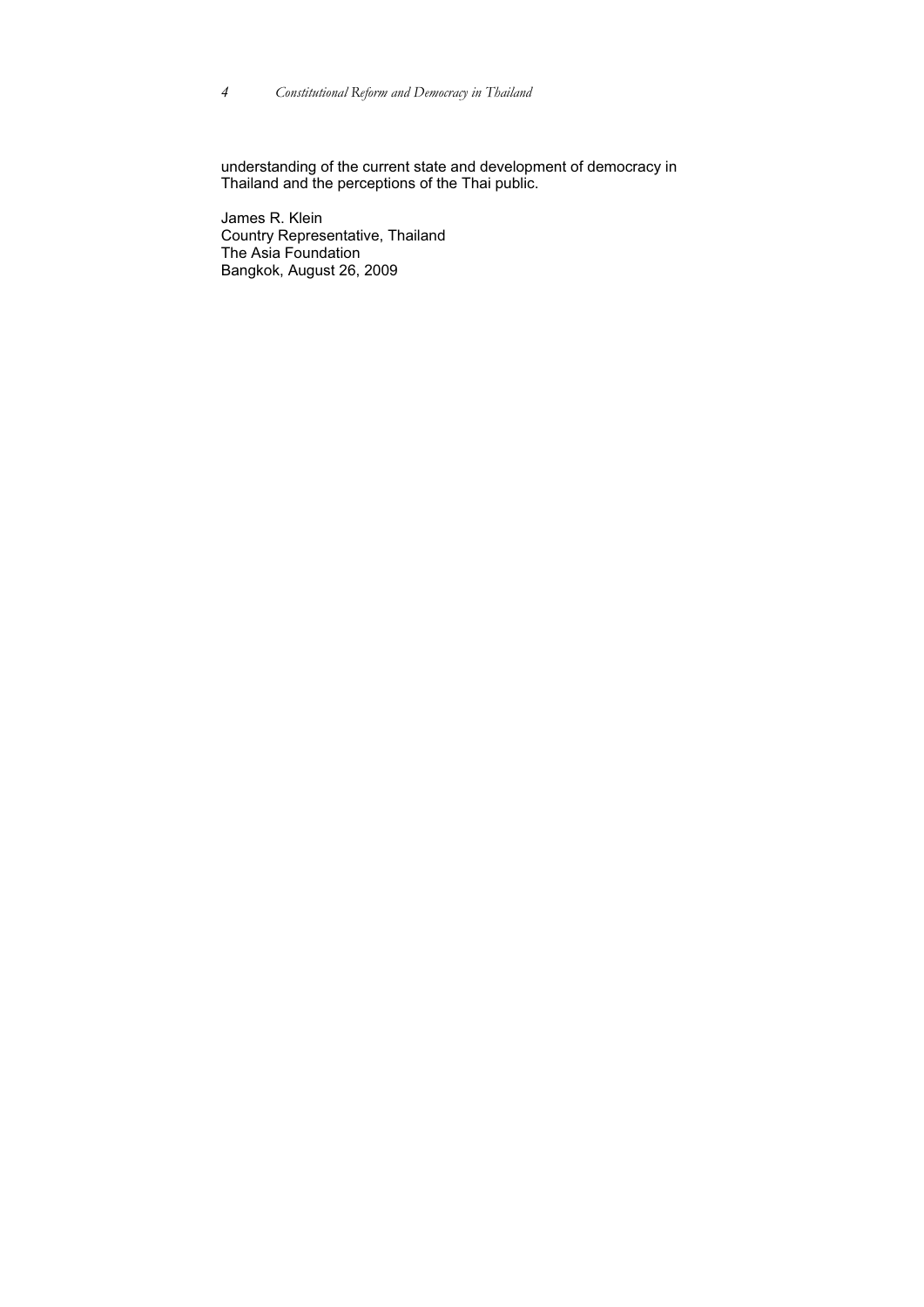| <b>Table of Contents</b> |  |
|--------------------------|--|
|--------------------------|--|

| $\mathbf{1}$   |     |                                                       |  |  |
|----------------|-----|-------------------------------------------------------|--|--|
|                | 1.1 |                                                       |  |  |
|                | 1.2 | DIRECTION OF COUNTRY: REASONS FOR WRONG DIRECTION  20 |  |  |
|                | 1.3 |                                                       |  |  |
|                | 1.4 |                                                       |  |  |
|                | 1.5 |                                                       |  |  |
|                | 1.6 |                                                       |  |  |
| $\overline{2}$ |     |                                                       |  |  |
|                | 2.1 |                                                       |  |  |
|                | 2.2 |                                                       |  |  |
|                | 2.3 |                                                       |  |  |
|                | 2.4 |                                                       |  |  |
|                | 2.5 |                                                       |  |  |
| 3              |     |                                                       |  |  |
|                | 3.1 |                                                       |  |  |
|                | 3.2 |                                                       |  |  |
|                | 3.3 |                                                       |  |  |
|                | 3.4 |                                                       |  |  |
|                | 3.5 |                                                       |  |  |
|                | 3.6 |                                                       |  |  |
|                | 3.7 |                                                       |  |  |
|                | 3.8 |                                                       |  |  |
|                | 3.9 |                                                       |  |  |
| 4              |     |                                                       |  |  |
|                | 4.1 |                                                       |  |  |
|                | 4.2 |                                                       |  |  |
|                | 4.3 |                                                       |  |  |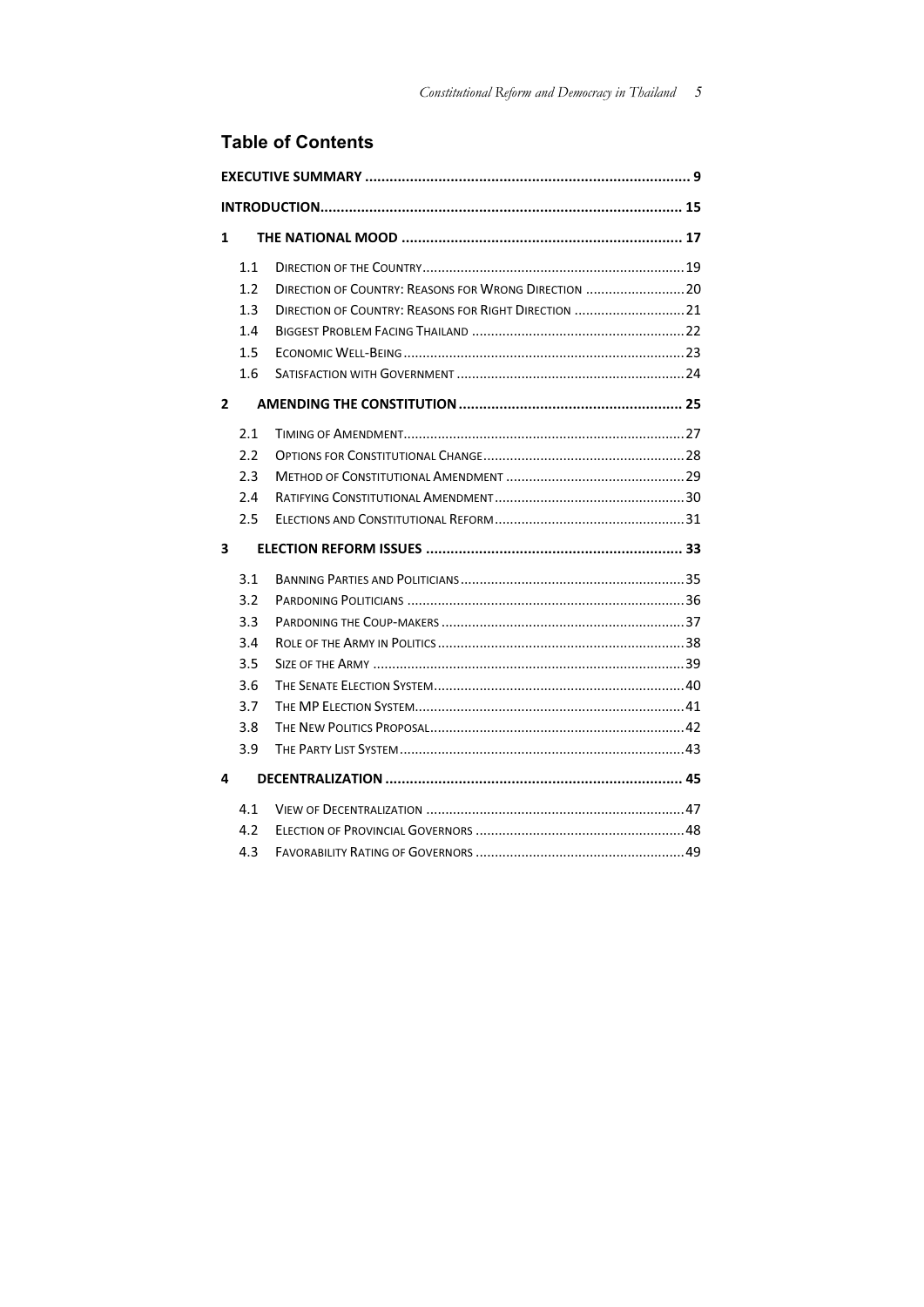|    | 4.4 |  |  |
|----|-----|--|--|
| 5. |     |  |  |
|    | 5.1 |  |  |
|    | 5.2 |  |  |
|    | 5.3 |  |  |
| 6  |     |  |  |
|    | 6.1 |  |  |
|    | 6.2 |  |  |
|    | 6.3 |  |  |
|    | 6.4 |  |  |
|    | 6.5 |  |  |
|    | 6.6 |  |  |
|    | 6.7 |  |  |
|    | 6.8 |  |  |
| 7  |     |  |  |
|    |     |  |  |
|    | 7.1 |  |  |
|    | 7.2 |  |  |
|    | 7.3 |  |  |
| 8  |     |  |  |
|    | 8.1 |  |  |
|    | 8.2 |  |  |
|    | 8.3 |  |  |
|    | 8.4 |  |  |
|    | 8.5 |  |  |
| 9  |     |  |  |
|    | 9.1 |  |  |
|    | 9.2 |  |  |
|    | 9.3 |  |  |

 $\boldsymbol{\delta}$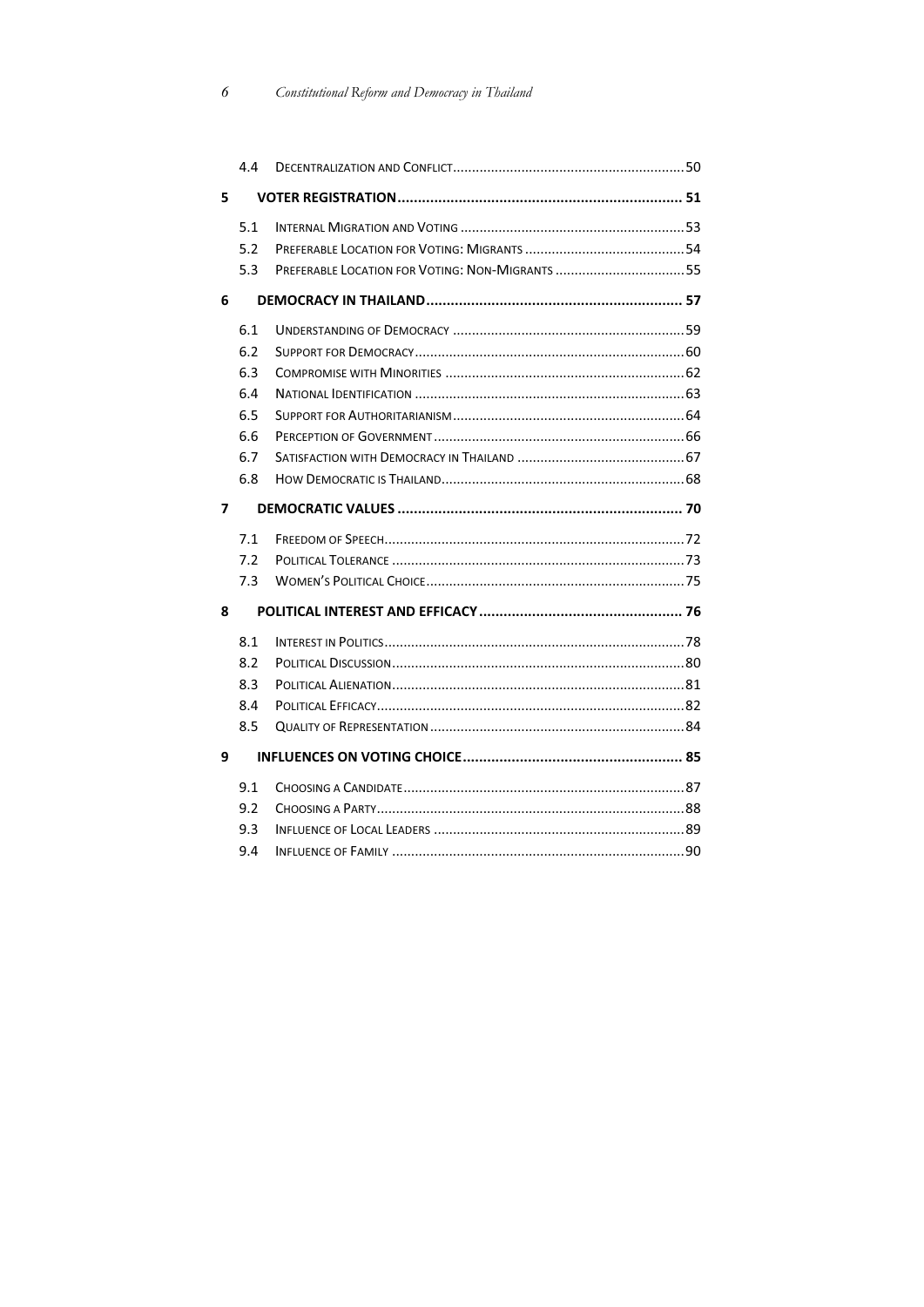|    | 9.5  |  |  |  |
|----|------|--|--|--|
|    | 9.6  |  |  |  |
| 10 |      |  |  |  |
|    | 10.1 |  |  |  |
|    | 10.2 |  |  |  |
|    | 10.3 |  |  |  |
|    | 10.4 |  |  |  |
|    | 10.5 |  |  |  |
| 11 |      |  |  |  |
|    | 11.1 |  |  |  |
|    | 11.2 |  |  |  |
|    | 11.3 |  |  |  |
| 12 |      |  |  |  |
|    | 12.1 |  |  |  |
|    | 12.2 |  |  |  |
|    | 12.3 |  |  |  |
|    | 12.4 |  |  |  |
|    | 12.5 |  |  |  |
|    | 12.6 |  |  |  |
|    |      |  |  |  |
|    |      |  |  |  |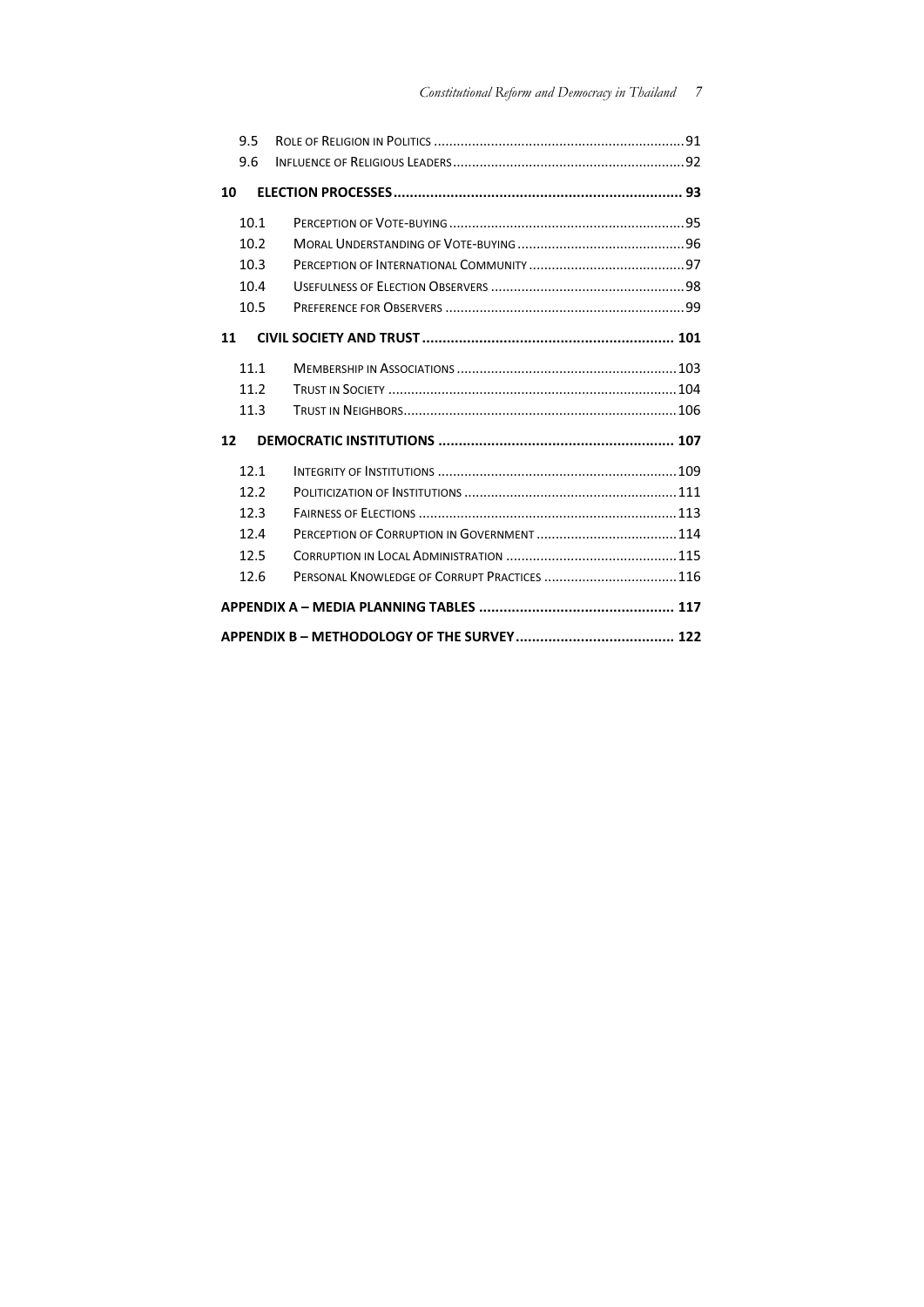*Constitutional Reform and Democracy in Thailand*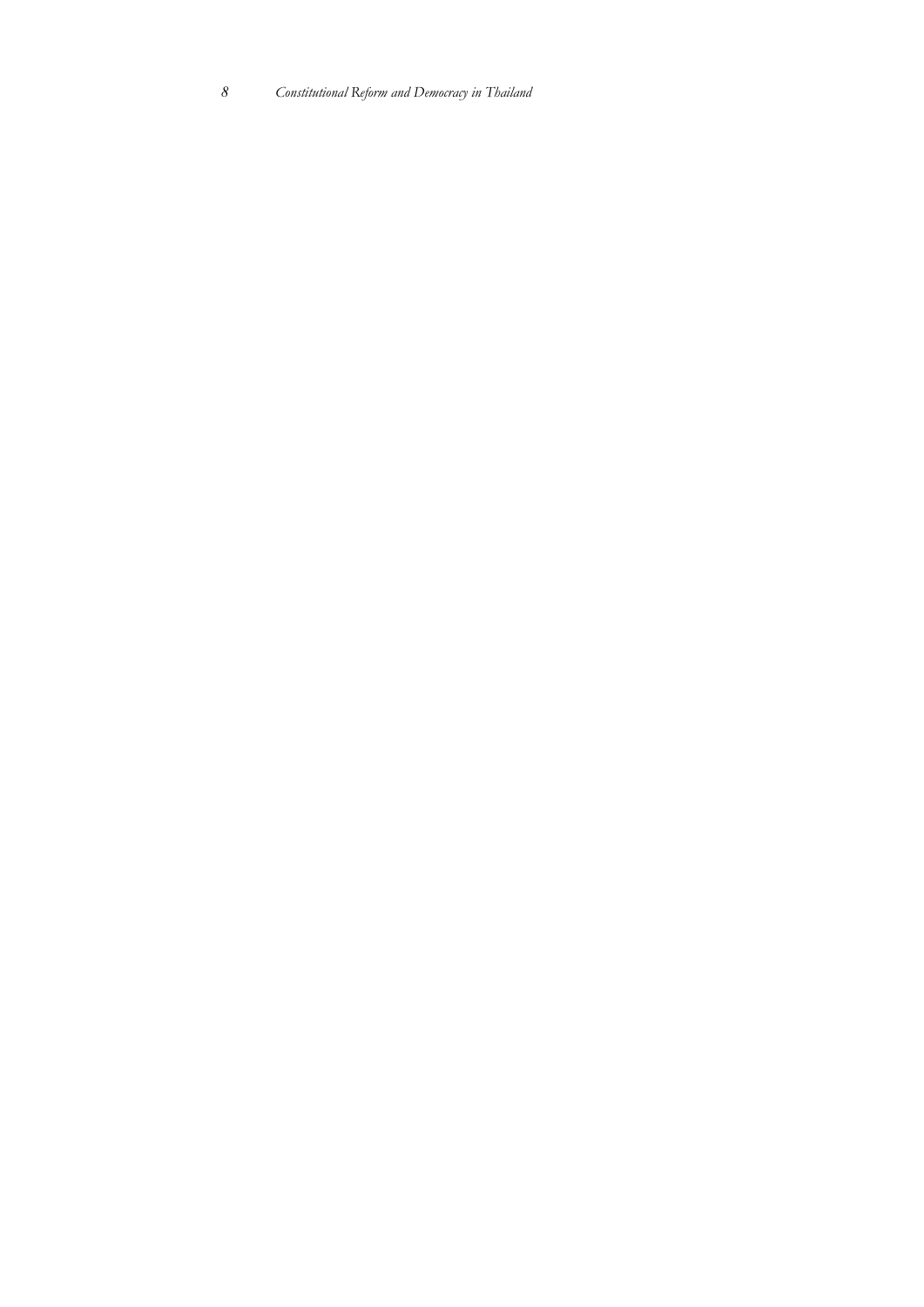### **Executive Summary**

### **The National Mood**

Thai citizens are rather pessimistic about the direction of the country, with less than a third saying the country is moving in the right direction. The most common reasons for thinking the country is headed in the wrong direction were economic, with 41% of all survey respondents saying the country was headed in the wrong direction due to a bad economy, lack of development, poverty or unemployment. The recent political conflicts and demonstrations, were cited by 11%,

When asked about the biggest problem facing Thailand, 60% cited economic concerns, and another 24% mentioned political conflict. Twothirds (67%) say their personal economic situation has gotten worse or much worse in the last two years; nevertheless a small majority (53%) say they are fairly or very satisfied with the job the government is doing

### **Amending the Constitution**

Thais are evenly split between those who believe constitutional amendment could reduce conflict (45%), and those who think it might exacerbate conflict (45%). In total, 53% of the population says they want constitutional reform or a new constitution, while 28% are happy with the current constitution.

When asked how the Constitution should be amended, 67% say amendment should be drafted through a participatory process that involves ordinary citizens; 10% say amendment should be done by Parliament alone, and 16% thought changes should be drafted by a committee of experts. Regardless of method of amendment, an overwhelming majority (84%) believes that a new or revised constitution should be ratified through a referendum.

Regarding the timing of elections, a small majority (53%) think elections should be called before the end of the current term, however these respondents are split as to whether the elections should occur as soon as possible (23%) or after reforms have been made (30%). A strong minority (43%) favors waiting until the term of the current government expires.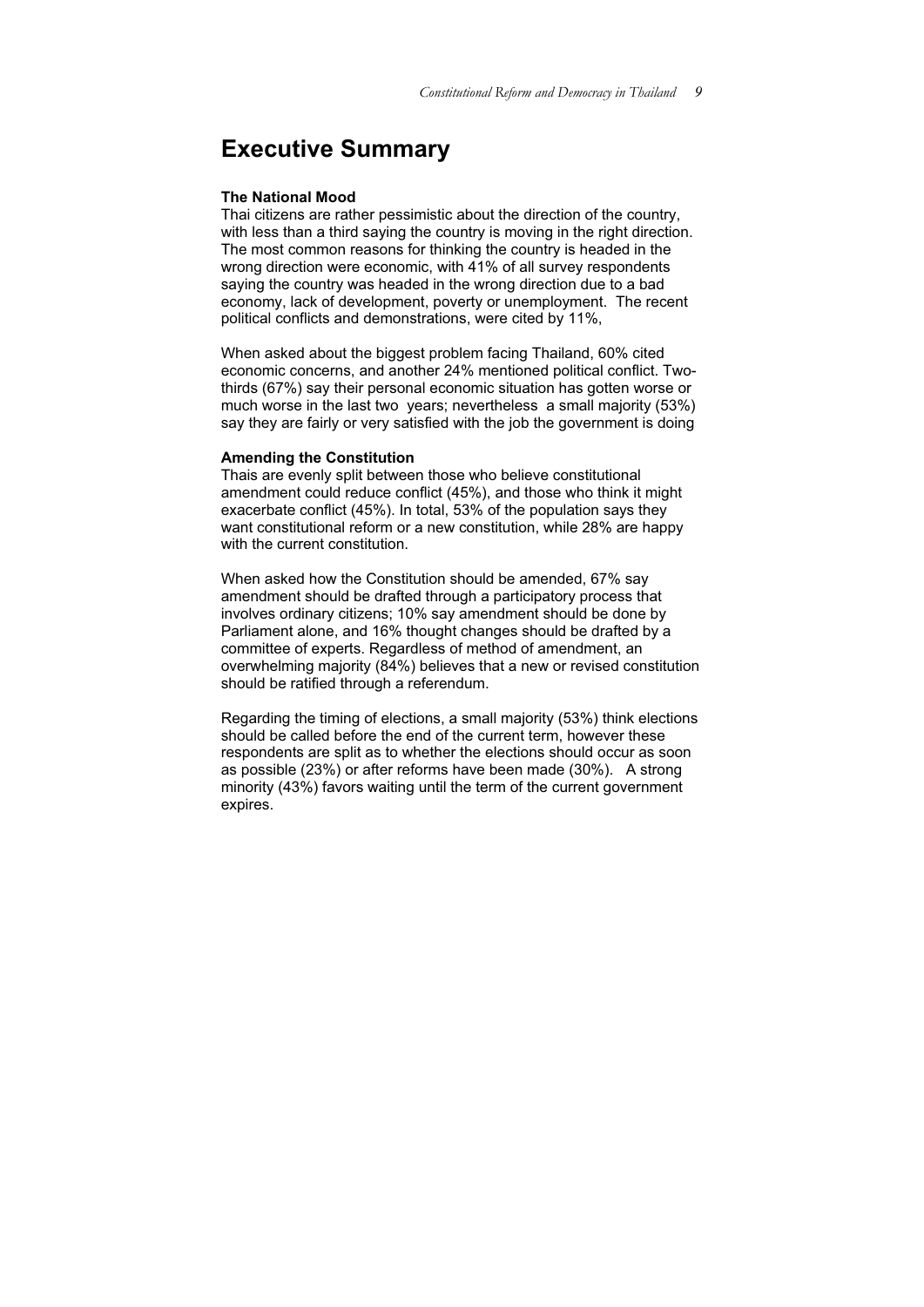### **Election Reform Issues**

Most Thais across the political spectrum reject impunity for powerful people, even if it means an increase in political conflict. A majority (62%) favor retaining Article 237 of the 2007 Constitution (which allows the banning of politicians and dissolution of parties) in a revised Constitution, and only one in five (21%) think politicians convicted of crimes should be pardoned. Likewise, 57% would support revoking the pardons granted the military coup-makers in the 2007 constitution, nevertheless 62% see the army as an important institution, and 69% say the army is the right size.

Thais feel their interests in government are better represented through elections than appointments, and express the desire to be more involved in the political process. Only a quarter of citizens (25%) support the shift from an elected senate to a partially appointed senate mandated in the 2007 constitution; 63% say they prefer the system described in the 1997 constitution, and 6% want to eliminate the Senate entirely. Additionally three-quarters (74%) reject the proposal to reduce the number of directly elected MPs and replace them with MPs selected by functional groups or independent institutions

When asked about the most appropriate system for electing MPs to Parliament, half (50%) of the respondents opted for the current mixed system, with 45% preferring smaller single member districts; and 54% would drop the party-list system in favor of single member districts.

#### **Decentralization**

A substantial majority (69%) of respondents are in favor of shifting some power from the national to the local level, and directly electing provincial governors. When asked specifically, 75% say they prefer choosing their own governor through direct elections. In those places that already have elected governors, voters liked their governors twice as much as residents of provinces with appointed governors.

### **Voter Registration**

Fourteen percent of Thai voters are registered to vote in their household registration constituency instead of where they currently live, and on average these voters have lived away from their home village for almost seven years. Of those, 57% said they prefer voting in their home constituency rather than where they work. Voters who have not moved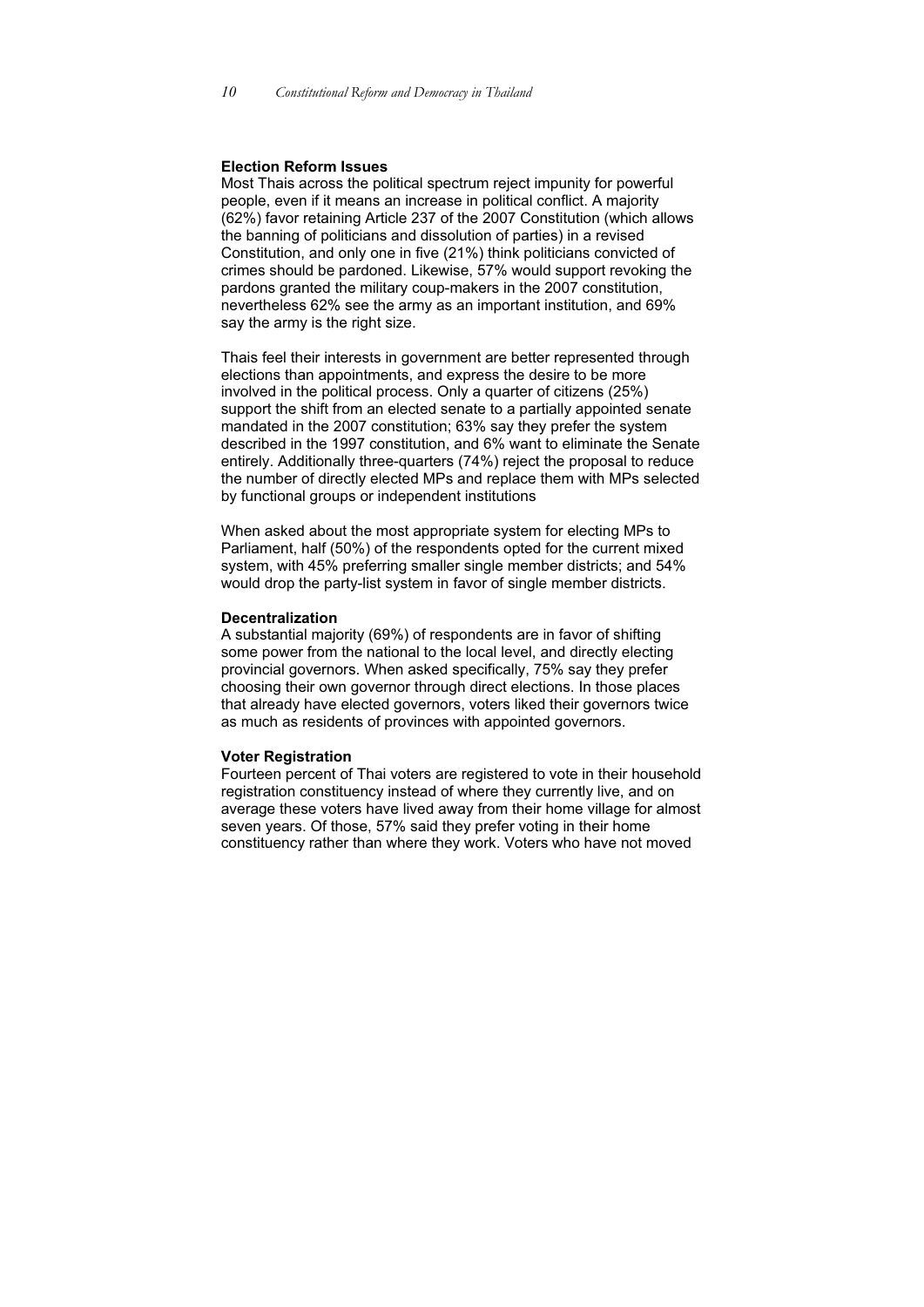also think migrants should vote where they are from rather than where they live by an even stronger majority of 68%.

### **Democracy in Thailand**

When asked about the characteristics of a democracy, almost half (48%) describe democracy in terms of rights or freedoms, and more than a third (36%) associates democracy with participation/elections/ majority rule, while just 9% could not provide any characteristic of a democracy.

A strong majority of Thai voters (68%) recognize that political conflict is a normal part of the democratic process, and that it can be difficult to come to consensus or make decisions, but still overwhelmingly support democracy (95%) as the best form of government. Respondents are split in their opinion as to whether it is more important to compromise with the minority to build as much consensus as possible for government decisions (52%), or if the majority preference should always take precedence when decisions are made (46%). The Thai people as a whole (98%) believe strongly that there is more that unites them than divides them.

Although almost everyone believes that democracy is the best form of government in normal times, almost a third (30%) would support authoritarian rule in some circumstances. A majority of Thais (70%) see the government and people as equals, while 16% hold a paternalistic view of the government as father and the people as children, and 11% view the government as a boss.

Seven in ten (70%) of Thais are satisfied to some extent with democracy in Thailand, but almost three in ten (28%) are dissatisfied. Although about 63% of Thais perceive the country as somewhat or very democratic, more than a third (35%) say Thailand has little or no democracy.

### **Democratic Values**

The Thai people are significantly more politically tolerant than the publics in other Asian countries; 79% would allow meetings of unpopular parties in their area, just 6% said that a friend joining an unpopular party would end the friendship. Additionally 80% of Thais say people are free to express their political opinions. Almost all Thai people (92%) support the idea that women should be free to make their own choice in voting, which is the highest percentage favoring female choice of any country surveyed by the Foundation over the last decade.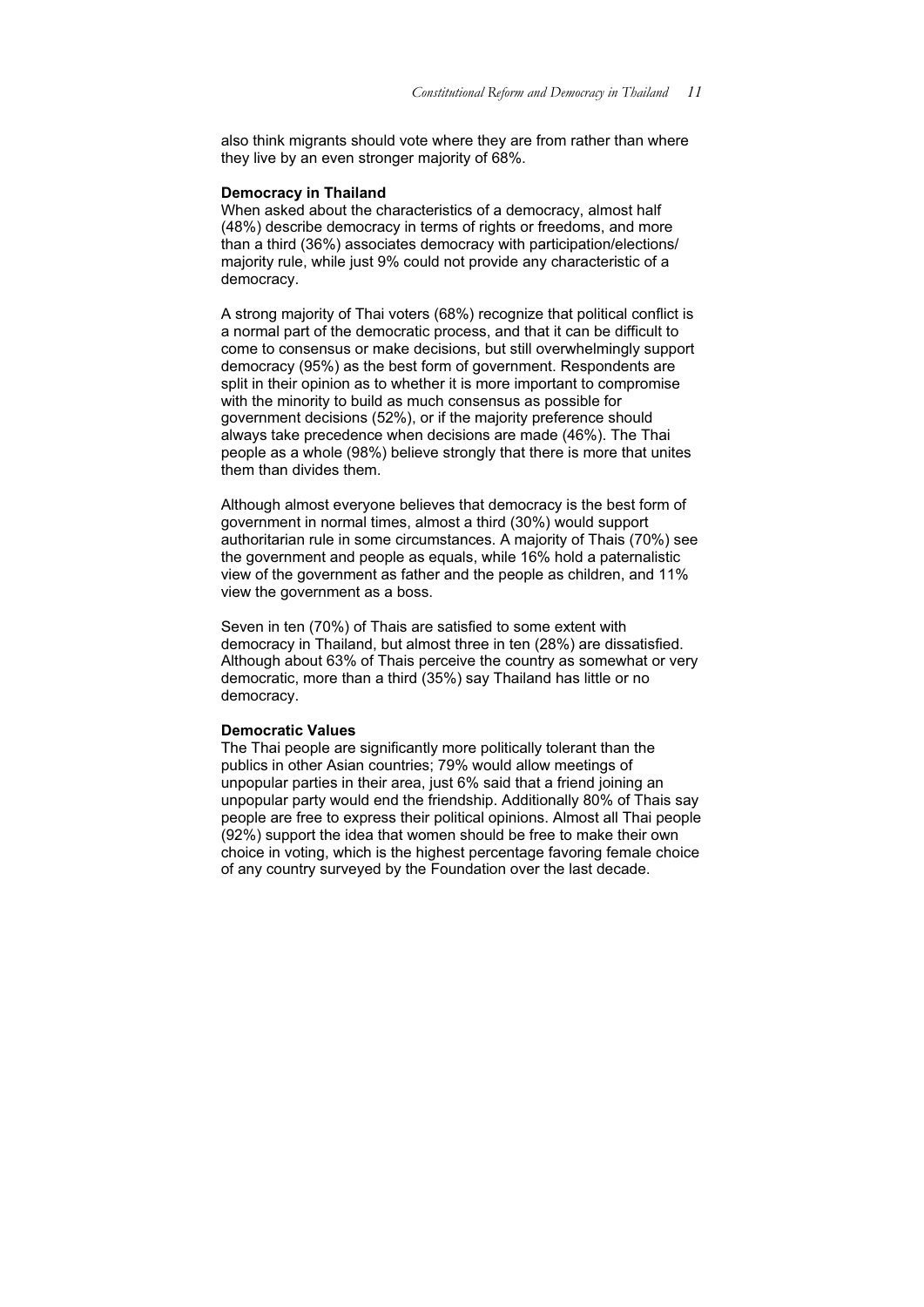### **Political Interest and Efficacy**

Almost three-quarters (71%) say they are somewhat or very interested in politics, which is high by regional standards. The political turmoil of the last three years has not turned off voters, with 83% saying their interest has grown or stayed the same, while just 17% said their interest had decreased and 26% saying they often discuss politics with friends.

Thais are divided on their opinion as to whether or not the government cares what they think, with (55%) believing the government does not care, and (43%) believing it does. When asked specifically if their opinion could influence government decision-making, 80% said it would have very little or no influence on government decision-making and this may contribute to their generally low assessment of the quality of representation, with just a third (33%) believing their MP addressed their major concerns in parliament.

### **Influences on Voting Choice**

The single greatest factor influencing voters' choice of candidate is the candidate's availability and accessibility, with fully half (50%) of all respondents selecting this option. Other important factors include candidates' education (17%) and personal achievements (10%). In choosing a party, 57% say the past history or accomplishments of the party were most important, 22% said, the current plans of the party, and 19% would choose based on the character and accomplishments of the party's leaders.

Although it is commonly asserted that local leaders have strong influence over voters, our findings suggest the opposite, with just 16% agreeing that following the recommendations of local leaders makes sense. Similarly, just ten percent felt family members choice should be influenced by the opinion of the head of household. Religion has little influence on voter choice: 90% say religious leaders should avoid politics, and 91% say the political recommendations of religious leaders would have little or no influence on their candidate or party choice.

### **Election Processes**

Although a majority of Thais (58%) believe voters in their area could be influenced by vote-buying activity, an overwhelming majority (84%) feel there is no moral obligation to vote for a party or candidate, even if they had accepted money or a gift. Non-partisan election observation could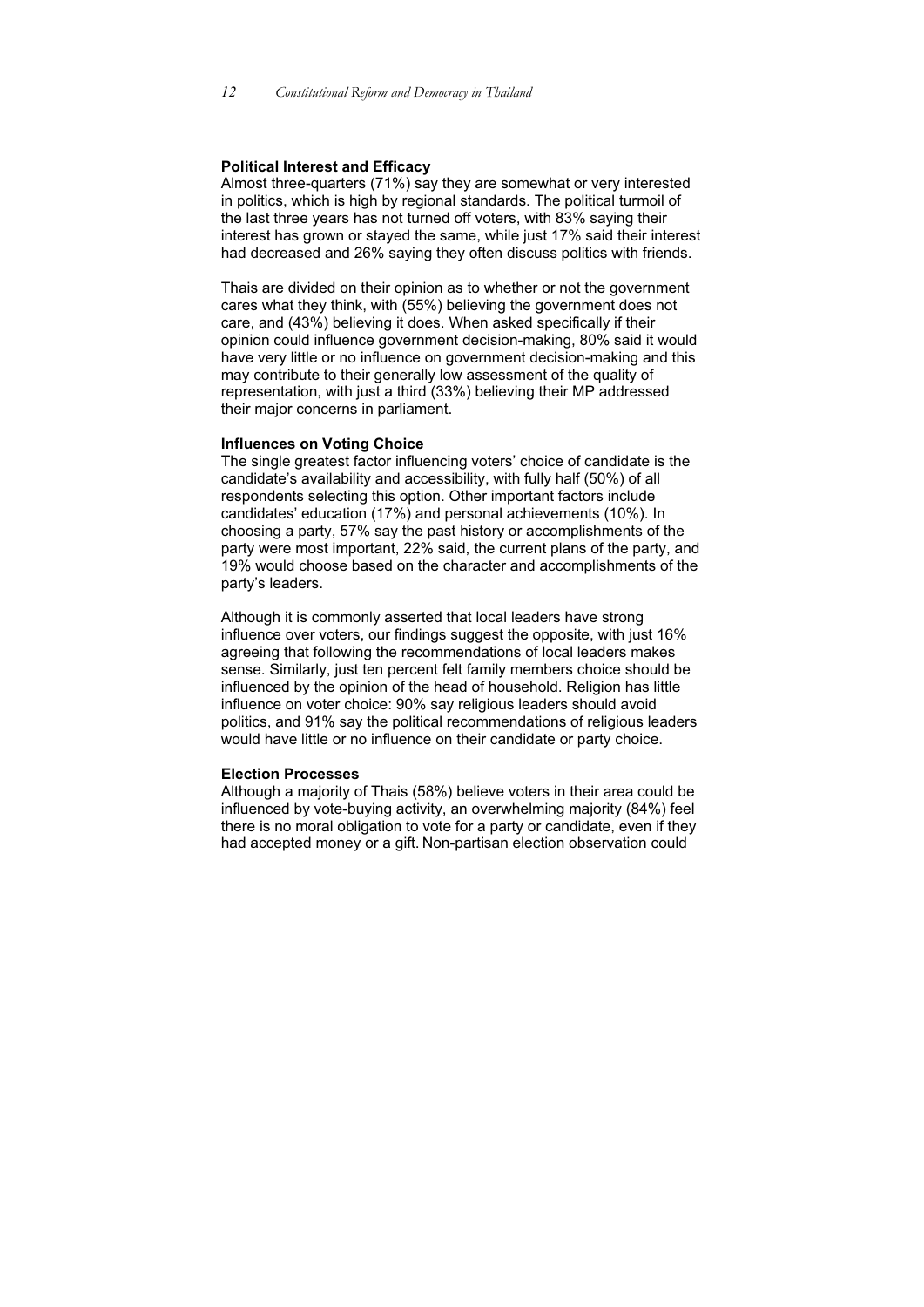be an effective means for enhancing confidence in the process for more than half (62%) of the population.

Thais are split evenly in their opinion as to whether the international community could play a positive role in help resolve the political impasse in Thailand, and there is no strong preference for international as opposed to local observers, with 42% saying they prefer local observers, 6% saying foreign observers, and 50% saying it does not matter.

### **Civil Society and Trust**

Membership in voluntary associations is remarkably low in Thailand: just 22% (12% in urban areas) belong to any association. Trust in other people is also low, with 61% believing most people cannot be trusted. While Thais in general have low levels of societal trust, they have much higher levels of trust in their neighbors, with three-quarters (74%) saying they are trustworthy.

### **Democratic Institutions**

The courts have by far the highest integrity rating among institutions rated, with two-thirds (64%) assessing them positively. At the other end of the judicial process, the police are seen as the least trusted institution, with 39% ranking their integrity as low or very low, and another 42% seeing it as neither high nor low. The army has the second highest positive rating at 44%. Only 35% gave the election commission high marks, and just 21% felt the media has high integrity.

Most voters have low regard for the independence and neutrality of Thailand's democratic institutions. The courts are again the most respected institution, with 62% saying the courts are generally neutral and unbiased. Barely more than a third of the population (37%) believes the army is generally neutral and unbiased, and just a fifth (19%) felt NGOs were generally neutral and unbiased. Two-thirds (67%) see the election commission as sometimes or often biased, 81% view the media as biased, and 84% see political bias in the police.

The lack of trust in institutions is reflected in other ways. Half (48%) of all voters believe future elections will not be free and fair, and an astonishing 94% say corruption in government is at least fairly common, with 65% thinking it very common. Regarding corruption among local administrative officials, perceptions are split, with 48% saying it is often necessary to pay bribes for routine services and 26% saying they had personally known someone that had to pay a bribe.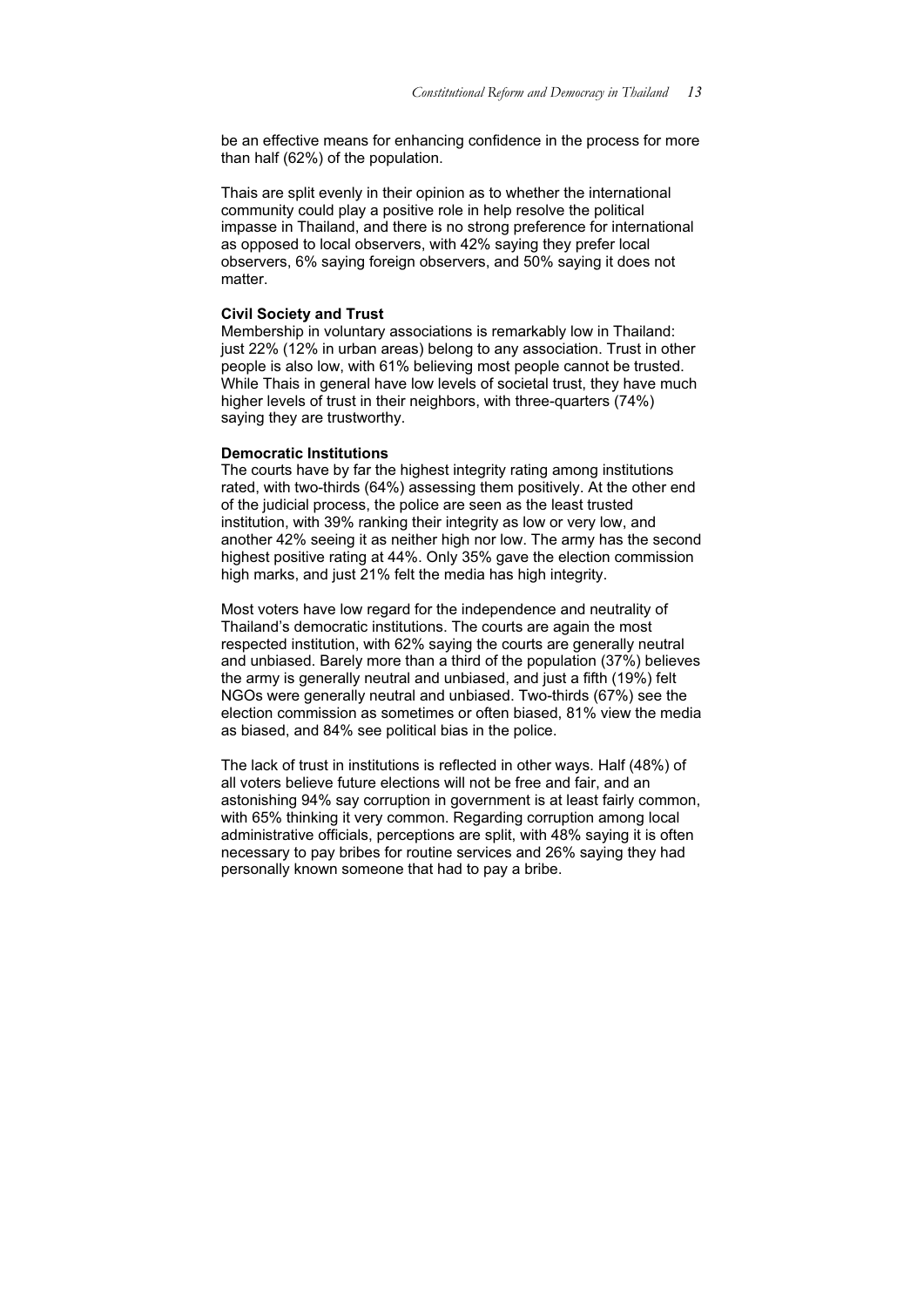*Constitutional Reform and Democracy in Thailand*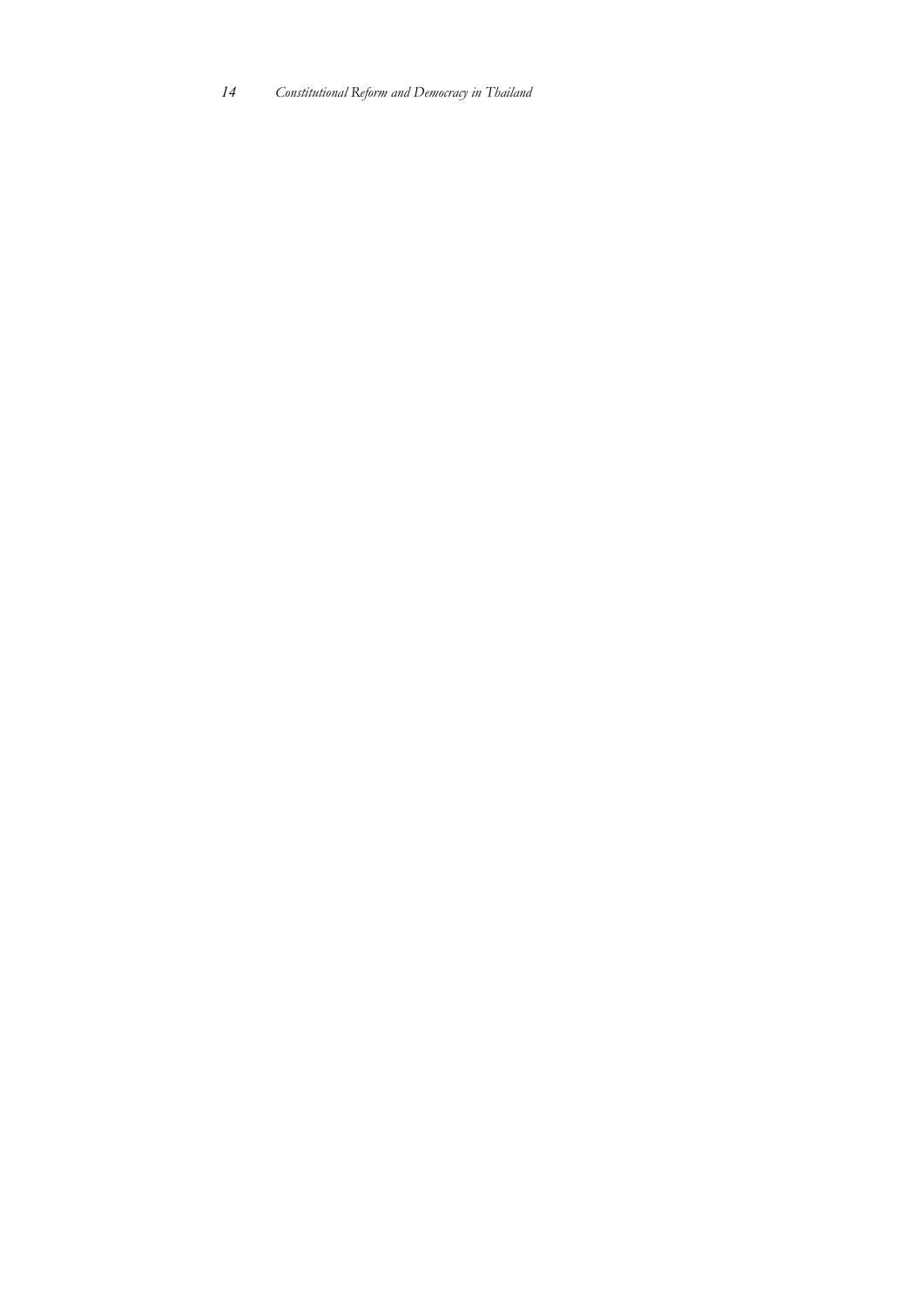### **Introduction**

In early May 2009 the National Assembly set up a parliamentary committee to study potential changes to the Constitution that would facilitate national reconciliation and political reform, and at the same time asked political parties to submit their suggestions for consideration by the committee.

To provide policy-makers and other stakeholders with accurate and neutral information on public opinions related to the various proposals put forward by the political parties, The Asia Foundation sponsored a national survey of the Thai people. Objectives of the survey were to:

- - Determine the mood of the electorate and gauge public opinion about current issues and institutions
- - Gauge public perceptions of the issues and processes surrounding a potential effort to revise or amend the **Constitution**
- - Assess civic education needs and track movement on key measures such as knowledge and attitudes about democratic process and values
- -Measure association membership and social capital
- - Identify the media that can most effectively reach specific target groups.

Rather than utilizing the usual telephone survey methodology, which may not accurately represent all segments of the population, the survey was conducted through face-to-face interviews using a randomsampling technique that meant every Thai citizen (except in the three southernmost provinces) had an equal chance of being selected as a respondent. In total, 1500 interviews were conducted in five regions: North, Northeast, Central, South, and the Bangkok metropolitan area, yielding a margin of error of 3% (at the 95% confidence level) for national findings. The survey was ably implemented by the professional public opinion research firm, MIAdvisory.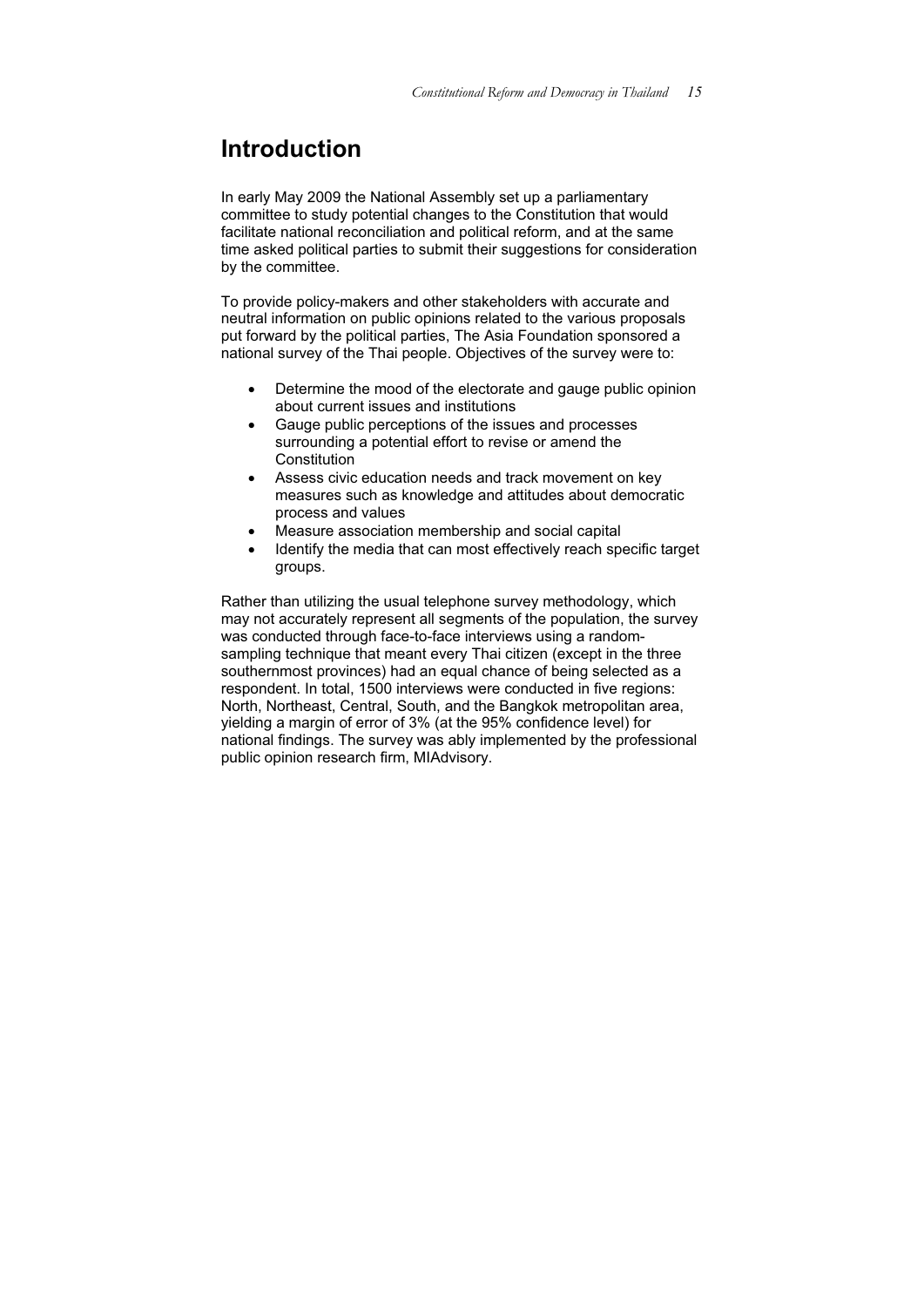It is important to note when reading the report that for security reasons the three southernmost provinces; Narathiwat, Pattani, and Yala, where not included in the random process used to select provinces for sampling. Since these three provinces are in some senses linguistically and ethnically different than other parts of Thailand, their absence may skew results. To fill this lacuna in our analysis the Foundation aims to strengthen capacity for survey implementation in the deep south and conduct additional surveys there in the near future.

Further information about the methodology used to conduct this survey can be found in the appendix at the end of the report.

| Region      | <b>Provinces</b>    |
|-------------|---------------------|
|             | Bangkok             |
| Greater BKK | Pathum Thani        |
|             | Nonthaburi          |
|             | Samut Sakhon        |
|             | Suphan Buri         |
|             | Ratchaburi          |
| Central     | Lop Buri            |
|             | Rayong              |
|             | <b>Prachin Buri</b> |
|             | Sing Buri           |
|             | Chiang Rai          |
|             | Phayao              |
| North       | Lamphun             |
|             | Phetchabun          |
|             | Kamphaeng Phet      |
|             | Uthai Thani         |
|             | Nakhon Si           |
|             | Thammarat           |
| South       | <b>Surat Thani</b>  |
|             | Phuket              |
|             | Songkhla            |
|             | Trang               |
|             | Khon Kaen           |
|             | Sakon Nakhon        |
|             | Nong Khai           |
| North East  | Nakhon              |
|             | Ratchasima          |
|             | <b>Buri Ram</b>     |
|             | Surin               |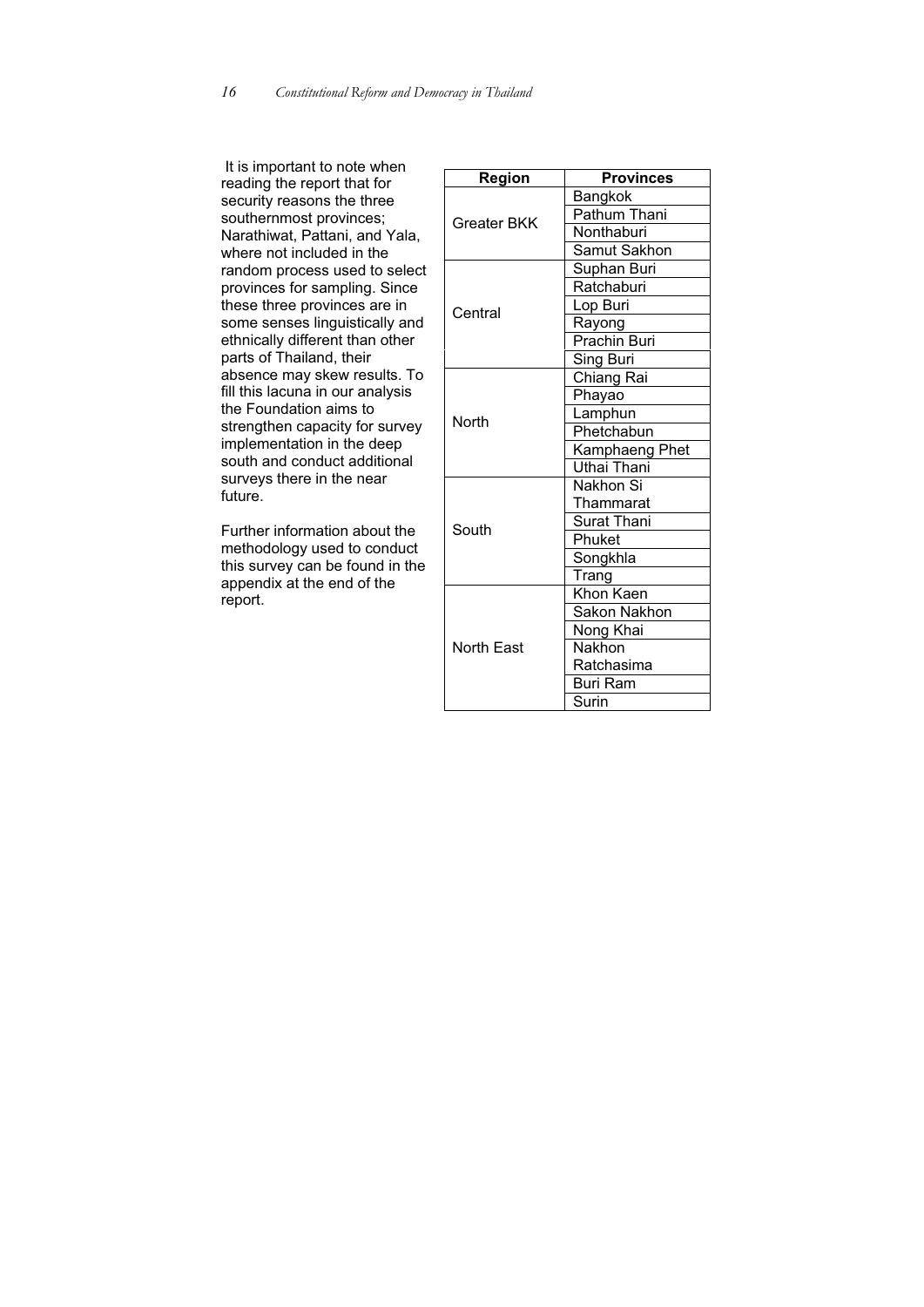## **Chapter 1 1 The National Mood**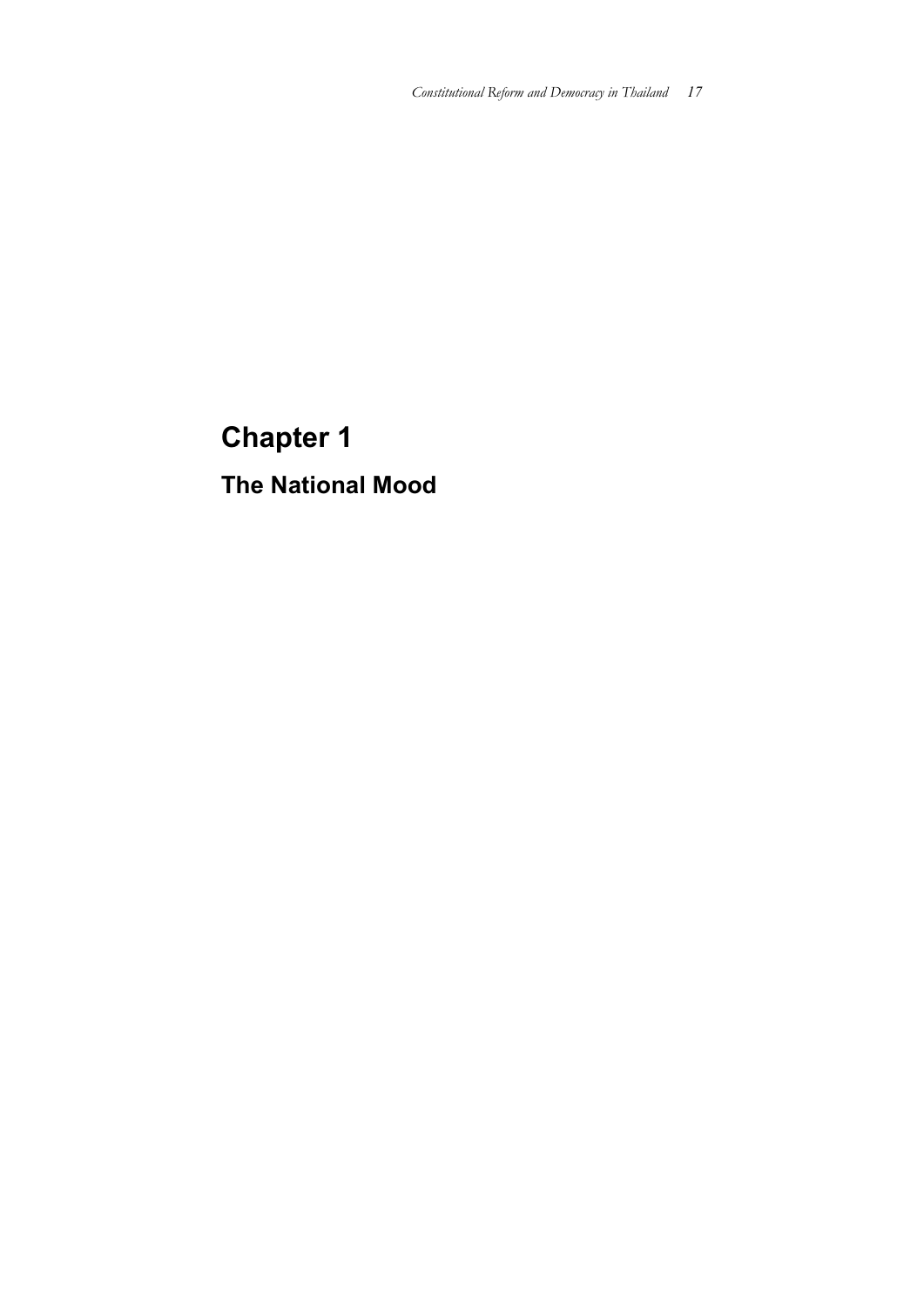*Constitutional Reform and Democracy in Thailand*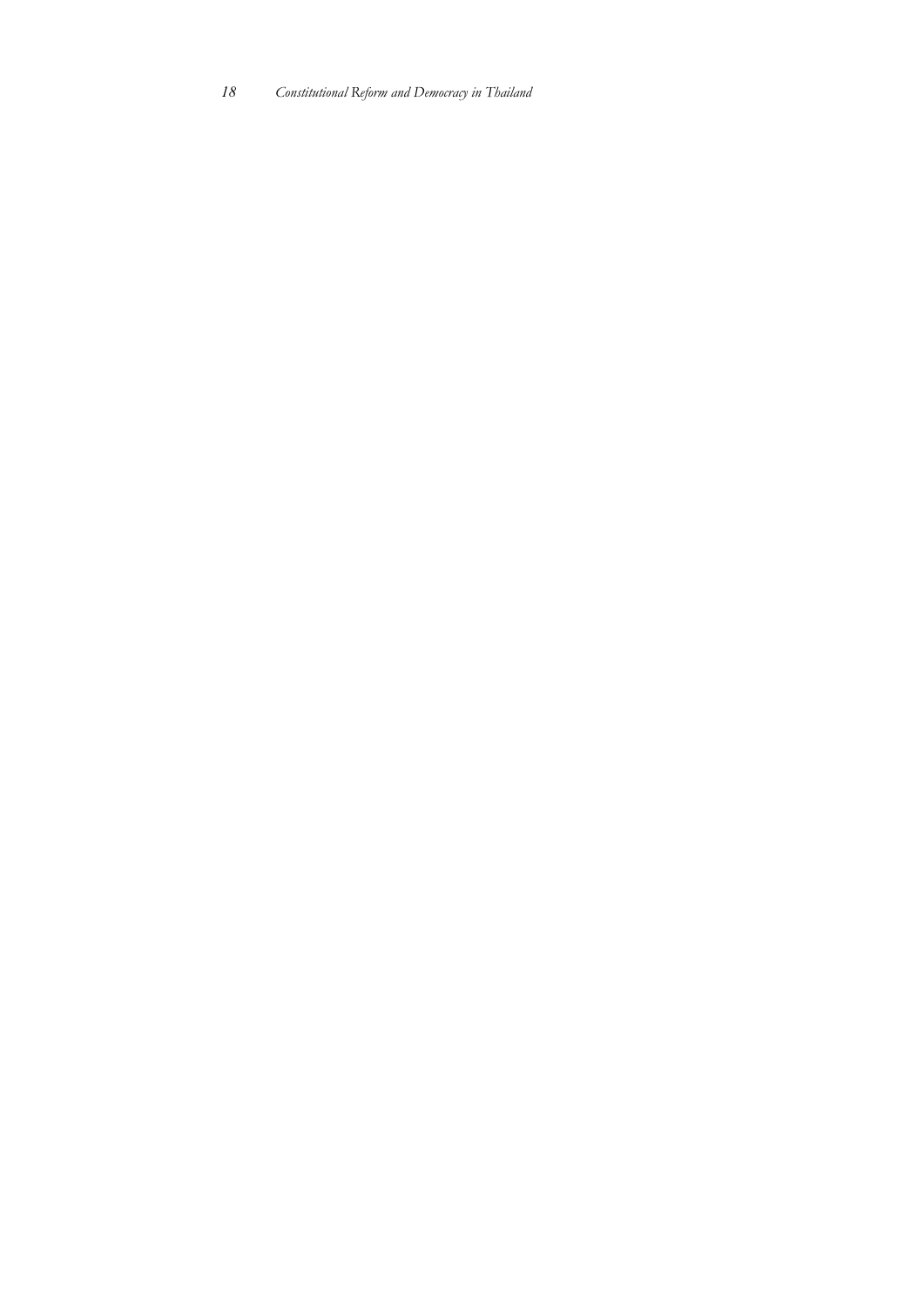### *1.1 Direction of the Country*

*Generally speaking, do you think things in Thailand today are going in the right direction, or do you think they are going in the wrong direction?(Q1)* 



Thai citizens are pessimistic about the direction their country is taking. Just 31% felt the country was moving in the right direction, while 69% felt the country was moving in the wrong direction or were unsure. Those most optimistic about the direction of the country were in the South and Central Bangkok where 46% felt the country was headed in the right direction. Those least optimistic (24%) were in the Central and Northeast regions). Interestingly, just 28% of respondents in the metropolitan region surrounding Central Bangkok were optimistic about the direction of the country.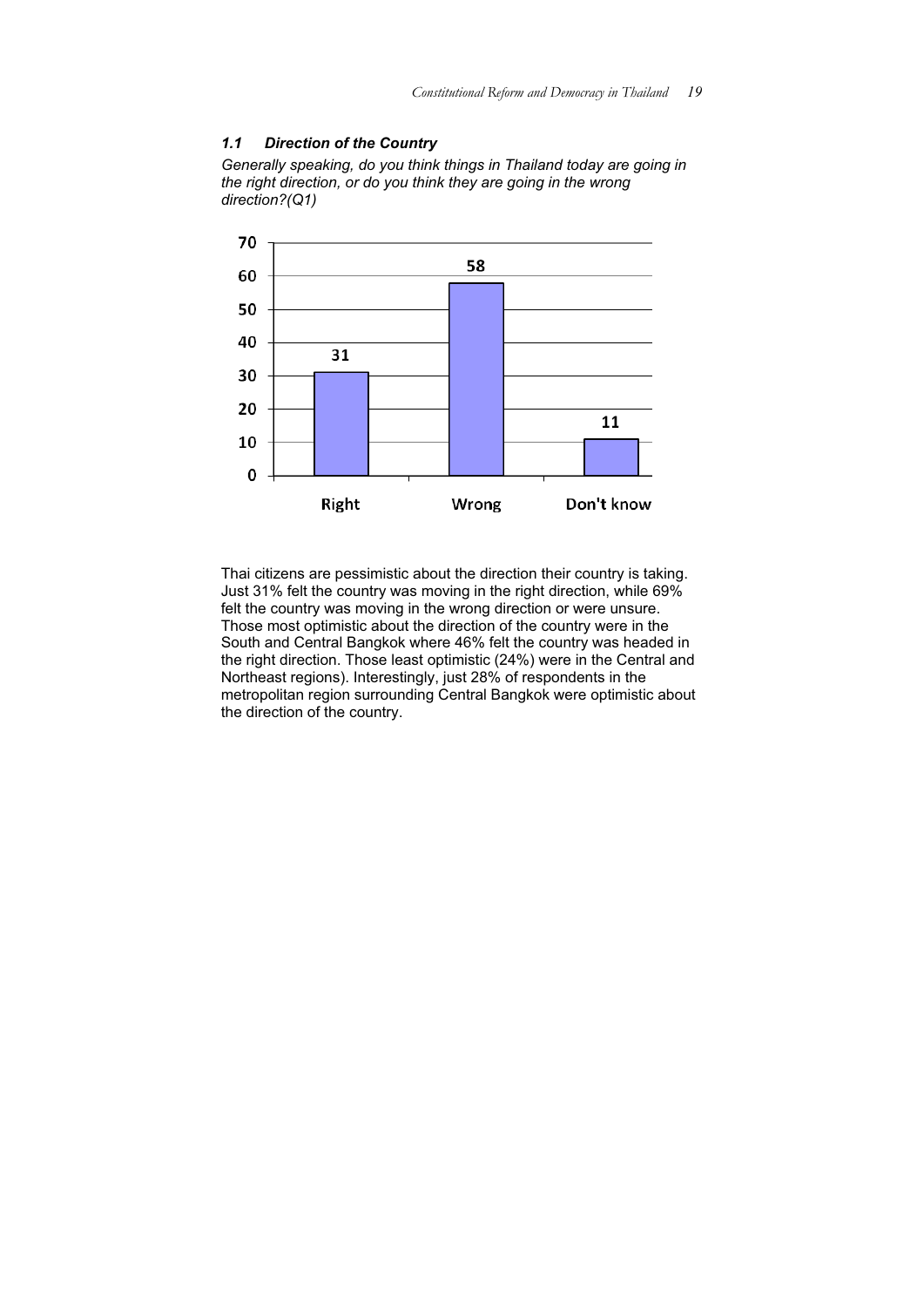### *1.2 Direction of Country: Reasons for Wrong Direction*

*Why do you say that? (Wrong direction reasons) (Q2)* 



The most common reasons given by those who thought the country was headed in the wrong direction were related to economic distress, with 64% of all survey respondents saying the country was headed in the wrong direction due to a bad economy, lack of development, poverty or unemployment. This response was most common in the north and northeast, where it was mentioned by almost half (48% and 49%), suggesting these regions may have been hit hardest by the recent economic downturn. Less than a third (31%) mentioned economic difficulty in the south.

The recent political conflicts and demonstrations, cited by 11%, were also a significant factor for those pessimistic about the direction of the country, with that response ranging from highs of 21% in the central region and 15% in Bangkok, to lows of just 5% in the north and south, presumably the areas least affected by political turmoil.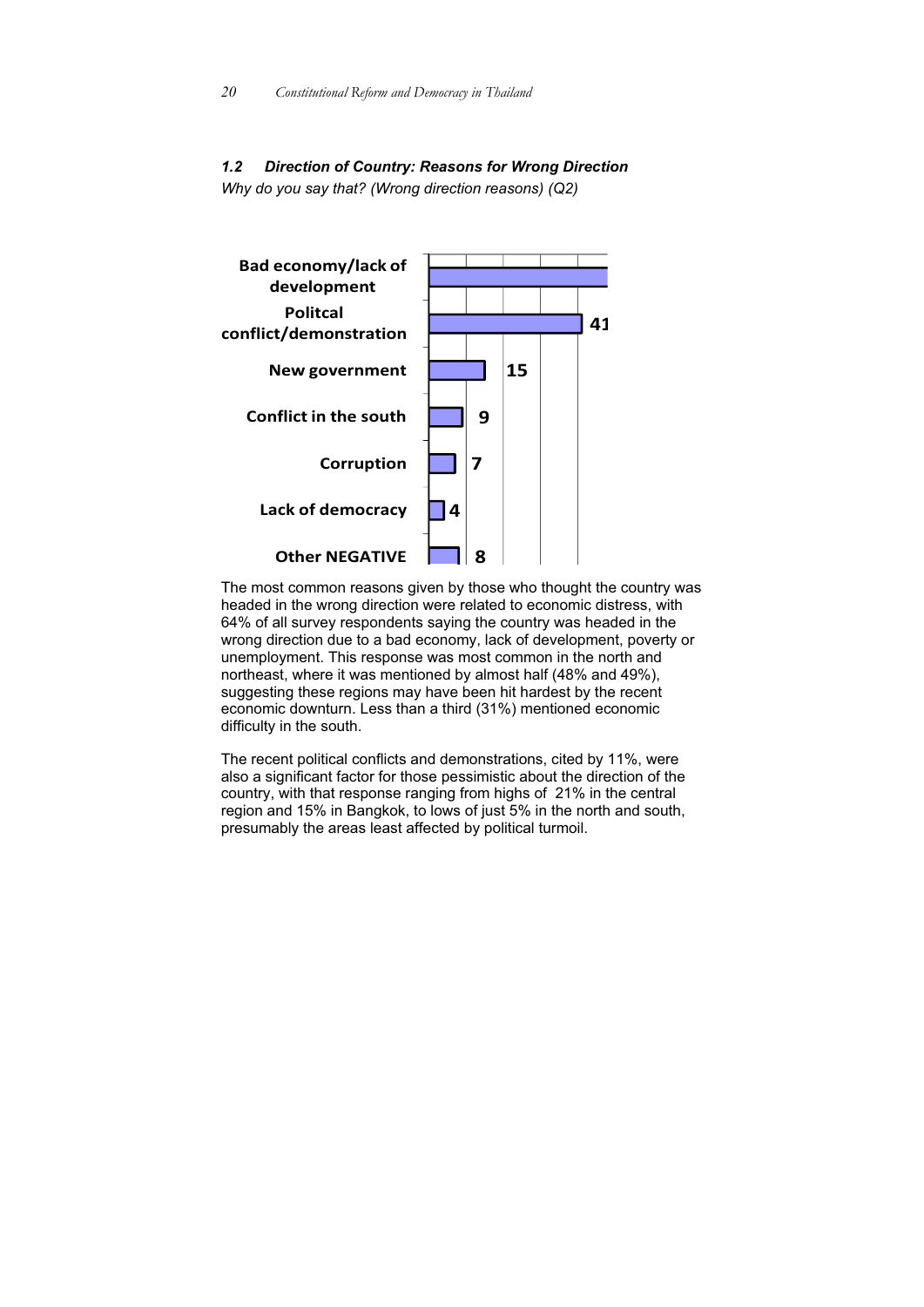### *1.3 Direction of Country: Reasons for Right Direction*

*Why do you say that? (Right direction reasons) (Q2)* 



Among all respondents, 10% said they thought the country is headed in the right direction because of the new government. The frequency of this response varied considerably by region, with Bangkok residents mentioning it most (16%), and Northeast residents least (5%). Another 10%, in contrast to the pessimism of most survey respondents, said improving economic conditions were the reason they thought the country is headed in the right direction, with those most positive about the economy in the south (18%). The only other significant reason given for optimism, cited by 7%, were related to perceptions of improvements in education, health care and social services, with the response rate varying from a low of 3% in Bangkok and the central region, to a high of 14% in the south.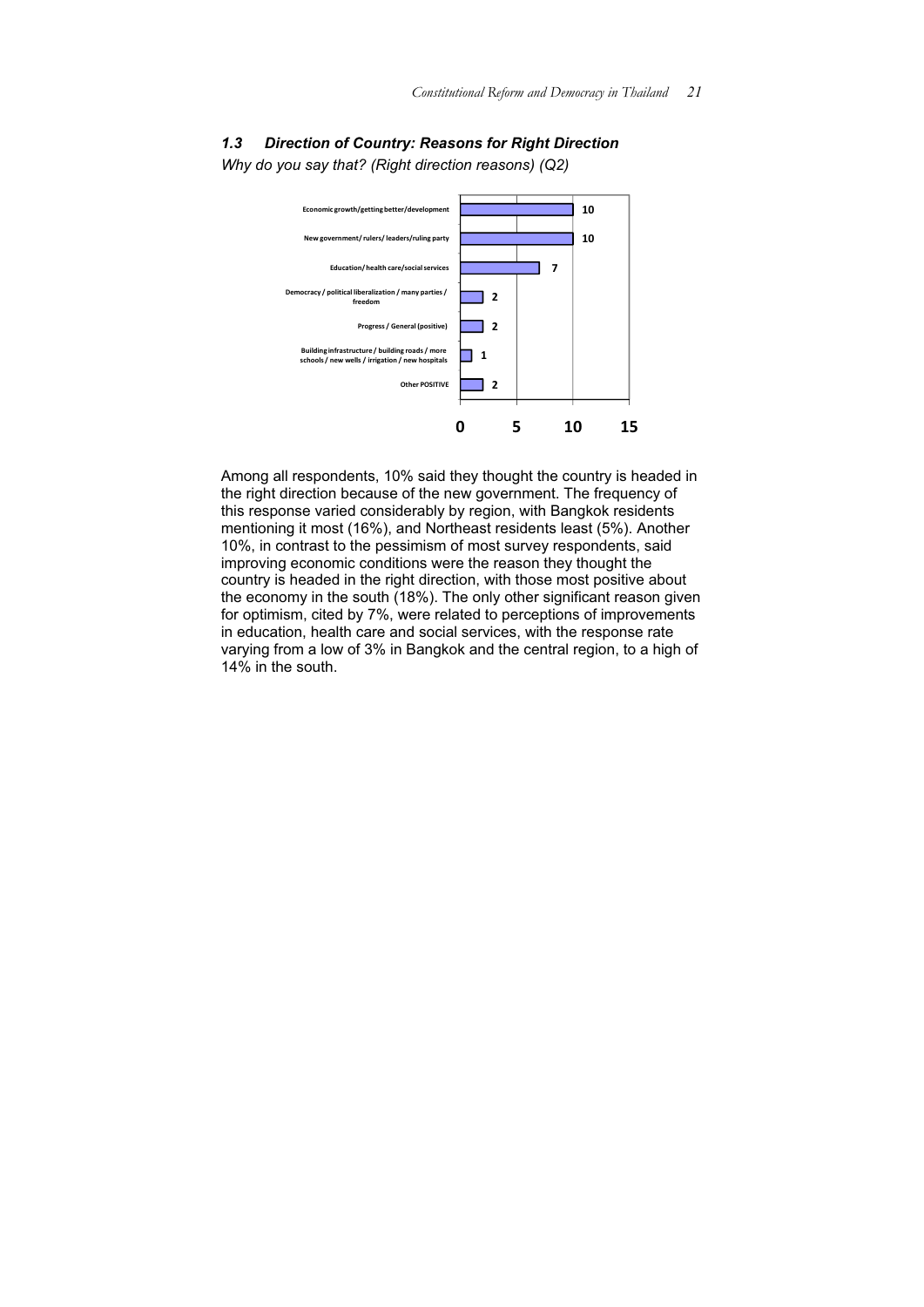### *1.4 Biggest Problem Facing Thailand*

*In your view, what is the biggest problem facing Thailand? (Q3)* 



When asked about the biggest problem facing Thailand, the concerns expressed by those respondents who were pessimistic about the direction of the country are echoed by all respondents, with 60% citing economic concerns, and another 24% mentioning political conflict. It is possible that some of the concern expressed about political conflict is also economic in nature, as many analysts have attributed decreases in tourism earnings and foreign investment to uncertainty created by demonstrations and the closing of the national airports. The conflict in the south was cited by just 3% of respondents as the biggest problem facing Thailand.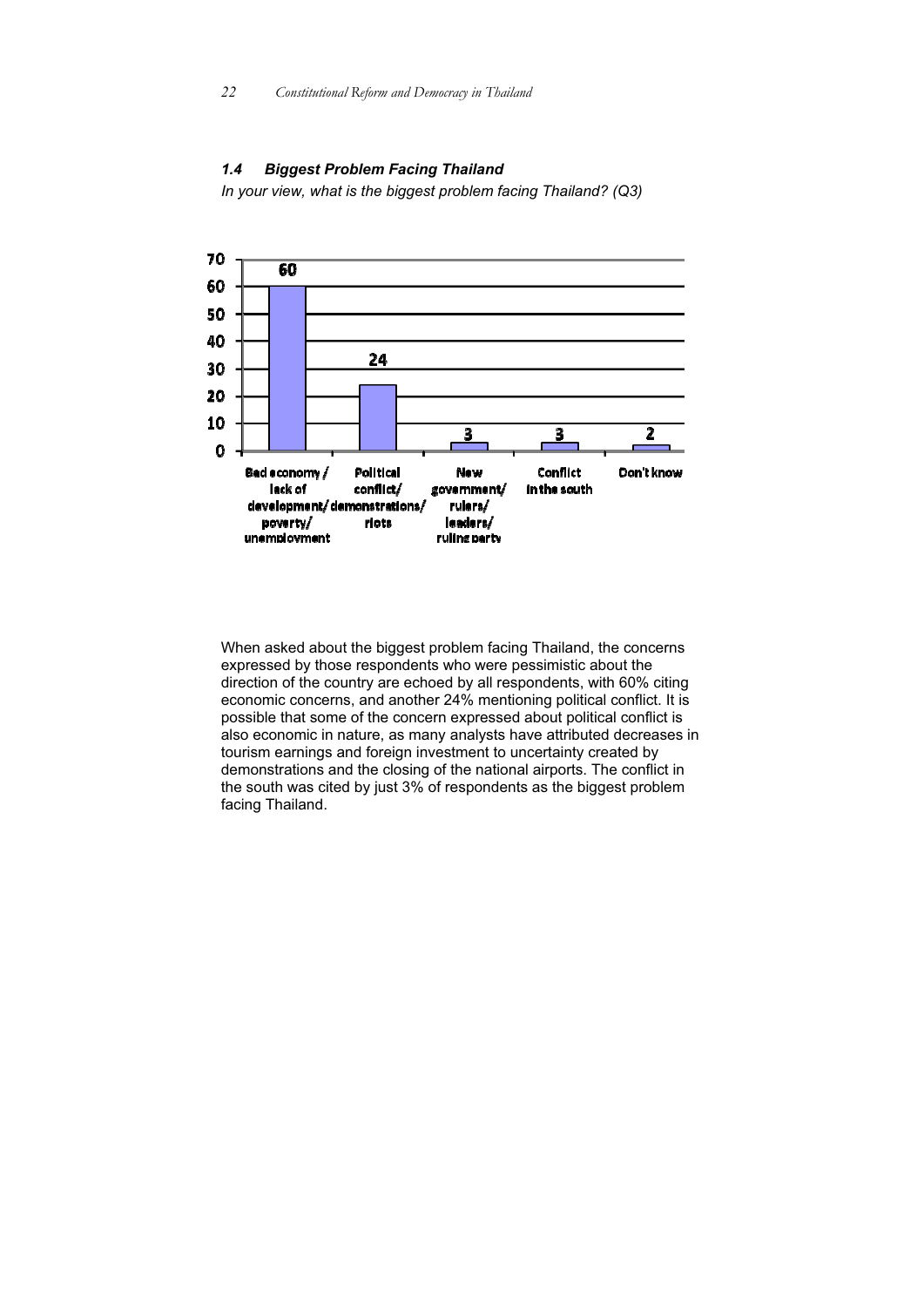### *1.5 Economic Well-Being*

*Thinking about your own personal economic situation now compared to two years ago, would you say you are much better off, better off, worse off, much worse off or about the same? (Q4)* 



heading in the wrong direction when two-thirds (67%) say their personal 91% said they were financially worse off, much worse off, or about the same as they had been two years ago. It is not surprising that almost 60% of the population thinks Thailand is economic situation has gotten worse or much worse in the last two years. Of those who thought Thailand is heading in the wrong direction,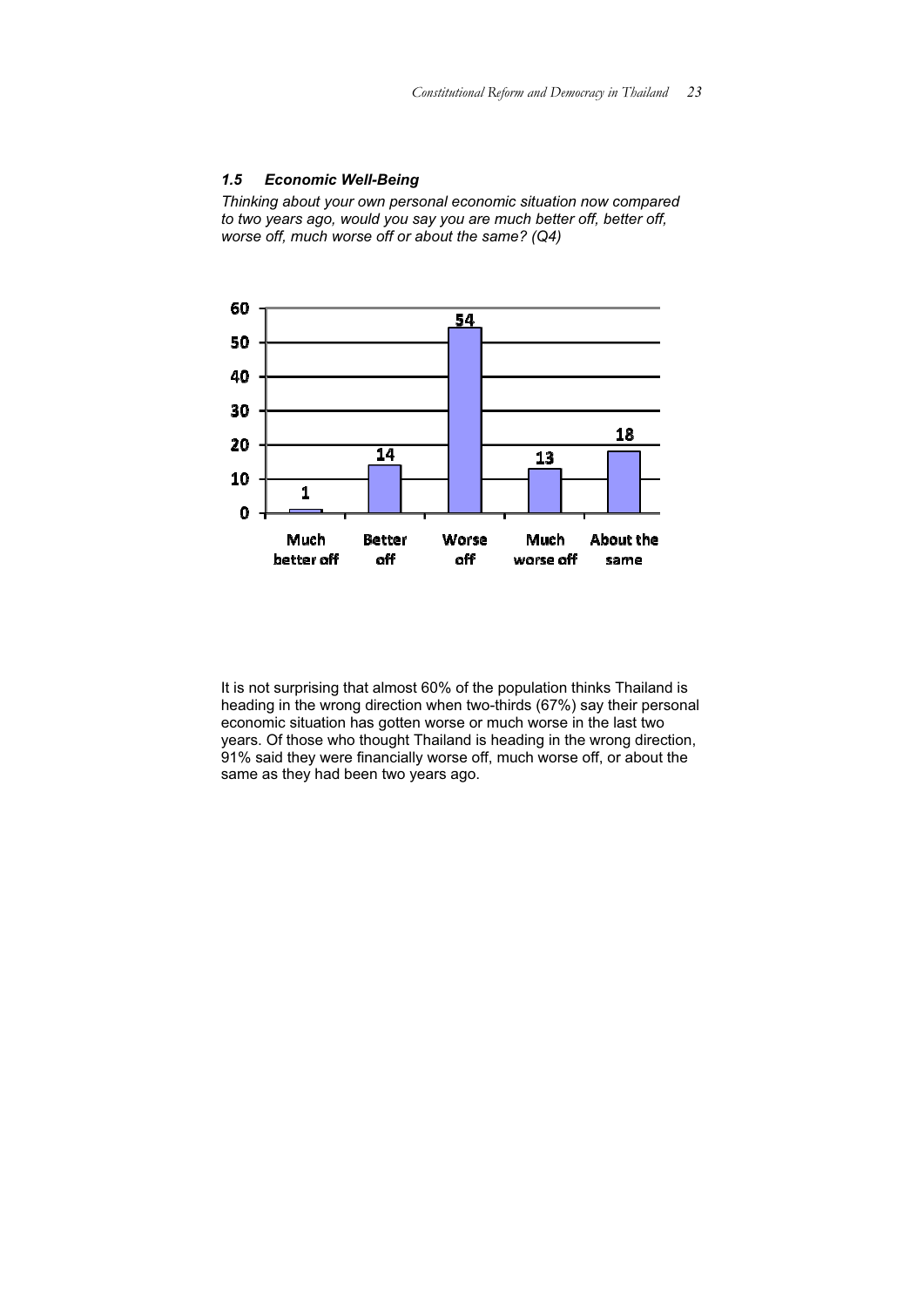### *1.6 Satisfaction with Government*

*Would you say you are very satisfied, fairly satisfied, somewhat dissatisfied, or very dissatisfied with the job the national government is doing? (Q5)* 



A small majority (53%) say they are fairly or very satisfied with the job the government is doing, which is an extremely high approval rate given that 67% say they are worse off economically than they were two years ago. The current government is relatively new, and many may attribute the root causes of the economic downturn to previous governments, but experience in other countries suggests if the economy does not improve in the near future, these high levels of approval are likely to slip rapidly, and could contribute to increased political instability and increased demand for constitutional reform or fresh elections.

Satisfaction with government is strongly correlated with belief that the country is heading in the right direction, with 85% of those who are very or fairly satisfied with the government saying the country is headed in the right direction.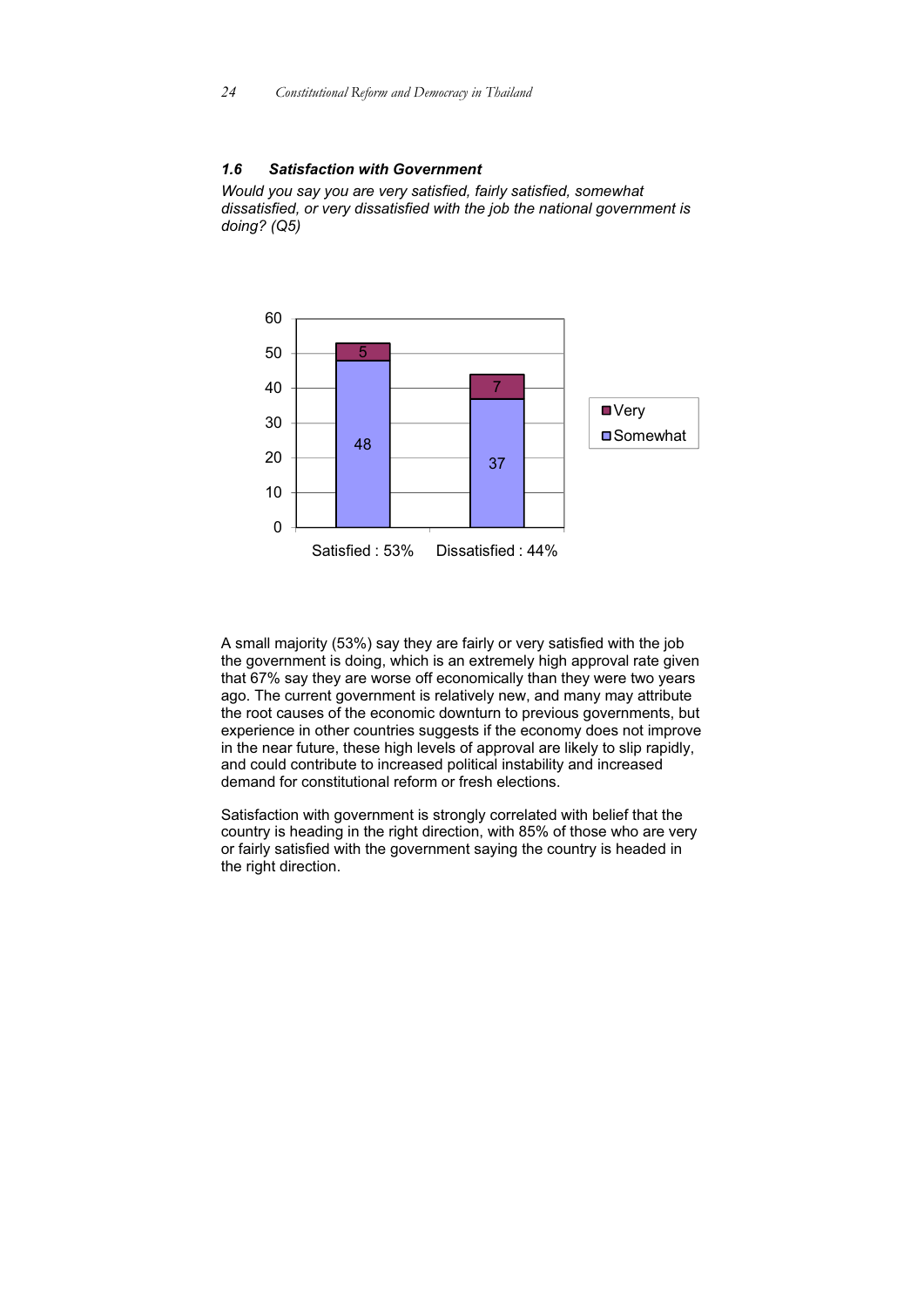### **Chapter 2**

### **2 Amending the Constitution**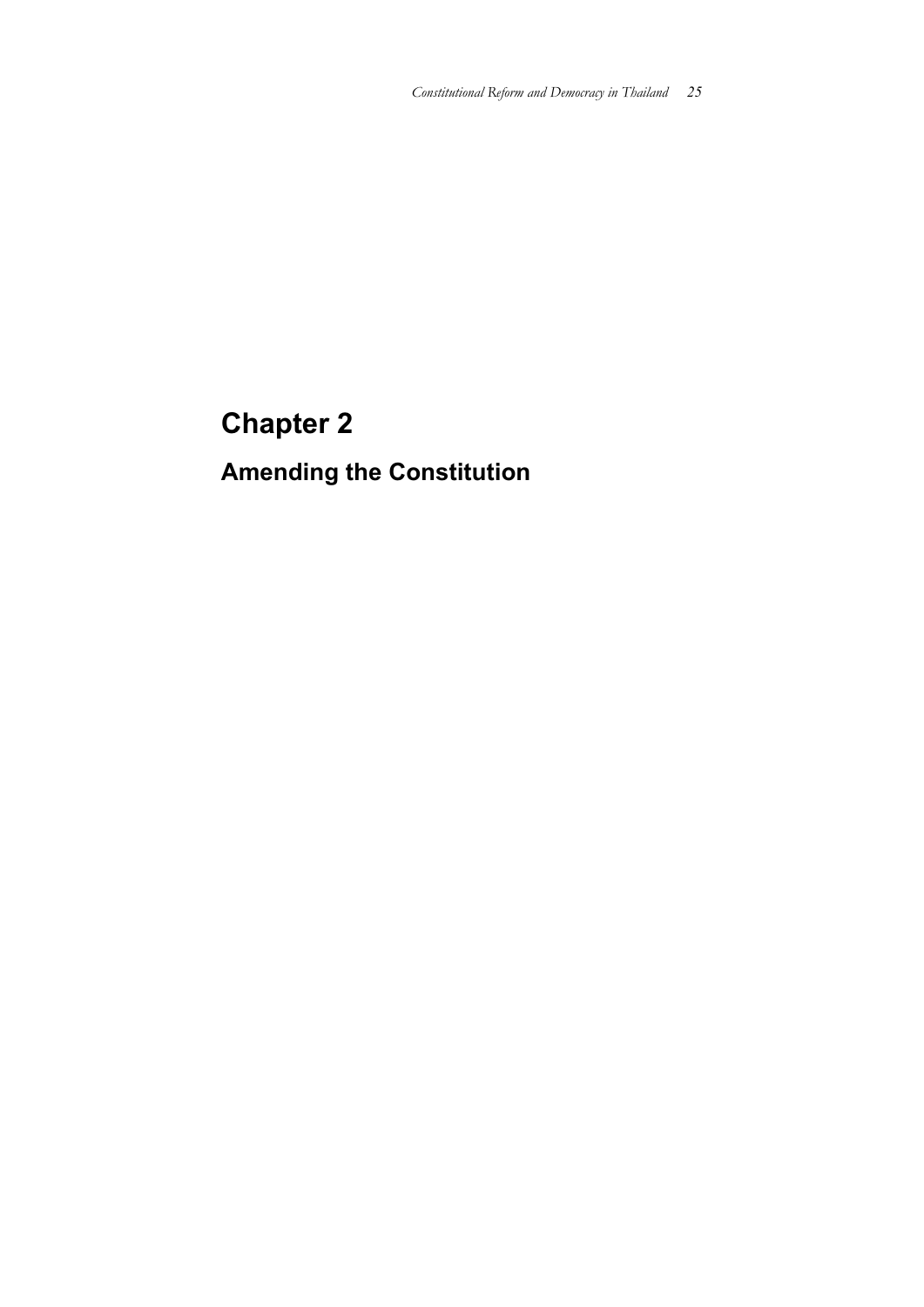*Constitutional Reform and Democracy in Thailand*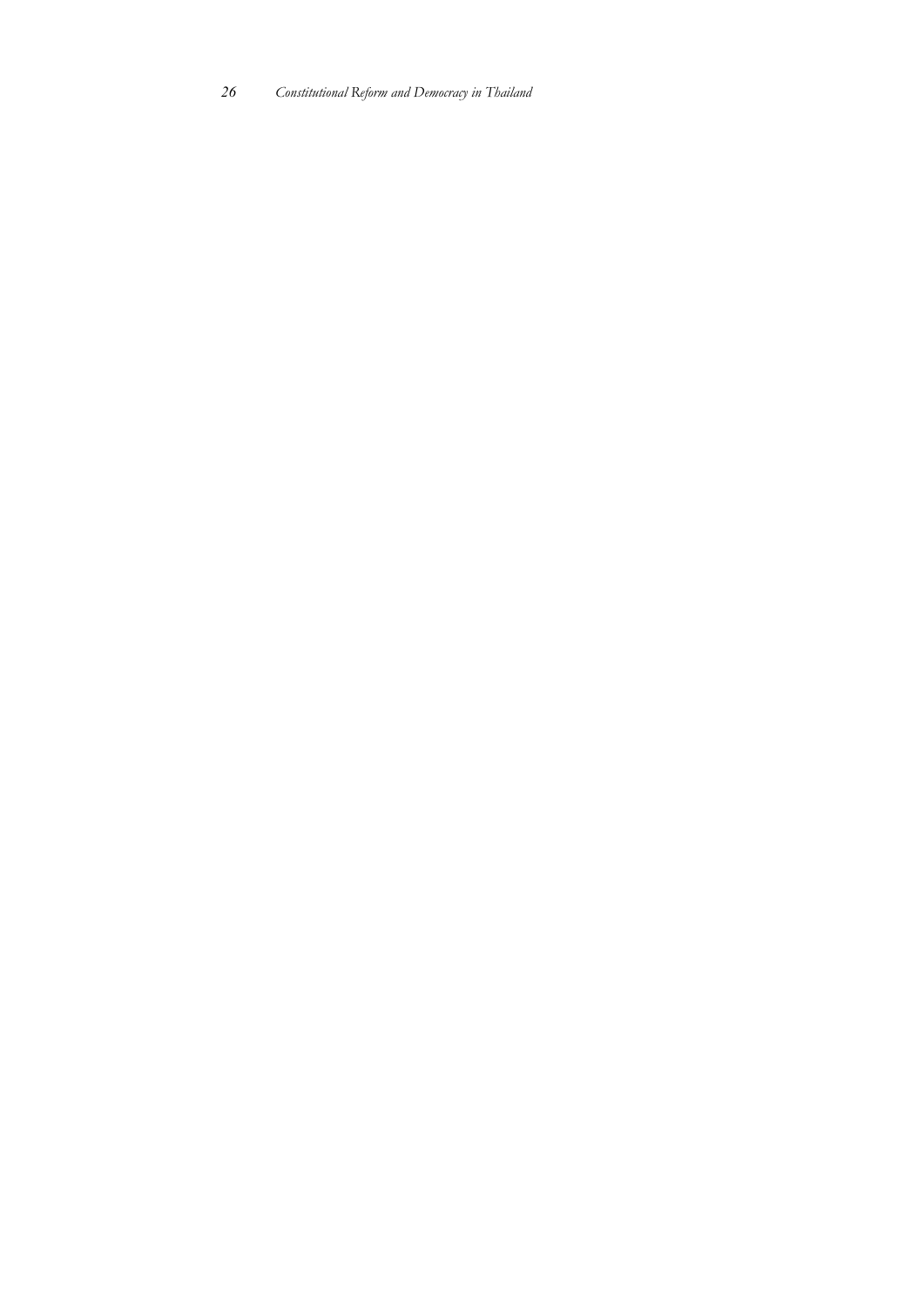### *2.1 Timing of Amendment*

*In the past few years, there have been several political conflicts in Thailand. Therefore, some people say that constitutional amendments might help reduce the political conflicts whereas other people say that the attempt to amend the Constitution causes more conflicts. Which statement is closer to your opinion? Would constitutional amendments help reduce political conflicts or cause more political conflicts"? (Q6)* 



Respondents are evenly split between those who believe constitutional amendments could reduce conflict (45%), and those who think it might exacerbate conflict (45%). Although concern that constitutional amendments could cause more political problems is relatively consistent across regions and between men and women, it declines steadily and significantly with age, from 54% for those 20-29, to just 27% of those over 60.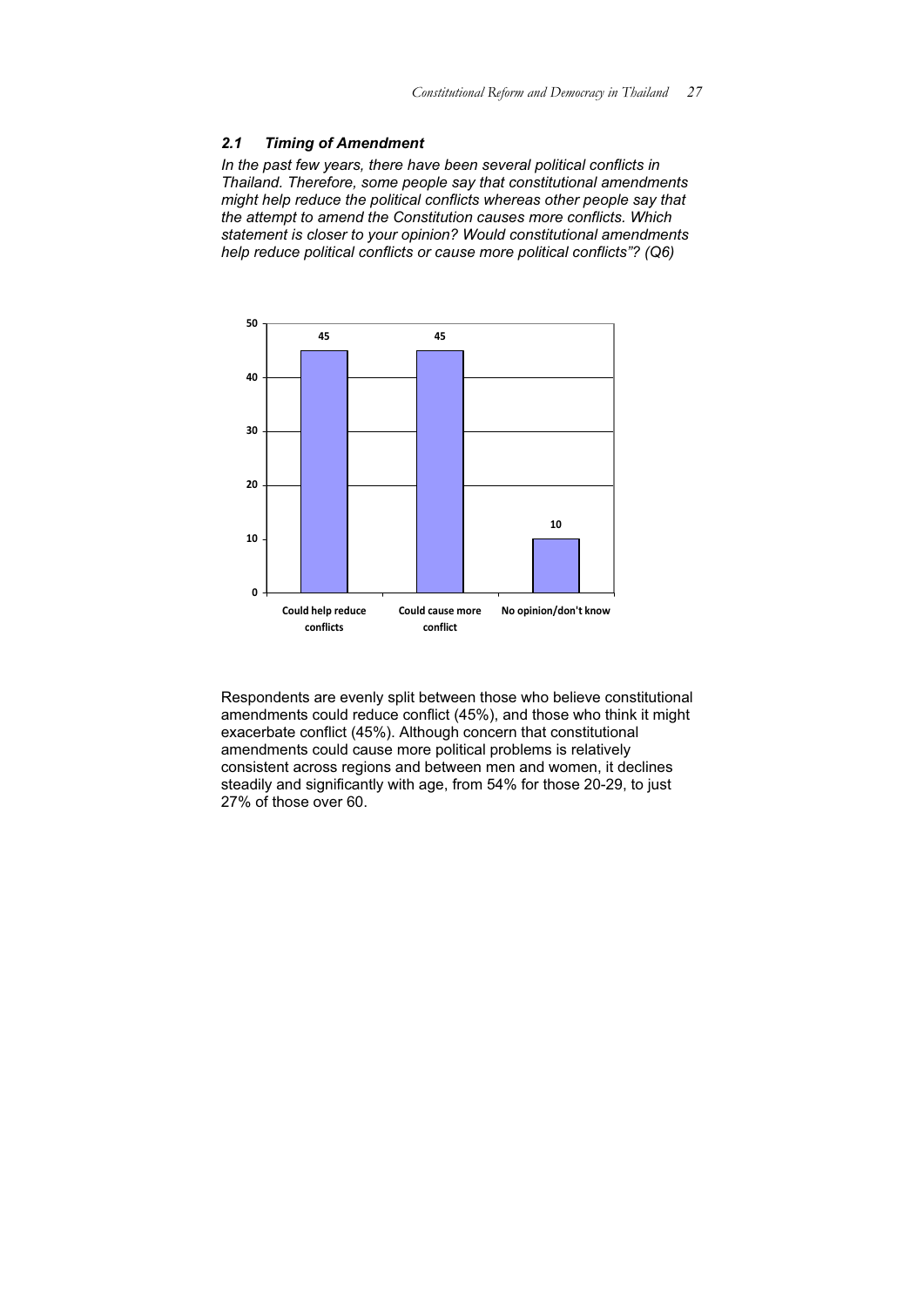### *2.2 Options for Constitutional Change*

*When thinking about possible changes to the Constitution, which of these options would you prefer? (Q7)* 



While potential amendments of the Constitution seem to be one of the most pressing political concerns of the day, a fifth of Thai citizens (and a quarter of all women) had no opinion on the issue, and three quarters of those with no opinion said they did not know the difference between the 2007 and 1997 constitutions. In total, 53% of the population wants some form of constitutional change, while 28% are happy with the current constitution. The current constitution is by far most popular in the south, where four in ten (42%) expressed support, and least popular in the rural northeast and central Bangkok, where just 18% liked the current Constitution. In other regions sentiment in favor of keeping the 2007 Constitution ranged from 23% to 30%.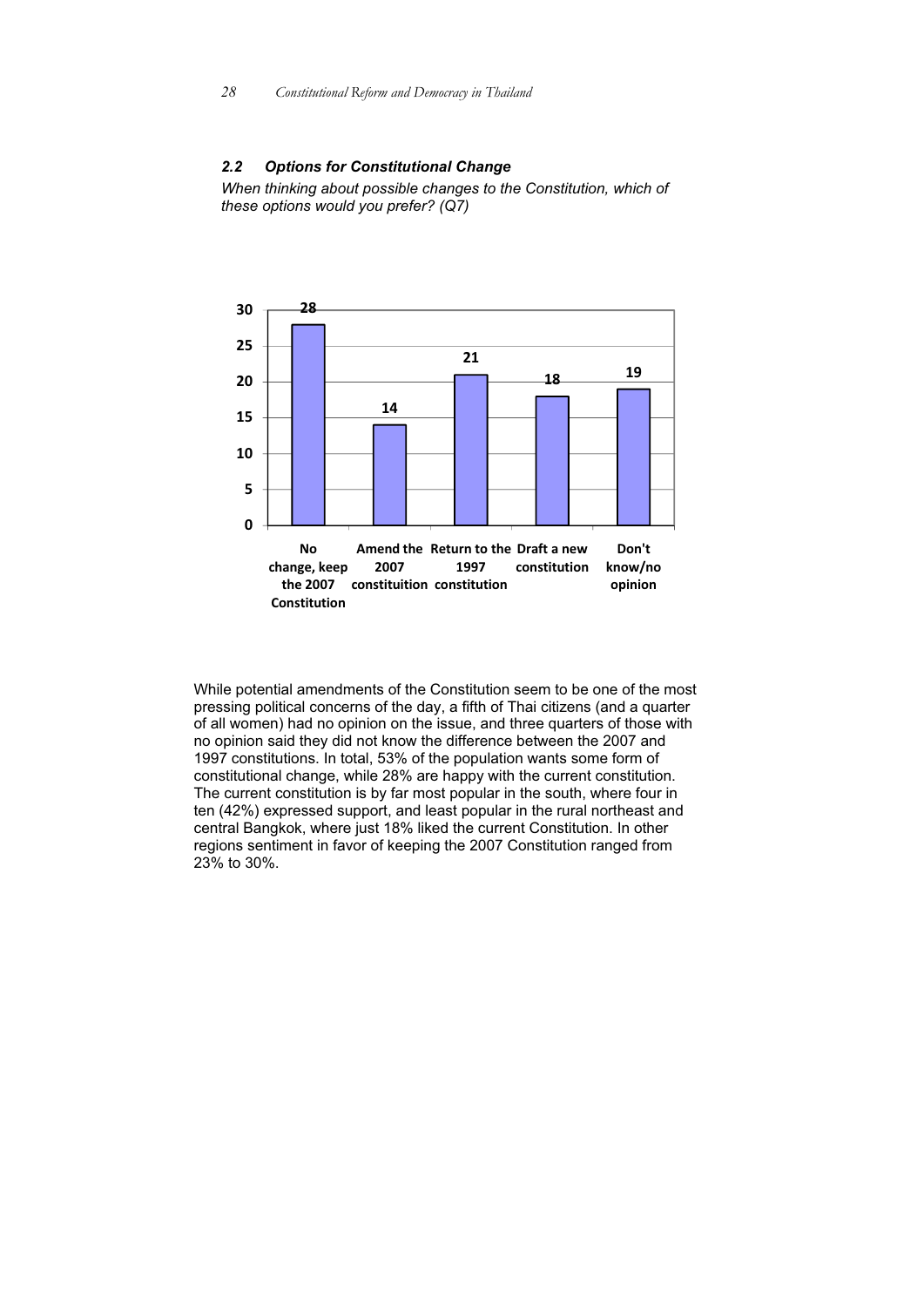### *2.3 Method of Constitutional Amendment*

*Several methods have been proposed to determine what should be amended in the Constitution or to draft a new constitution. Of these methods, which do you prefer? (Q8)* 



Two-thirds of Thai citizens say the Constitution should be amended or a new constitution drafted through a participatory process that involves ordinary citizens, suggesting that public affection for the process that produced the 1997 constitution has not dimmed. Just one in ten (10%) thought it appropriate for Parliament to take the lead in constitutional amendments, and only 16% thought these changes should be made by a committee of experts. Support for parliamentary involvement varied widely by region, with 27% in favor in the south, compared to just 3% in the north (and interestingly, just 4% in central Bangkok). Participatory amendment was the most popular choice everywhere, with support relatively consistent across regions except in the south, where 48% supported this option.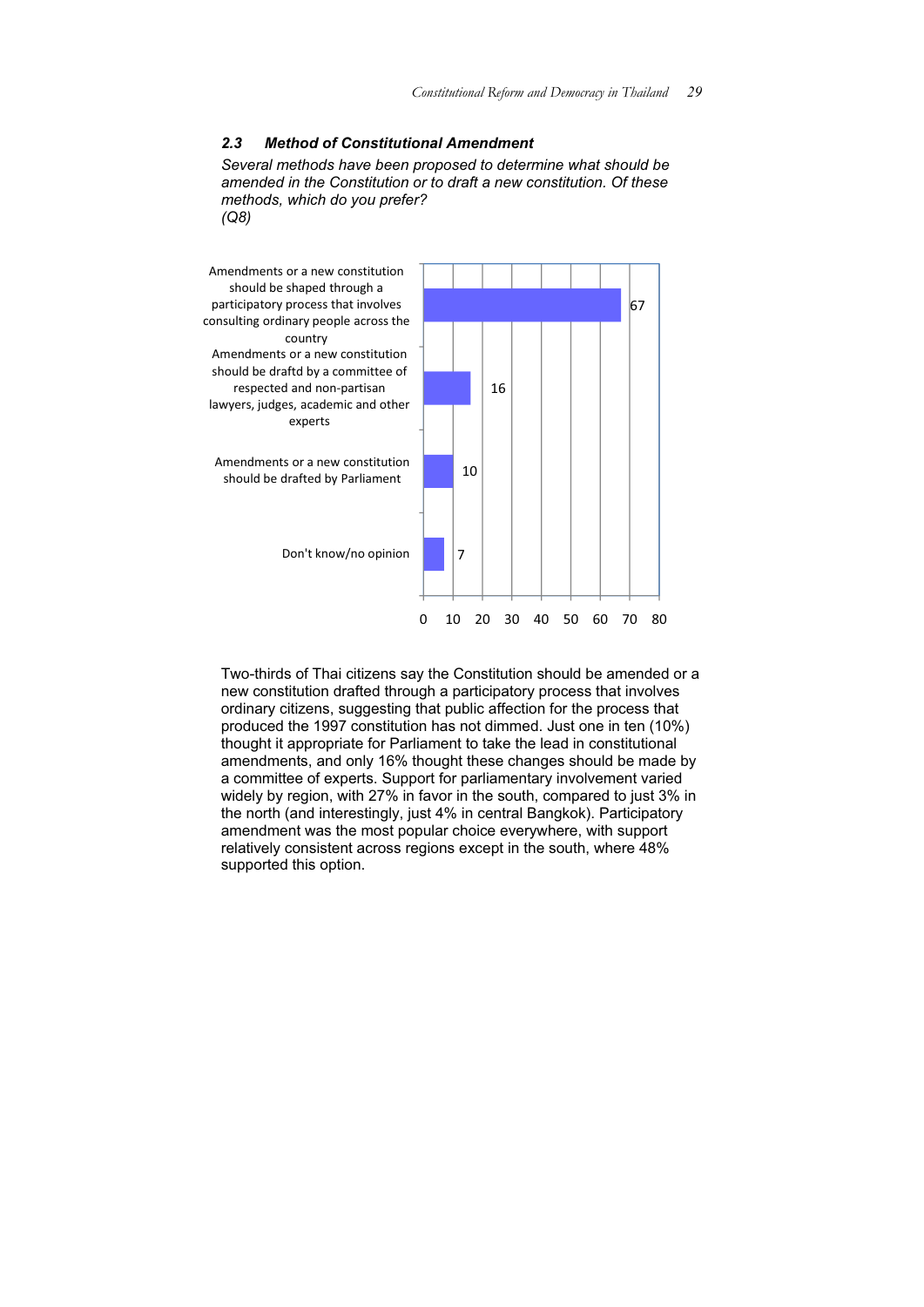### *2.4 Ratifying Constitutional Amendment*

*Do you think a new or amended constitution should be put to a referendum, or is it enough for it to be endorsed by parliament? (Q9)* 



An overwhelming majority (84%) believes that a new or revised constitution should be ratified through a referendum, suggesting that many of the people who want to change the 2007 constitution nevertheless like the process through which it was enacted. This finding also reinforces the notion that the Thai people want increased public participation in the Constitutional reform process. Support for a referendum is relatively consistent across regions and age groups, except for the 50-59 year olds, of whom just 72% support this option (12% less than the national average).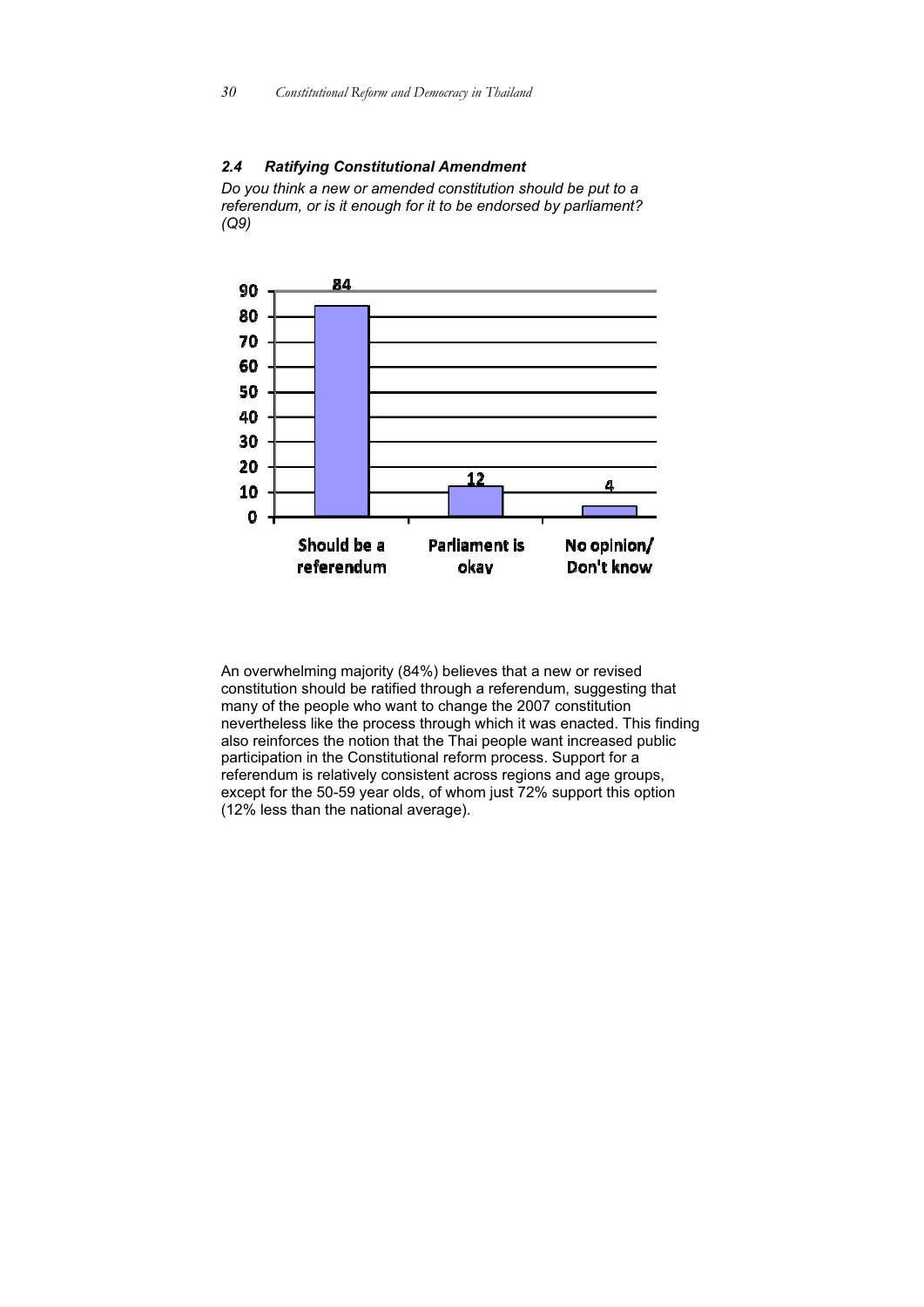### *2.5 Elections and Constitutional Reform*

*The current government assumed office through normal parliamentary procedures rather than elections, so some people say elections should be held as soon as possible, while others think it will be important to enact necessary reforms before elections are held, or to wait until the current government's term expires. Which is closer to your view? (Q10)* 



A small majority (53%) think elections should be called before the end of the current term, but these respondents are split as to whether the elections should occur as soon as possible (23%) or after reforms have been made (30%). A strong minority (43%) favors waiting until the term of the current government expires before having another round of elections. Having elections as soon as possible is most popular in the northeast, where a third of respondents (33%) expressed that preference; and least popular in the south, where just 10% wanted quick elections. Likewise, the northeast and south provided the greatest disparity between those who want to wait until the government's term expires before having elections, with 33% supporting this option in the northeast, compared to 65% in the south.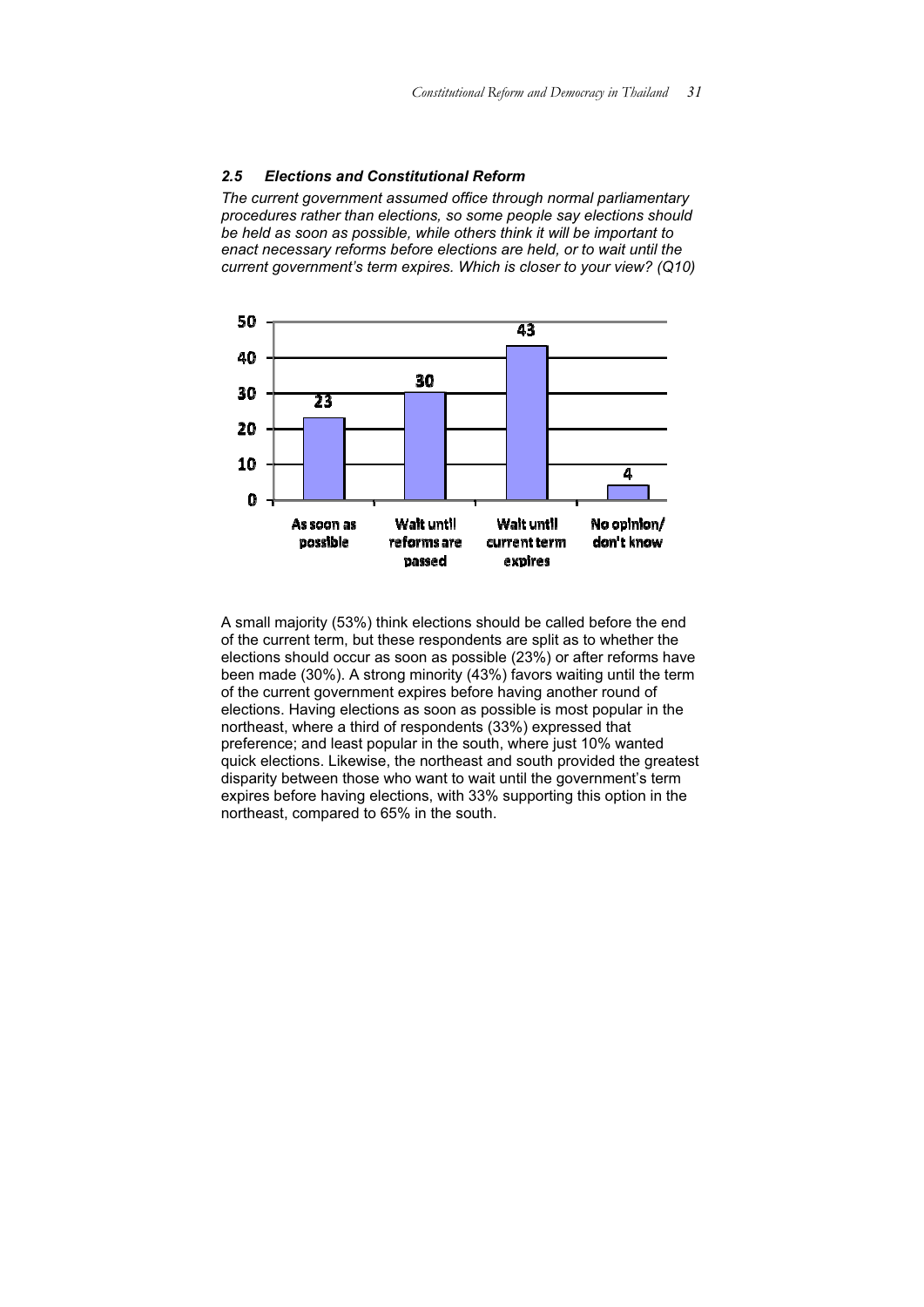*Constitutional Reform and Democracy in Thailand*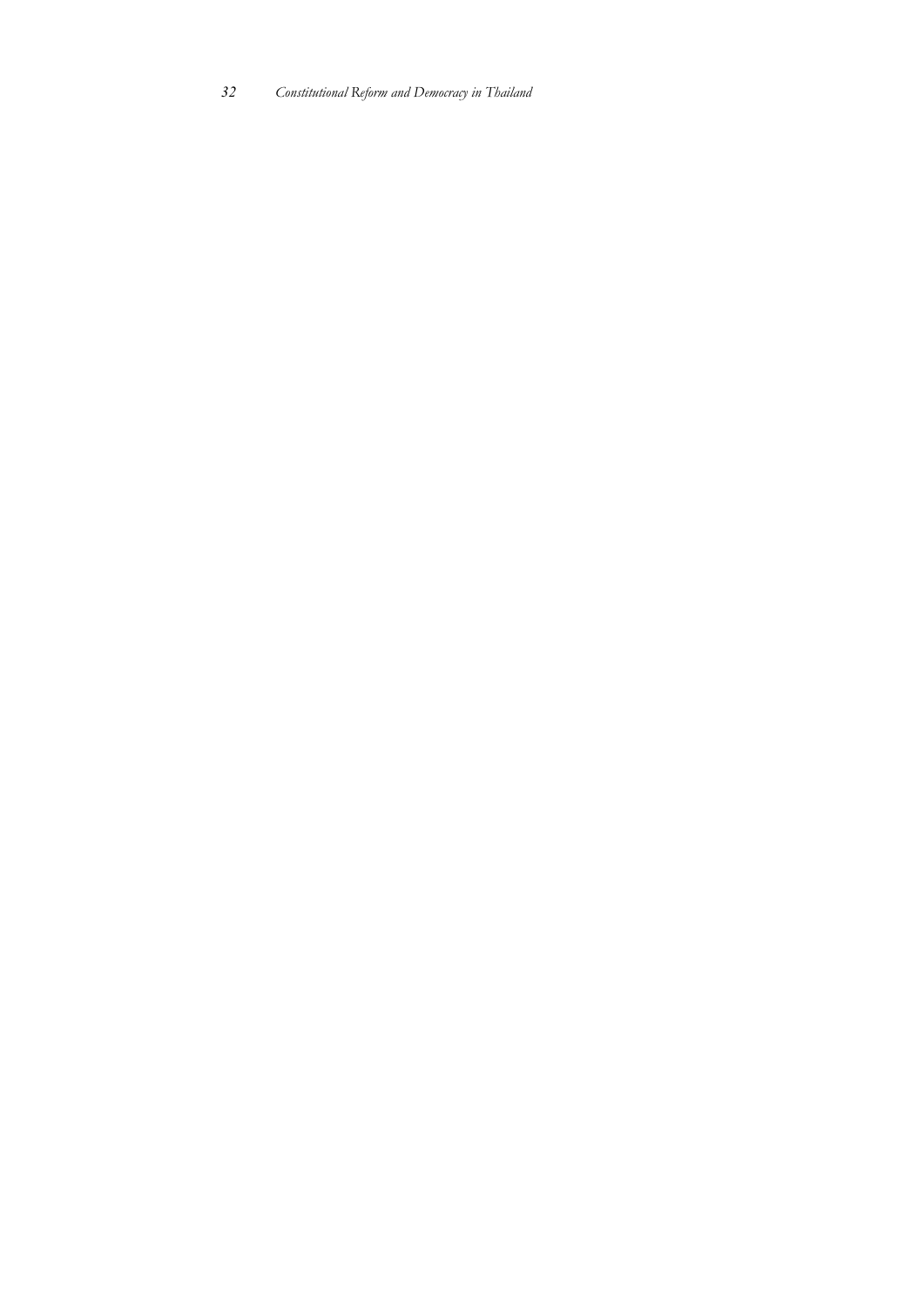# **Chapter 3 3 Election Reform Issues**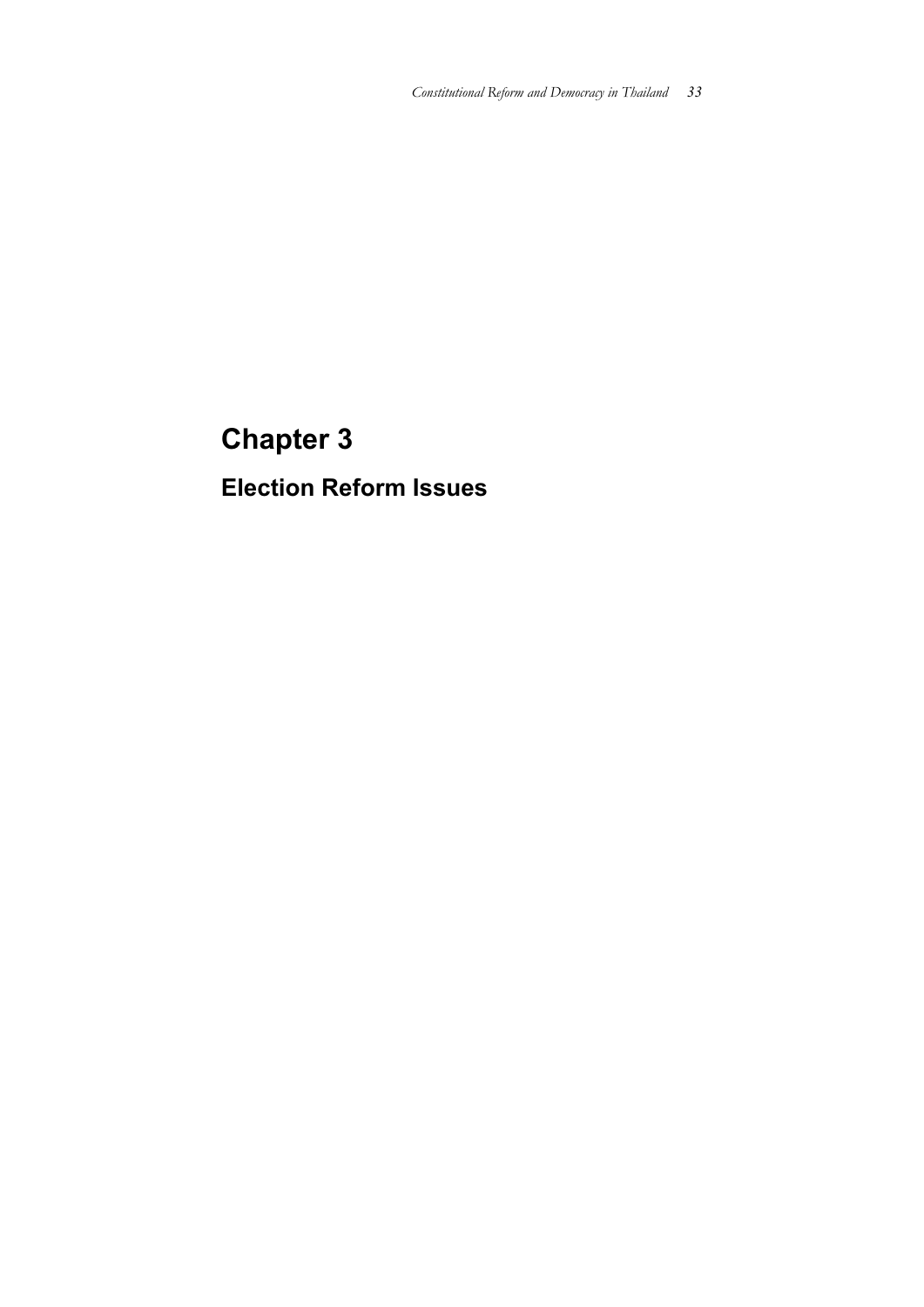*Constitutional Reform and Democracy in Thailand*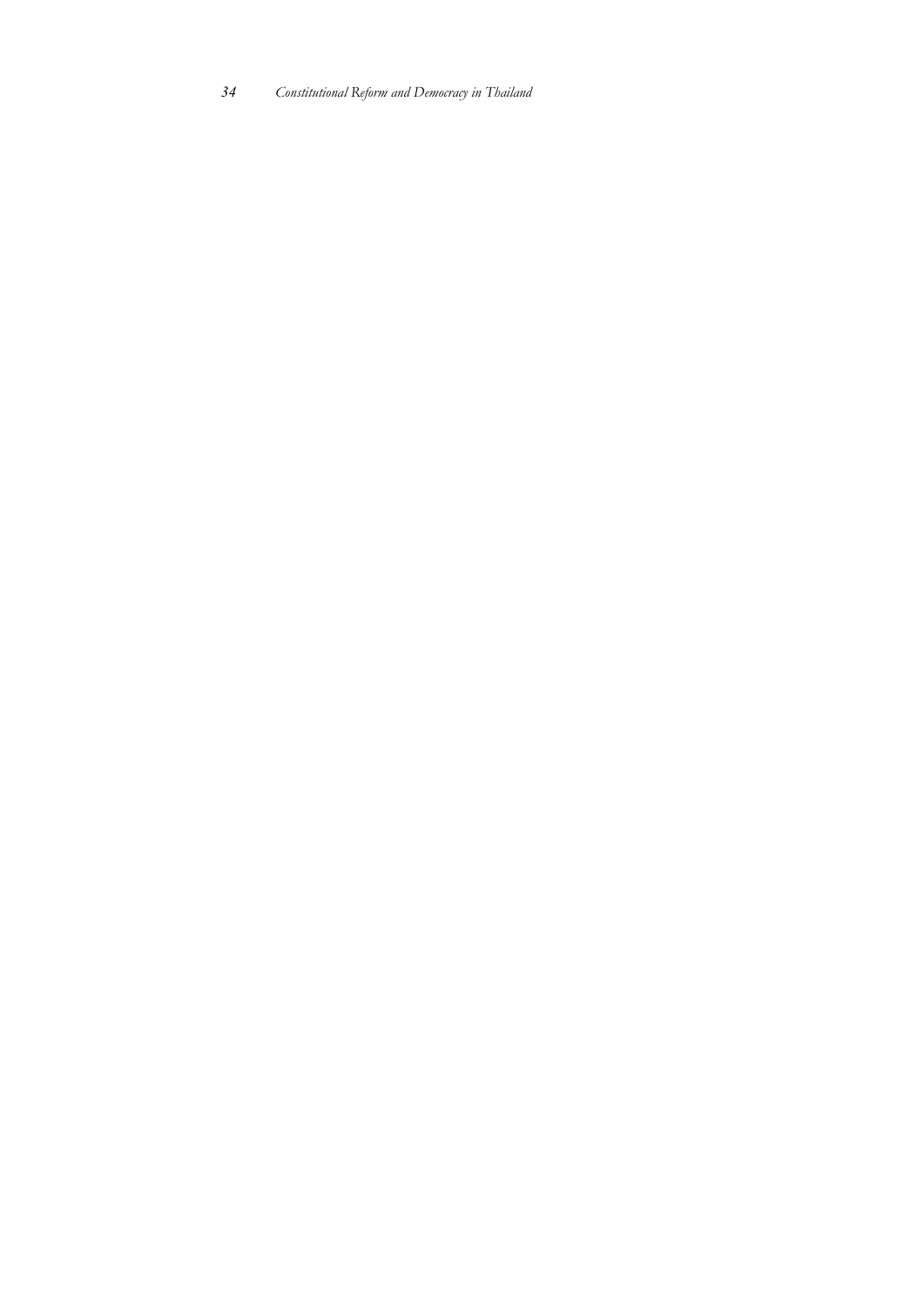### *3.1 Banning Parties and Politicians*

*Article 237 says that the Constitution Court can dissolve a political party and ban its senior executive members for 5 years if any senior executives are convicted of electoral fraud. This article has been criticized by some as undemocratic because some politicians who are banned have not been convicted of a crime, and because voters who did nothing wrong are punished when their political party is dissolved. Other people say this article is needed to ensure that political parties play by the rules. Do you think this article should be revoked or kept in the revised constitution? (Q11)* 



Although Article 237 of the 2007 Constitution is criticized as undemocratic, a majority (62%) are in favor of retaining it in a revised Constitution, even if that means the dissolution of political parties. The level of support for keeping Article 237 was relatively consistent across regions, except in the south, where the number that supported keeping the Article rose to 77%.

When combined with other findings in the survey, this response suggests voter frustration with what they view as an unfair system of different rules for different people; a system that seemingly allows senior politicians to violate laws with impunity.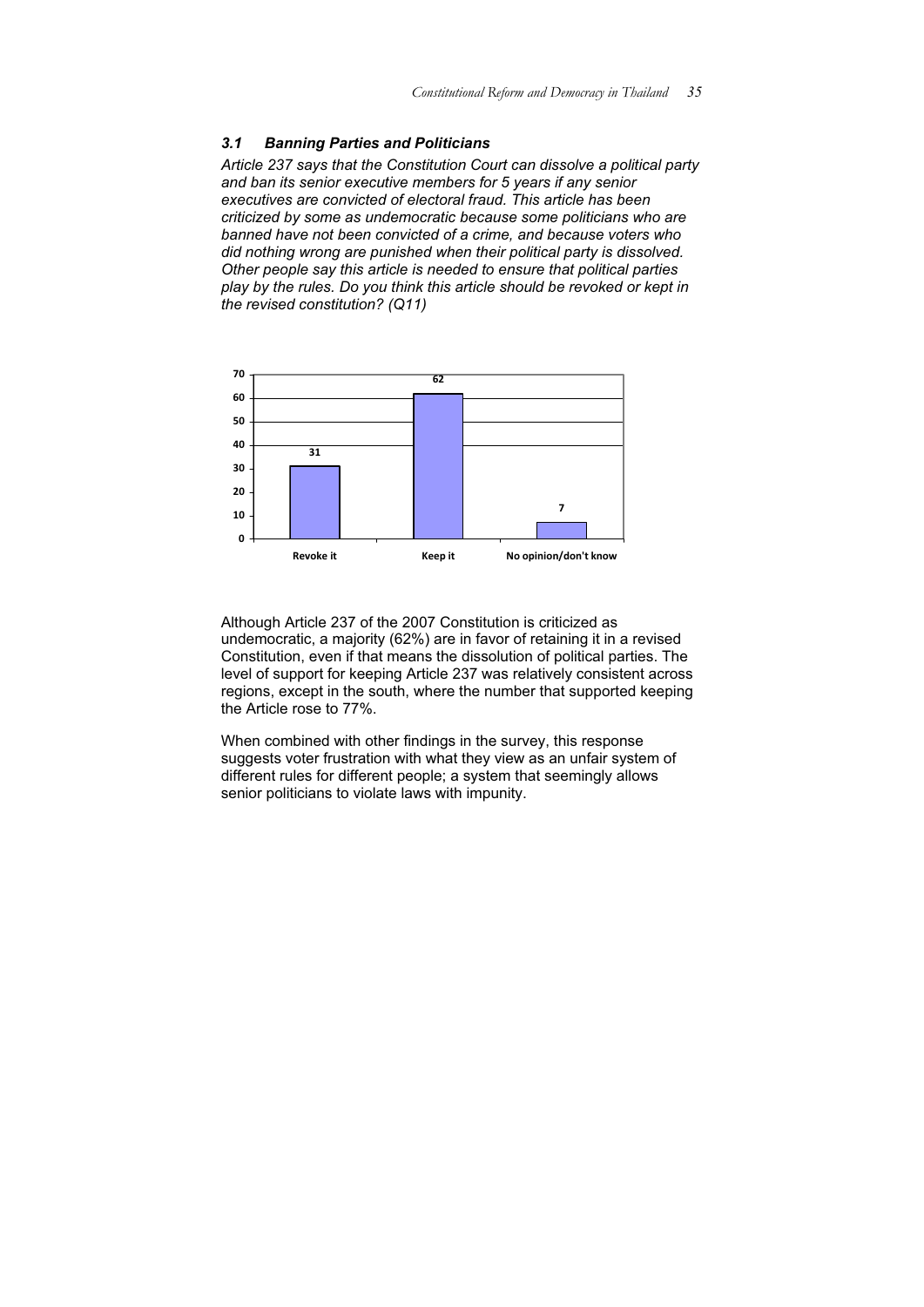# *3.2 Pardoning Politicians*

*Some politicians have been convicted of crimes, but say that they are innocent and that the convictions were politically motivated. To reduce political conflict, should these politicians be pardoned, or should their convictions stand? (Q12)* 



Only one in five (21%) Thais think politicians convicted of crimes should be pardoned, even if pardoning politicians could reduce political conflict. More than two-thirds (69%) say the convictions should stand, and these findings are relatively consistent across all regions, suggesting this opinion is not related to adherence to any political party or faction. This finding, combined with the responses to the next question, suggests that Thais in general may have grown tired and less tolerant of what they perceive as a culture of impunity among powerful elites.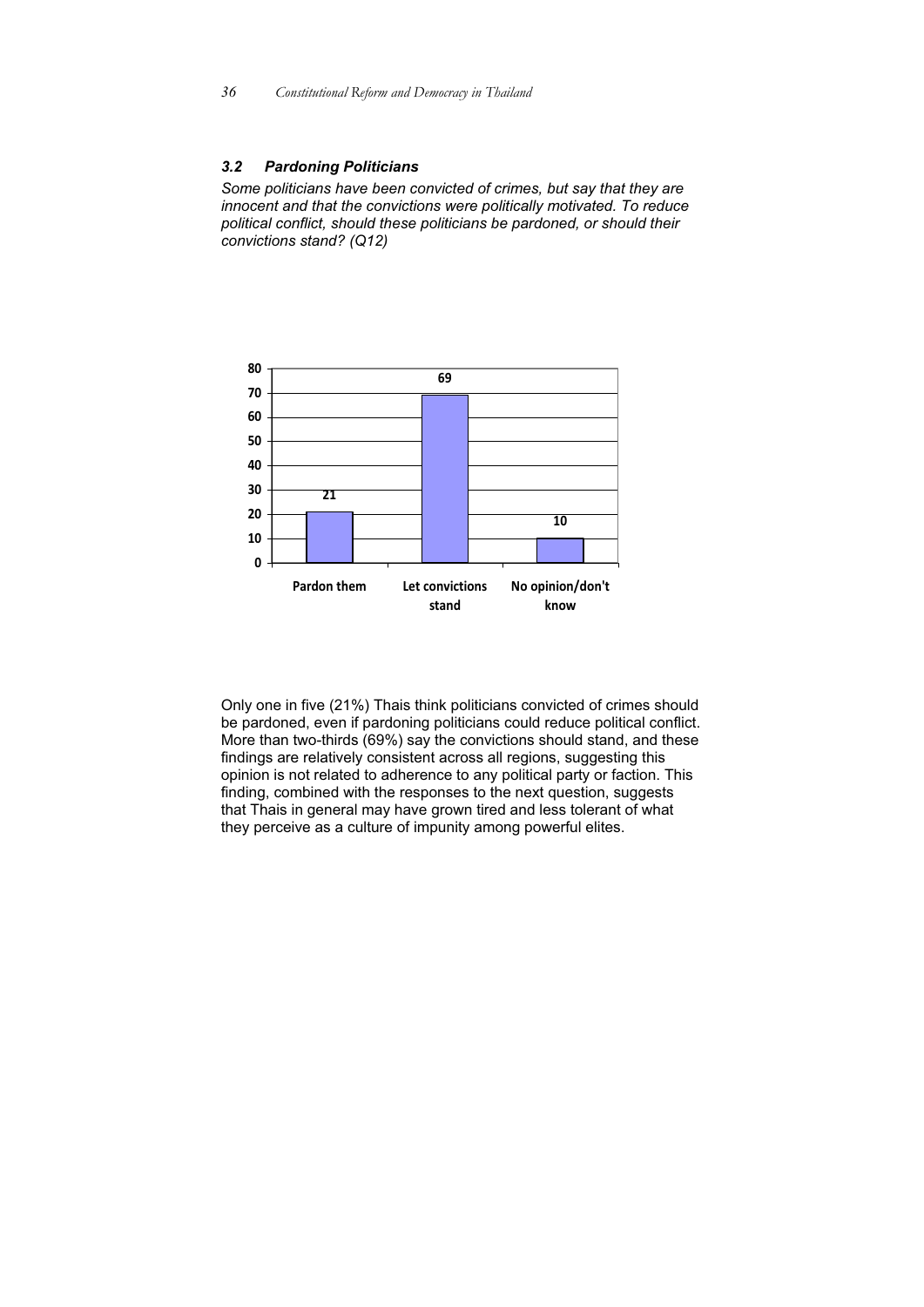# *3.3 Pardoning the Coup-makers*

*What about the coup-makers? They were pardoned under the 2007 Constitution. Should those pardons be revoked, and the coup-makers prosecuted; or to reduce the potential for further political conflict should the pardon be kept in a new constitution? (Q13)* 



Although (as will be seen in later findings) Thais continue to have deep respect for the military as an institution, they don't want the military controlling government. A third (32%) are willing to forgive those who staged the latest coup, while 57% would like the pardons granted the coup-makers in the 2007 constitution revoked, whether or not such action would exacerbate political conflict in society. The findings are relatively consistent across regions, with the south being the region least willing (just 24%) to forgive the coup-makers and keep the pardons granted in the 2007 constitution.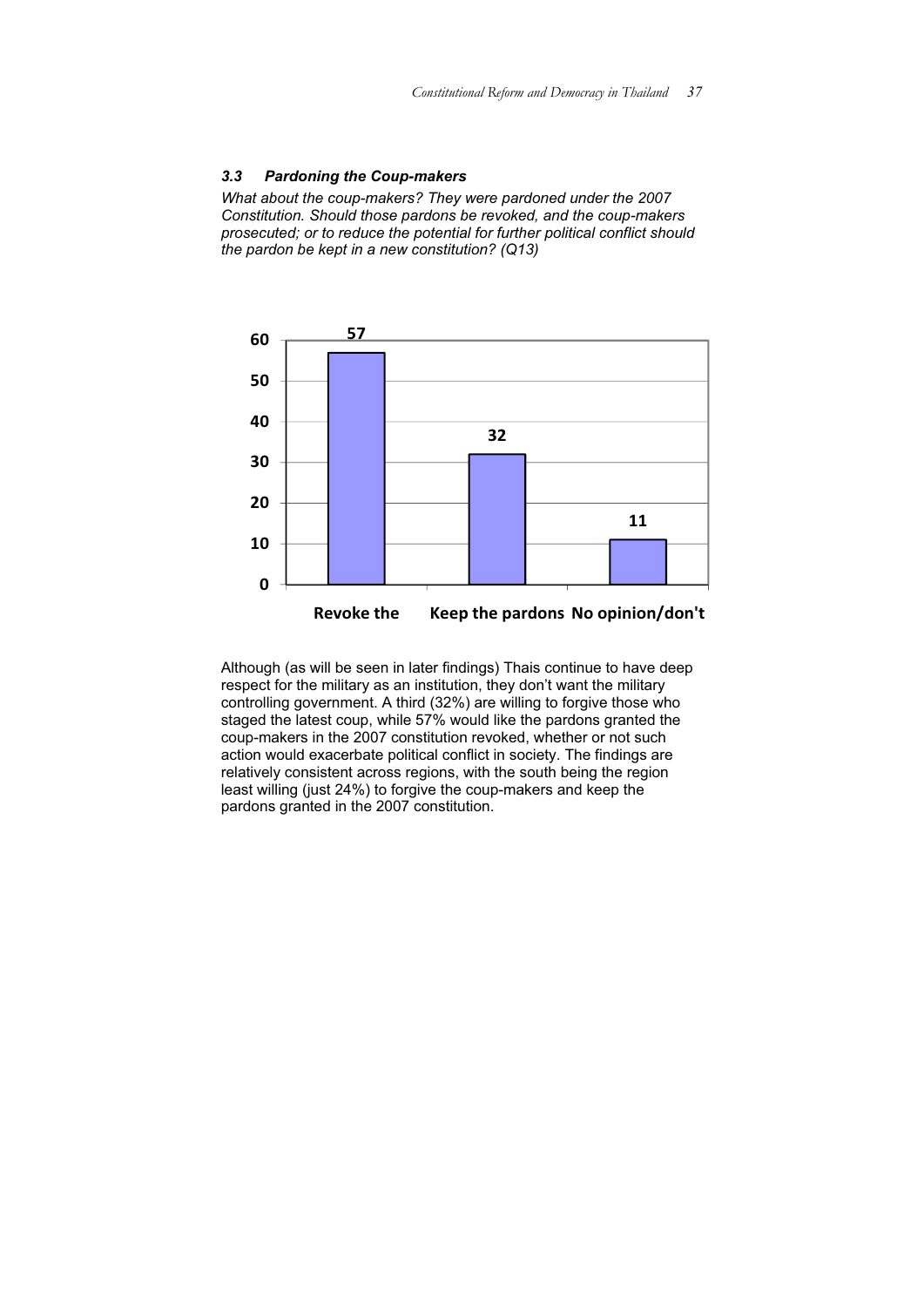### *3.4 Role of the Army in Politics*

*Many people think the army plays too much role in Thai politics, while others see the army as an important independent institution that has helped safeguard & stabilize the country. Which is closer to your view? (Q25)* 



While a majority of voters would like to revoke the pardons granted to the coup-makers in the 2007 constitution, an even larger majority see the military as an independent institution that plays an important role in protecting and stabilizing the country. This sentiment was similar across age groups and gender, but varied by region from a bare majority (53%) in Bangkok who felt the army served an important role, to 71% in the central region.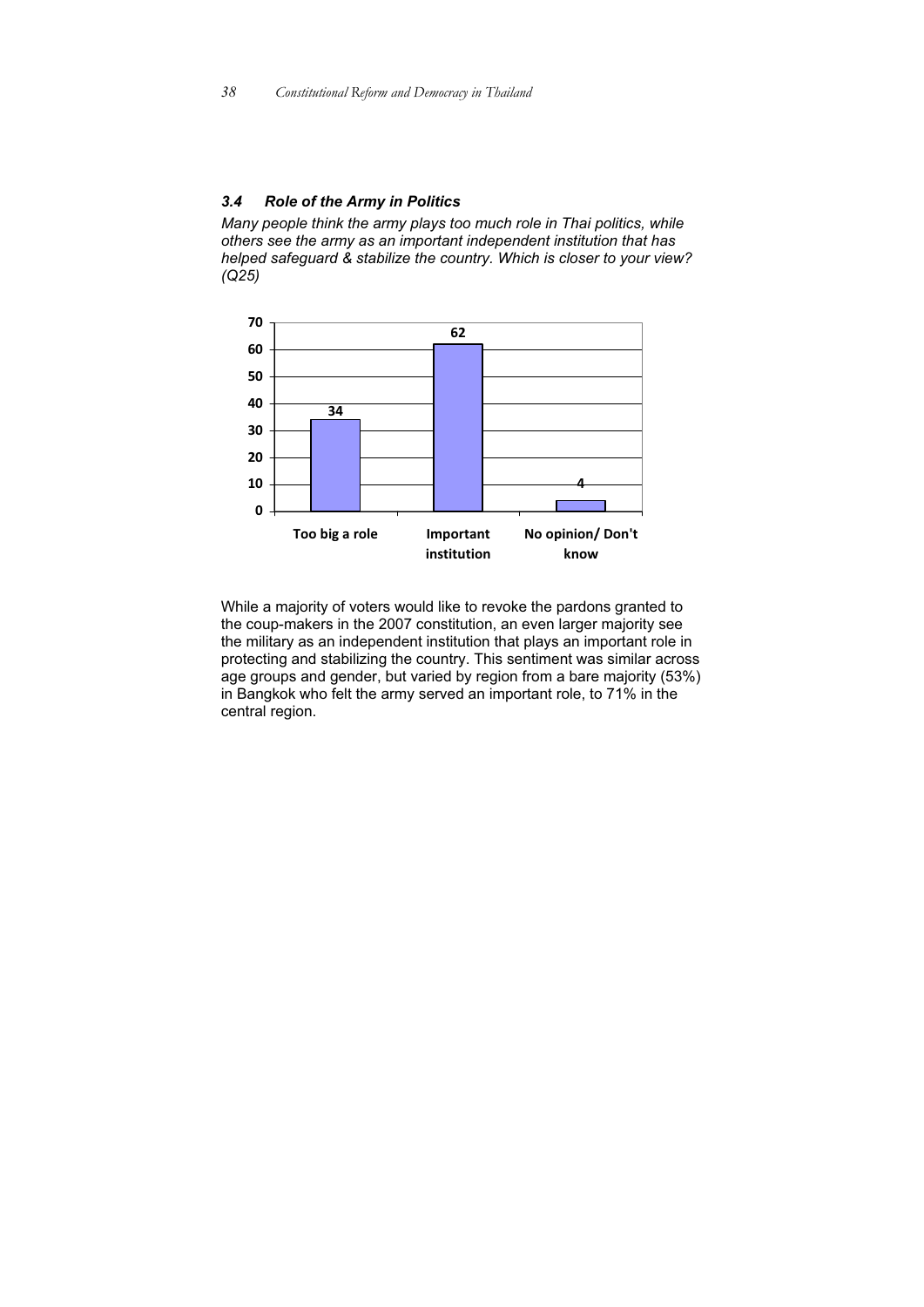# *3.5 Size of the Army*

*How about the size of the army? Do you think the army is too small, the right size, or too big? (Q26)* 



Respondents also overwhelmingly thought the military the right size (69%) rather than too small (11%), or too big (13%), with responses similar across regions, age and gender.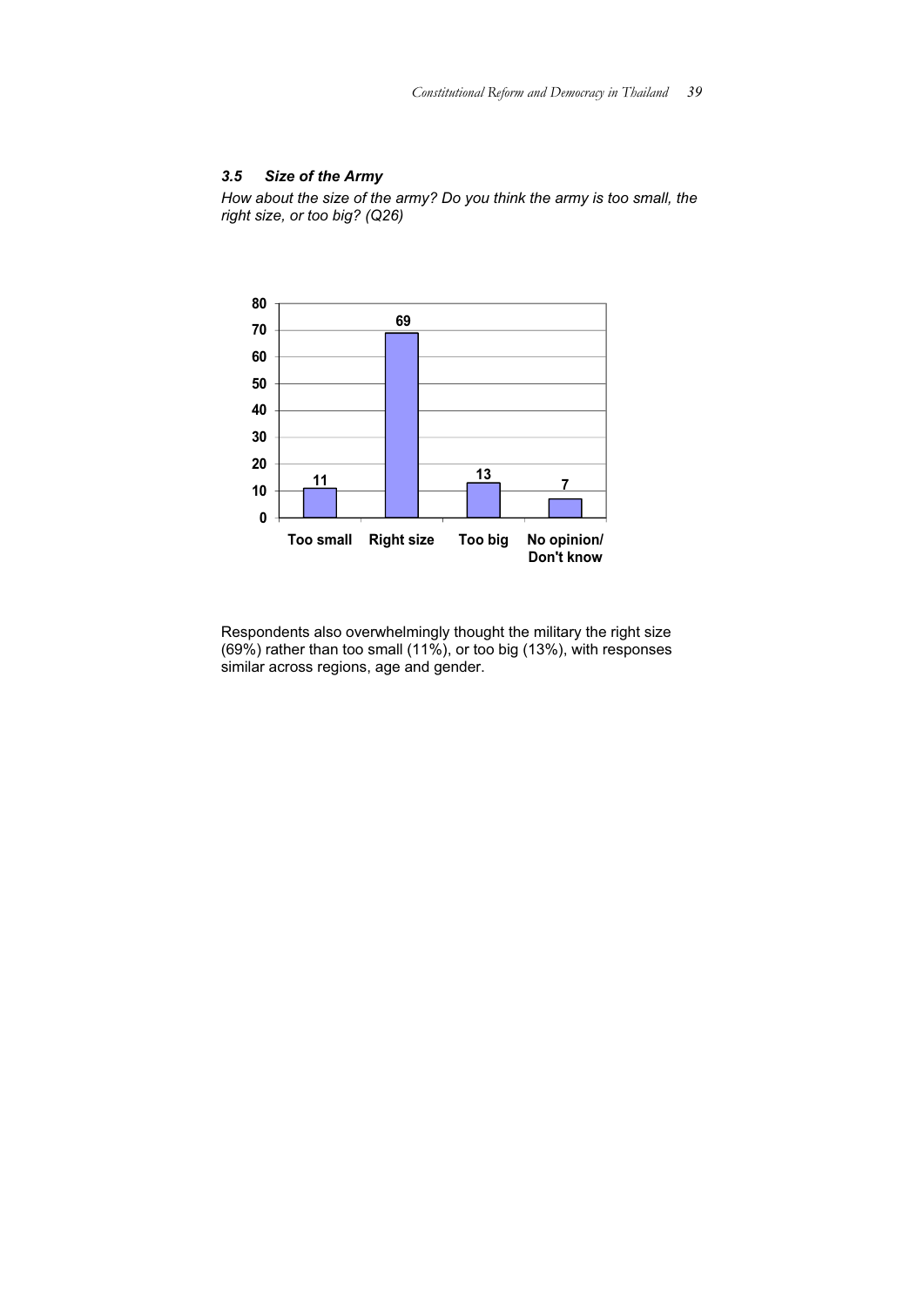#### *3.6 The Senate Election System*

*The 2007 Constitution changed the Senate from a wholly-elected to a partially appointed body. Several proposals have been put forward for the Senate; including keeping the current mixed structure, going back to a wholly-elected senate as per the 1997 constitution, or eliminating the Senate entirely. Which proposal do you prefer? (Q14)* 



A quarter of citizens (25%) support the shift from an elected senate to a partially appointed senate created by the 2007 constitution. A solid majority (63%) say they prefer the system described in the 1997 constitution, and a further 6% want to eliminate the Senate entirely. Support for the current system varied considerably across regions, from a high of 36% in the south and 32% in Bangkok, to a low of 17% in the north. Urban voters (29%) were slightly more likely to favor the current system than rural voters (23%). Overall, it is clear that Thais feel their interests in government are better represented through elections than appointments, and continue to express the desire to be more involved in the political process.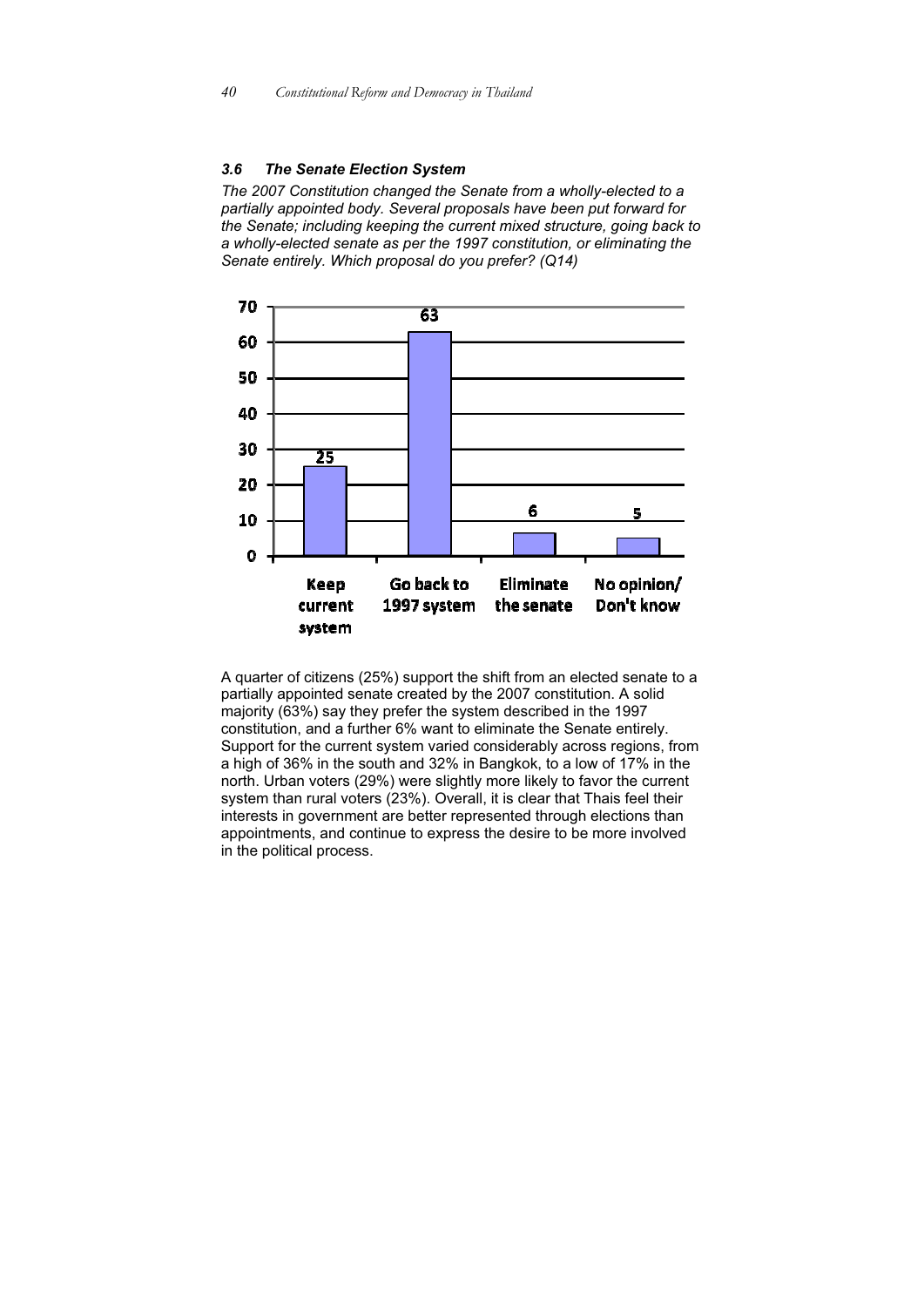#### *3.7 The MP Election System*

*Regarding the election of MPs to parliament, which statement is closest to your own opinion: electing MPs through a mixed system of multi-member districts and national proportional representation of political parties is better because we can vote for several candidates together with selecting one political party; or, electing MPs from small single-member districts is a better system because when districts are too big it is difficult for people to get to know the various candidates and it is hard to monitor them all when elected. (Q15)* 



When asked about the most appropriate system for electing MPs to Parliament, half (50%) of the respondents opted for the current mixed system, with 45% preferring smaller single member districts. The relatively even split on this complex issue, and the lack of public support for the party-list system (see question 17 below), suggests it would be an important topic for public education and consultation prior to Constitutional amendment or reform. Although opinions were split across the country, the south was least supportive of the current system (35%), while the central region was least supportive of single member districts (38%).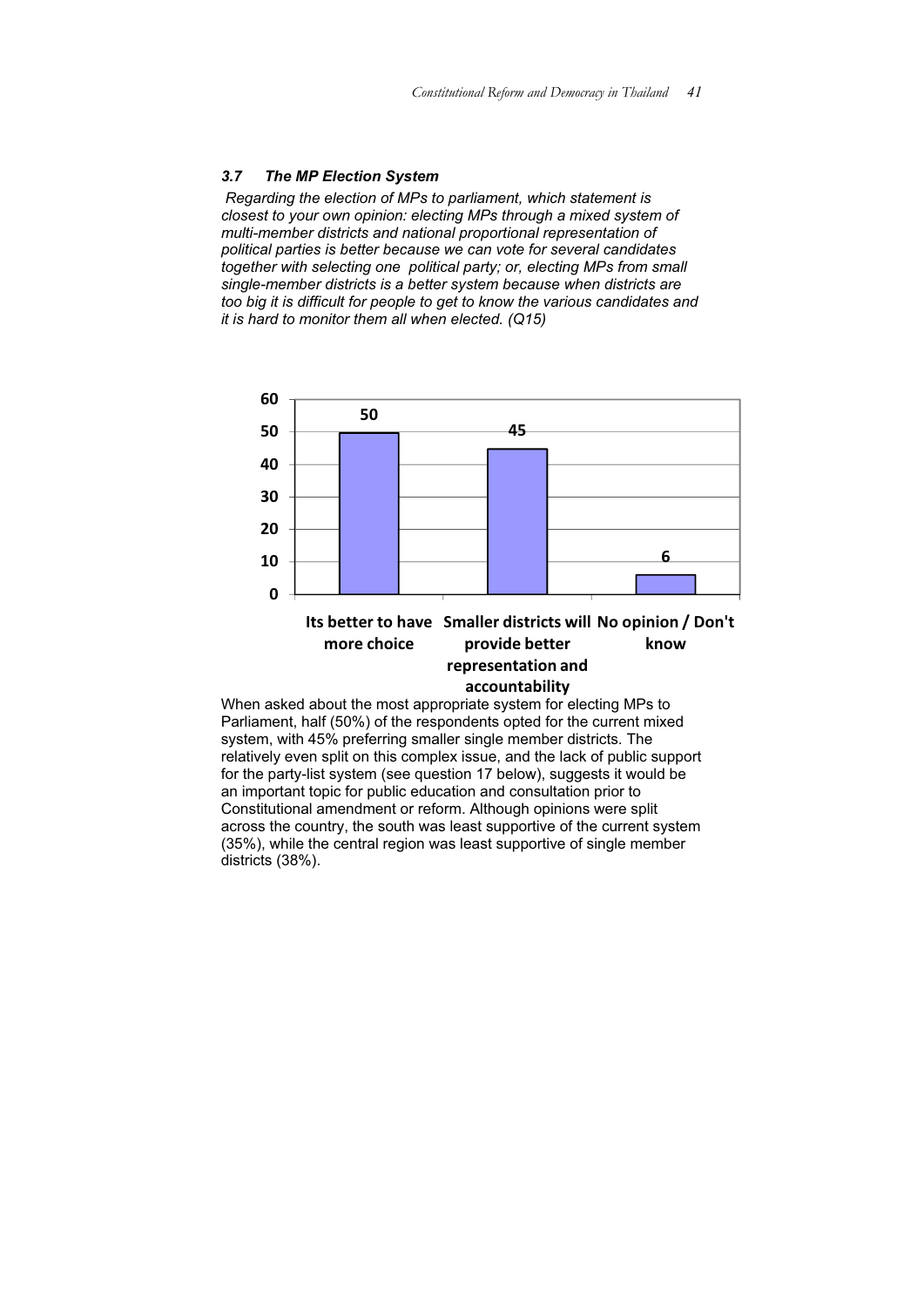### *3.8 The New Politics Proposal*

*Some people have proposed reducing the number of MPs who are directly elected, and replacing them with MPs appointed by groups or independent institutions. Do you agree with this proposal, or disagree? (Q16)* 



Again respondents demonstrate their support for public participation in governance, with three-quarters (74%) rejecting the proposal to reduce the number of directly elected MPs and replace them with MPs selected by functional groups or independent institutions. Strong majorities disapproved of the proposal across all age groups, and in general disapproval increased with age, with only the cohort over 60 having disapproval rates lower than 18-19 year olds (60% to 63%). By region, only the south had approval rates of more than a third (34%), with the next highest in the northeast at 27% and Bangkok at 25%. The lowest approval rates were in the central and north regions (16%).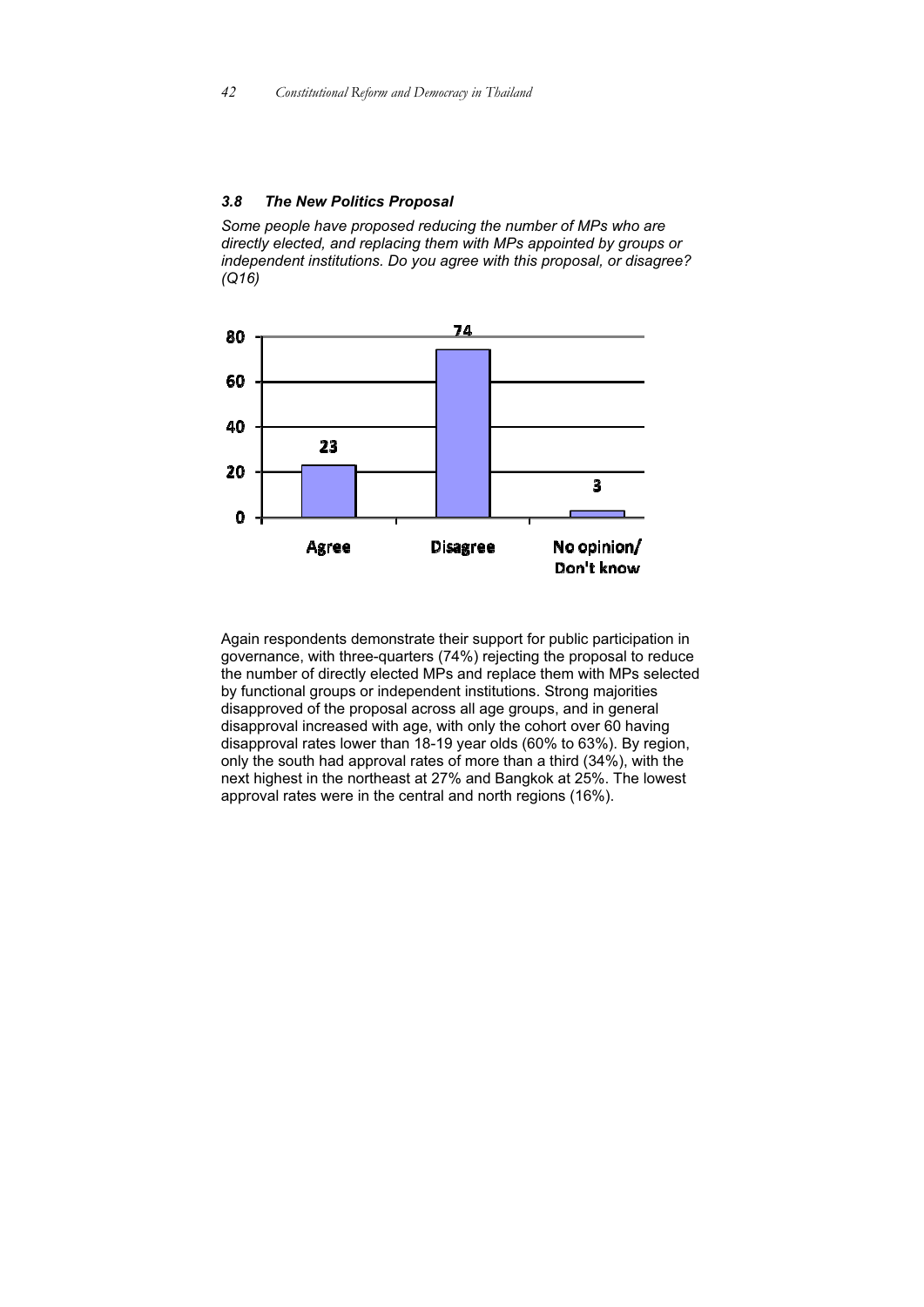# *3.9 The Party List System*

*Some people have proposed dropping the party list system completely, and electing all MPs directly as individuals. Do you agree with this proposal, or disagree? (Q17)* 



Although a plurality expressed support for the current mixed election system, when specifically asked about the system of proportionally allocating seats based on a party-list 54% say they would prefer directly electing individuals. Urban and rural responses are identical, but regional support varies, with about 60% in the northeast and south regions saying they would like to get rid of the party list system, while just 40% support the proposal in the central region.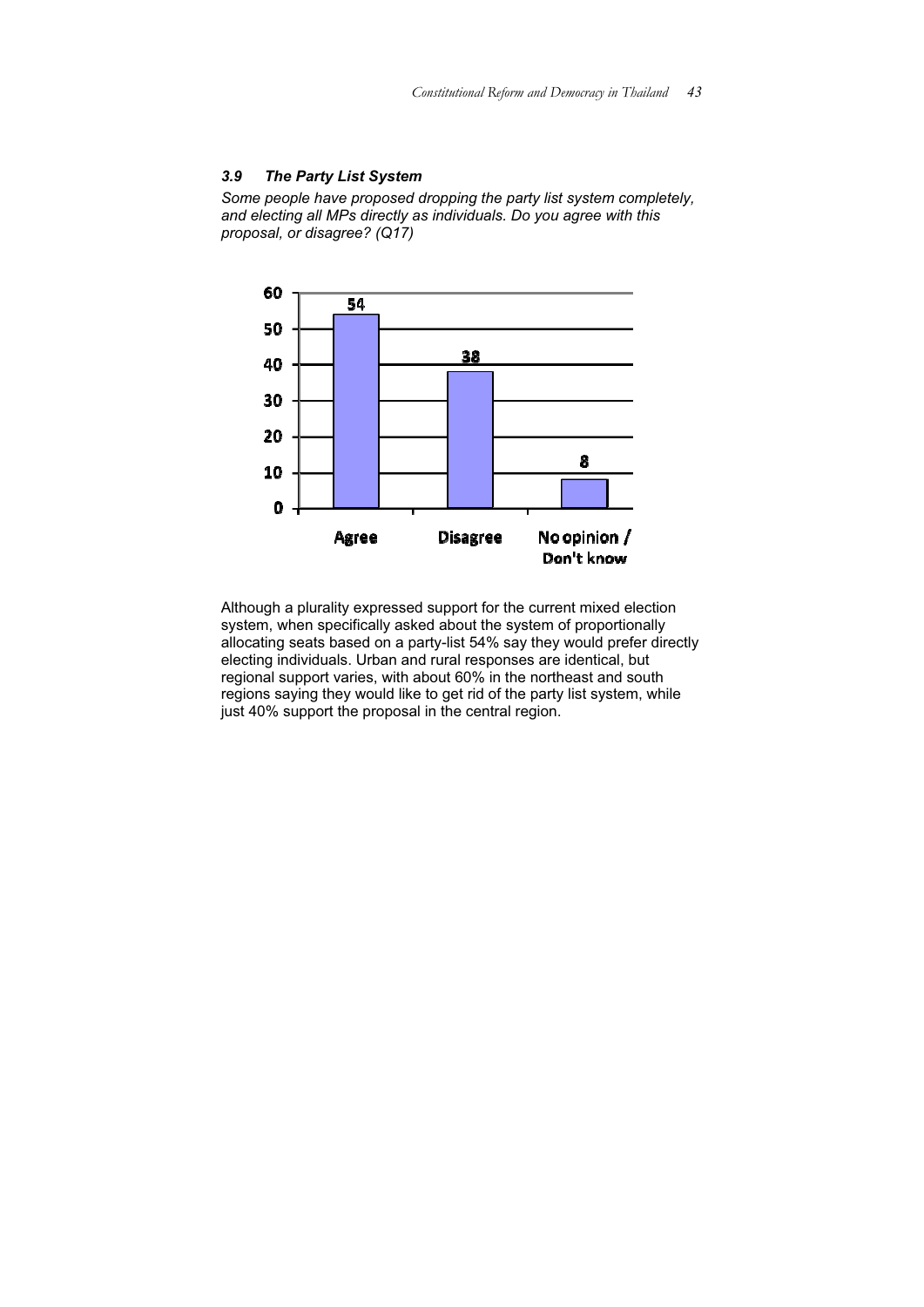*Constitutional Reform and Democracy in Thailand*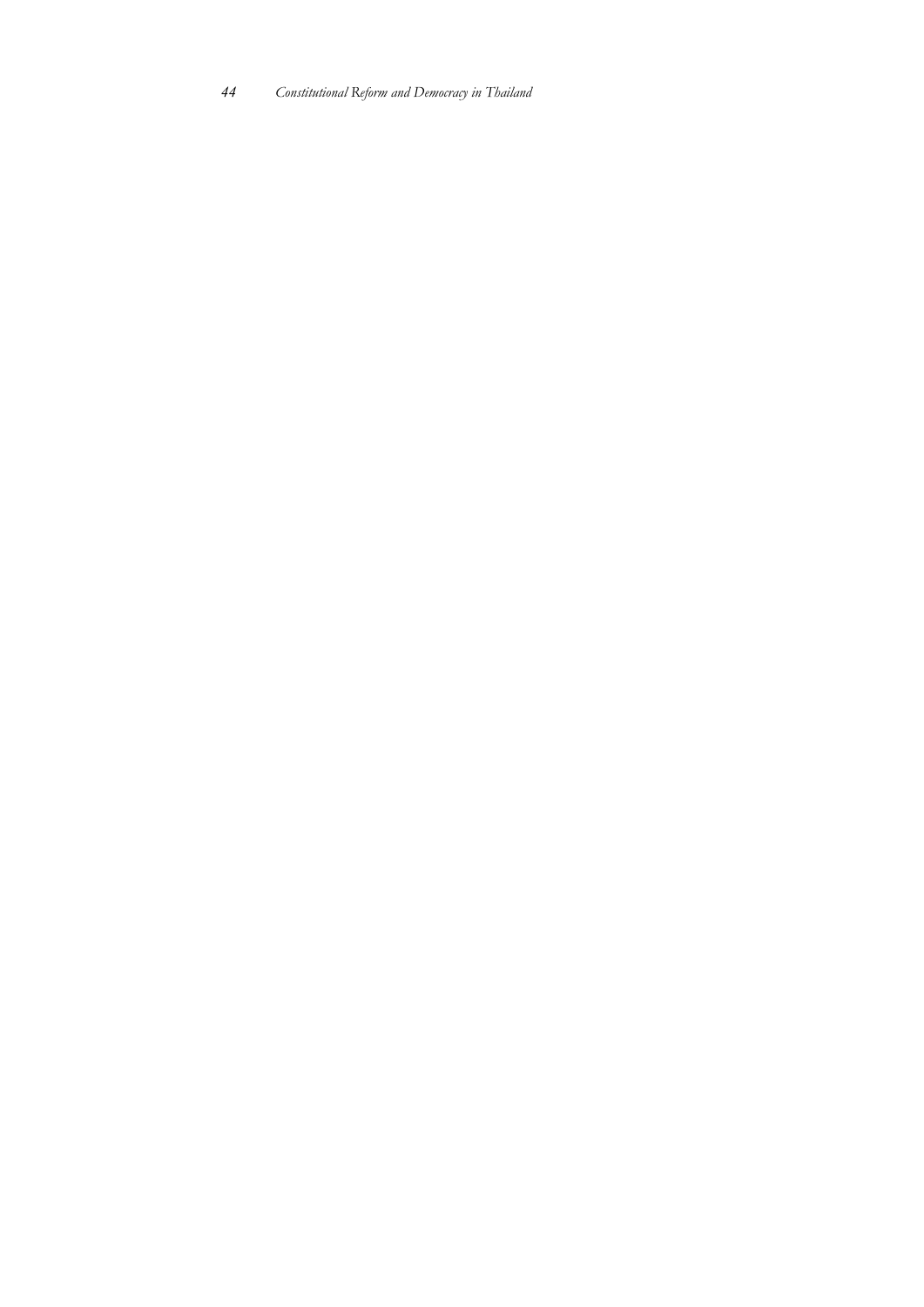# **Chapter 4**

# **4 Decentralization**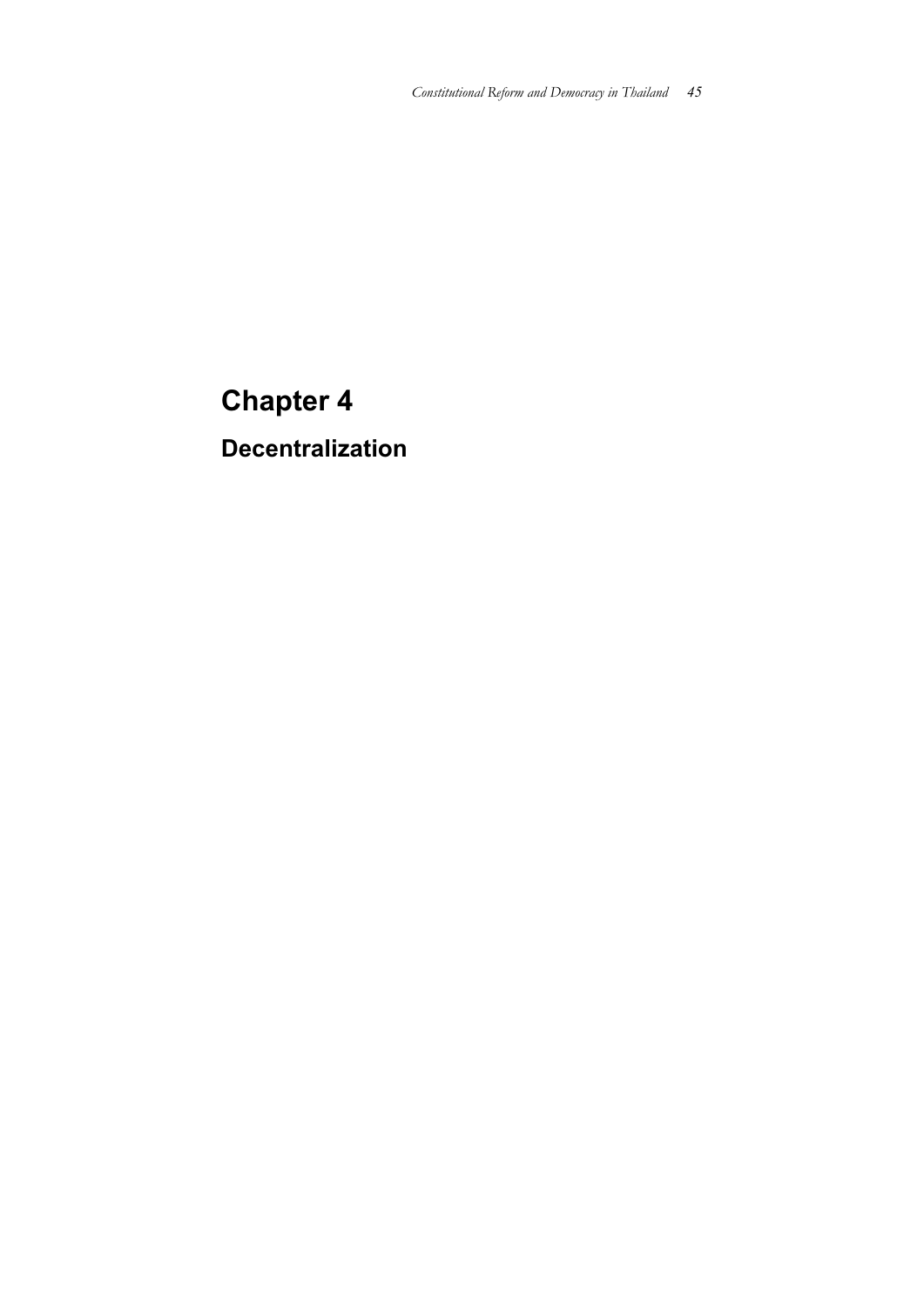*Constitutional Reform and Democracy in Thailand*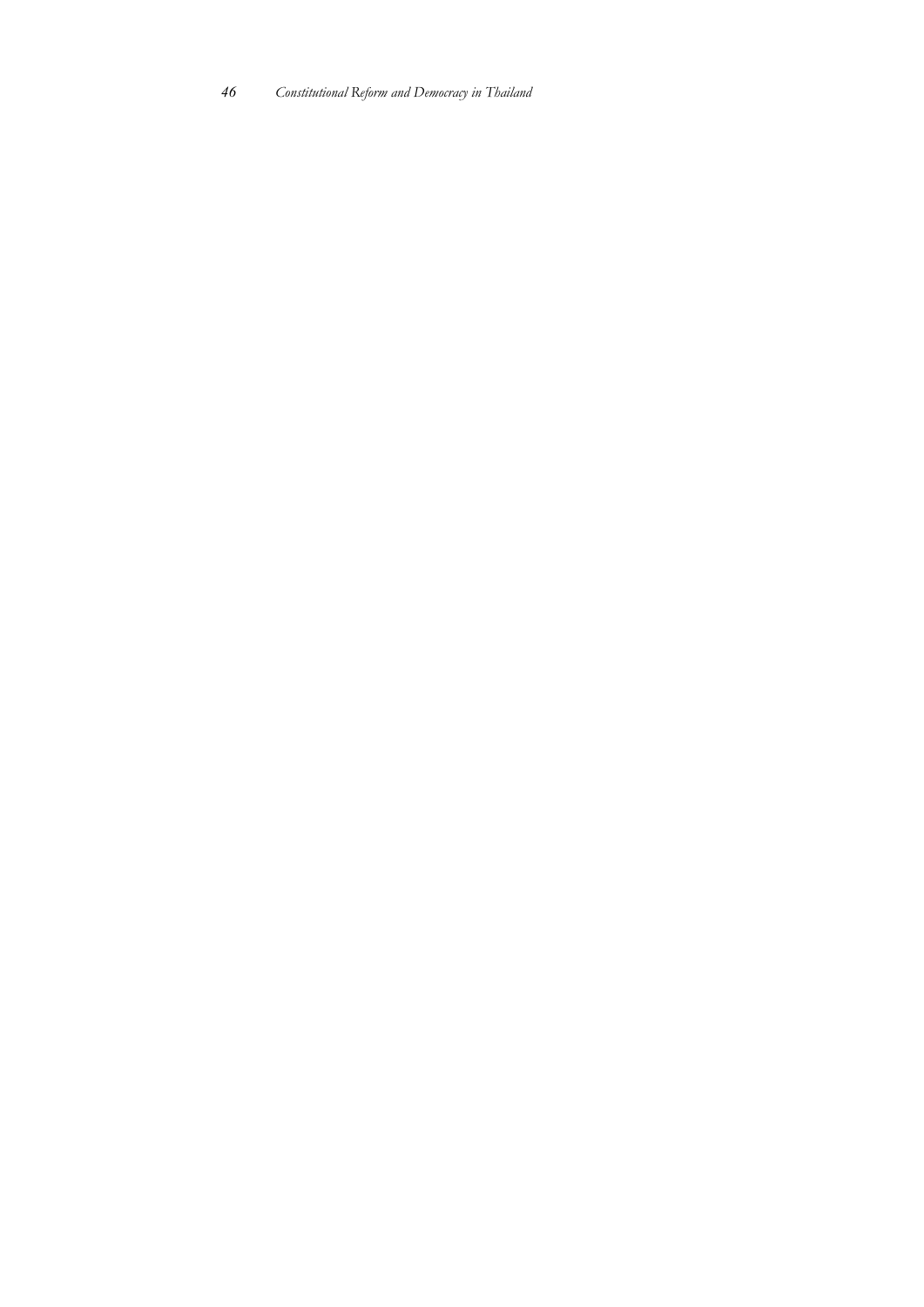#### *4.1 View of Decentralization*

*Sometimes people in Bangkok and up-country have different interests and different points of view; so some people say that governance would be better if some power and decision making were shifted from the central government in Bangkok to local governments, and that provincial governors should be directly elected like in Bangkok. However, some people believe that the government will be more fair, more effective, and more efficient if centrally controlled. Which statement is closer to your point of view? (Q.18)* 



A substantial majority (69%) of respondents are in favor of shifting some power from the national to the local level, and directly electing provincial governors. Support for decentralization was relatively consistent across age groups and regions.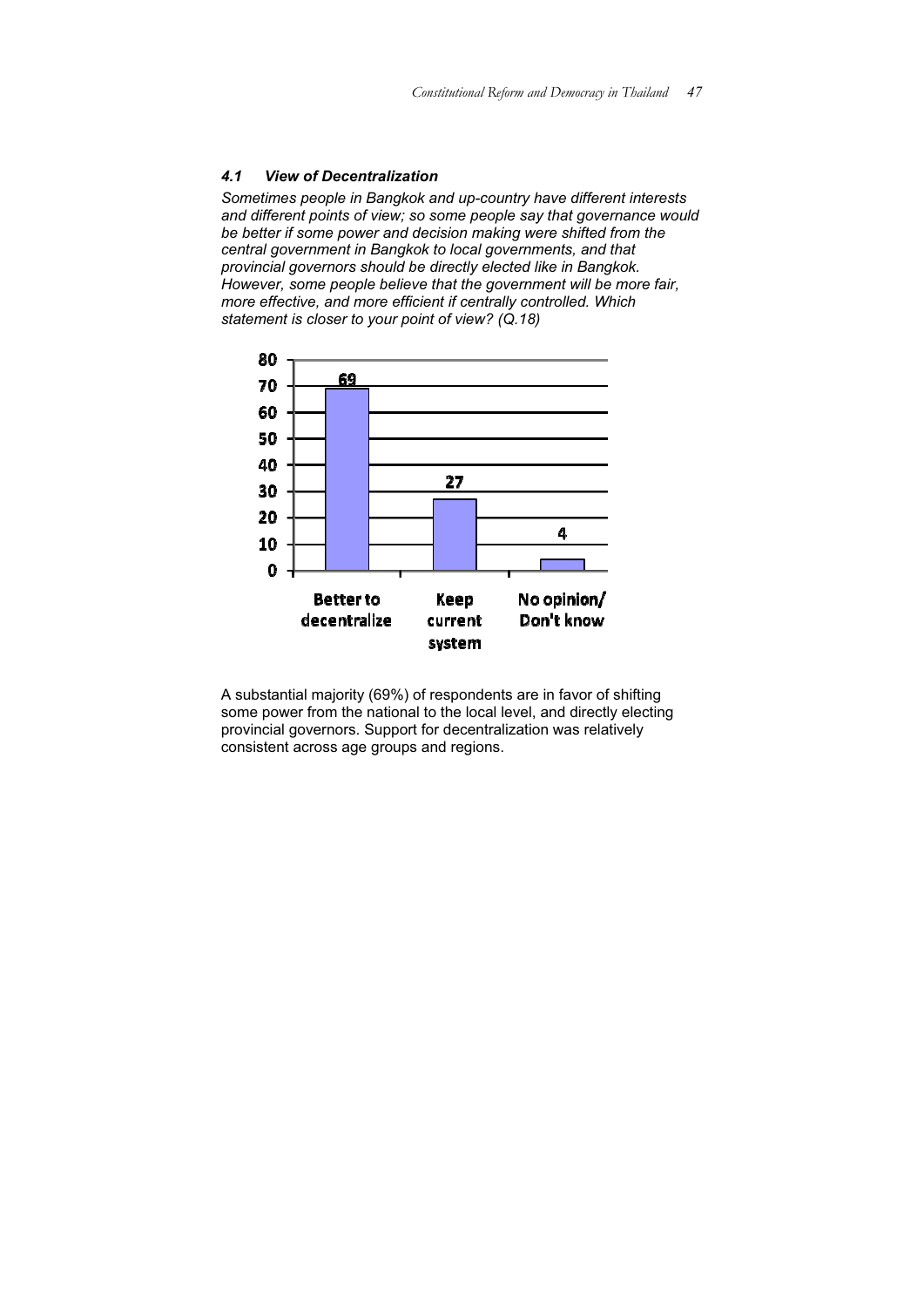# *4.2 Election of Provincial Governors*

*Do you think provincial governors should be appointed or directly elected? (Q.20)* 



The general support expressed earlier for decentralization is even clearer when more narrowly defined as preference for elected or appointed provincial governors, with three-quarters (75%) saying they would prefer to choose their own governor. Interestingly, women are 5% more likely overall to support elections than men (72% to 77%), with most of the difference coming from just two regions; the central region (71% men to 84% women), and the south (66% to 79%). The highest support for electing governors (82%) is seen in central Bangkok, which is an interesting finding, as these residents also have the most personal experience of directly-elected governors.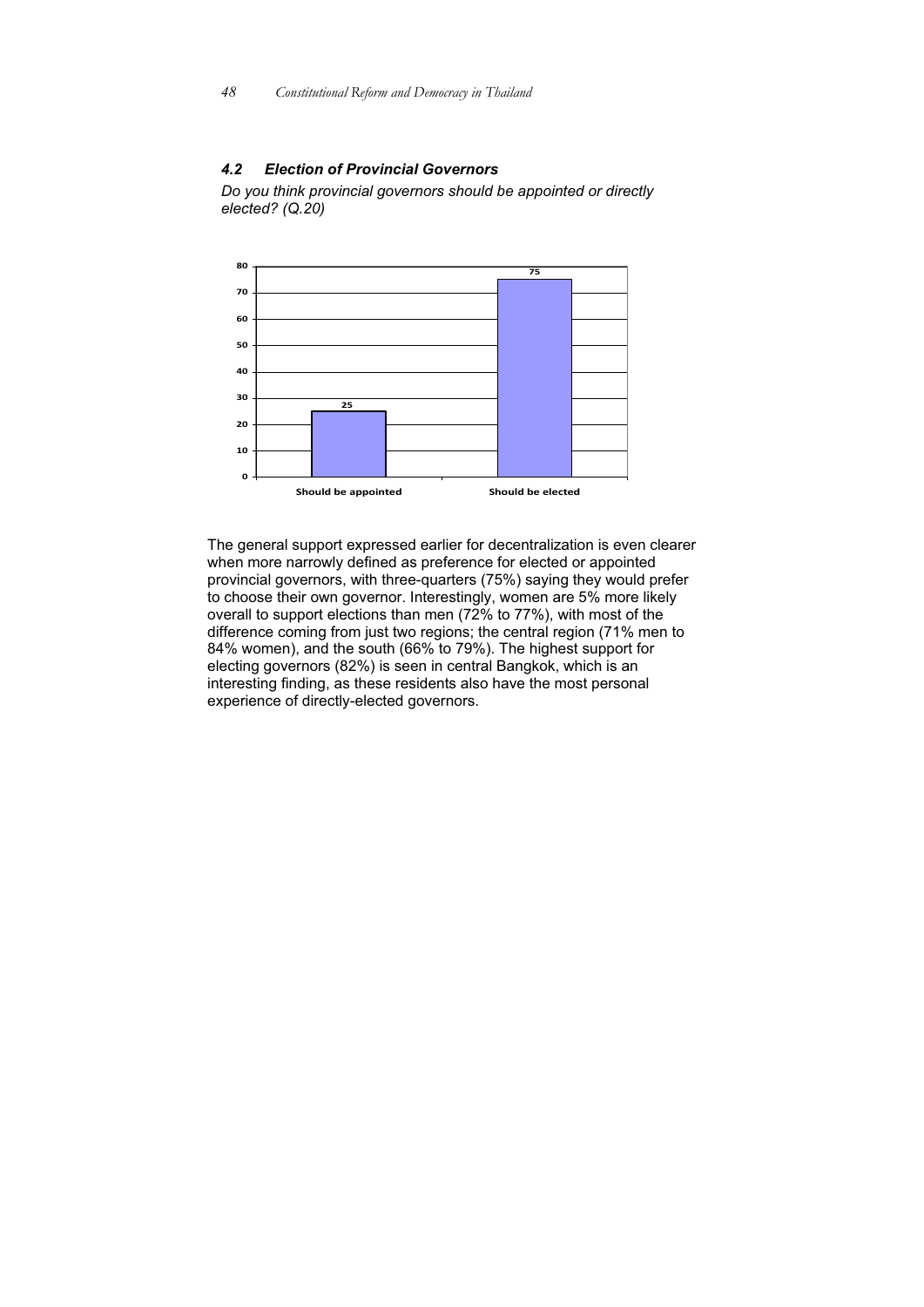# *4.3 Favorability Rating of Governors*

*How much do you like the governors which are \_\_\_\_\_\_\_\_\_\_(read answers in Q20.1)? - - Base: Those who are appointed (Q20.2)*

*How much do you like the governors which are \_\_\_\_\_\_\_\_\_\_(read answers in Q20.1)? Base: Those who are elected (Q20.2)* 



When we asked how much people liked their current governor, 46% of those with an elected governor had a strong liking, compared to just 22% of those with an appointed governor.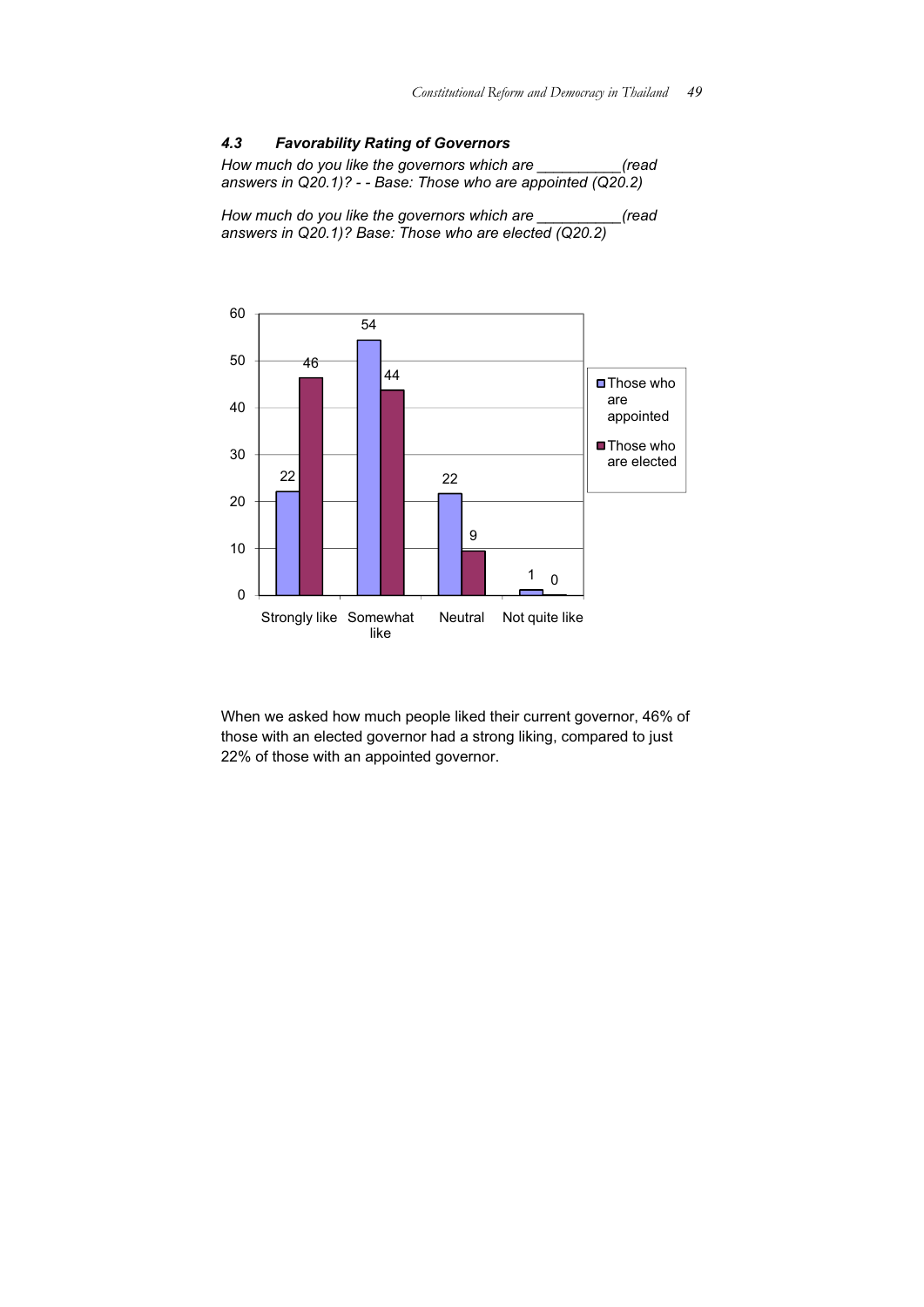#### *4.4 Decentralization and Conflict*

*Similarly, some people suggested that political decentralization or limited autonomy (not relating to separatism) might help solve the longterm conflict in southern Thailand. What is your opinion about this? (Q.19)* 



Although a majority of respondents support political decentralization in Thailand, they are evenly divided in their opinion as to whether decentralization might help resolve the ongoing conflict in the far south (an area, it is important to note, that was not included in this survey). Belief that decentralization might help resolve the conflict in the deep south ranged from a high of 58% in the Bangkok metropolitan region, to lows of 36% in the central region and 42% in the south.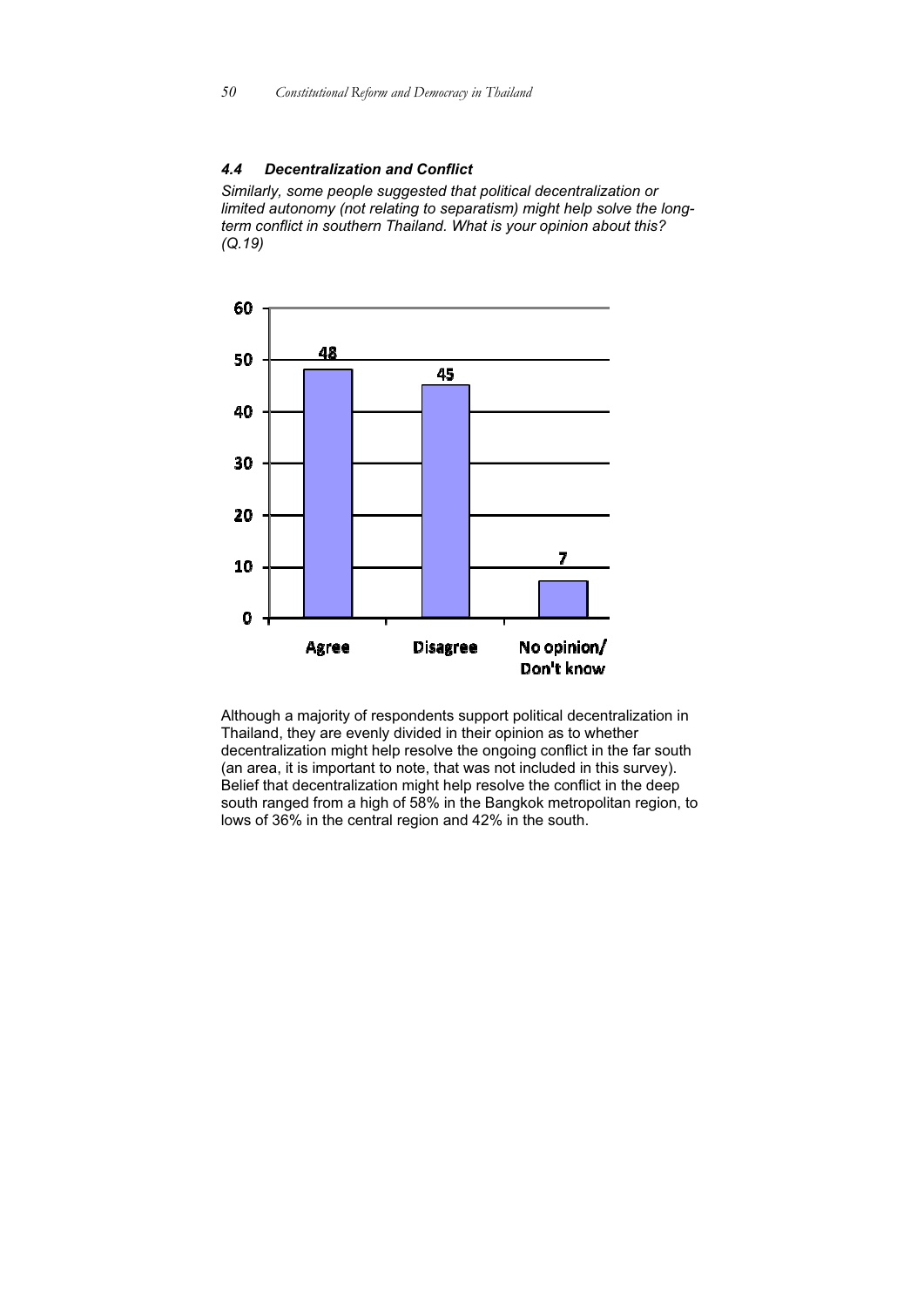# **Chapter 5 5 Voter Registration**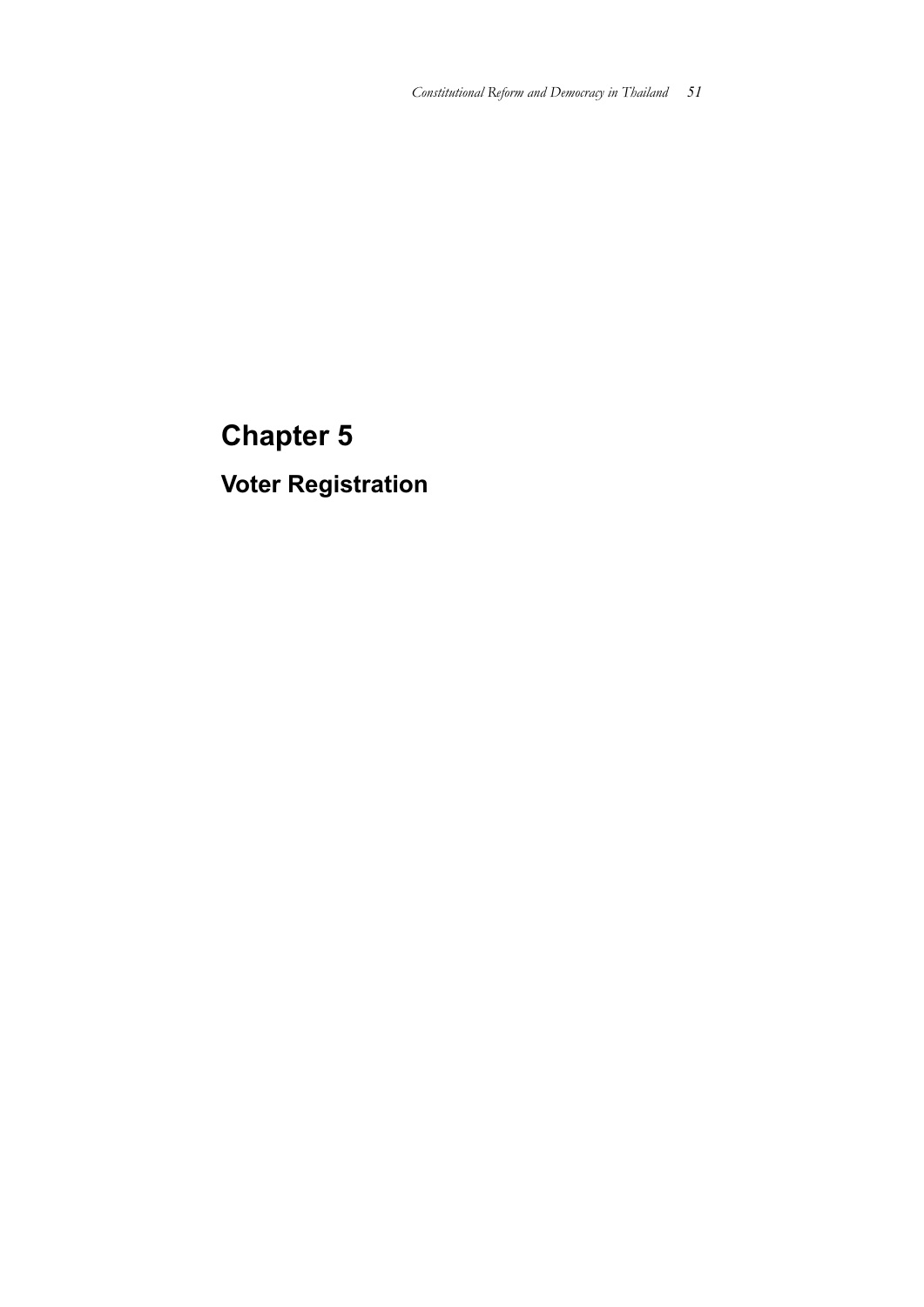*Constitutional Reform and Democracy in Thailand*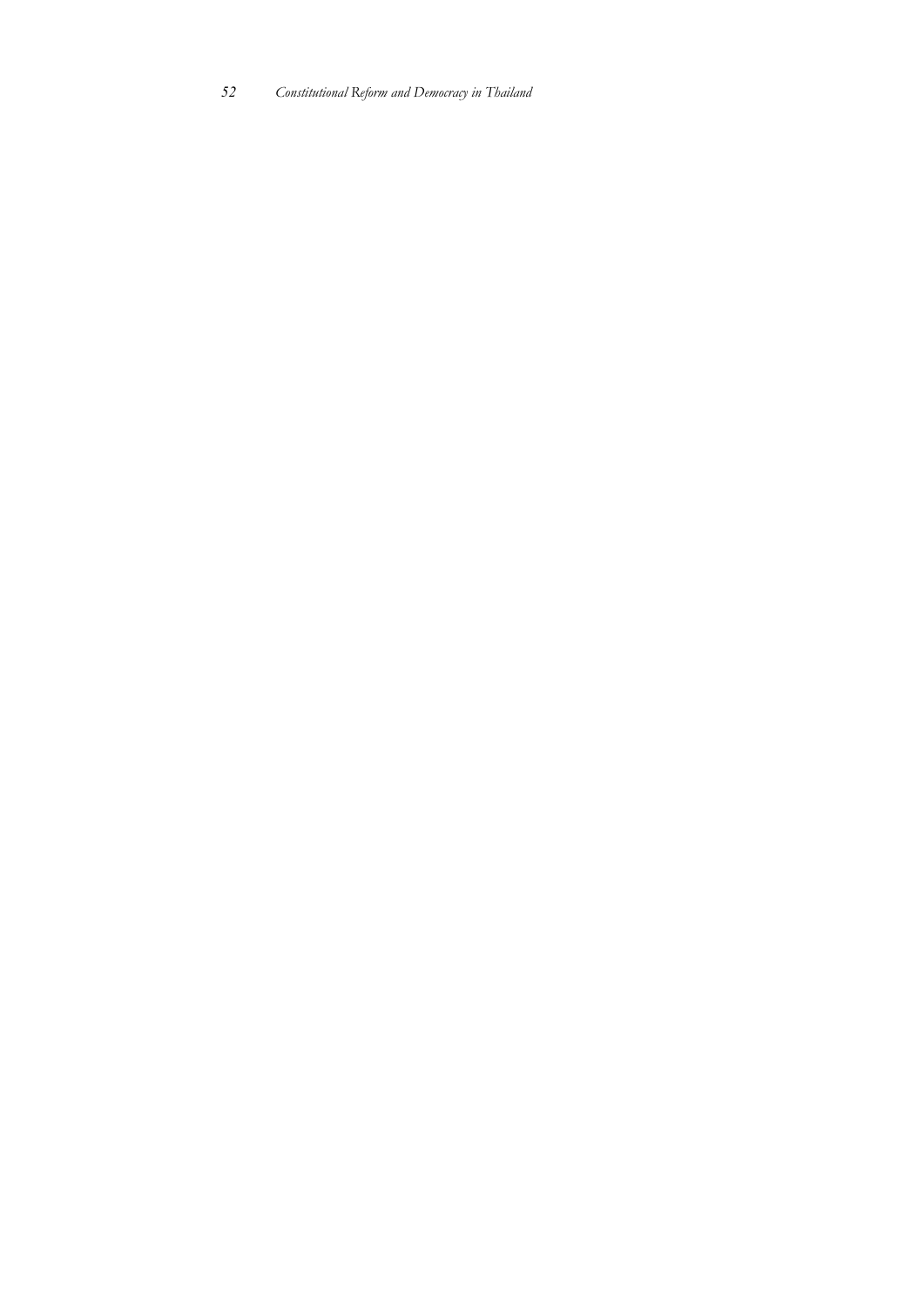# *5.1 Internal Migration and Voting*

21. *Currently, do you live and work in the area that you have the right to vote?*



In Thailand, as in many countries, there is significant internal migration (primarily from rural areas to cities) by people in search of better economic opportunities. But unlike in most other democracies, citizens who move away from their ancestral villages have to return there to vote. According to the survey, this affects 14% of the Thai people, or about 6.3 million people. On average, these voters have lived away from their home village for almost seven years. By far, those most affected are between the ages of 20 and 29 years old, with almost a quarter (23%) of this age group disadvantaged by the current system, and may provide a partial explanation for the lower participation rates for youth in elections. The regions most affected are Bangkok, where almost one in three (30%) citizens must travel to vote, and the central region (28%); while those least affected are in the northeast, where just 3% travel to vote.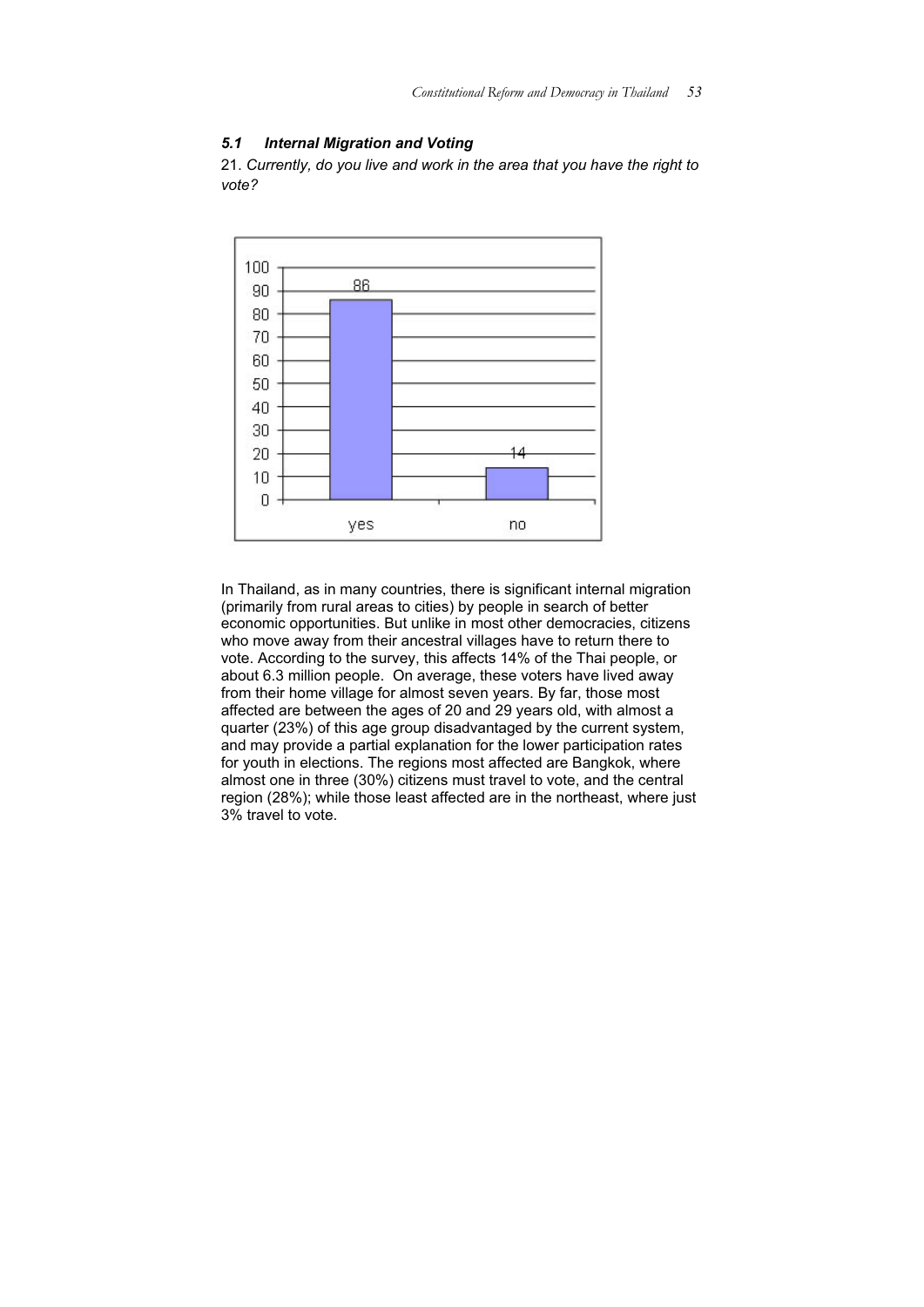# *5.2 Preferable Location for Voting: Migrants*

*Would you prefer to vote the MP candidates in the district where your name is registered in or vote the MP candidates in the district where you actually live and work? (Q.23)* 



When internal migrants were asked whether they would prefer to vote in their household registration constituency or where they work, 57% said they would rather vote in their home constituency. There was little regional variation on the issue except in the south, where 69% said they would prefer to vote where they live. Because migrants are counted in their home area for purposes of determining representation, rural areas are over-represented in Parliament, while urban areas like Bangkok are under-represented. To redress this imbalance constitutional reformers or the election commission might consider making it easier for the 40% who would prefer to vote where they live to change their electoral registration.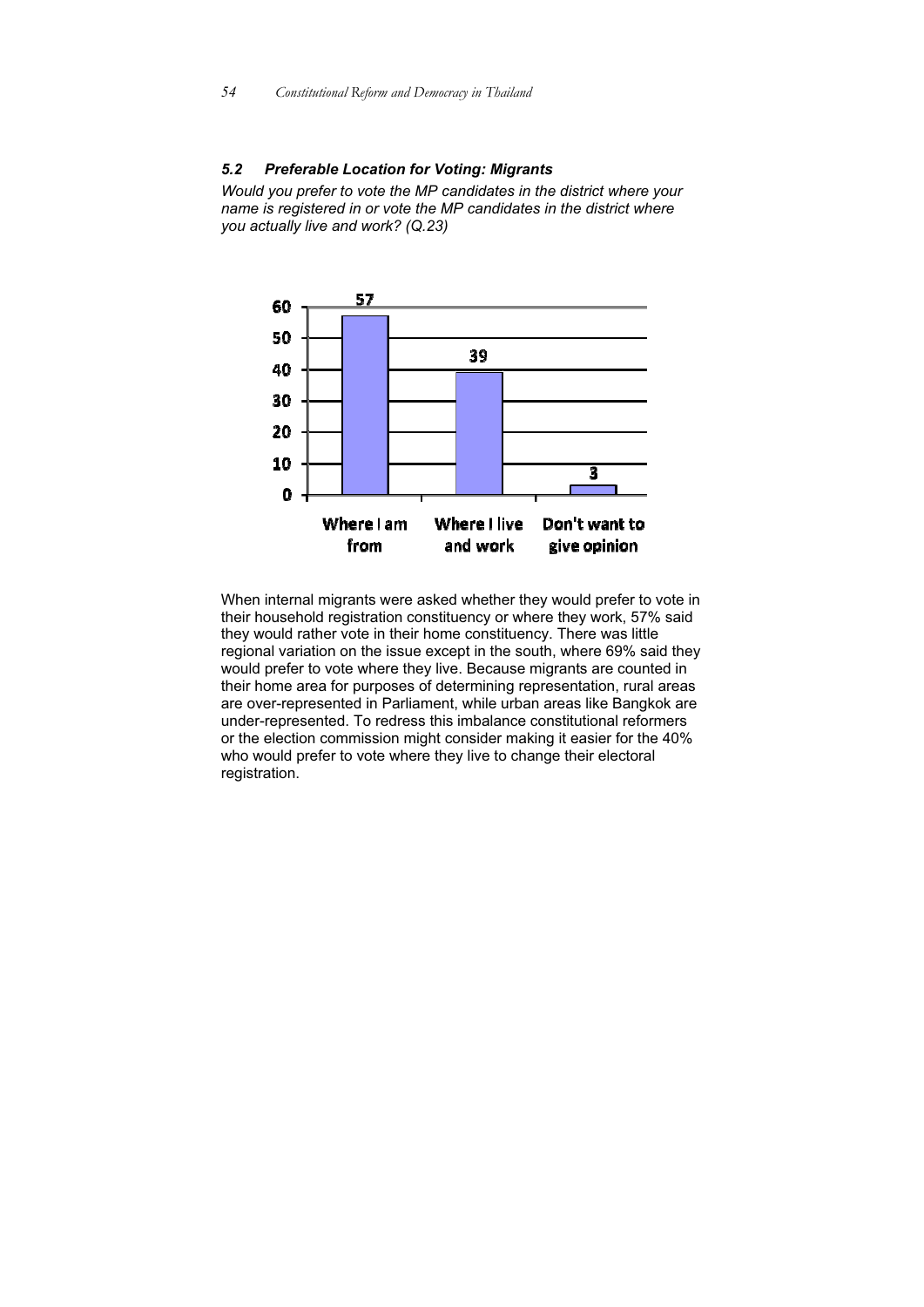# *5.3 Preferable Location for Voting: Non-Migrants*

*Do you think people should vote the MP candidates in the district where they have their name in the household registration or vote for the MP candidates in the district where they are actually working and living? (Q.24 bt)* 



Interestingly, when people who were not internal migrants were asked where migrants should vote, 68% said they should vote in their original home district, rather than where they live. This finding was relatively consistent across age groups, gender and region.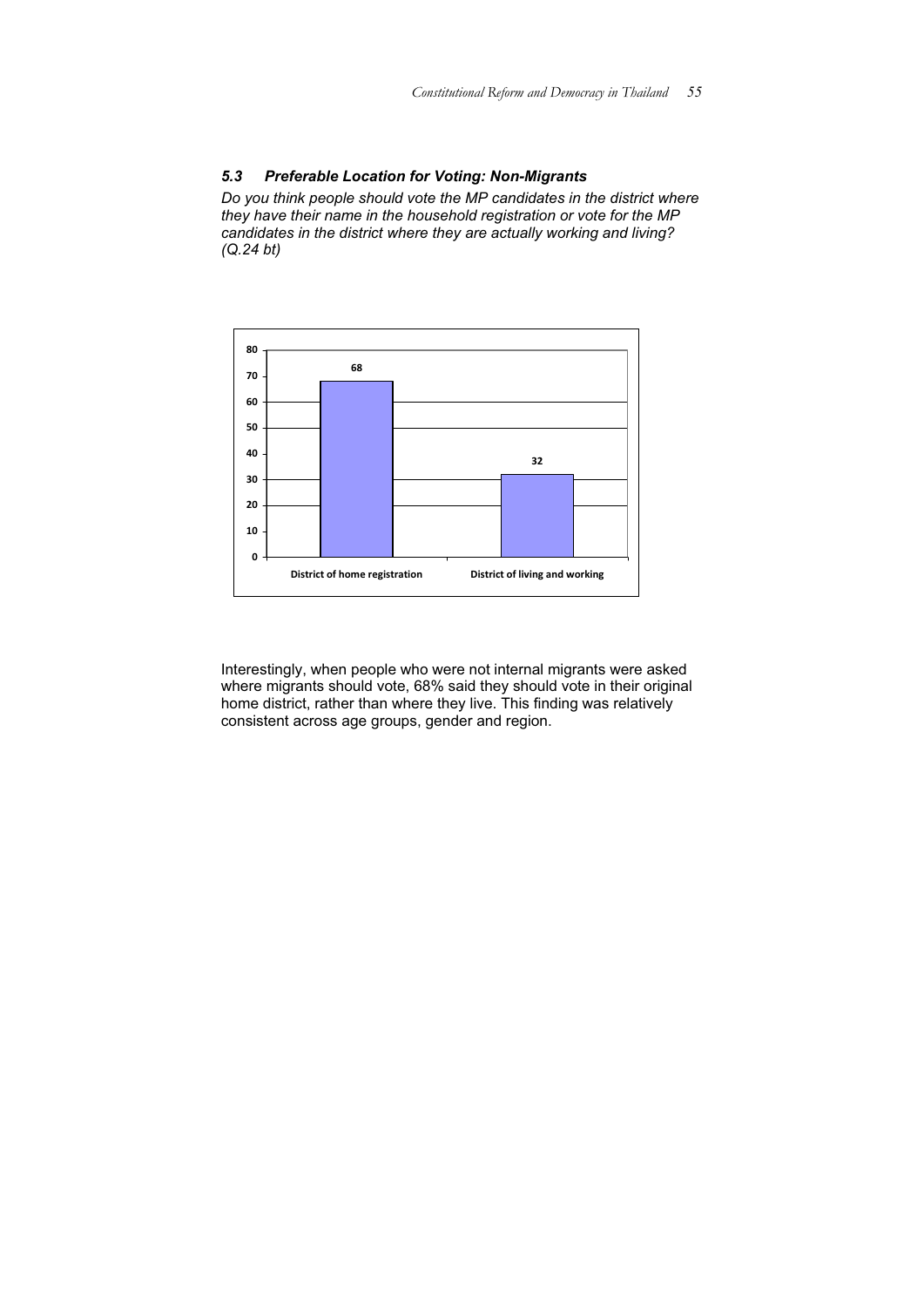*Constitutional Reform and Democracy in Thailand*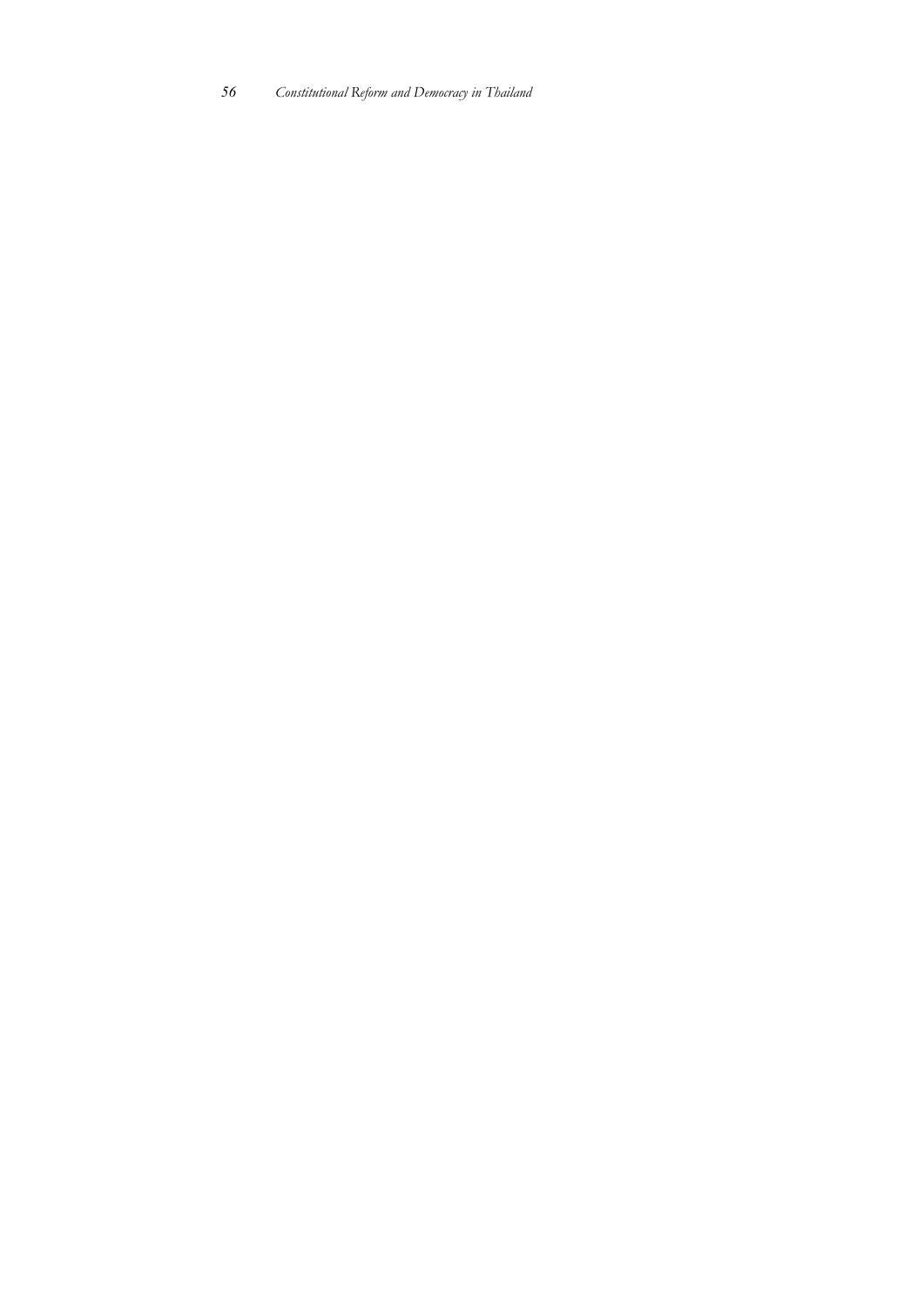# **Chapter 6**

# **6 Democracy in Thailand**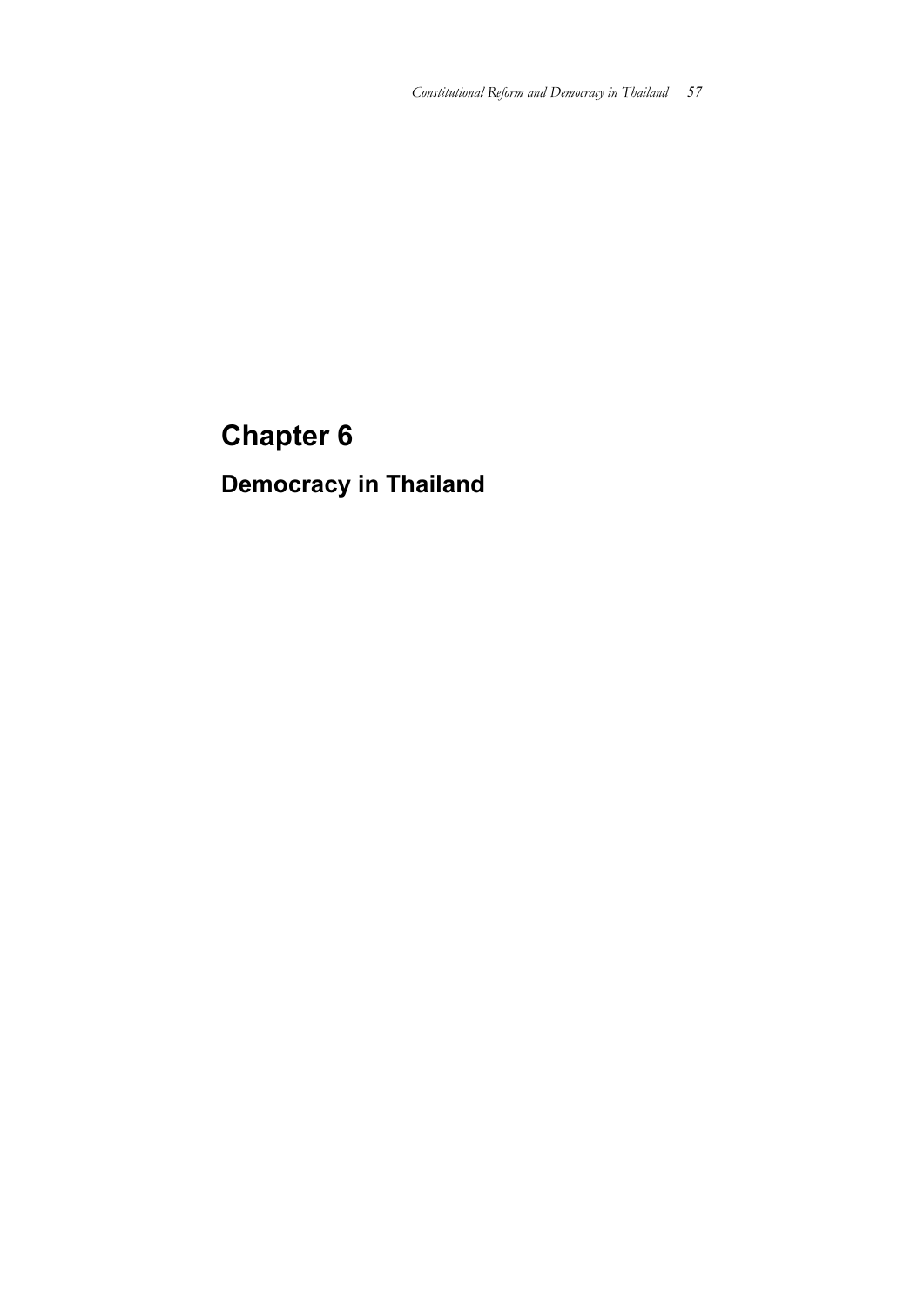*Constitutional Reform and Democracy in Thailand*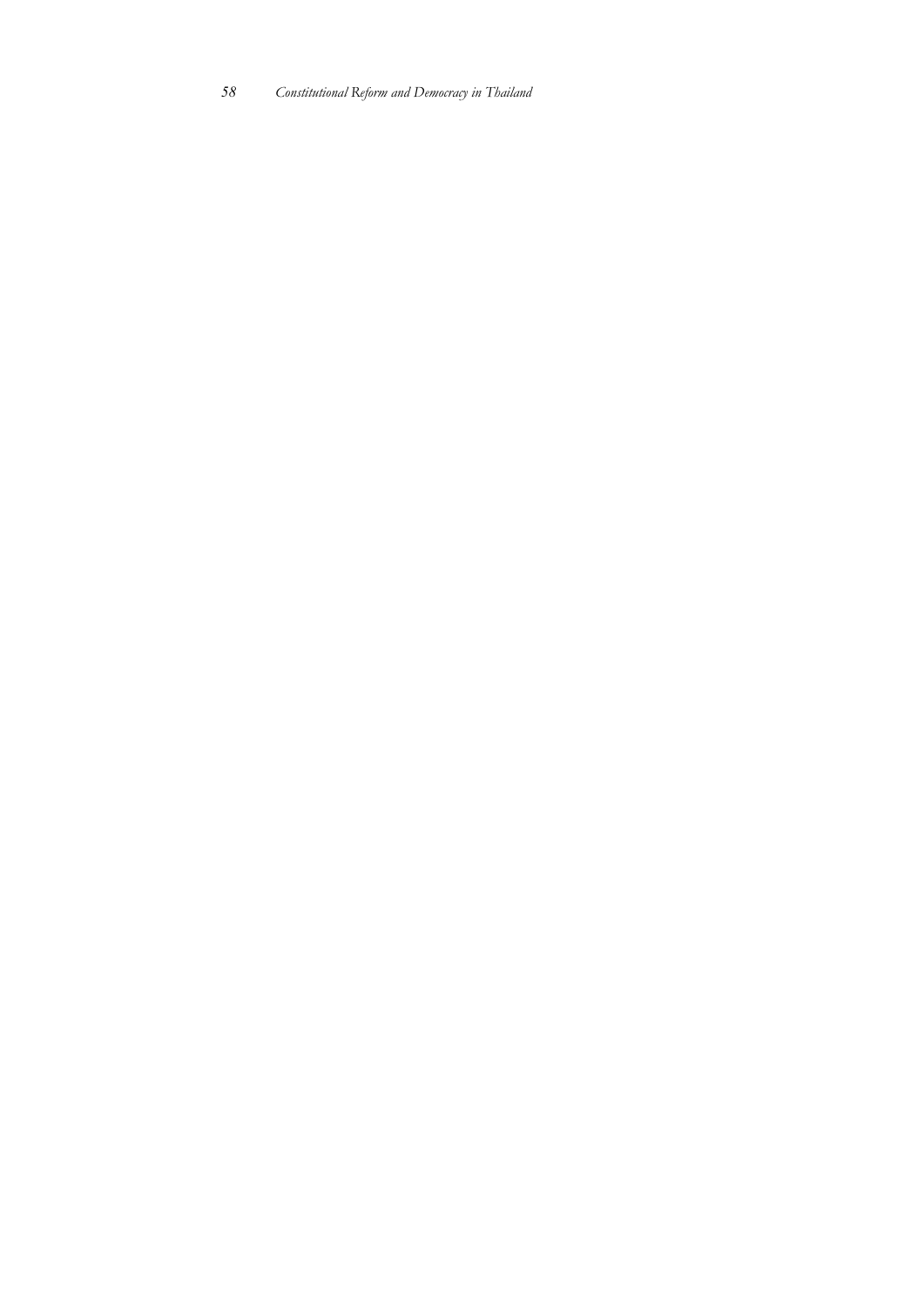# *6.1 Understanding of Democracy*

*Now I'd like to ask about something else. A lot of people in Thailand today are talking about democracy. If a country is called a democracy, what does that mean to you? (Q27)* 



When asked about the characteristics of a democracy, almost half (48%) describe democracy in terms of rights or freedoms. While rights and freedoms are not unique to democracies, they are often associated with democratic political systems. More than a third (36%) accurately associates democracy with participation/elections/majority rule, while just 9% could not provide any characteristic of a democracy.

Those most likely to mention participation/elections/majority rule were in the south (40%) and in the 20-29 age cohort (45%); while those least likely were in the north (30%), and 50-59 year olds (24%). Those least likely to be able to provide any characteristic of a democracy were in the central region (17%) and over those 60 years of age (19%). There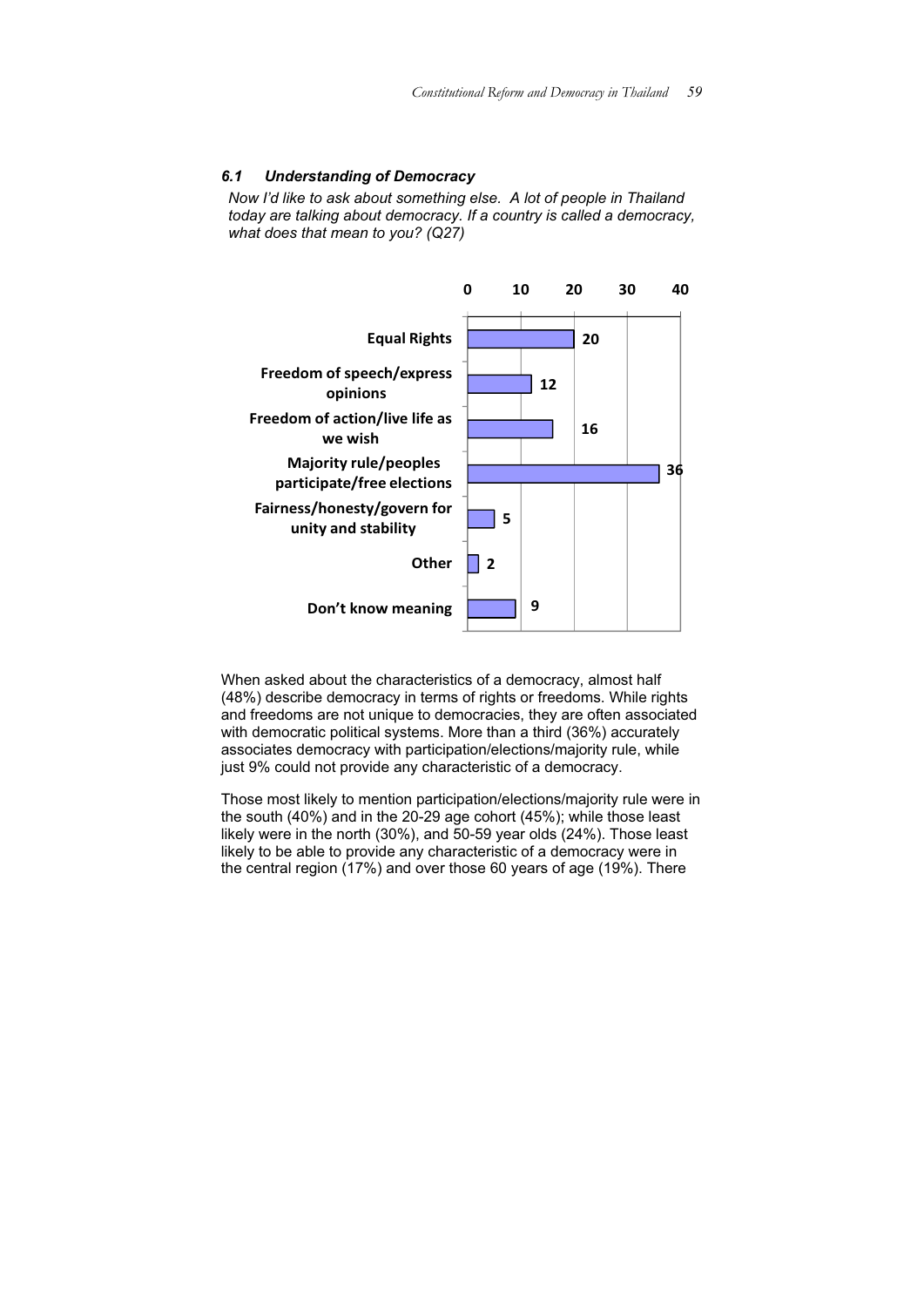was also a significant difference between men and women on this question, with just 5% of men being unable to provide any response, compared to 13% of women.

Although the findings reveal there remains a need for civic education on this issue among some demographic groups, compared to other countries in Asia the Thai people are remarkably knowledgeable about the characteristics of democracy. For example, the following table compares the percentage of respondents that could name at least one characteristic of democracy, based on similar surveys conducted by The Asia Foundation.

| Country              | %  |
|----------------------|----|
| Indonesia 1999       | 39 |
| Timor Leste 2001     | 63 |
| Cambodia 2002        | 55 |
| Afghanistan 2004     | 64 |
| Bangladesh 2006      | 48 |
| <b>THAILAND 2009</b> | 91 |

# *6.2 Support for Democracy*

*"In democratic countries, there is always conflict so this makes it difficult to make decisions: What's your opinion towards this statement?" (Q29)* 

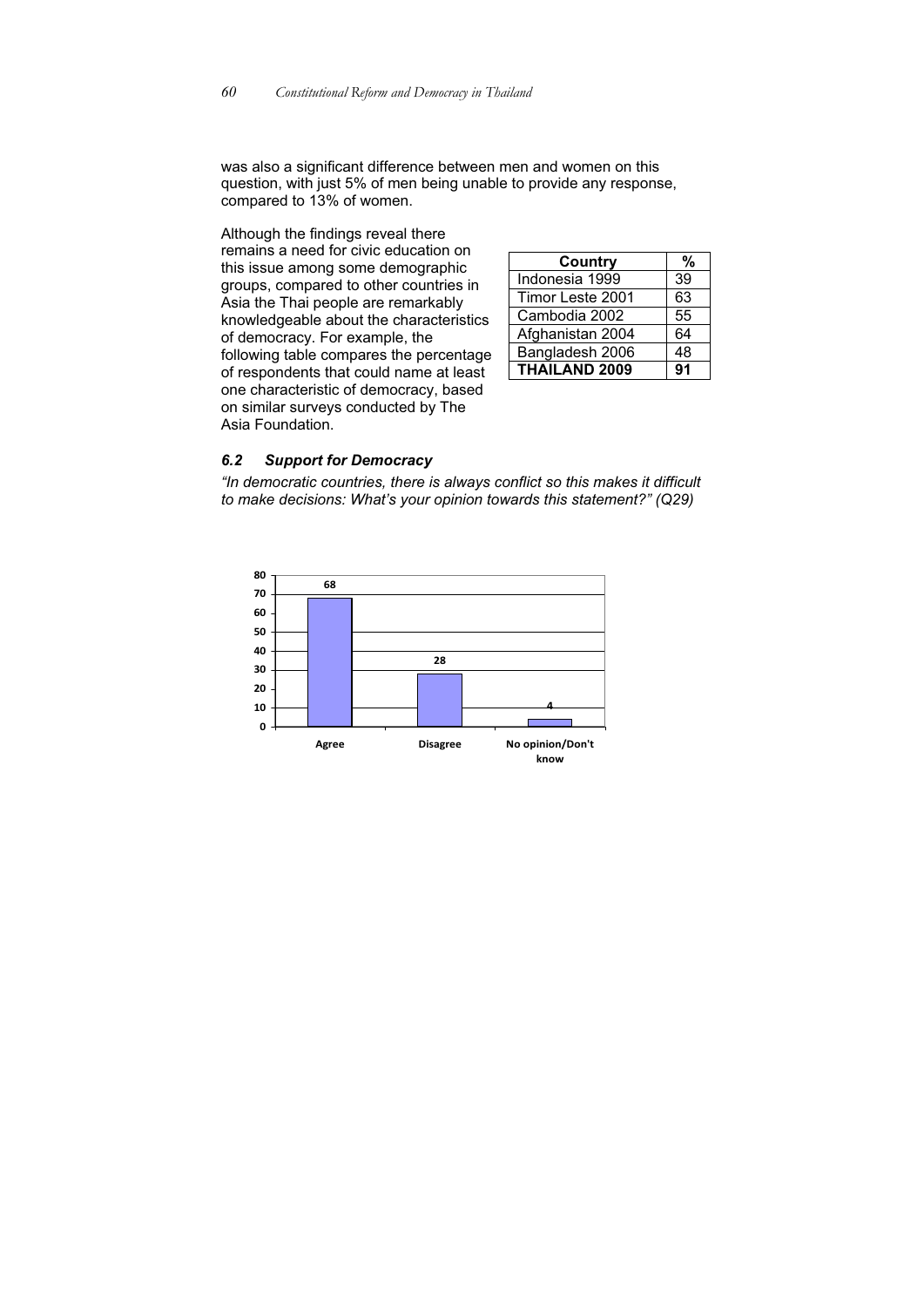*Democracy may have its problems, but it is better than any other form of government. To what extent do you agree or disagree? (Q31)* 



Thais are realistic in their assessment of democracy, with a strong majority (68%) recognizing that political conflict is a normal part of the democratic process, and that it can be difficult to come to consensus or make decisions. Regardless of these drawbacks, the people of Thailand overwhelmingly (95%) believe democracy is the best form of government. These findings are remarkably consistent across regions, with only the intensity of support varying from a low of 54% who strongly agree with the statement in the south, to a high of 81% who strongly agree in the central region.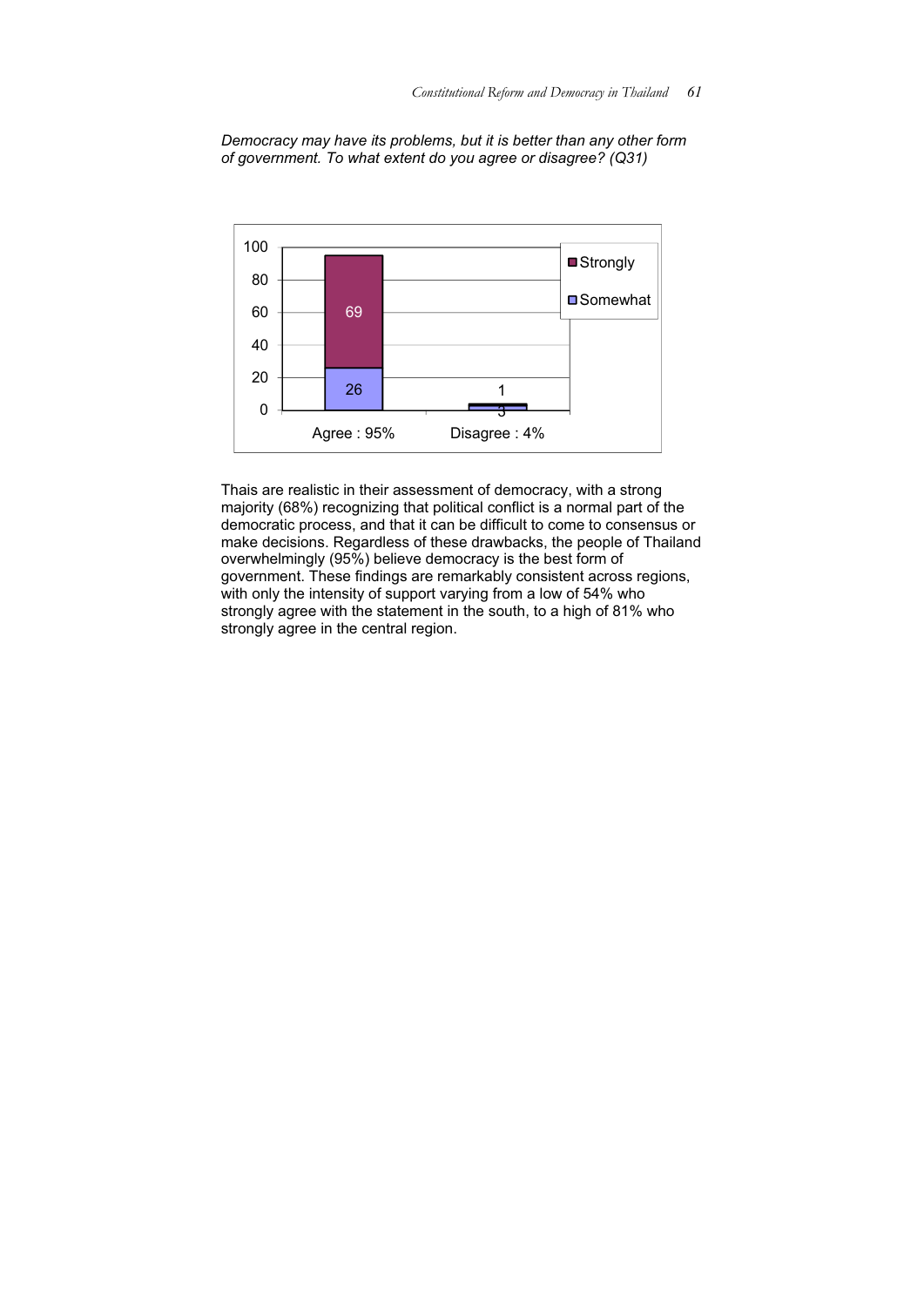### *6.3 Compromise with Minorities*

*Some people say: "Decisions should be made based on what the majority wants, even if the minority disagrees." Others say: "It is more important to get as much agreement as possible between the minority and majority, even if the majority must compromise." Which is closer to your view? (Q30)* 



Respondents are split in their opinion as to whether it is more important to compromise with the minority to build as much consensus as possible for government decisions, or if the majority preference should always take precedence when decisions are made. While 52% favored compromise, almost as many (46%) said the majority opinion should be respected. Support for majority rule was lowest in the urban north (35%) and urban south (39%), and highest in the rural south (53%).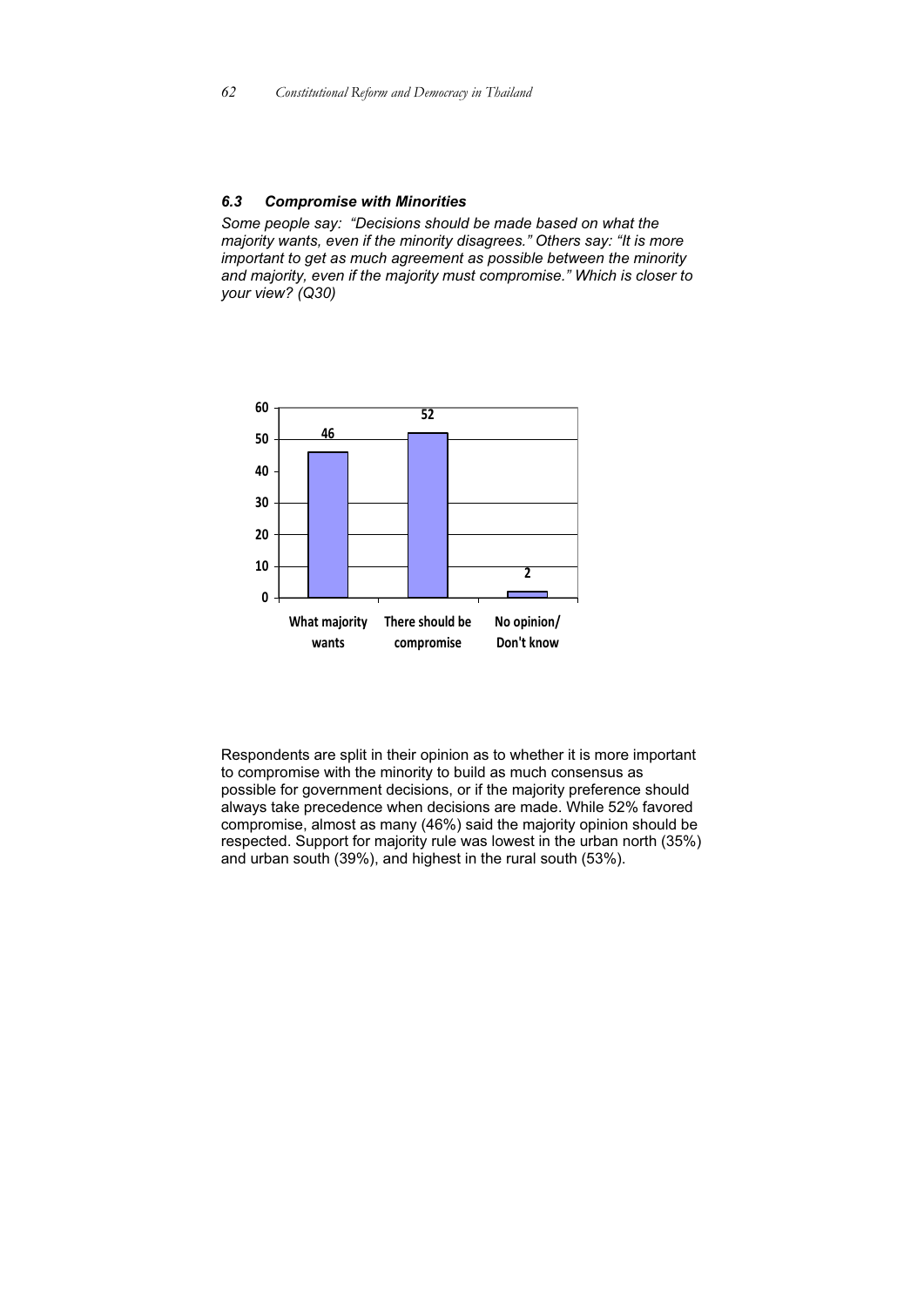#### *6.4 National Identification*

*Despite our differences, as Thais we have many values that unite us. To what extent do you agree or disagree? (Q32)* 



Although recent political events have prompted some to see increasing polarization in Thai society, the Thai people as a whole believe strongly that there is more that unites them than divides them. This is consistent with our finding that political polarization exists primarily in the margins of society, with the majority inhabiting a less contentious middle ground. Overall, 72% strongly support the statement, with 26% somewhat supportive. Results were relatively consistent across demographic and geographic groups, with the lowest levels of strong support seen in central Bangkok (58%) and the south (59%).

It is important to note here that the survey was not implemented in the three southernmost provinces for security reasons associated with the insurgency, but we do intend to conduct a survey there in the near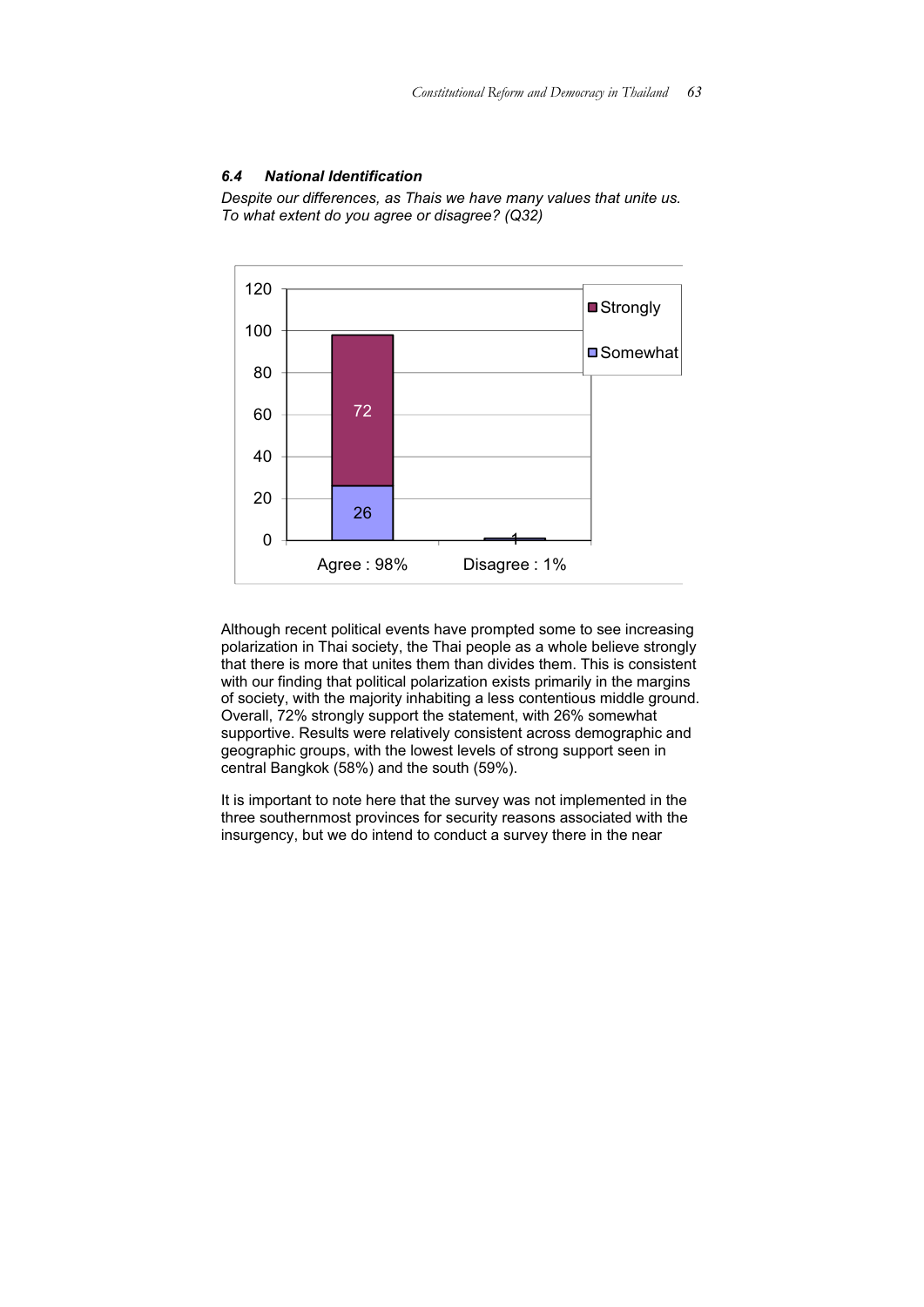future, and it will be interesting to see if these results hold for the deep south as well.

## *6.5 Support for Authoritarianism*

*On some occasions, democracy doesn't work. When that happens there are people that say we need a strong leader who doesn't have to be elected through voting. Others say that even if things don't function, democracy is always the best. What do you think? (Q33)* 



While a strong majority (68%) sees democracy as always the best form of government; almost a third (30%) would support authoritarian rule in some circumstances. Findings on this question were relatively consistent across age and gender, with minor variations seen regionally. The highest levels of support for authoritarian government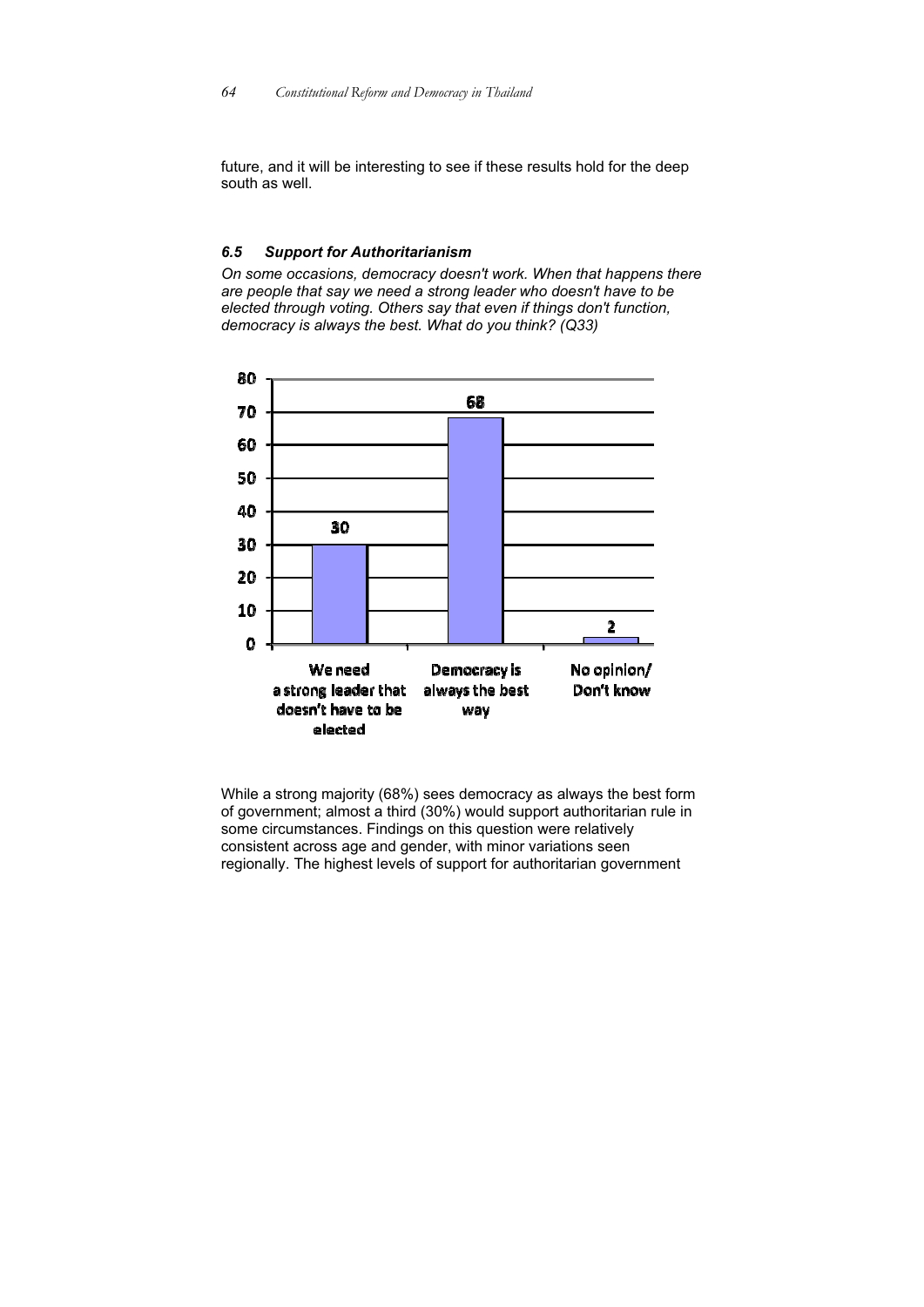were seen in the rural northeast (36%) and rural south (35%); with the lowest figures in rural central region (26%).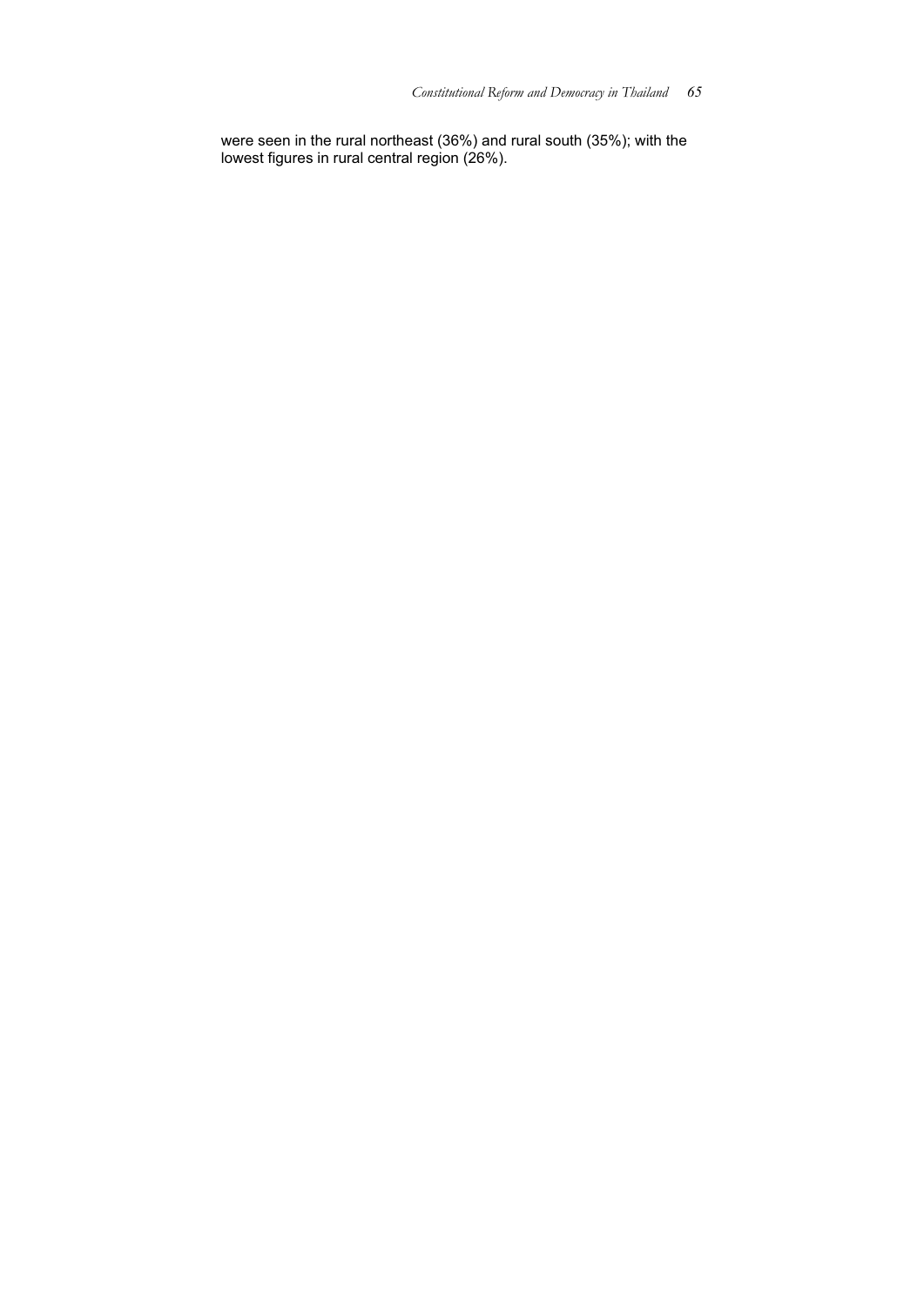### *6.6 Perception of Government*

*Which of these is closest to your view of what the government should be? (Q39)* 



The understanding of democracy revealed through earlier questions is echoed here, with a majority of 70% viewing the government and people as equals. Still, 16% express a paternalistic view of government that sees the government as father, and 11% view the government as a boss. While the democratic perception dominates, more than a quarter of the population still views government in a more traditional role. Understanding of the appropriate role of government varies by age, with older voters slightly more likely to support traditional interpretations.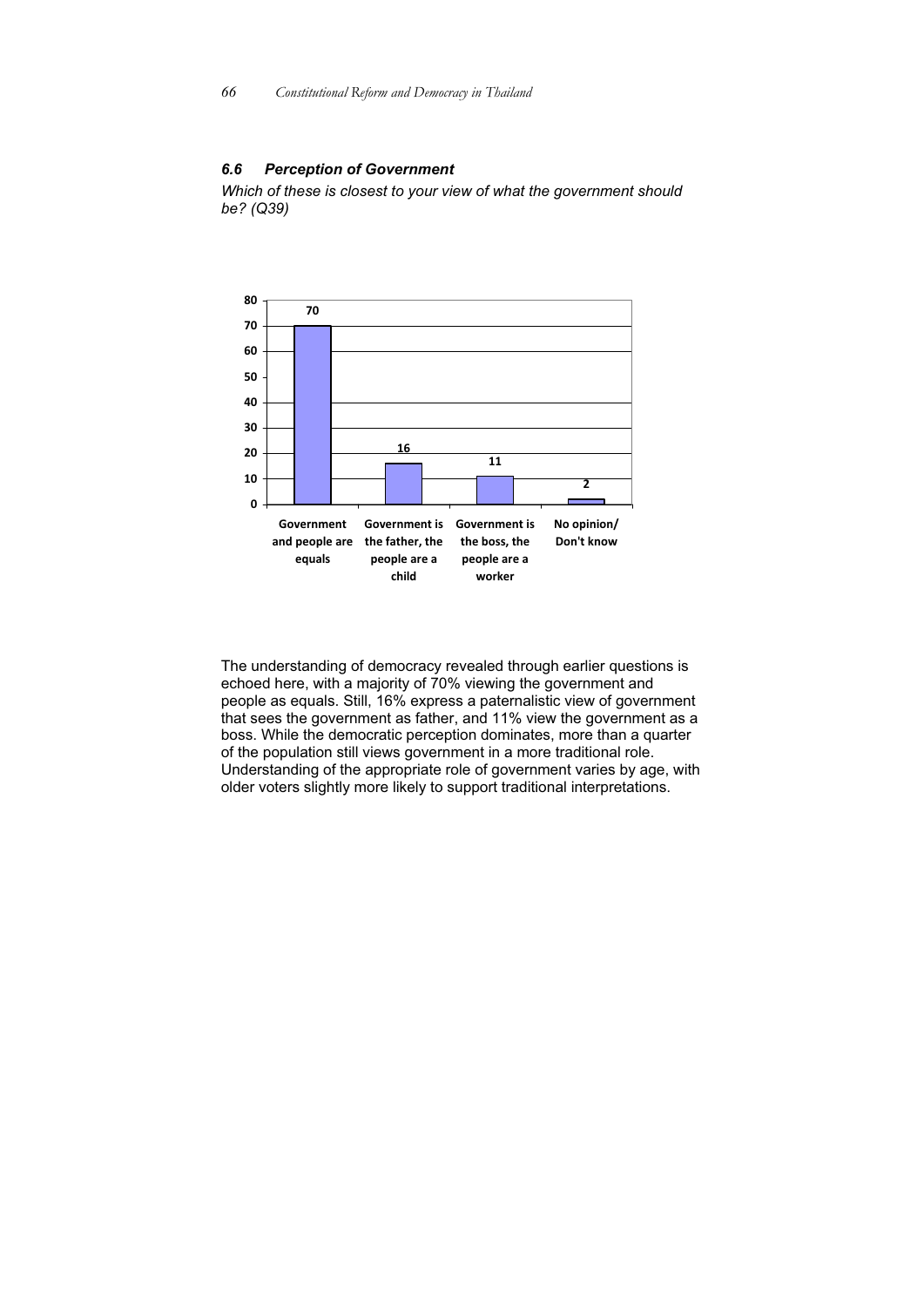# *6.7 Satisfaction with Democracy in Thailand*

*In general, would you say you are very satisfied, satisfied, unsatisfied or very unsatisfied with the way democracy works in Thailand? (Q34)* 



Seven in ten (70%) of Thais are satisfied to some extent with democracy in Thailand, but almost three in ten (28%) are dissatisfied. By relatively small margins, younger voters are less satisfied than older voters, and men less satisfied than women. By region the most unsatisfied are in Bangkok (37%) and the northeast (35%); and the most satisfied in the north (80%) and the south (80%).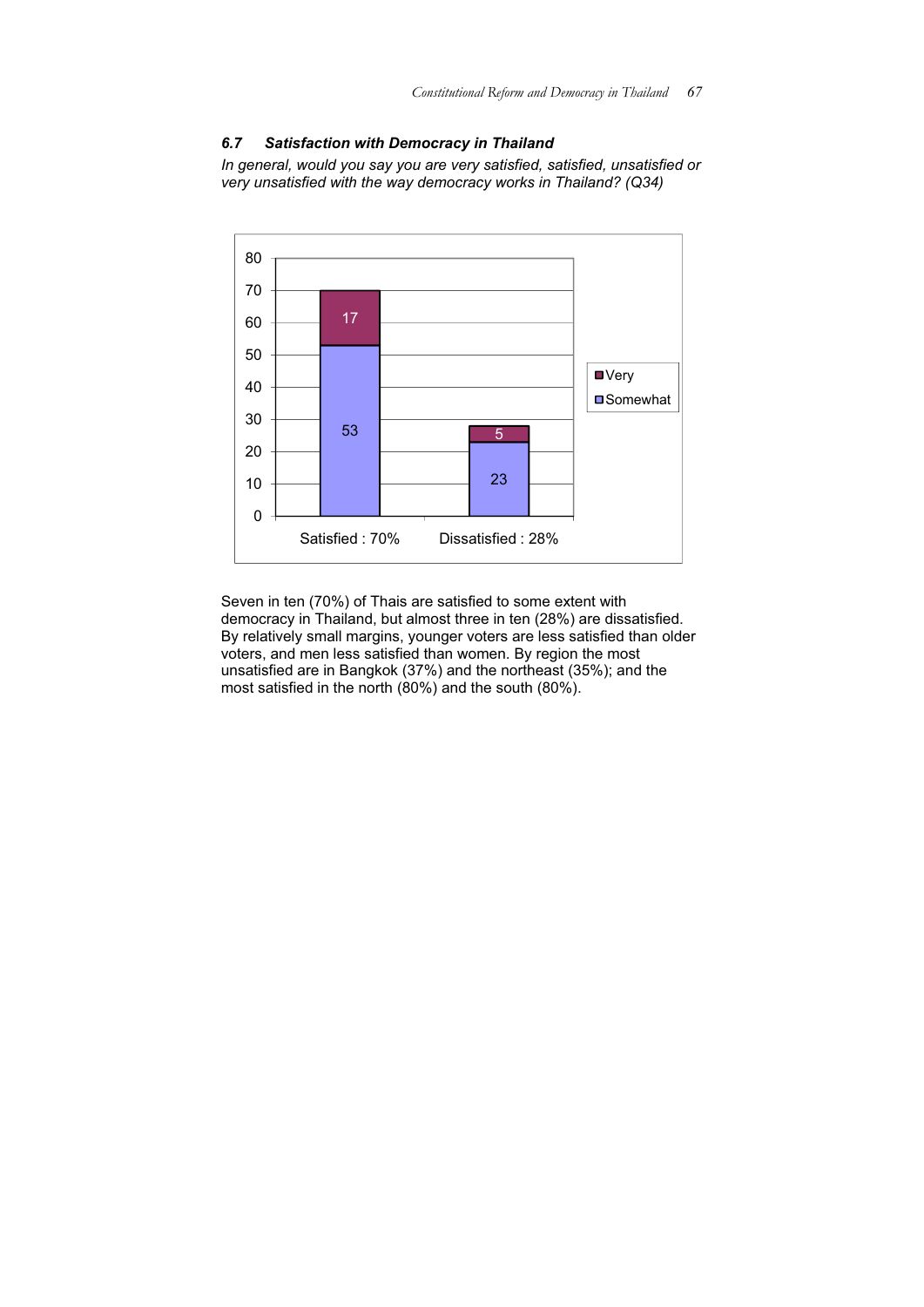# *6.8 How Democratic is Thailand*

*In your opinion, is Thailand very democratic, somewhat democratic, a little democratic or undemocratic? (Q35)* 



Although 63% of Thais perceive the country as somewhat or very democratic, more than a third (35%) say Thailand has little or no democracy. Respondents in Central Bangkok, the region identified in the last question as least satisfied with democracy in Thailand, were also the most likely to regard the country as undemocratic, with almost half (48%) saying there is little or no democracy in Thailand. By age, the perception that Thailand is undemocratic was highest (43%) among the cohort of 30-39 year olds, rising from 35% among 18-19 year olds, and falling to 27% among those over 60.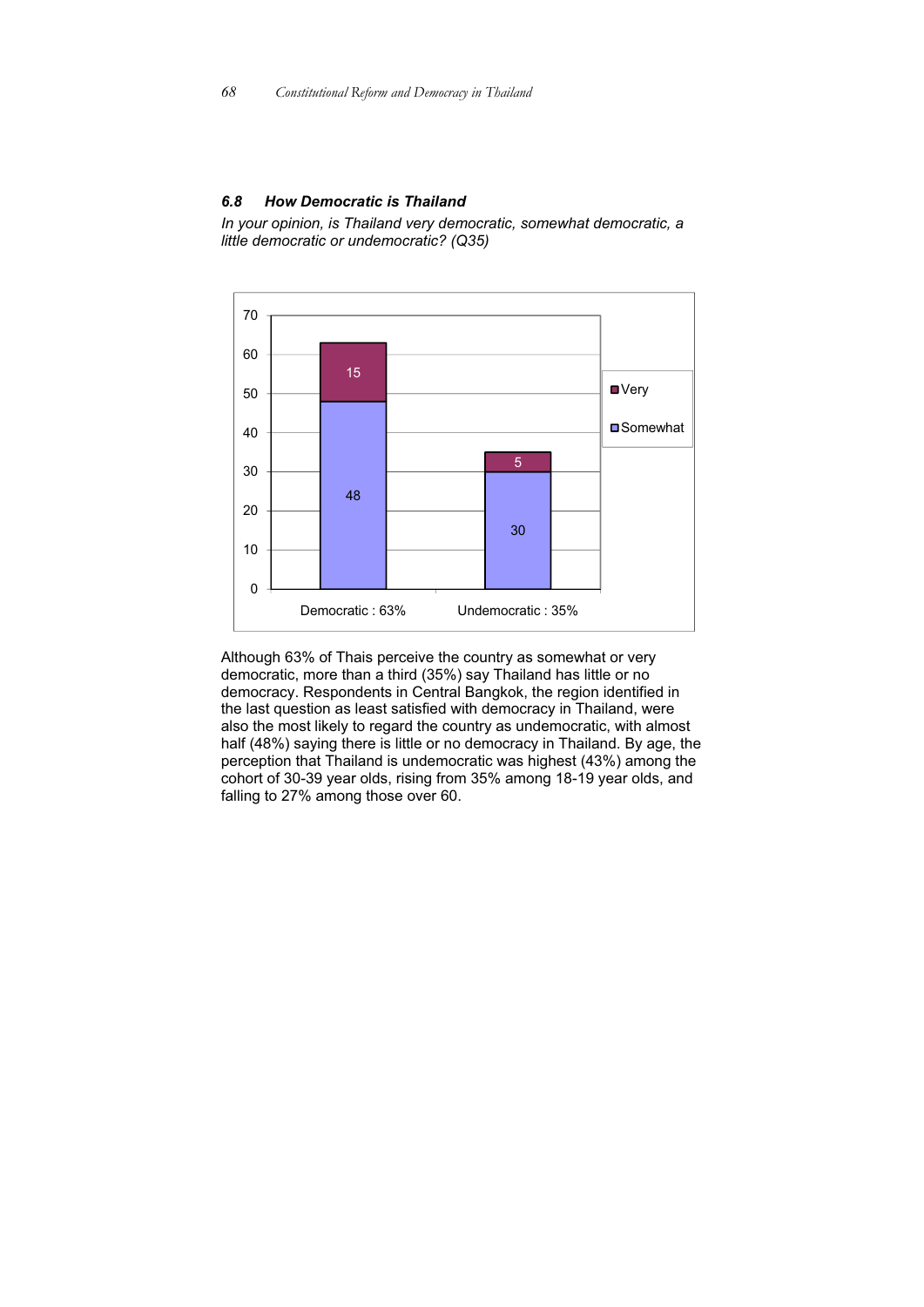*Constitutional Reform and Democracy in Thailand 69*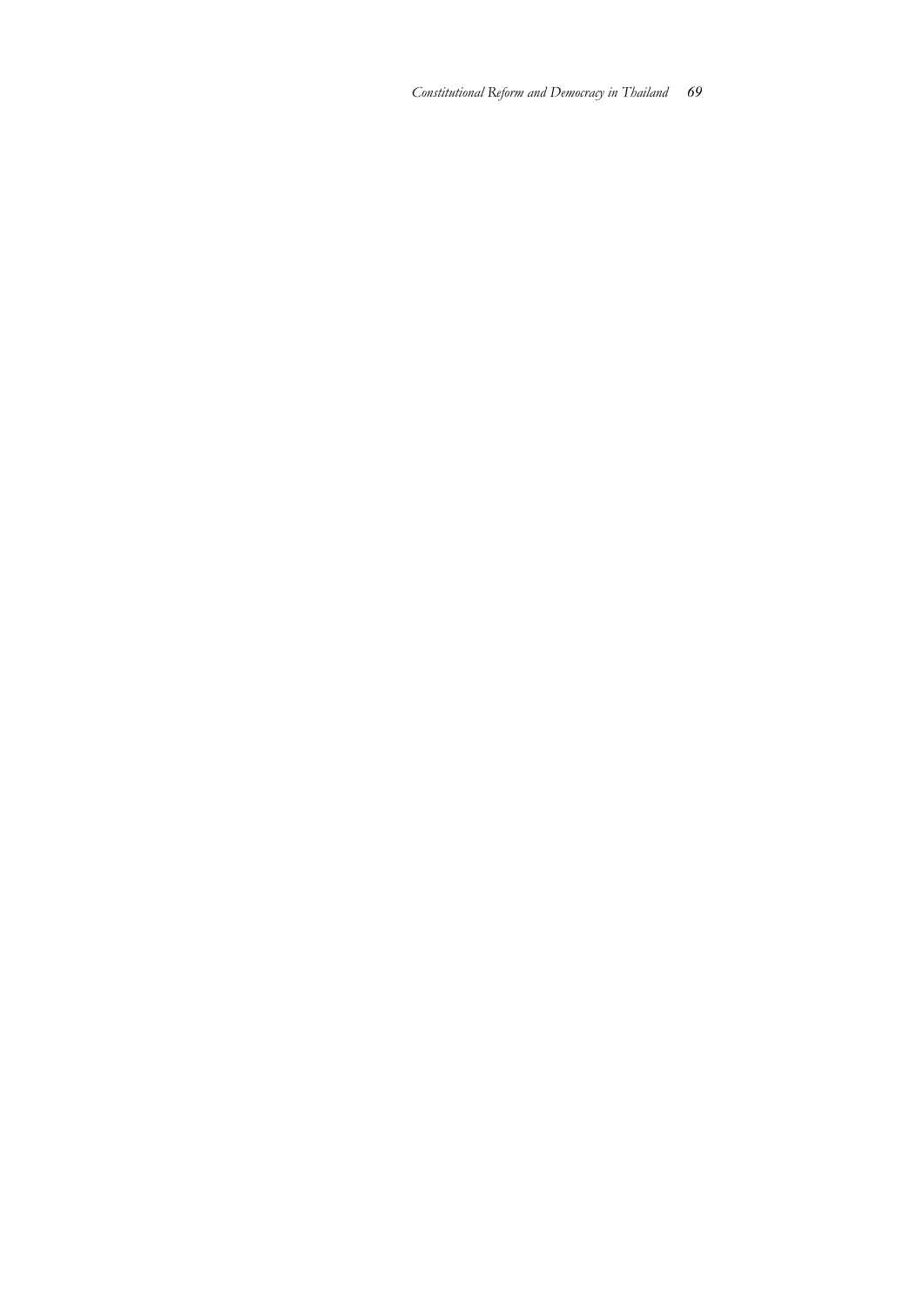# **Chapter 7 Democratic Values**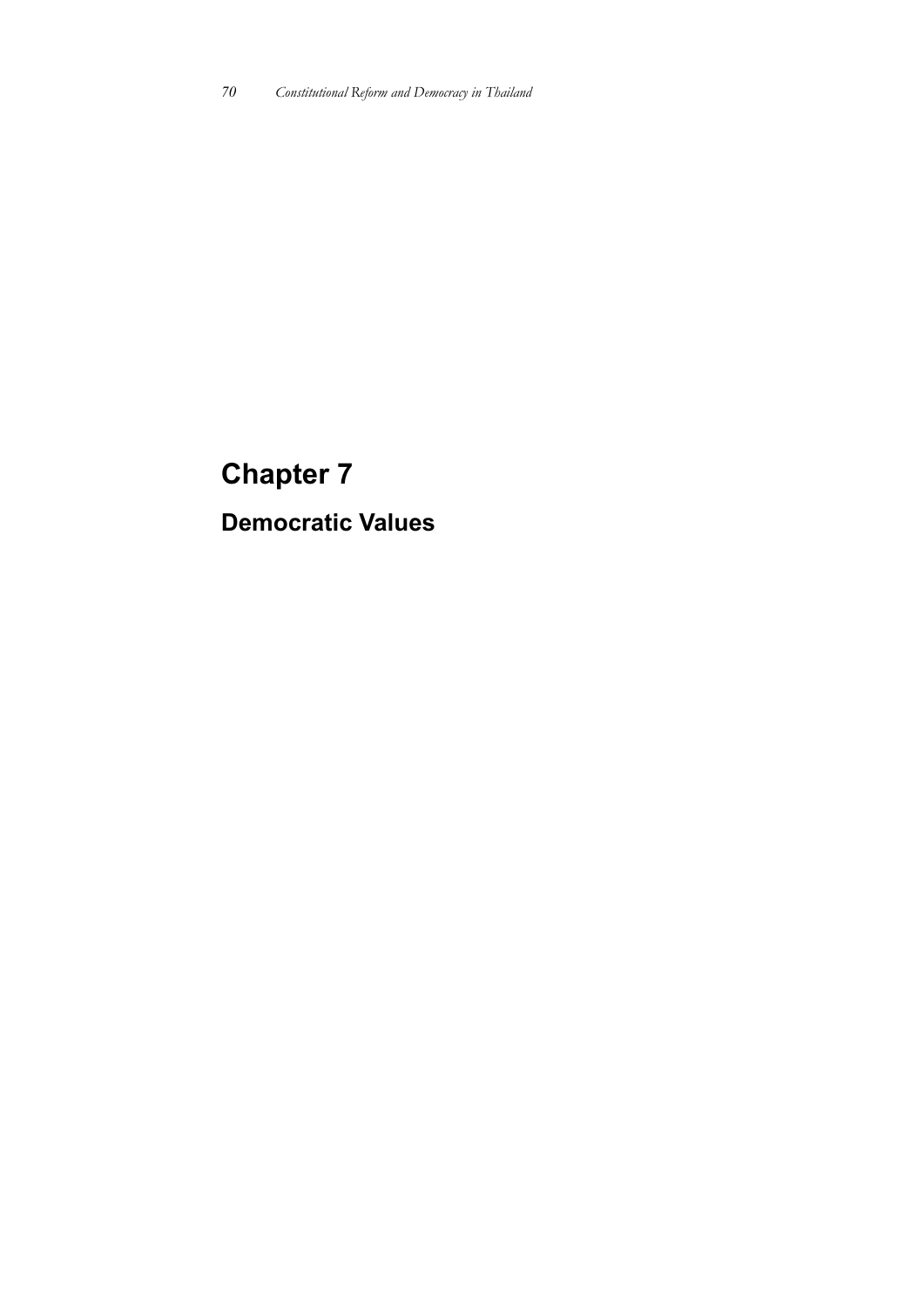*Constitutional Reform and Democracy in Thailand 71*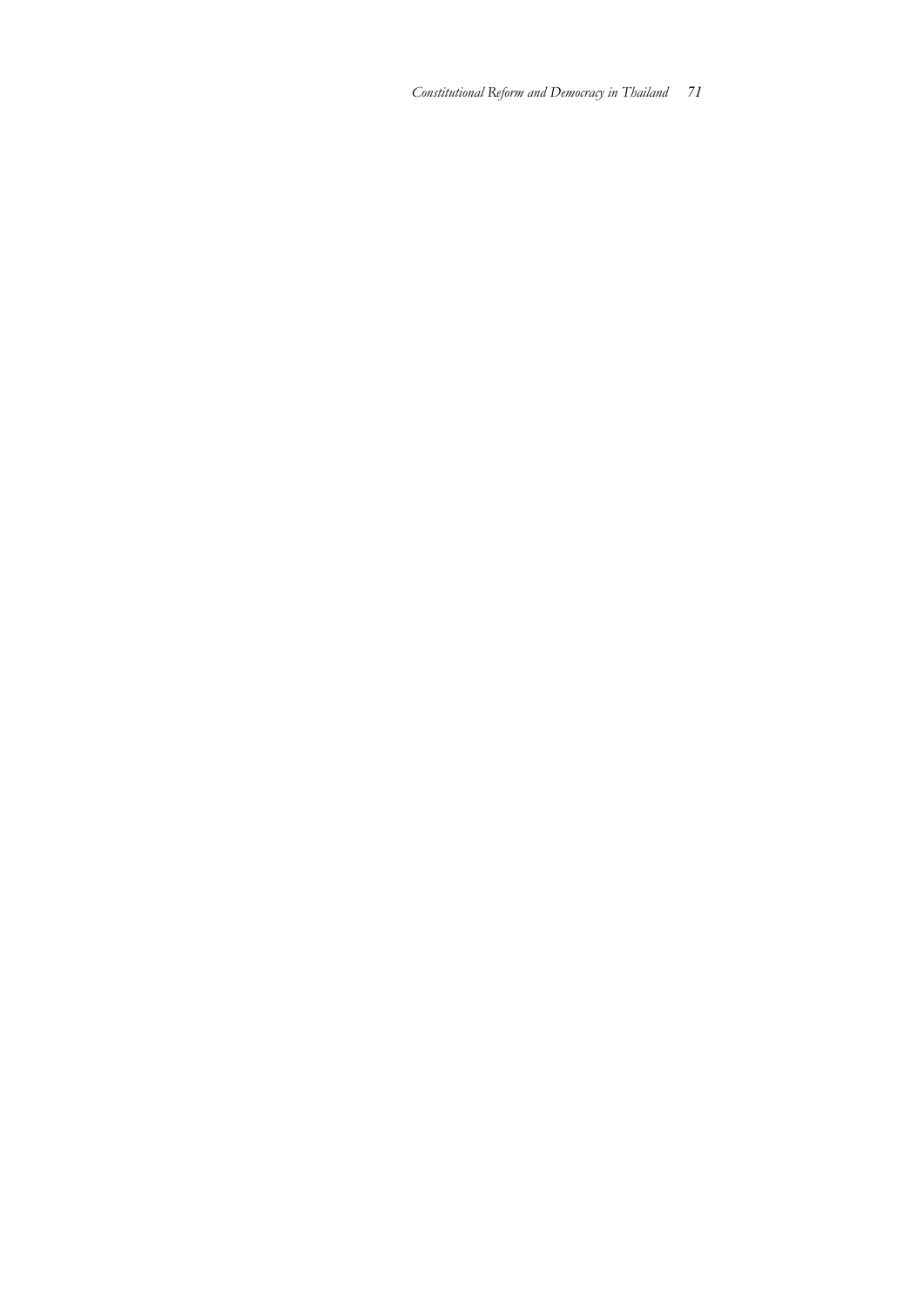#### *7.1 Freedom of Speech*

*Do people feel free to express their political opinions in the area where you live? (Q38)* 



We asked this question two different ways. The first time the question was translated as personal—"Do you feel free…"—and when asked in this way 92% said yes. Because we had used the more general phrasing "Do people feel free…" in other countries, and wanted to be able to make regional comparisons, we re-asked the question with that phrasing in a callback after the main survey, and fewer people (80%) said people feel free to express their political opinions. Either way, this is a very large majority and is largely consistent with regional countries: Indonesia 83% (1999) and Bangladesh 77% (2006).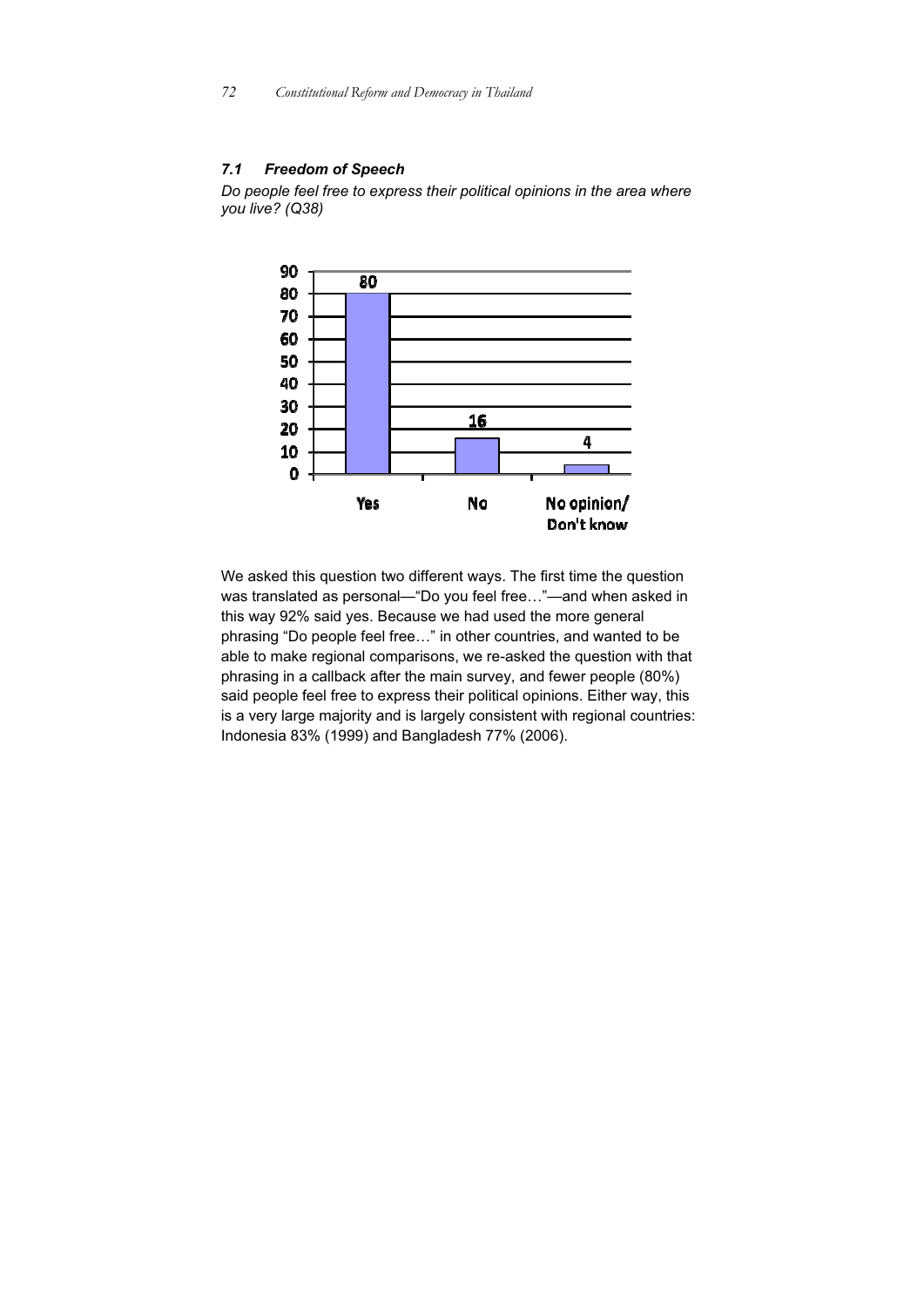#### *7.2 Political Tolerance*

*Do you think that all political parties, even the ones most people do not like, should be allowed to hold meetings in your area? (Q36)* 



*Suppose a friend of yours supported a party that most people did not like. Would you accept that, or would it end your friendship? (Q37)* 

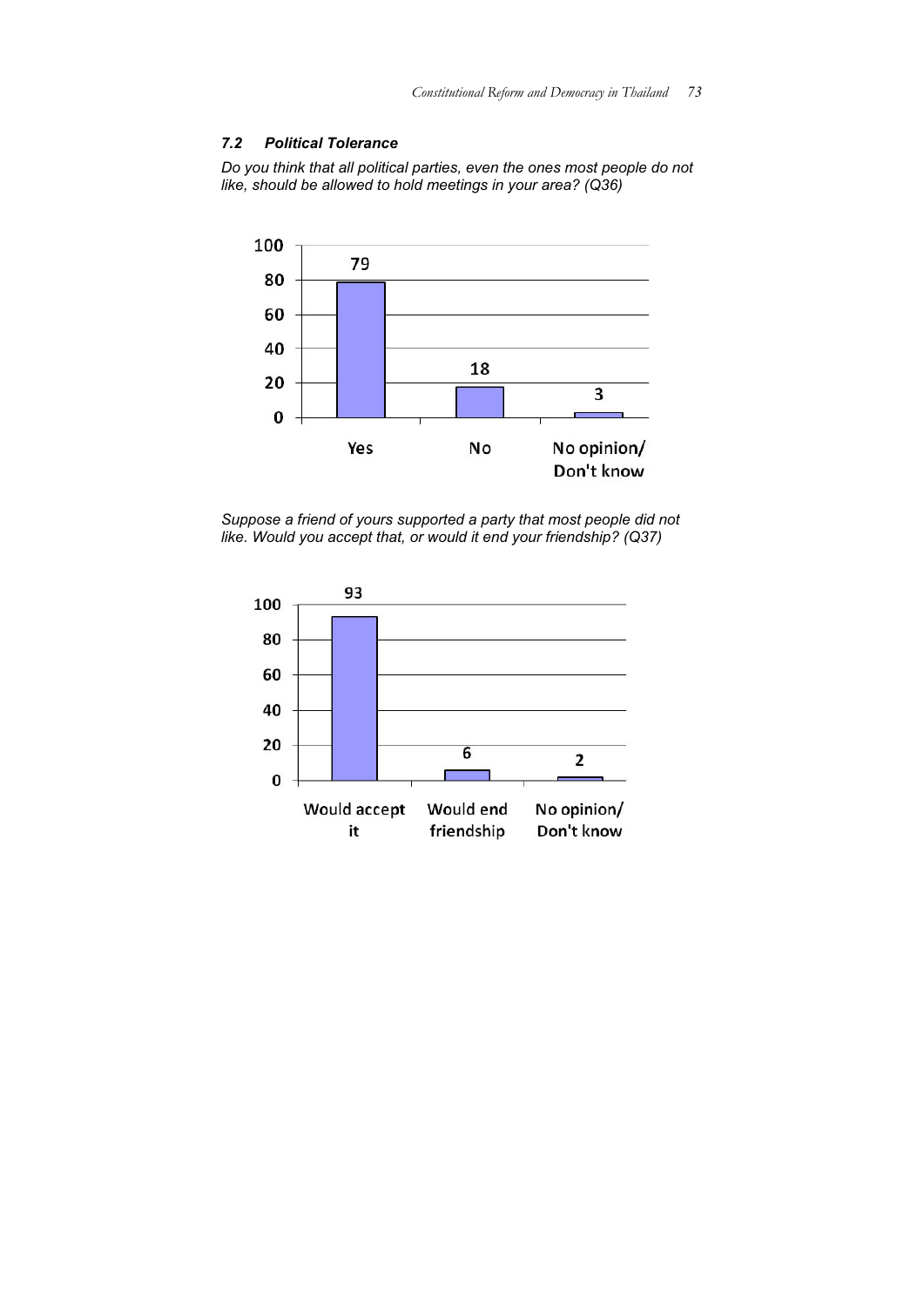The Thai people are significantly more politically tolerant than the publics in other Asian countries surveyed by the Foundation over the last decade. For example, in Indonesia in 2003 just 57% would allow political meetings of unpopular parties, whereas in our survey 79% said they would allow meetings. Tolerance was also common at a personal level, where just 6% said that a friend joining an unpopular party would end the friendship. This finding,

| <b>Tolerance of Party</b><br><b>Meetings in Asia</b> | %  |
|------------------------------------------------------|----|
| Cambodia 2000                                        | 64 |
| Indonesia 2003                                       | 57 |
| Afghanistan 2007                                     | 31 |
| Mongolia 2009                                        | 69 |
| <b>THAILAND 2009</b>                                 | 70 |

combined with other findings in the survey, suggests that the extreme political polarization depicted by the media in Thailand is representative of a relatively small proportion of the population.

Interestingly, there is a significant split in tolerance for political meetings between women and men, with 14% of men saying no to political meetings, compared to 22% of women. The relative intolerance of women seen for this question is not reflected in the findings on personal tolerance, and may reflect a desire to avoid the local conflict that might be created if parties held meetings where they were unpopular, rather than political intolerance.

Bangkok and the north were the regions most tolerant of political meetings, with 87% reporting they would allow meetings of unpopular parties. Those most likely to end a friendship based on political affiliation were in the northeast (9%) and south (10%).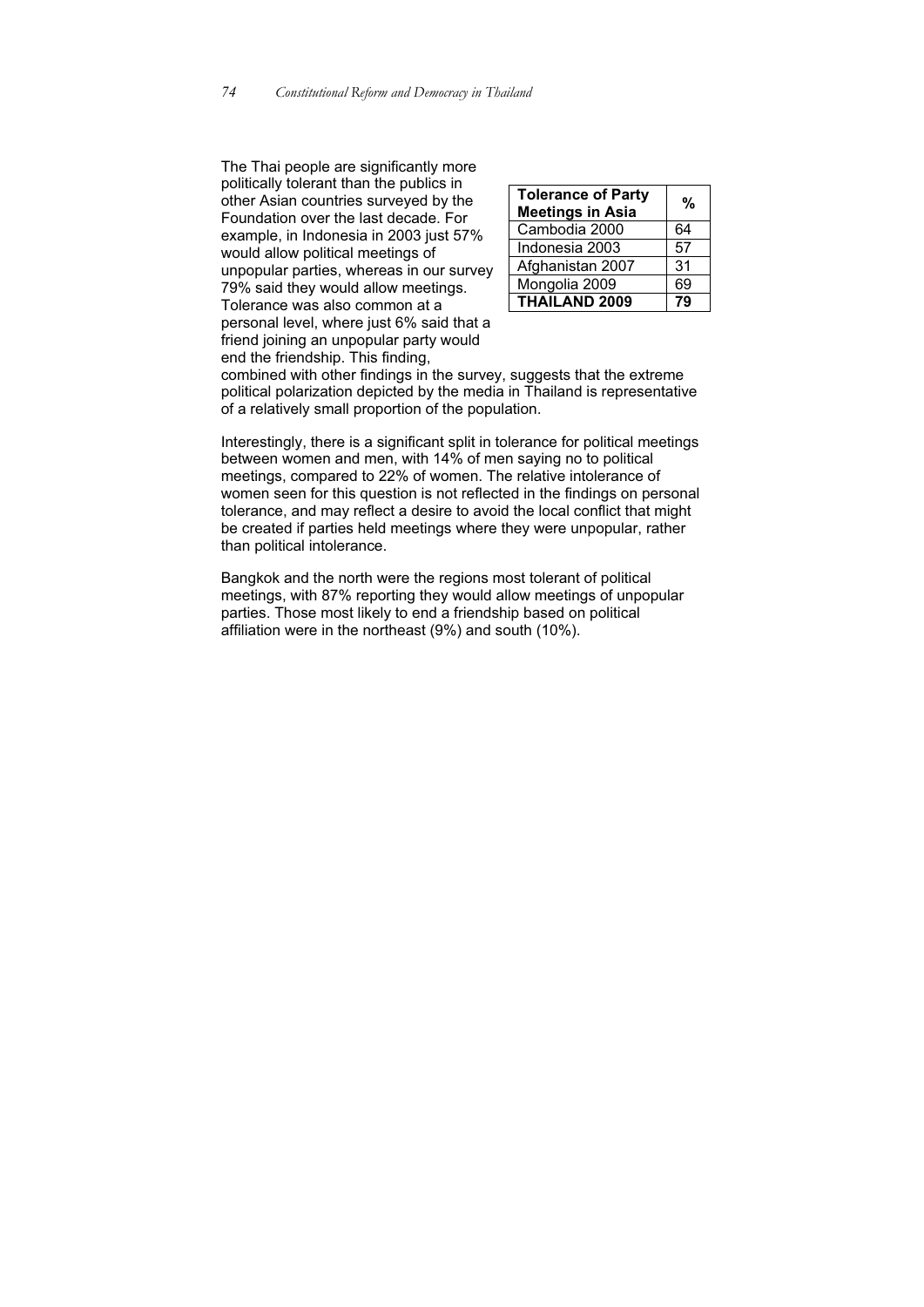#### *7.3 Women's Political Choice*

*Do you think a woman should make her own choice for voting, or do you think men should advise her on her choice? (Q80)* 



Almost all Thai people (92%) support the idea that women should be free to make their own choice in voting. The percentage favoring female choice in Thailand is higher than in any other country surveyed by the Foundation over the last decade (for example, it is 20% higher than the response to a similar question asked in Indonesia in 2003).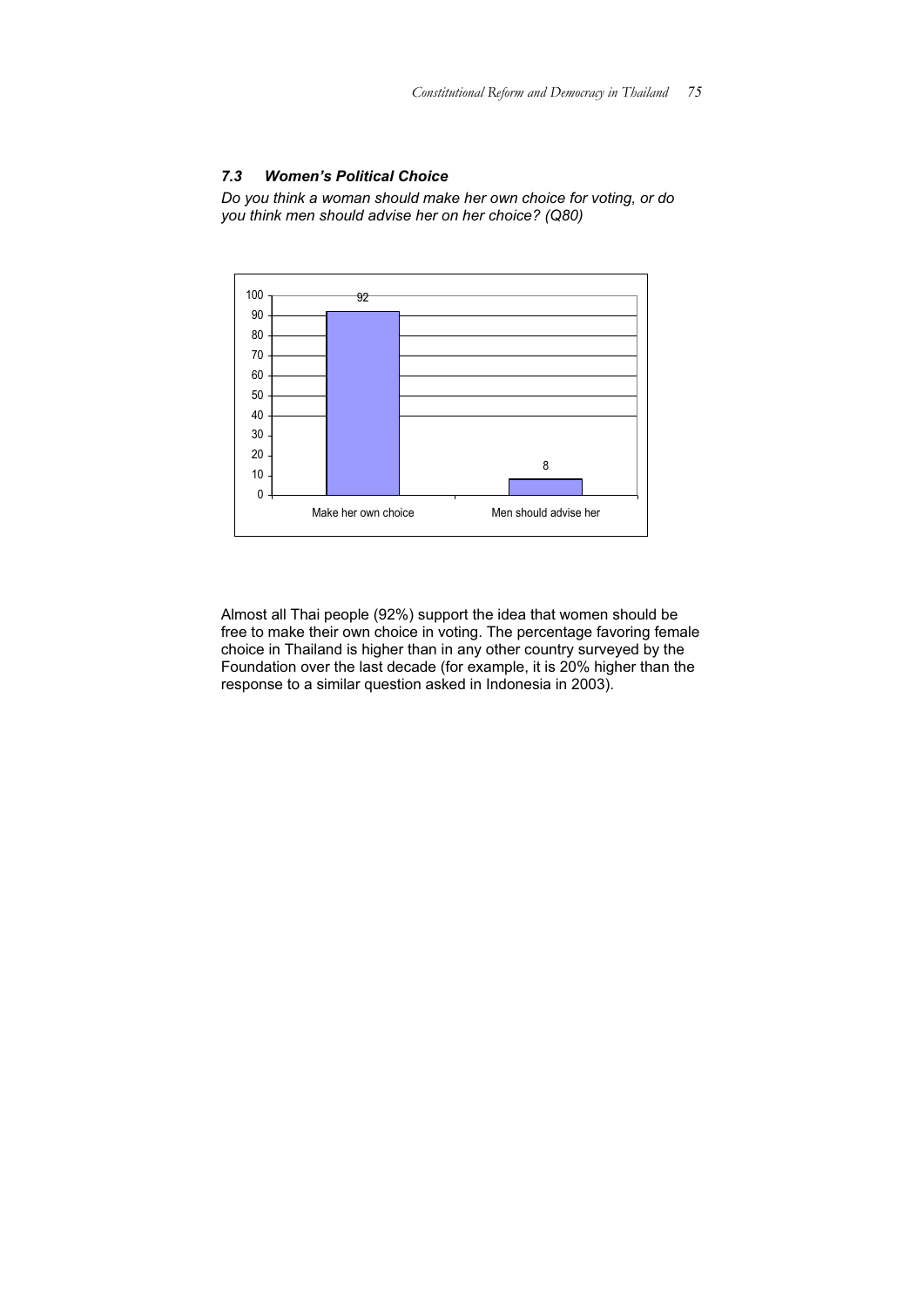### **Chapter 8**

### **Political Interest and Efficacy**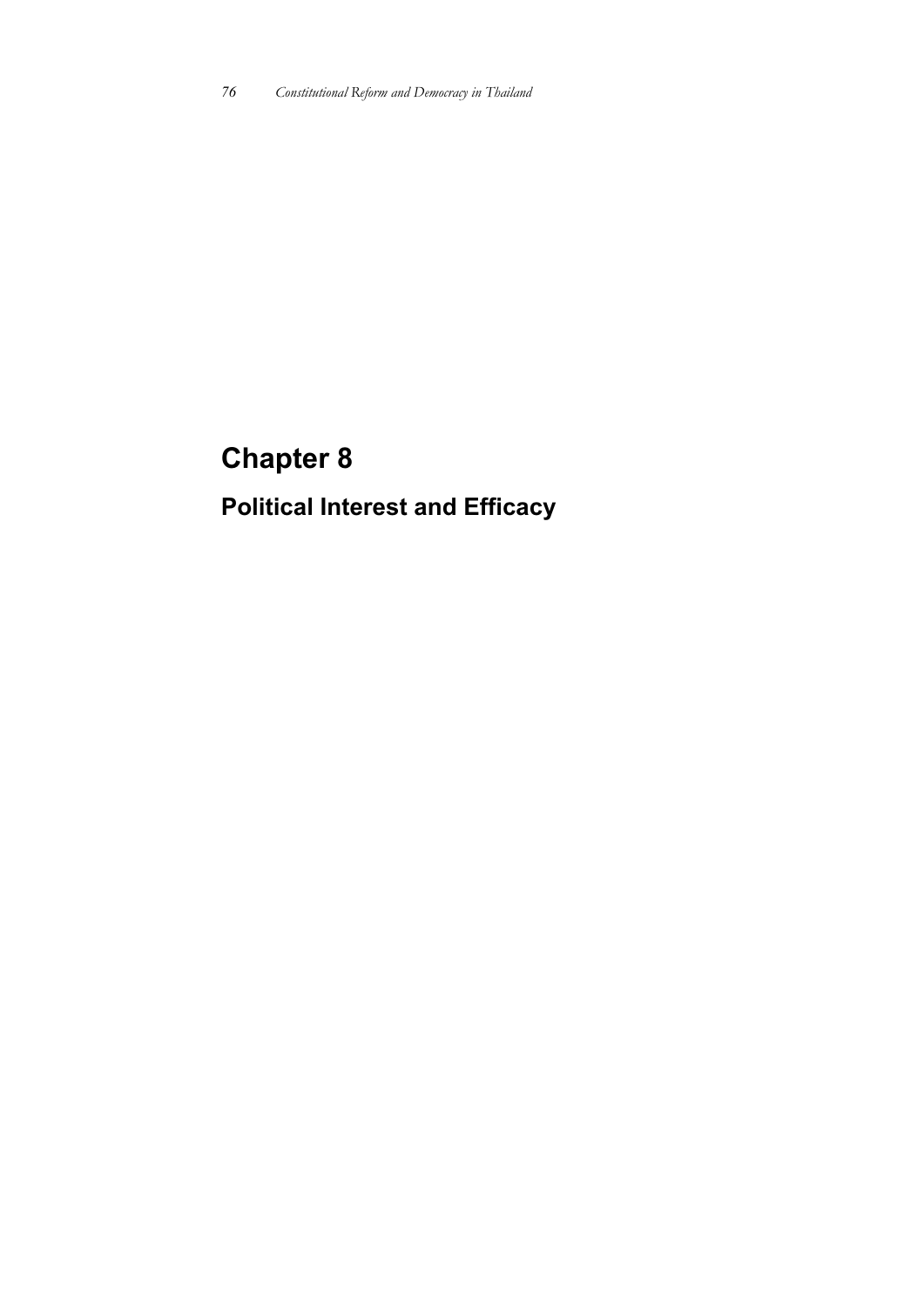*Constitutional Reform and Democracy in Thailand 77*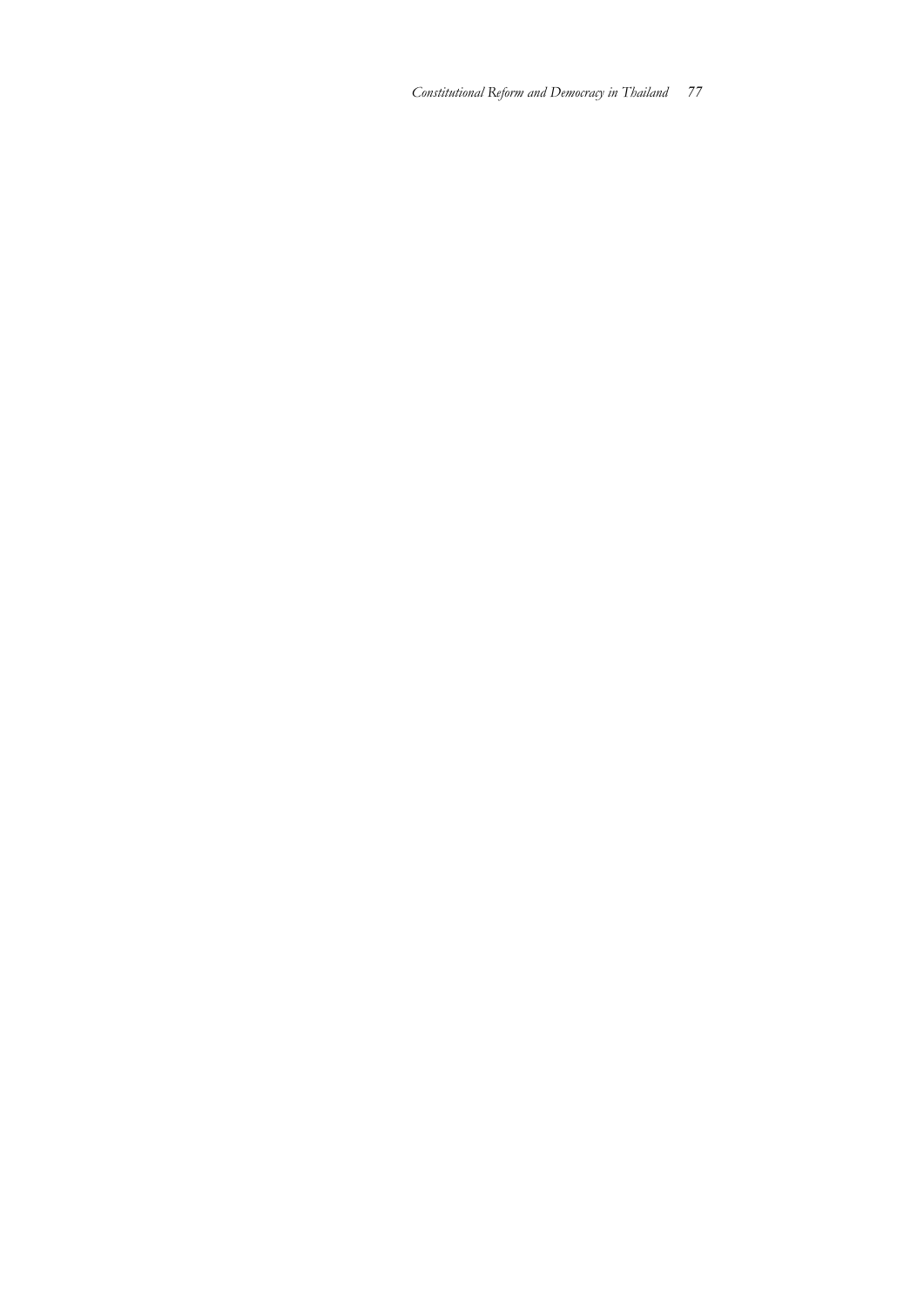#### *8.1 Interest in Politics*

*How interested are you in politics? Very interested, somewhat interested, not very interested, or not interested at all? (Q44)* 



Following the rapid succession of political shocks in Thailand over the last few years it seems that politics may have become something of a

spectator sport, with almost three-quarters (71%) saying they are somewhat or very interested in politics. This is quite high by regional standards (see box). Interest in politics increases steadily with age, with the most interested (81%) the 50-59 age group. Regionally, interest is highest in the north (77%) and northeast (75%), and lowest in the south (60%).

| Interested in<br><b>Politics</b> | %  |
|----------------------------------|----|
| Cambodia 2003                    | 55 |
| Indonesia 2003                   | 28 |
| Afghanistan 2004                 | 34 |
| Bangladesh 2006                  | 24 |
| Mongolia 2009                    | 46 |
| <b>THAILAND 2009</b>             | 71 |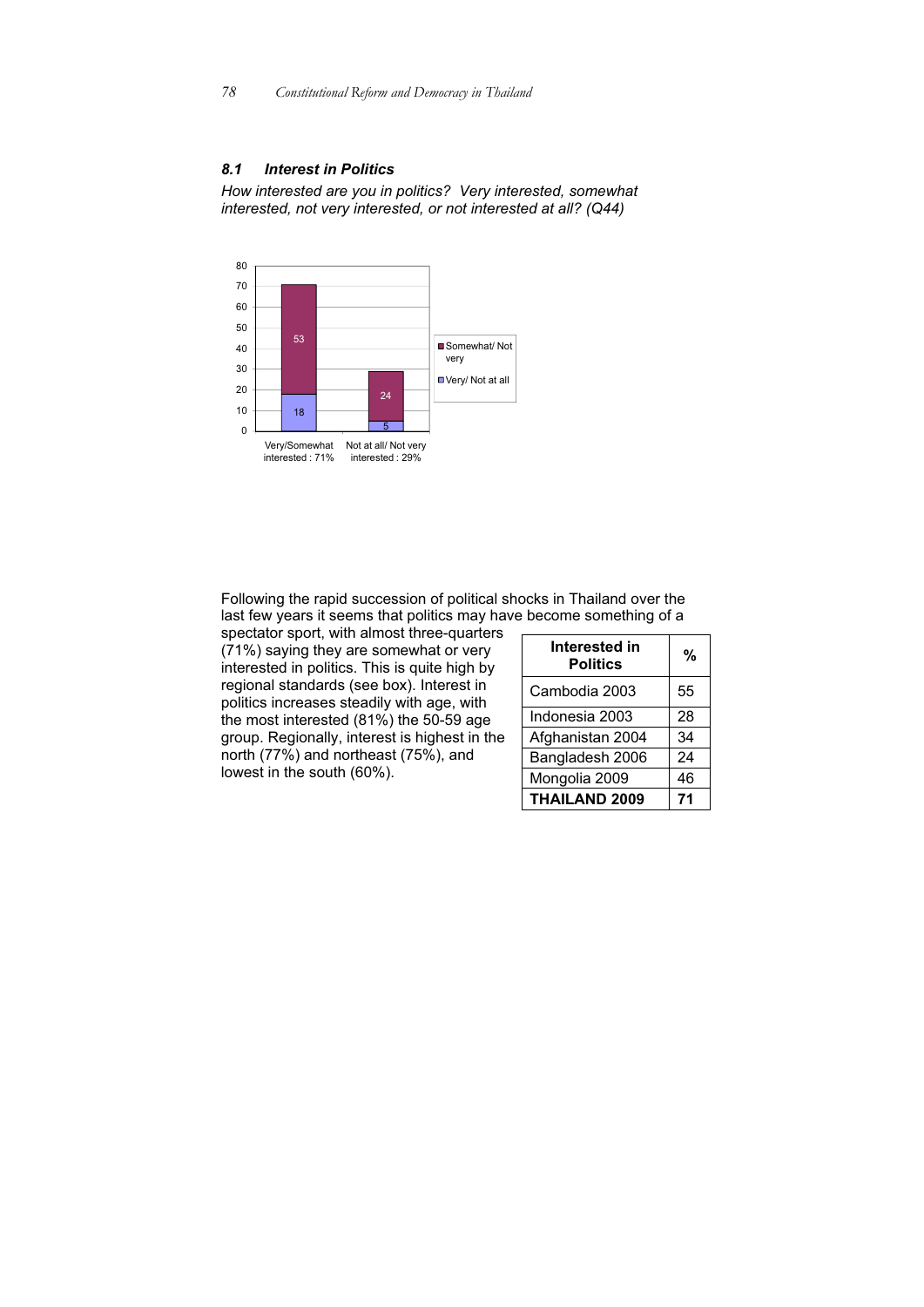*Over the past three years, would you say that your interest in politics has increased, decreased, or remained the same? (Q46)* 



Over the past three years Thailand has seen a coup, a new constitution, the banning of prominent politicians, the disbanding of several parties, several changes of government, and increasingly public political conflict through mass demonstration. Rather than turning off the public, this political theater seems to be generating increased public interest, and possibly involvement, in politics. Almost half of our respondents (45%) said their interest in politics had increased over the last three years, while just 17% said their interest had decreased. Although Thailand may not be as polarized as some have suggested it does seem to be increasingly politicized.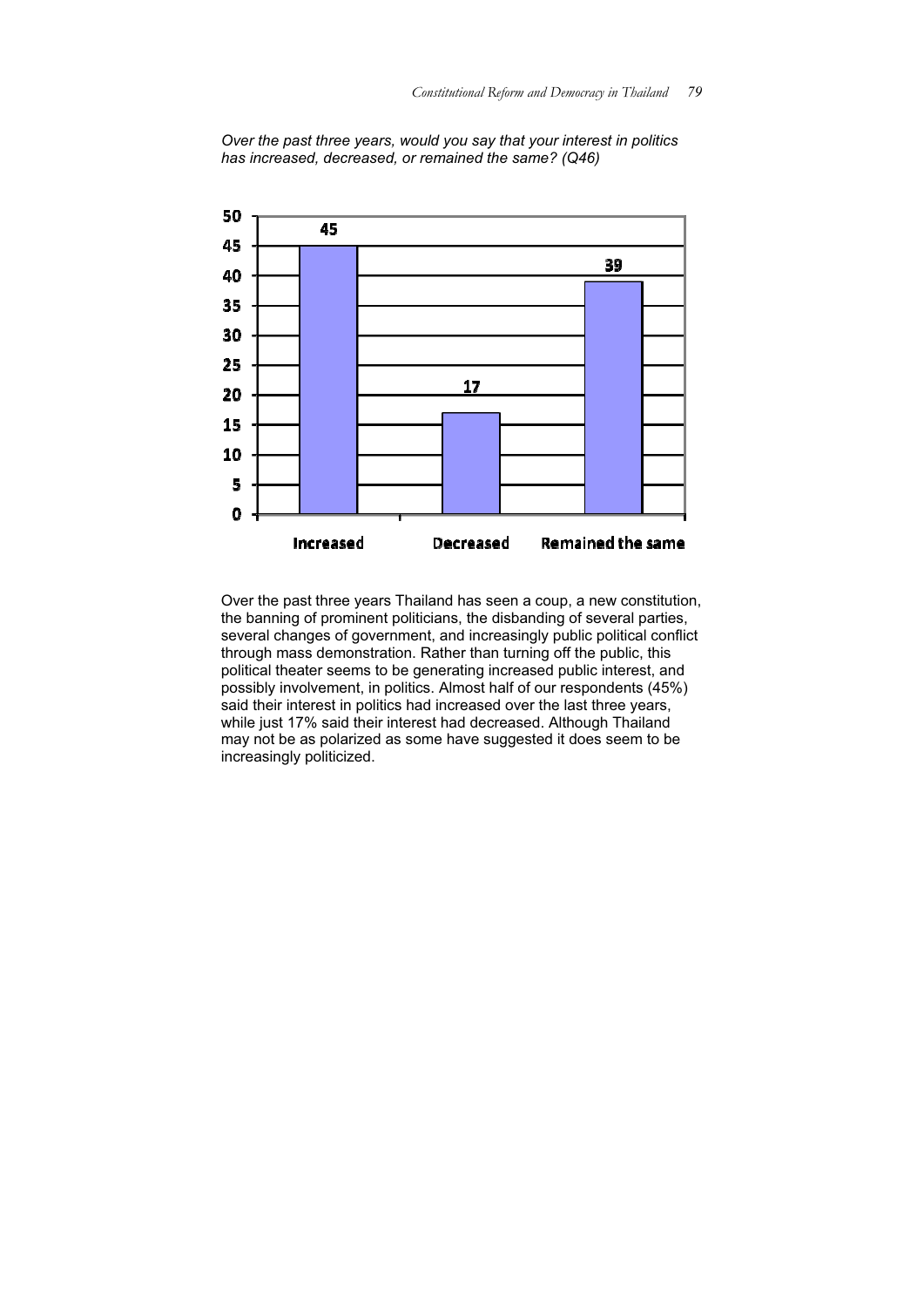#### *8.2 Political Discussion*

*How often do you discuss politics with friends? Almost all the time, often, not very often, or almost never? (Q45)* 



While a strong majority in Thailand is interested in politics, a quarter 26%) say they often discuss politics with friends. Men are slightly more likely to discuss politics (31%) than women (20%). Regionally, the likelihood of discussing politics ranges from 30% in the north to 19% in the central provinces.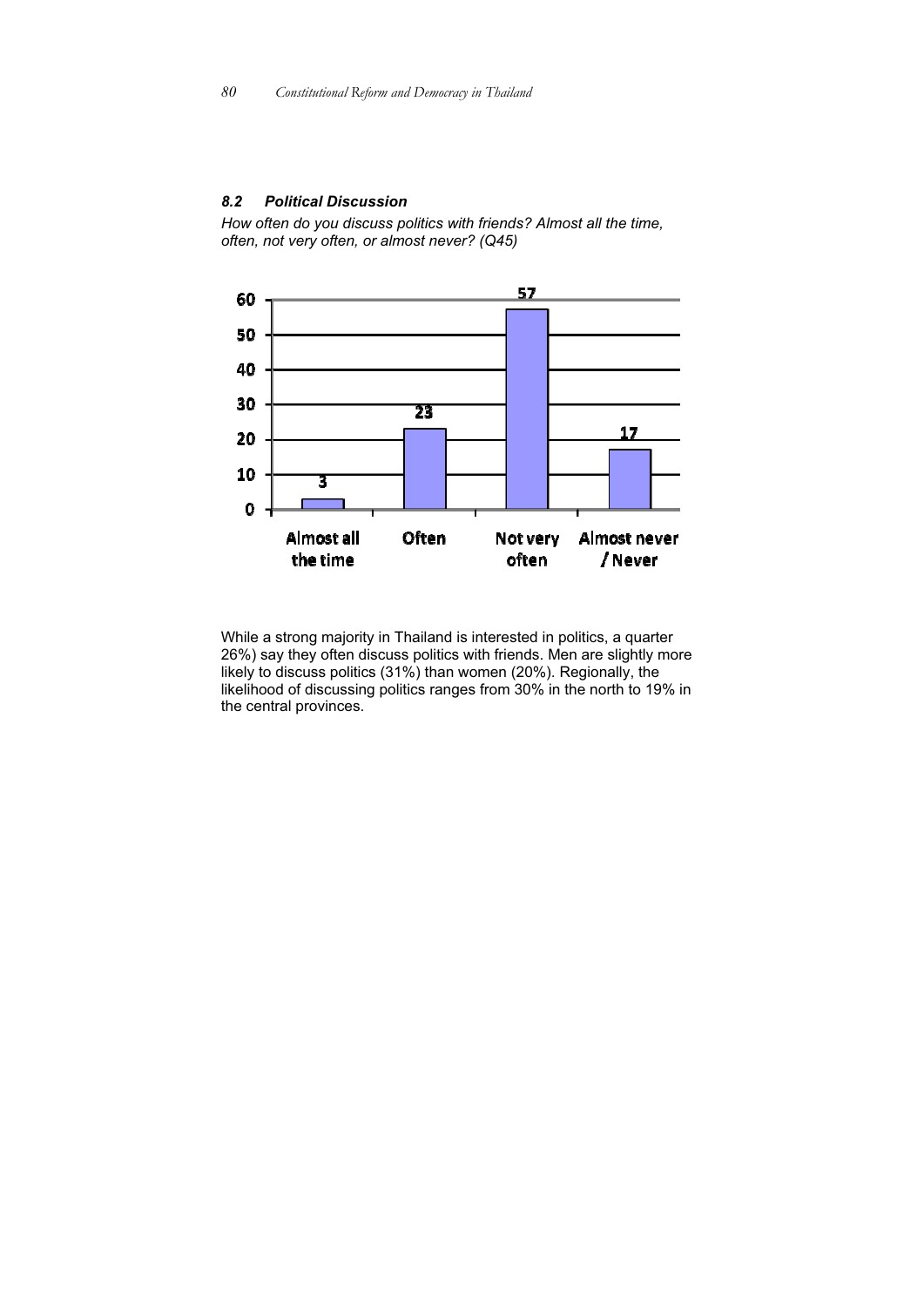#### *8.3 Political Alienation*

*Some people say, "I don't think that the national government cares very much about what people like me think." Do you agree or disagree? Strongly, or somewhat? (Q47)*



Thais are divided on their opinion as to whether or not the government cares what they think, with (55%) believing the government does not care, and a strong minority (43%) believing it does. Results are similar across regions and demographic groups, and comparable to finding in other countries in Asia.

| <b>Alienation in Asia</b> | %               |
|---------------------------|-----------------|
| Indonesia 2003            | $\overline{47}$ |
| Cambodia 2003             | 48              |
| Afghanistan 2004          | 58              |
| Mongolia 2009             | 68              |
| <b>THAILAND 2009</b>      | 55              |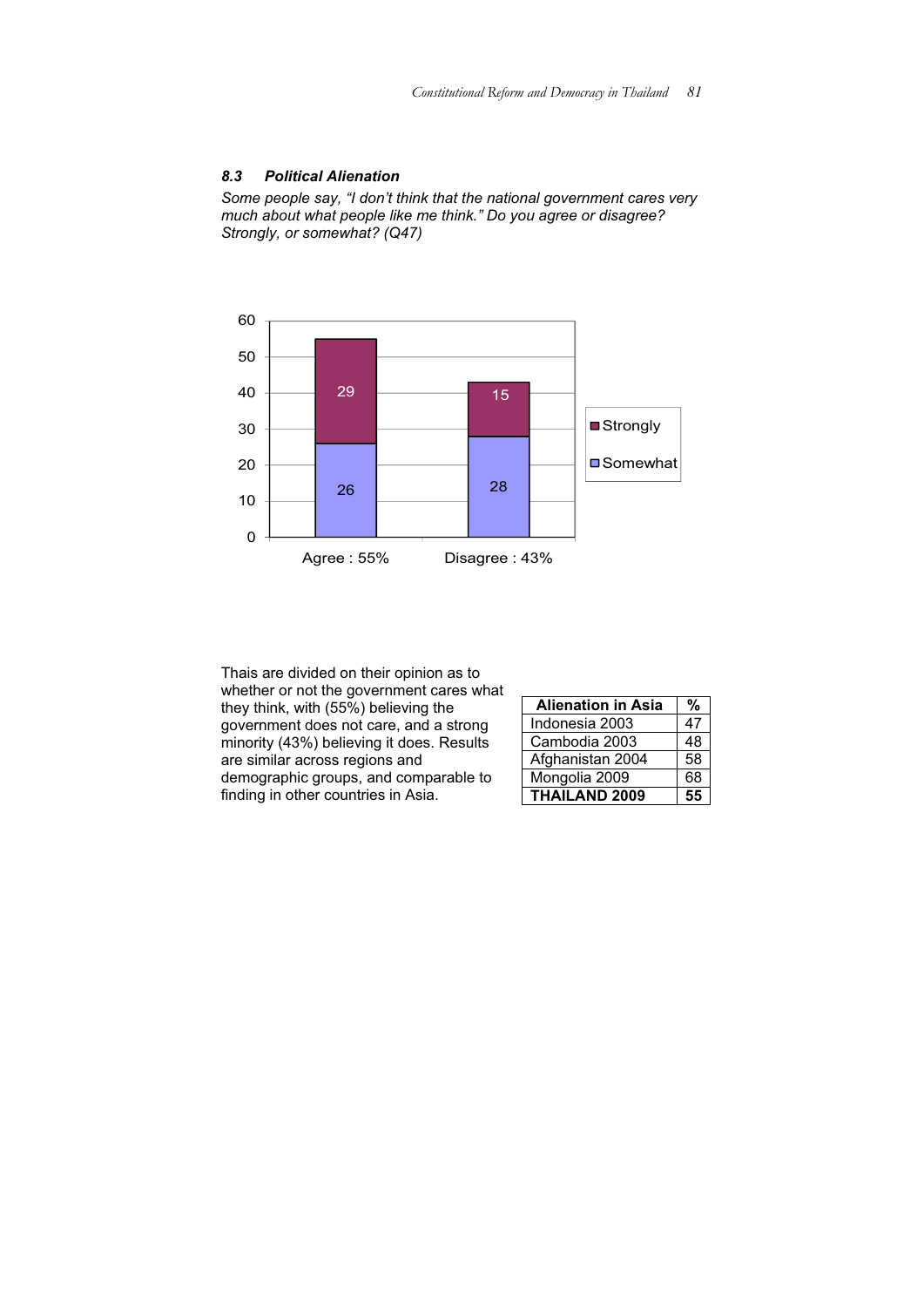#### *8.4 Political Efficacy*

*How much influence do you think someone like you can have over national government decisions? A lot, some, very little or none at all? (Q48)* 



As seen in the previous question, a slight majority believe the government cares what they think, but some of this opinion may be attributable to an interpretation of "care" in a paternalistic sense (i.e., a parent cares for a child), rather than as government interest in citizen opinion, because when we asked if voters thought they could *influence*  government decision-making, 80% said their opinion will have very little or no influence on government decision-making. In total, just 19% thought they could have at least some influence on policy. Feelings of political efficacy were greatest in the northeast, where a quarter (25%) felt they had some or a lot of

| <b>Efficacy in Asia</b><br>% that say they have<br>some influence | %  |
|-------------------------------------------------------------------|----|
| Indonesia 1999                                                    | 25 |
| Indonesia 2003                                                    | 15 |
| Cambodia 2003                                                     | 49 |
| Afghanistan 2004                                                  | 33 |
| Bangladesh 2006                                                   | 23 |
| Mongolia 2009                                                     | 35 |
| <b>THAILAND 2009</b>                                              | 19 |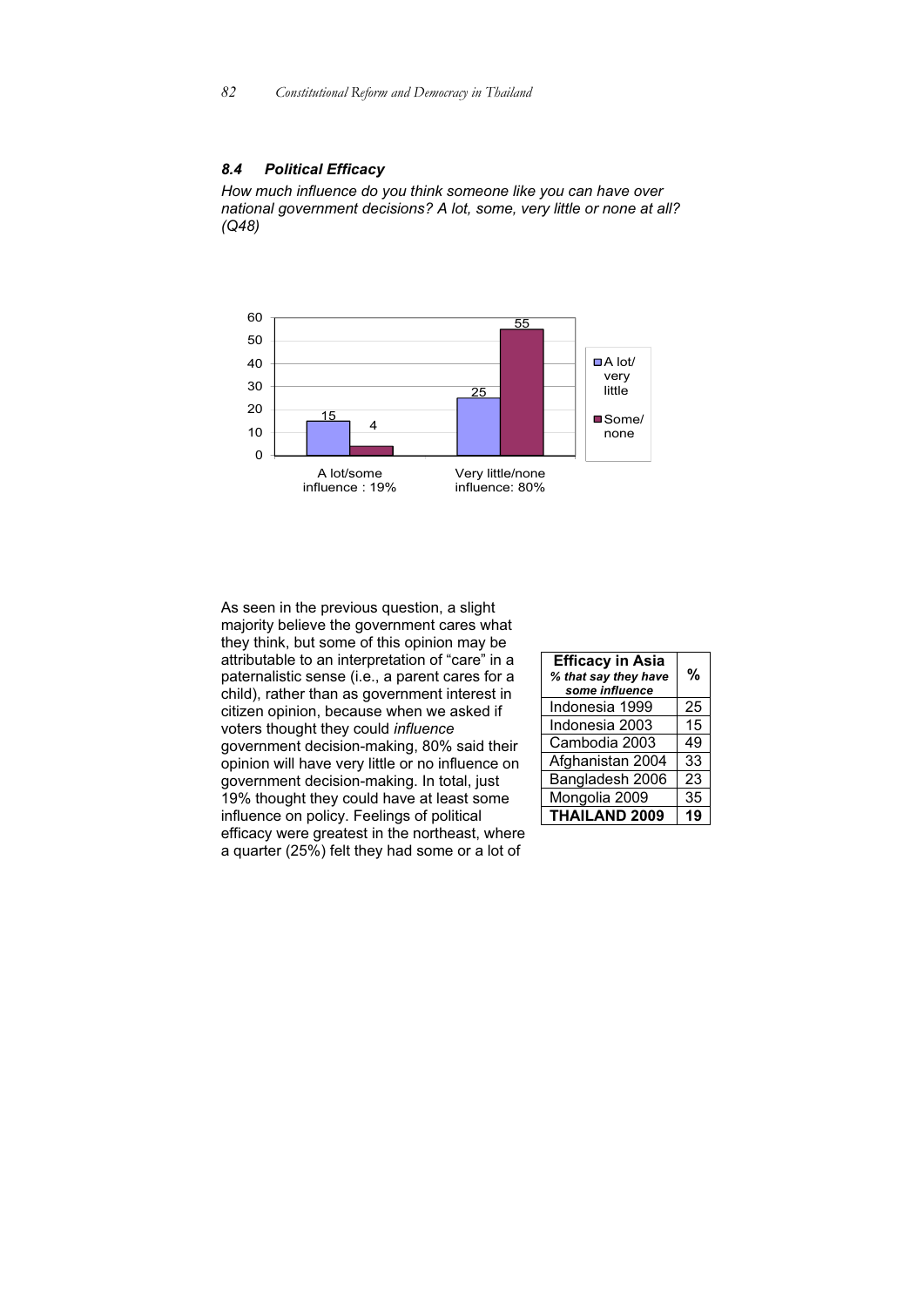influence over government decision-making.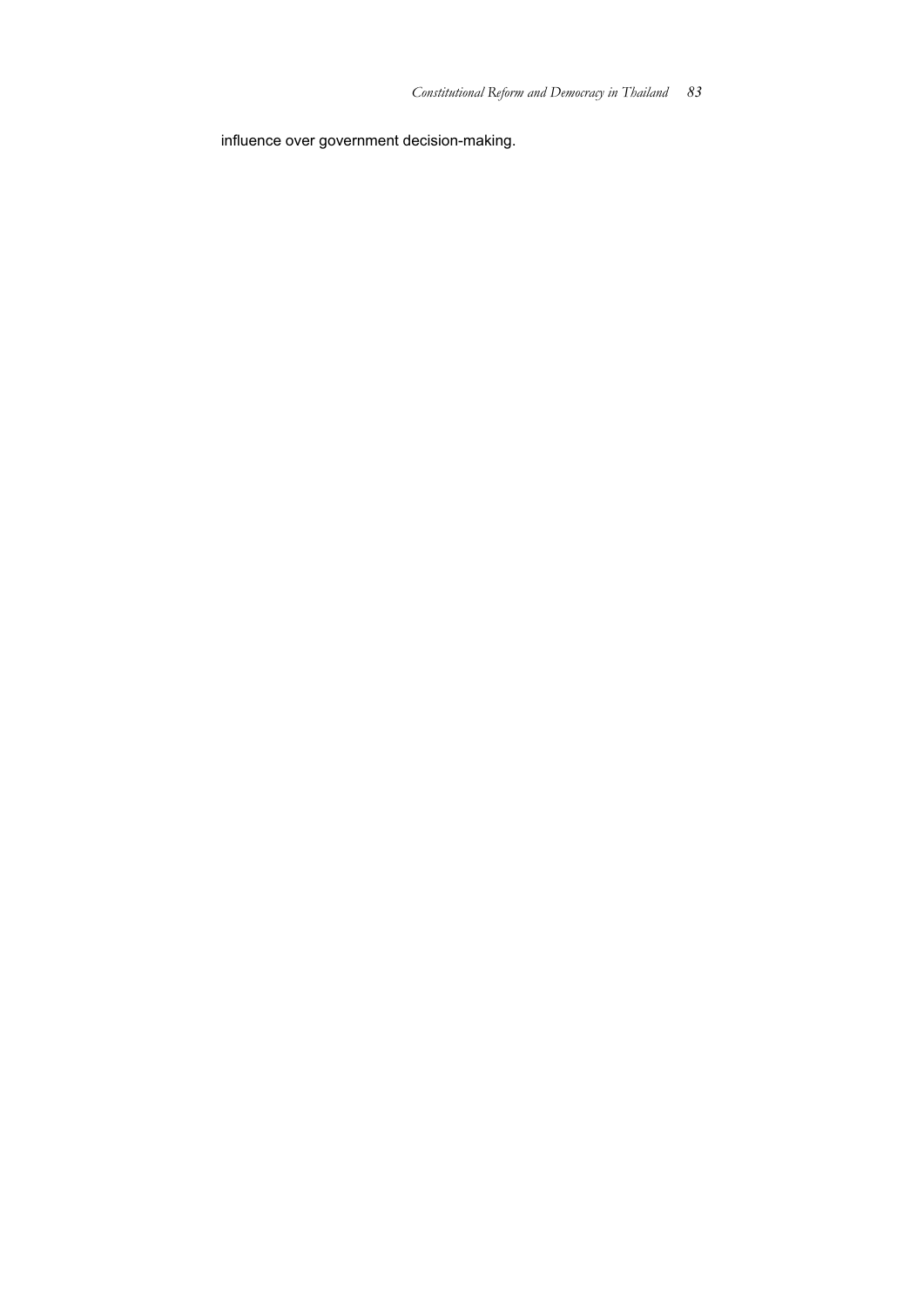#### *8.5 Quality of Representation*

*If you think about the persons elected to Parliament, suppose someone said: "My MP addresses the major problems of my constituency in Parliament". Would you agree strongly, agree somewhat, disagree somewhat, or disagree strongly? (Q49)* 



The belief by a strong majority that they have little influence over government decision-making may contribute to their generally low assessment of the quality of representation provided by their Members of Parliament. Just a third (33%) thought their MP generally addressed their major concerns in parliament. Satisfaction with MPs was highest among 50-59 year olds (43%) and in the north (37%) and lowest in the central region (27%).

Taken together, the findings on political efficacy suggest that Thais in general feel a lack of constructive engagement with the political process. They question the quality of representation and accountability provided by their current representatives. This sense of frustration creates a political opportunity for those candidates and representatives that can convince voters that they both care about their opinion, and will act on it.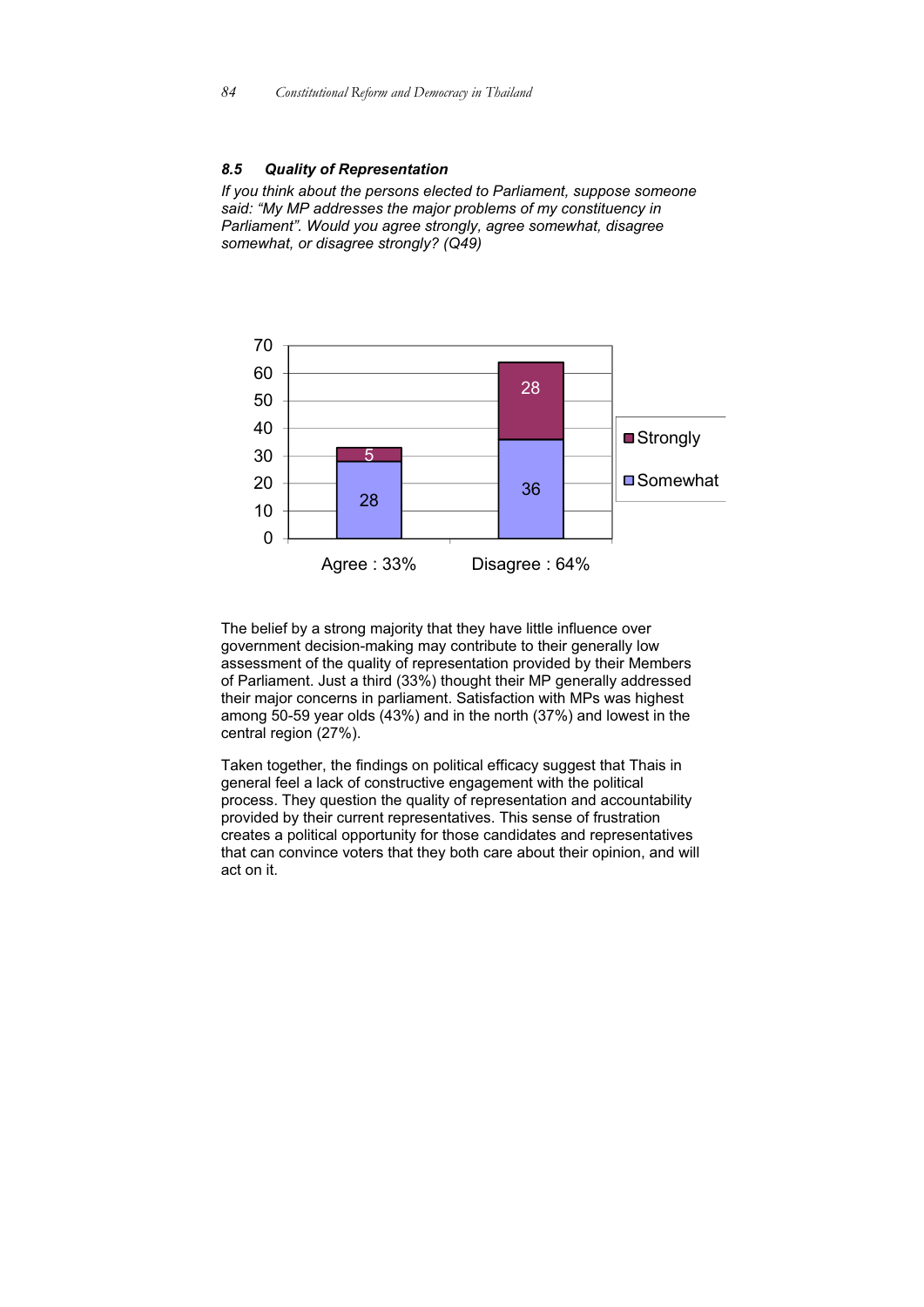## **Chapter 9**

### **9 Influences on Voting Choice**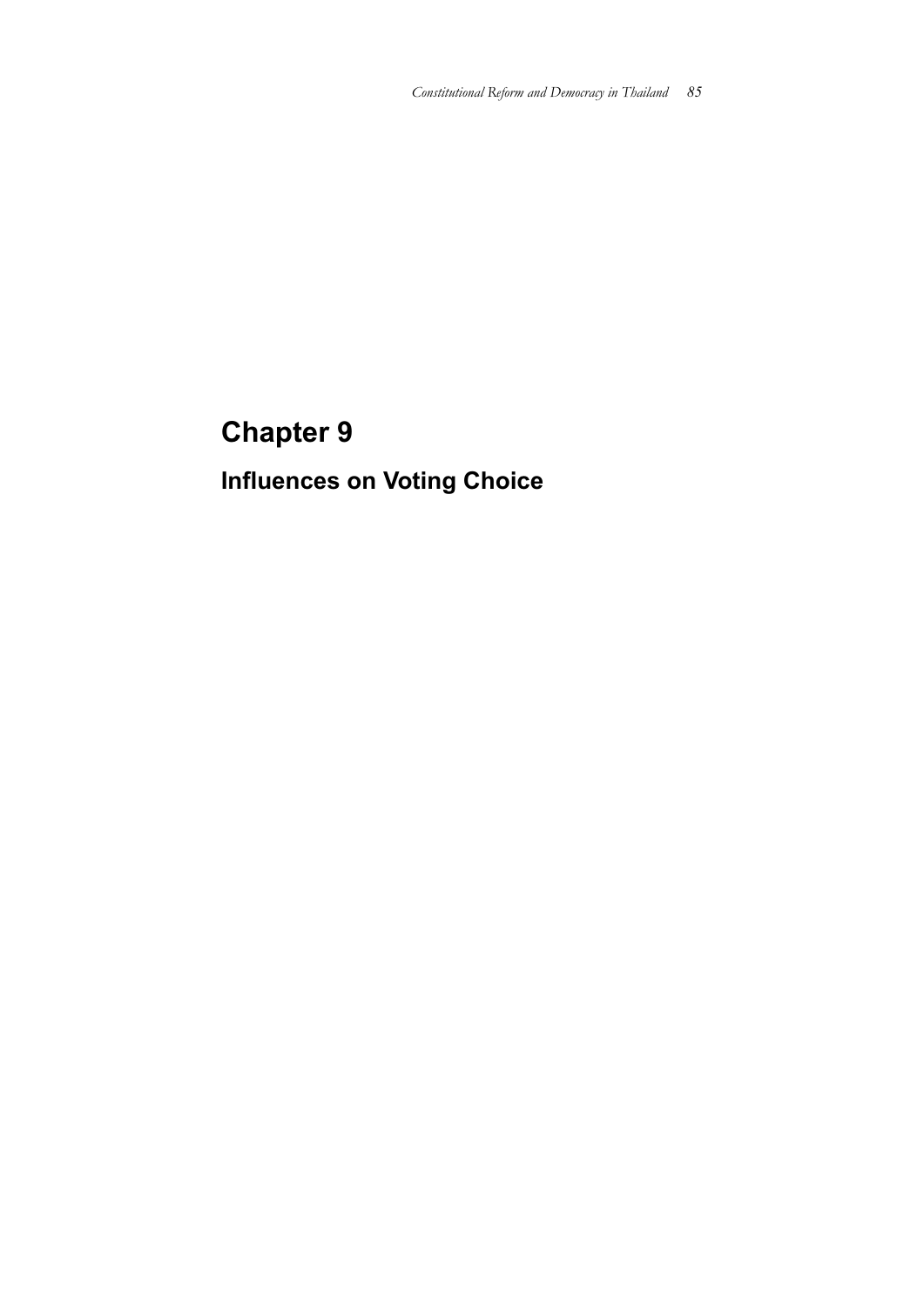*Constitutional Reform and Democracy in Thailand*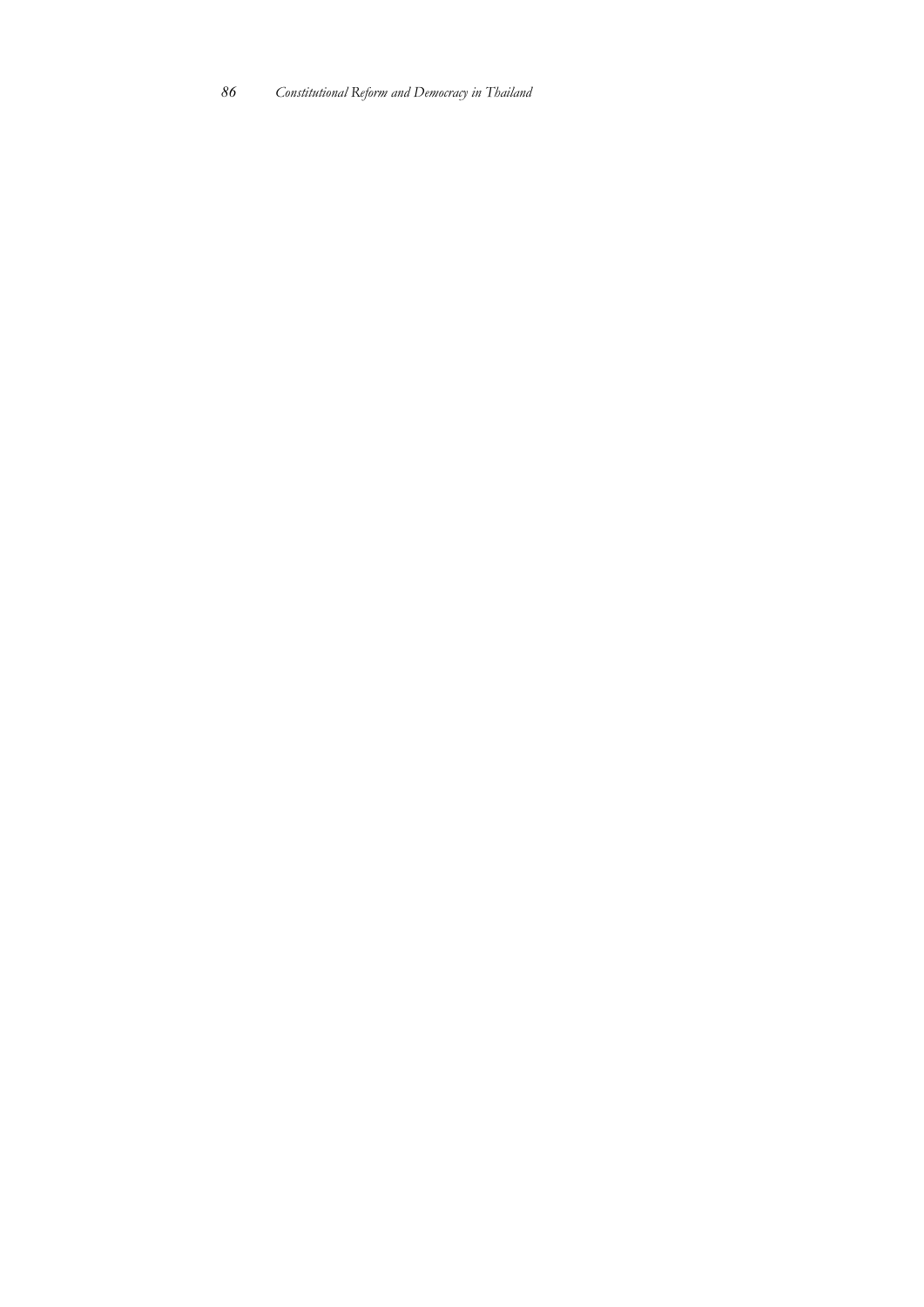#### *9.1 Choosing a Candidate*

*Different people consider different factors when deciding which candidate to vote for. Please tell me which factor is most important to you. (Q50.1)* 



The single greatest factor influencing voters' choice of candidate is the candidate's availability and accessibility, with fully half (50%) of all respondents selecting this option. This response is unsurprising, as throughout the survey we see ordinary citizens expressing a desire to participate more fully in the political process. Other important factors include education (17%) and personal achievements (10%).

It is clear that the average Thai sees little overlap between religious and political life, with just 1% saying religious values are the most important factor in decision-making. Interestingly, just 1% also viewed candidate performance as the most important factor (although in the central region this rose to (5%). Personal characteristics, while mentioned by just 6% nationwide, were important for 17% of voters in central Bangkok; while family background was an important factor for 10% in the Bangkok metropolitan area.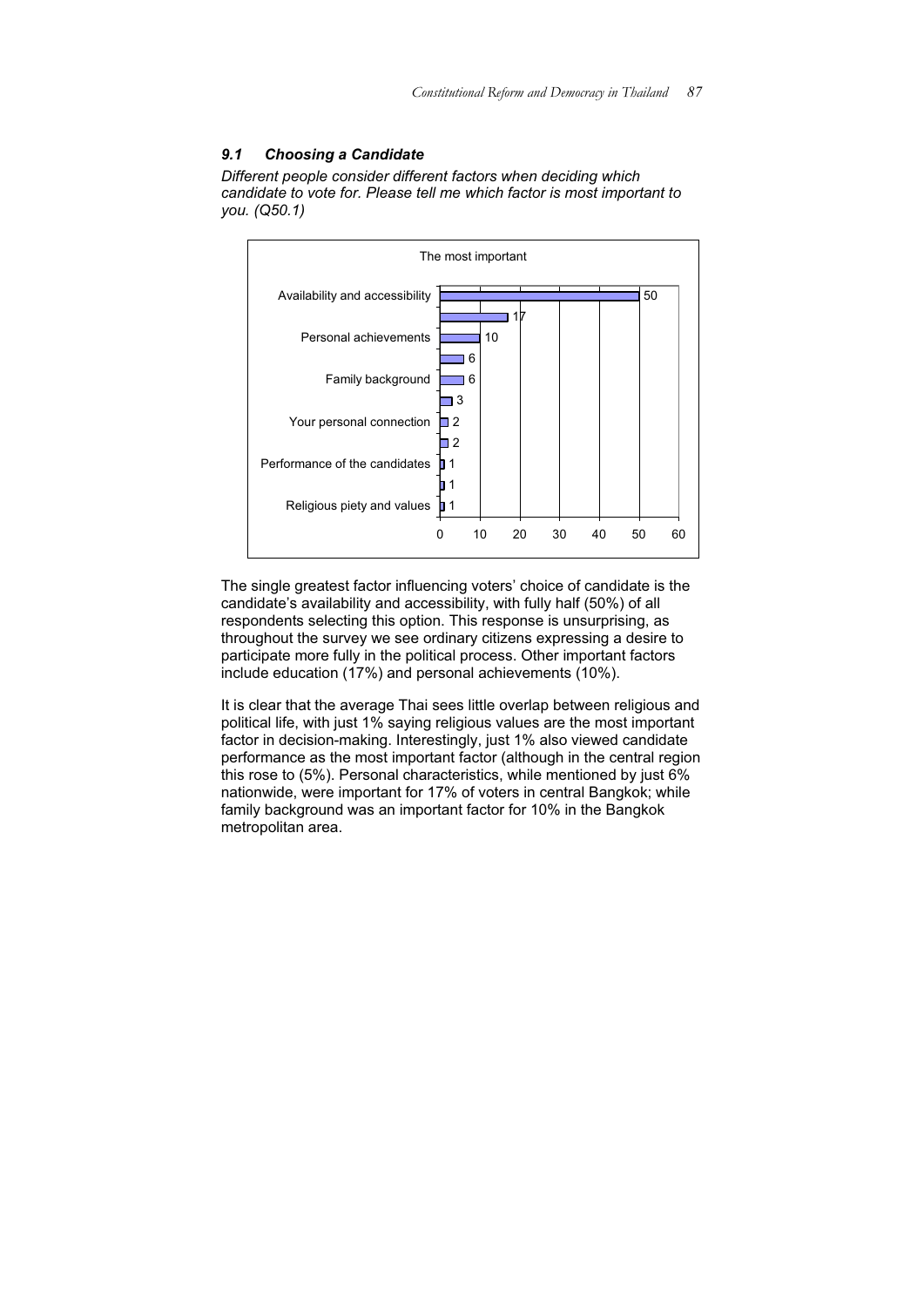#### *9.2 Choosing a Party*

*Okay, that was for candidates, but what about parties? What attribute do you consider most important for a party? (Q51.1)* 



Most Thai voters take a rational approach to choosing a party. For example; a majority of voters look to the past for clues to the future performance of a party, with 57% saying the past history or accomplishments of the party were the most important factor in their decision. A fifth (22%) thought the current plans of the party most important, while another fifth (19%) would choose based on the character and accomplishments of the party's leaders. Very few would be swayed by appeals based on religion, family loyalty, or tactics.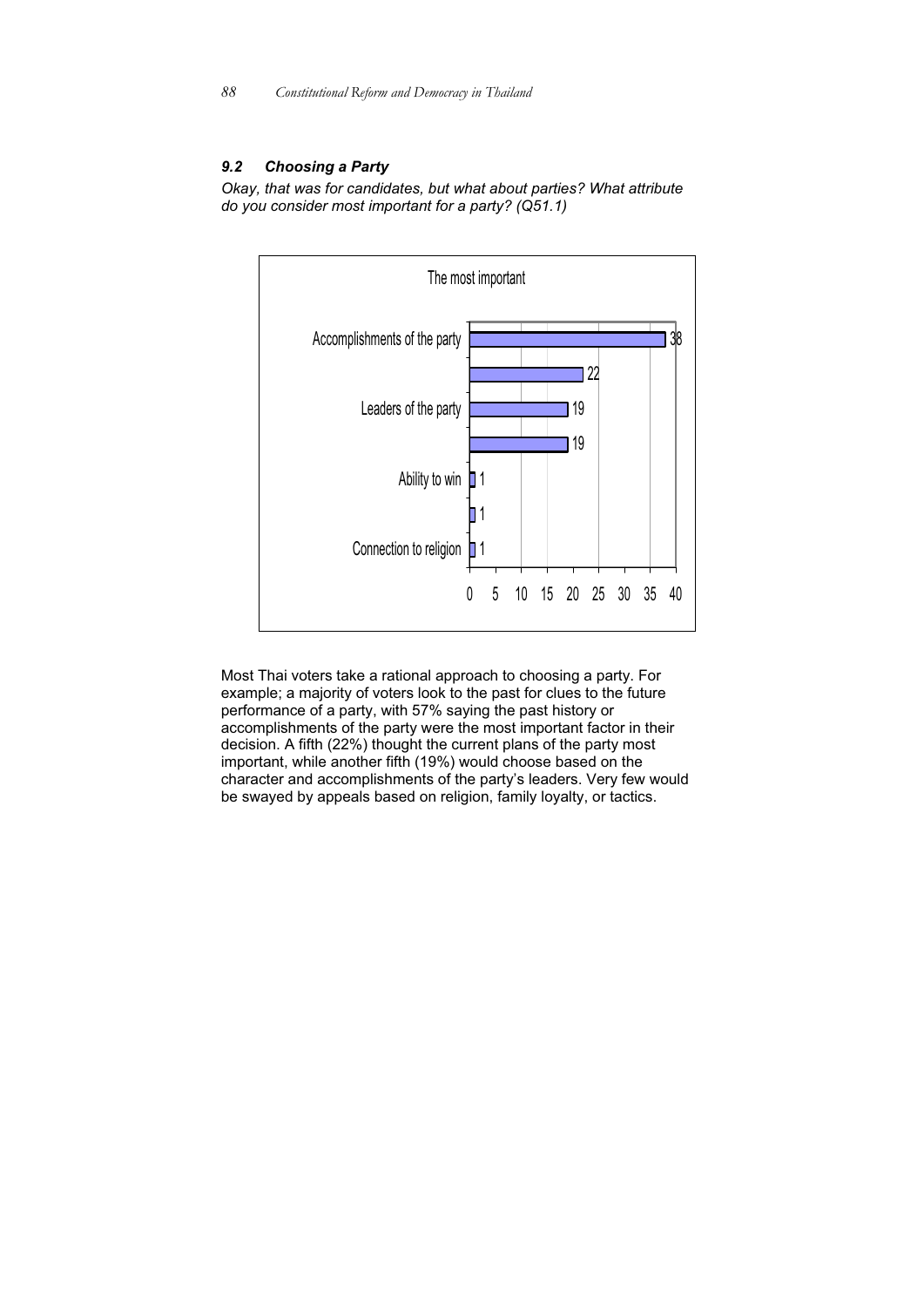#### *9.3 Influence of Local Leaders*

*Please tell me if you strongly agree, agree, disagree, or strongly disagree.(read statement) "Because it's hard to know the candidates, or which candidate will be best for our area, it makes sense to follow the recommendations of local leaders when deciding who to vote for." (Q40)* 



Although it is commonly asserted that local leaders have strong influence over voters, our findings suggest the opposite, with just 16% agreeing that following the recommendations of local leaders makes sense. Older voters are more susceptible to the influence of local leaders, with 22% of those over 50 years old agreeing, compared to 13% of those between 20-49 years old. Women, at 18%, were slightly more susceptible than men (13%). Regional responses to this question were relatively similar except in the northeast, where a quarter (25%) said it made some sense to listen to local leaders, compared to an average in the other regions of just 11%.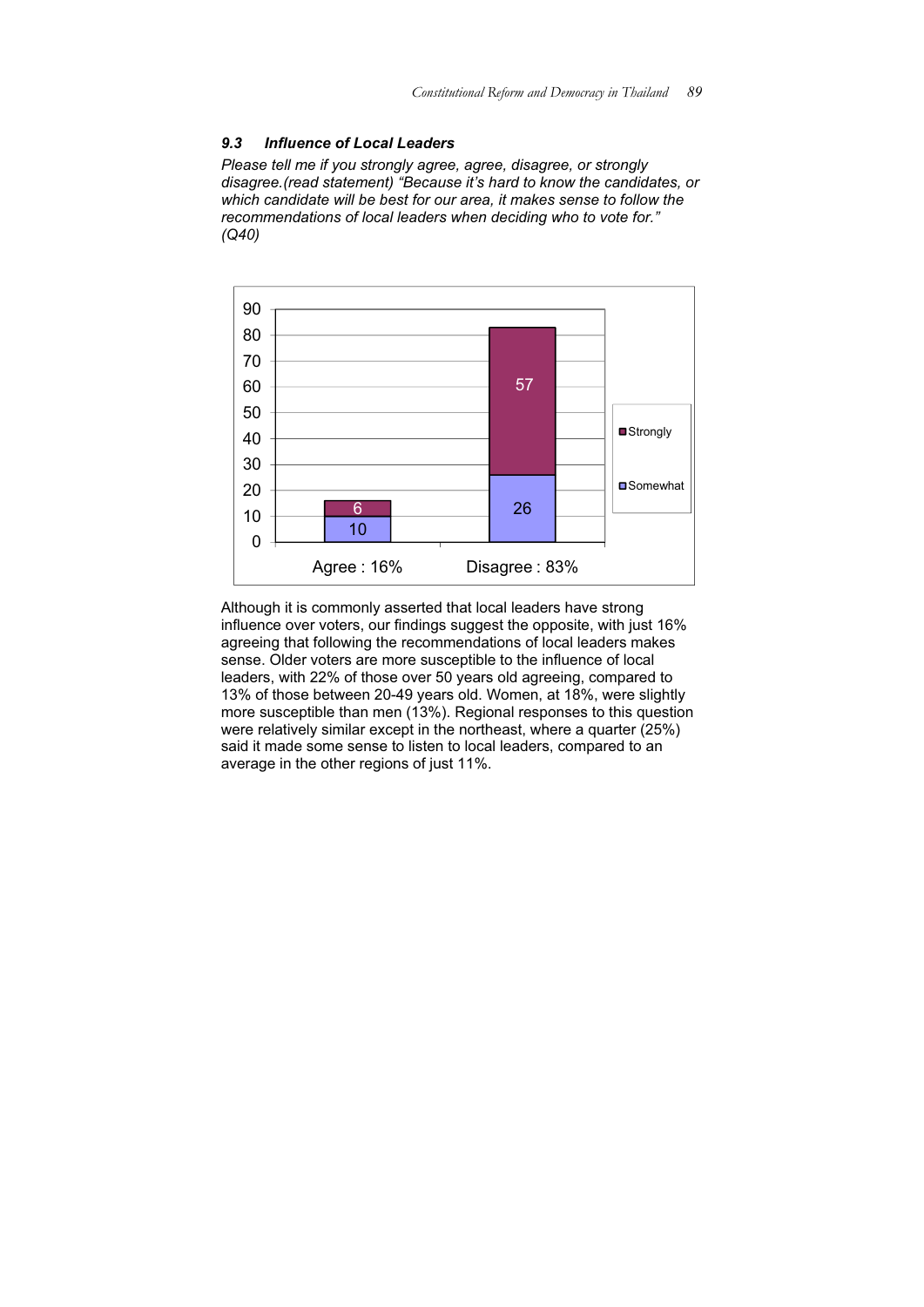#### *9.4 Influence of Family*

*Do you think family members should follow the advice of the household head when deciding how to vote, or should they make their own choice? (Q41)*



Almost all Thai people (90%) believe family members should make their own choice in voting. This finding was relatively consistent across regions, except in the north, where 18% thought family members should follow the advice of the household head.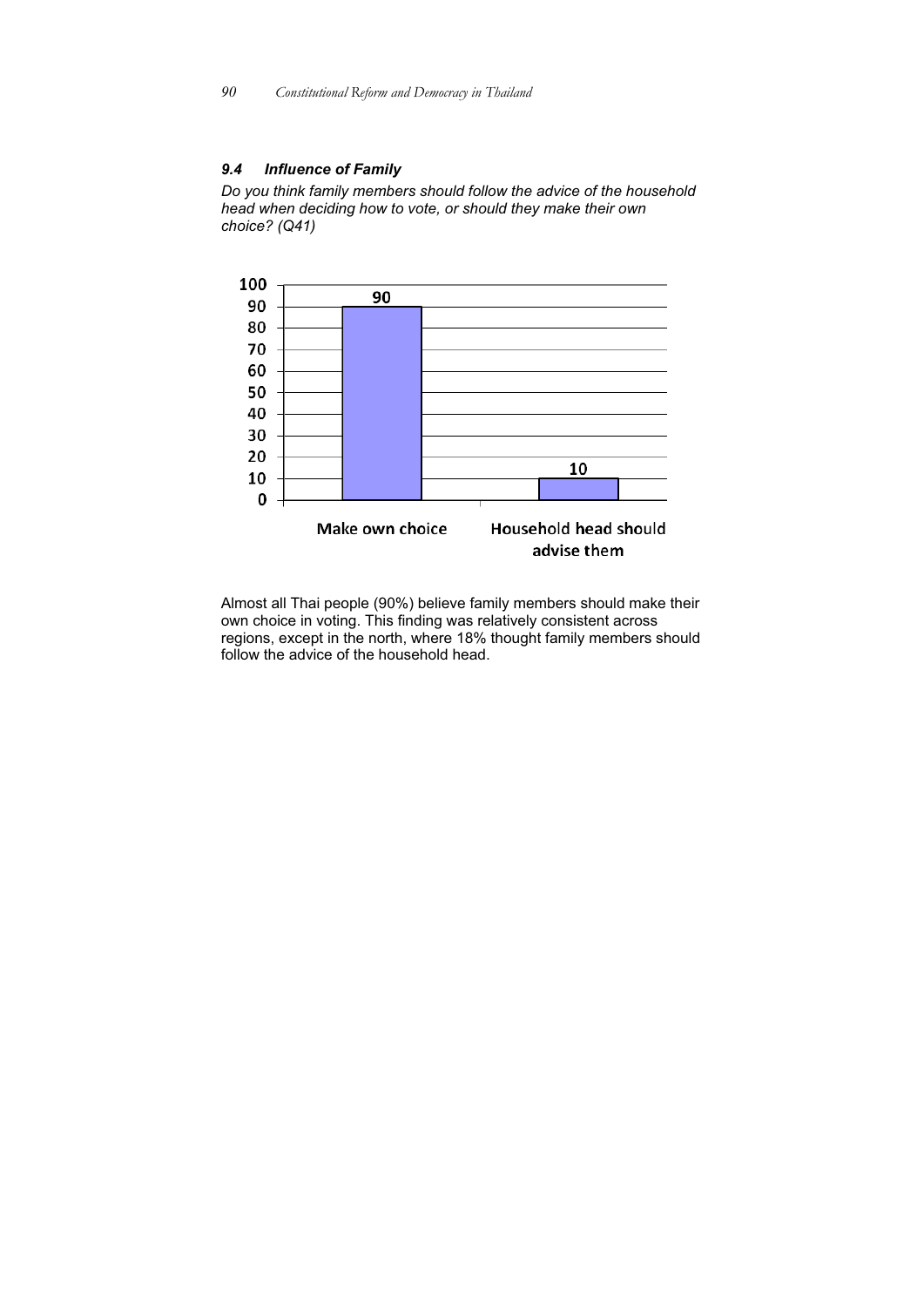#### *9.5 Role of Religion in Politics*

*Religious leaders are often viewed as moral leaders in the community. Some people say religious leaders should be more involved in politics, while others think they should avoid involvement in worldly affairs and concentrate on the moral and religious needs of the community. Which is closer to your view?* 

*(Q42)* 



Although both sides in the recent political battles in Thailand have tried to employ religion to advance their cause, this effort may have been counter-productive, as the vast majority of Thai voters believe that religious leaders should avoid politics. In other countries where this issue has been studied intensively, a primary cause of this attitude was the belief that the political game was inherently immoral or dirty, and therefore unsuitable for religious leaders; and anecdotal evidence suggests that this may be a factor in Thailand as well. The highest support for the involvement of religious leaders in politics was seen in the northeast, where just 11% supported the proposition, while the lowest support was in the south (4%).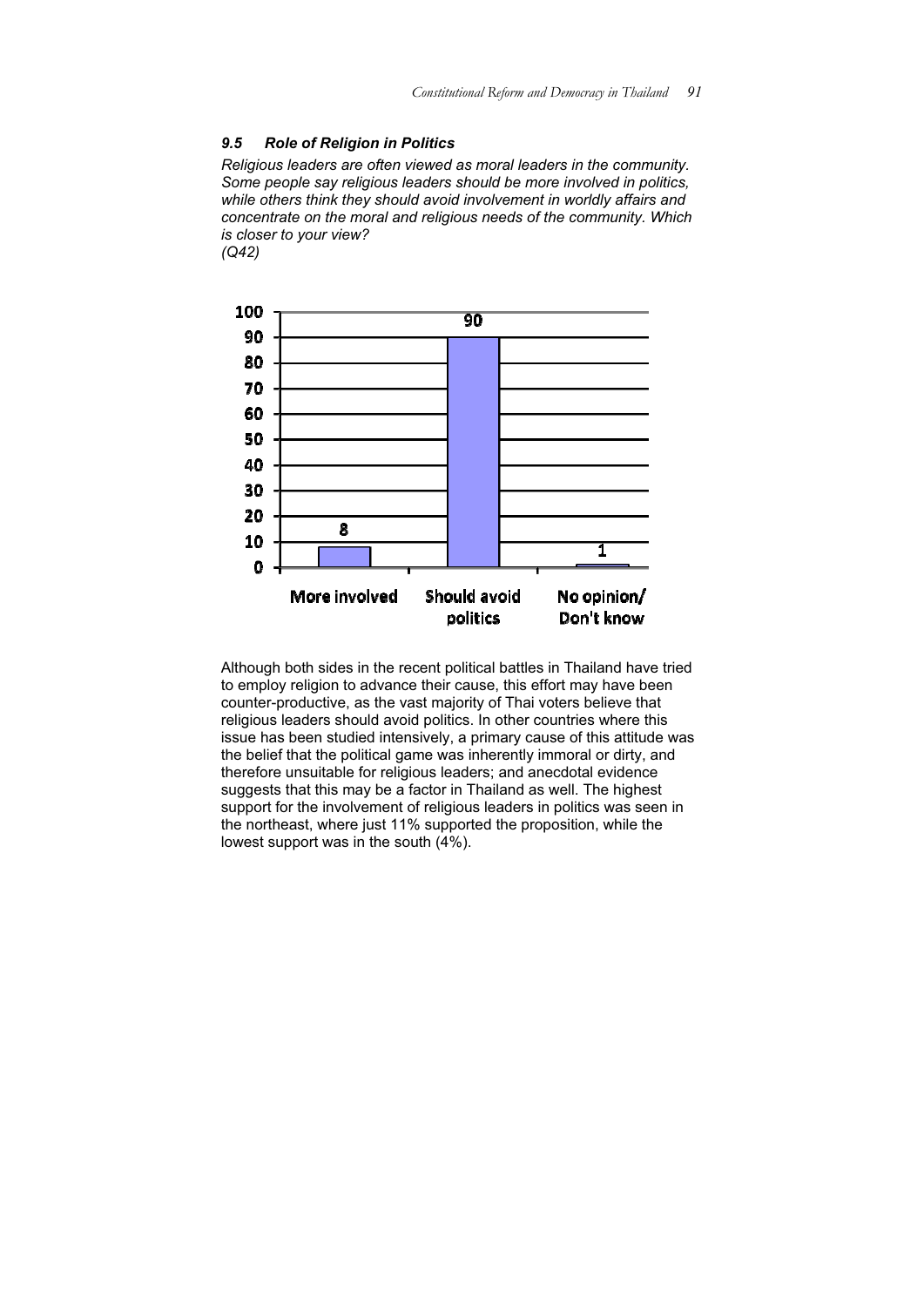#### *9.6 Influence of Religious Leaders*

*If your religious leader encouraged you to support a particular party or candidate, how much influence do you think that would have on your own voting decision; a lot, a little, not much, none at all?( Q43)* 



In addition to sharing an almost complete consensus that religious leaders should not be involved in politics, a similar majority (91%) say the political opinion of religious leaders would have little or no effect on their voting decision. There was some regional variation between those who responded "not much" and "no influence at all", with the highest number of those who said "no influence at all" seen in the north (91%), and the lowest in the south (61%) and Bangkok (68%).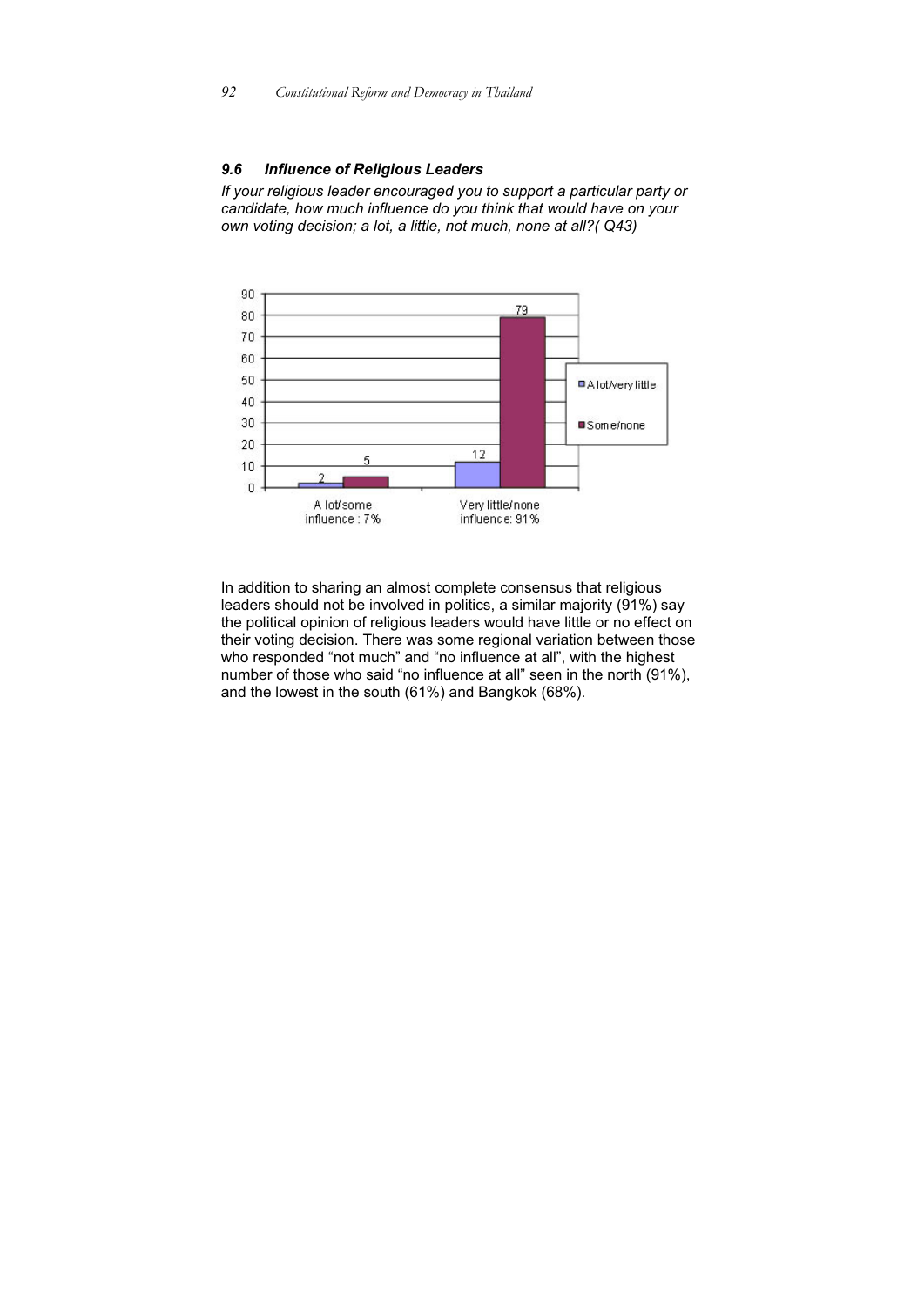## **Chapter 10**

**10 Election Processes**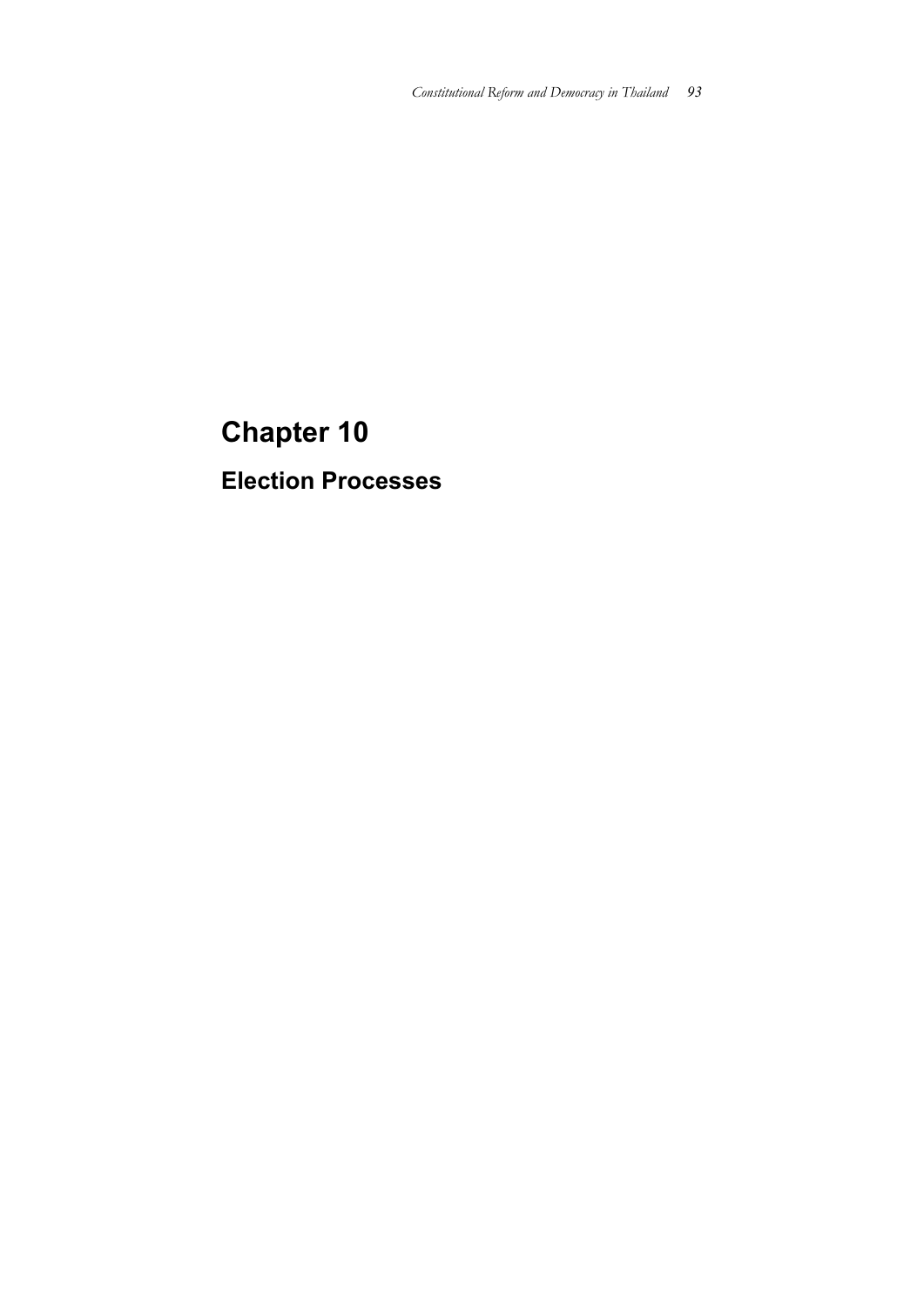*Constitutional Reform and Democracy in Thailand*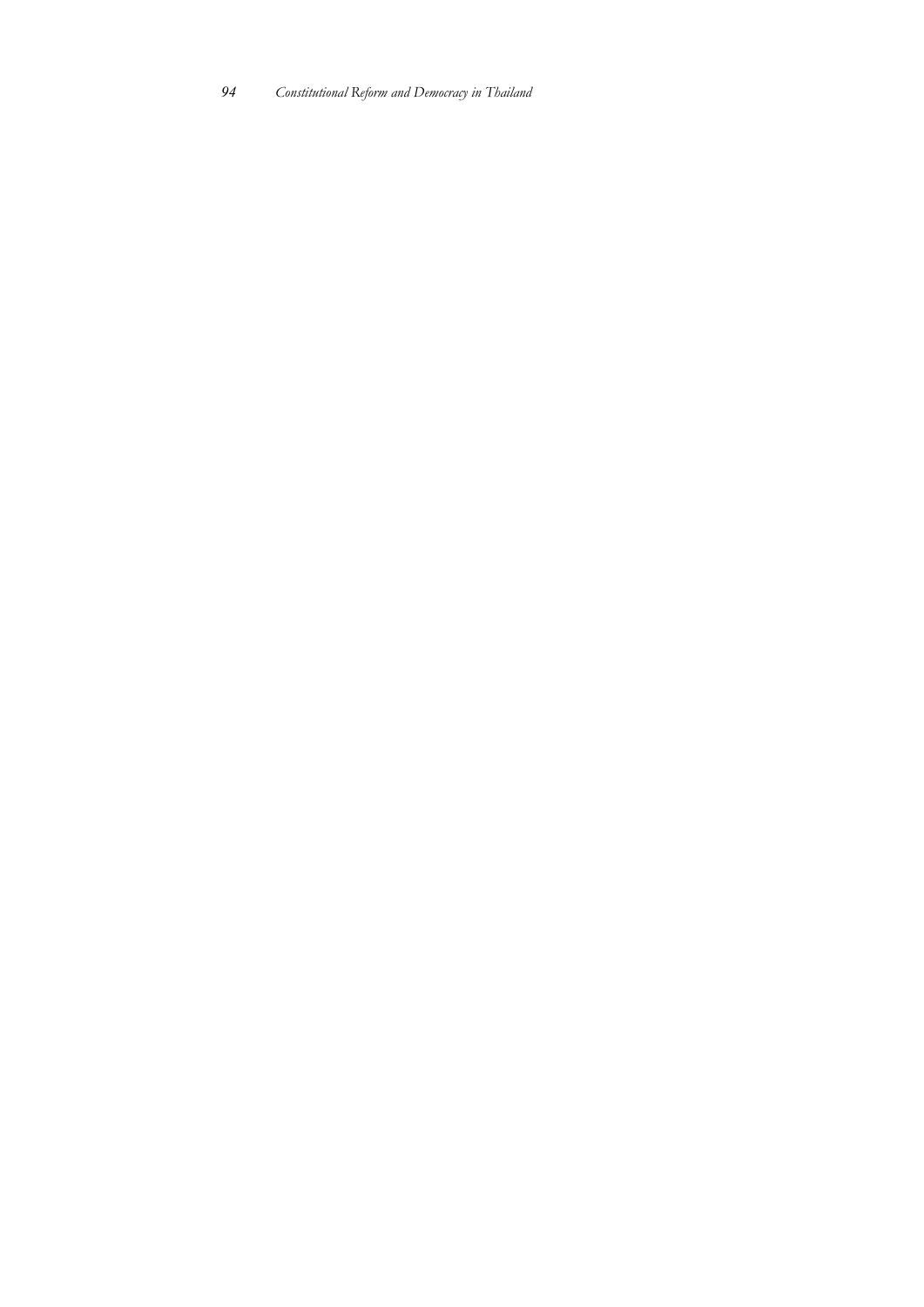#### *10.1 Perception of Vote-buying*

*If a political party offered money, food, or gifts to voters in this area, how many would vote for it because of that: very many, some, a few, almost no one? (Q52)* 



A solid majority (58%) believe that voters in their area could be influenced by vote-buying. This perception, whether accurate or not, helps undermine the credibility of the election process and perceived legitimacy of elected representatives. This finding was very consistent across regions, with the greatest variation seen in the response "almost no one", which ranged from a high of 16% in the rural north, to a low of just 7% in the rural south.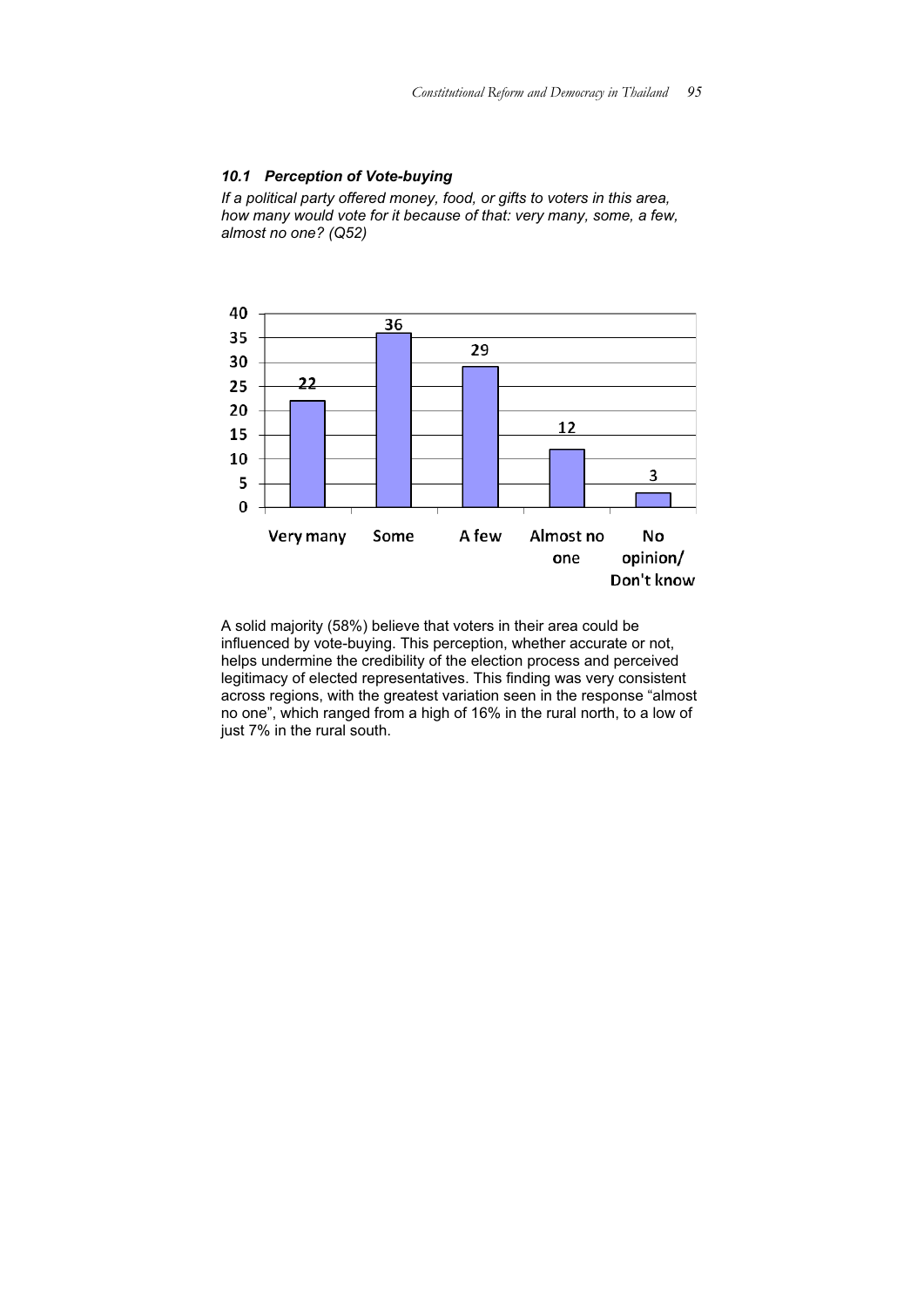#### *10.2 Moral Understanding of Vote-buying*

 *Some people say that "Receiving money, food, or gift from a political party is ok because poor people want money and voting is secret so you can take the money but vote for the party that you like." However, some people say that "when someone gives you money, food, or gift, they want you to vote for a particular party. Therefore, if you take the money from a particular party, it is morally correct to vote for that party." Which statement best expresses your opinion? (Q.53)* 



Although Thais in general feel their neighbors are susceptible to votebuying, an overwhelming majority (84%) feel free to make their own choice. Even if a voter has accepted money or a gift from a party, just 7% would then feel a moral obligation to vote for that party. Our findings on vote-buying suggest that people perceive it as a bigger problem than it actually is, and that politicians who try to buy votes are probably wasting their money, unless the race is quite close. Civic educators wishing to diminish the power of vote-buyers might focus on the message that trying to buy votes is wrong, and that the moral course is to vote *against* anyone who tries to buy your vote.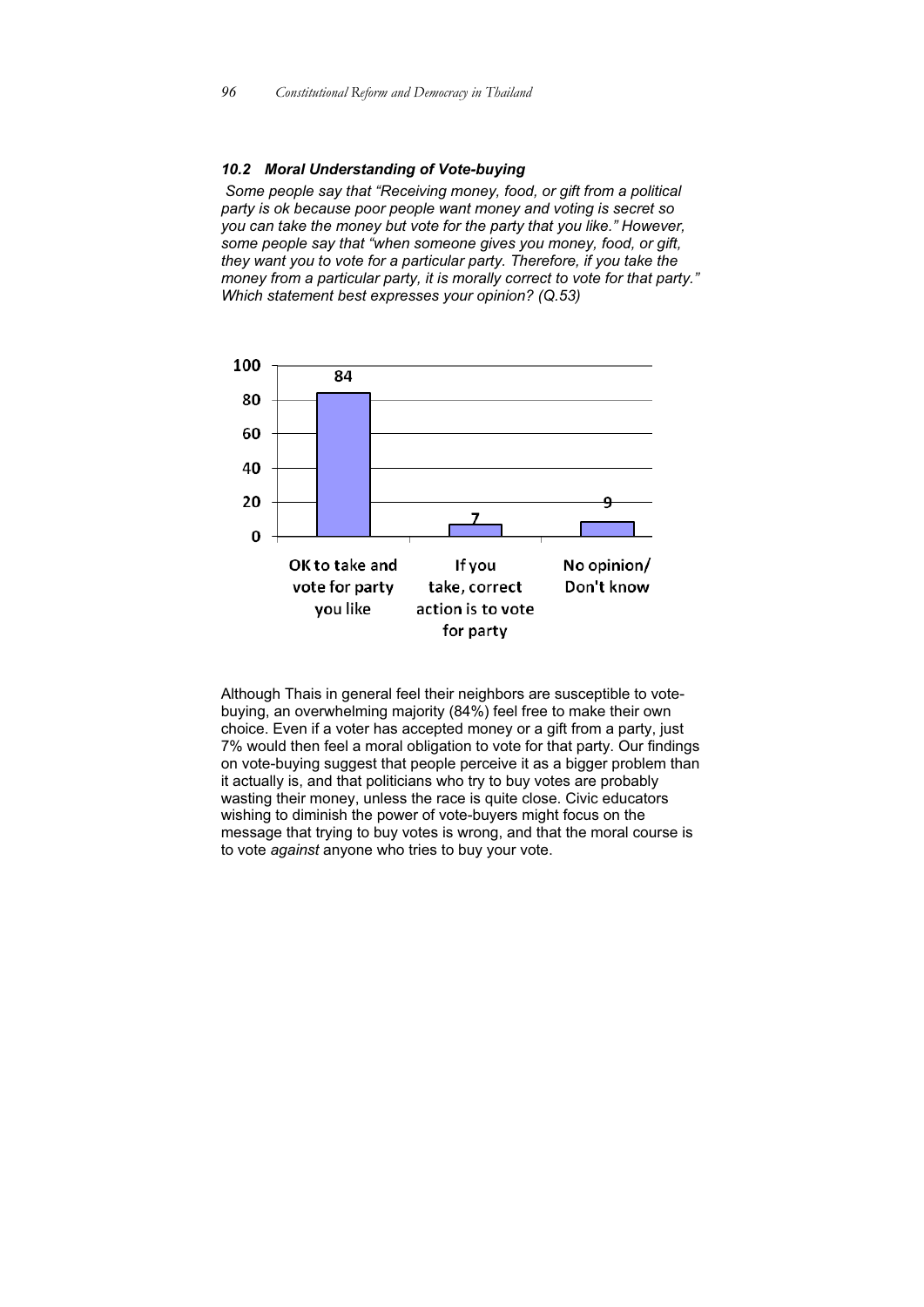#### *10.3 Perception of International Community*

*Because of recent events in Thailand, international interest in Thailand has increased? Do you think the international community could play a positive role in helping to resolve the political impasse in Thailand? (Q54)* 



Thais are split evenly in their opinion as to whether the international community could play a positive role in helping resolve the political impasse in Thailand, and this finding is relatively consistent across regions.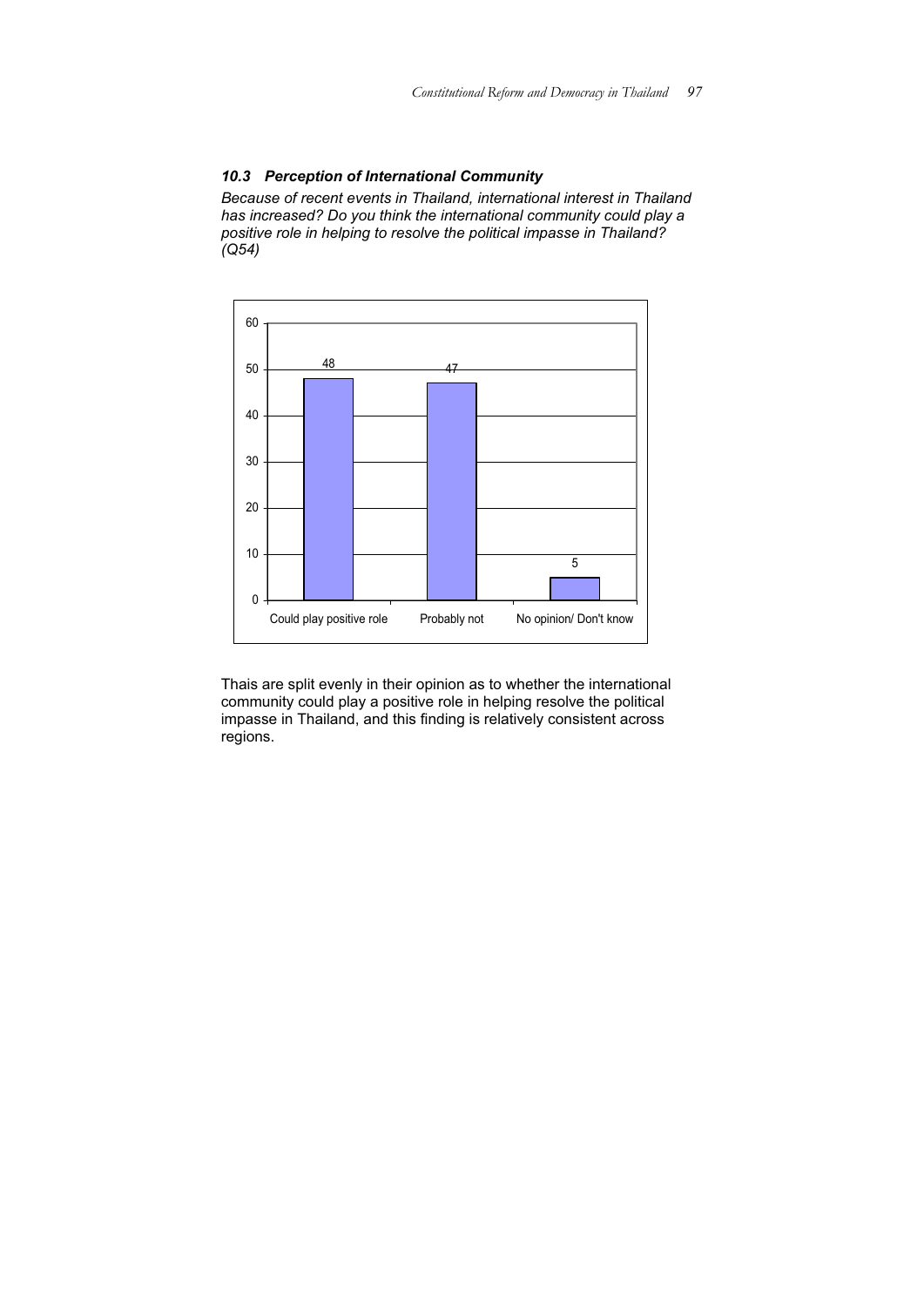#### *10.4 Usefulness of Election Observers*

*In many countries international and local non-partisan election observers watch the election process. Would the presence of election observers make you a lot more confident elections would be fair, a little more confident, no more confident, or less confident? (Q55)* 



One of the critical issues identified through the survey is the Thai publics' lack of confidence in the integrity of the election process. This finding suggests that non-partisan election observation could be an effective means for enhancing confidence in the process for more than half (62%) of the population.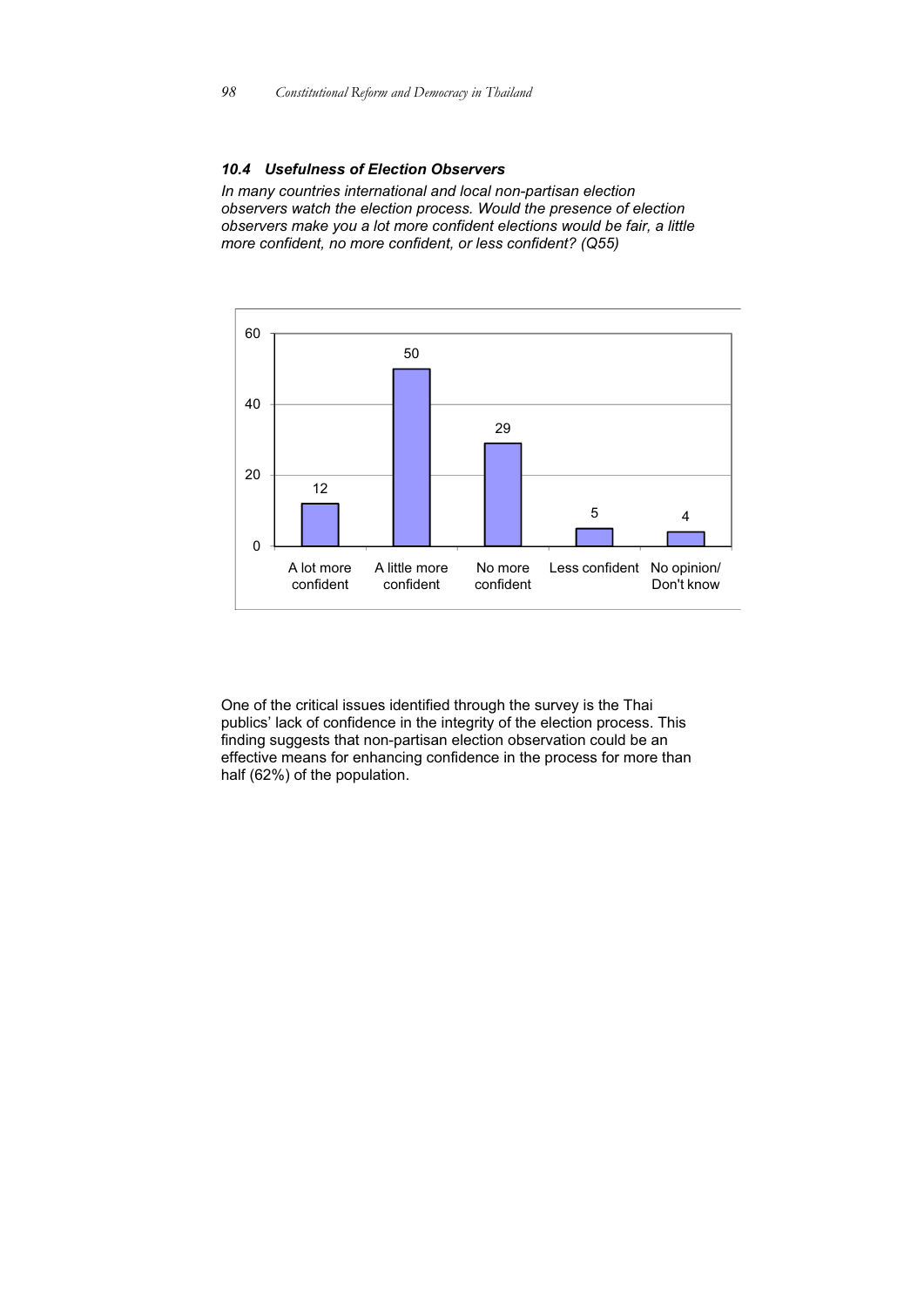#### *10.5 Preference for Observers*

*Some people would prefer Thai election observers, while others prefer international observers. How about you? Would you prefer Thai observers, international observers, or are both equally acceptable? (Q56)* 



In some countries, where local observers have been discredited, there is a strong preference for international observers, while in others local observers are preferred. In Thailand there does not seem to be a strong preference either way, with 42% saying they prefer local observers, 6% saying foreign observers, and 50% saying it does not matter.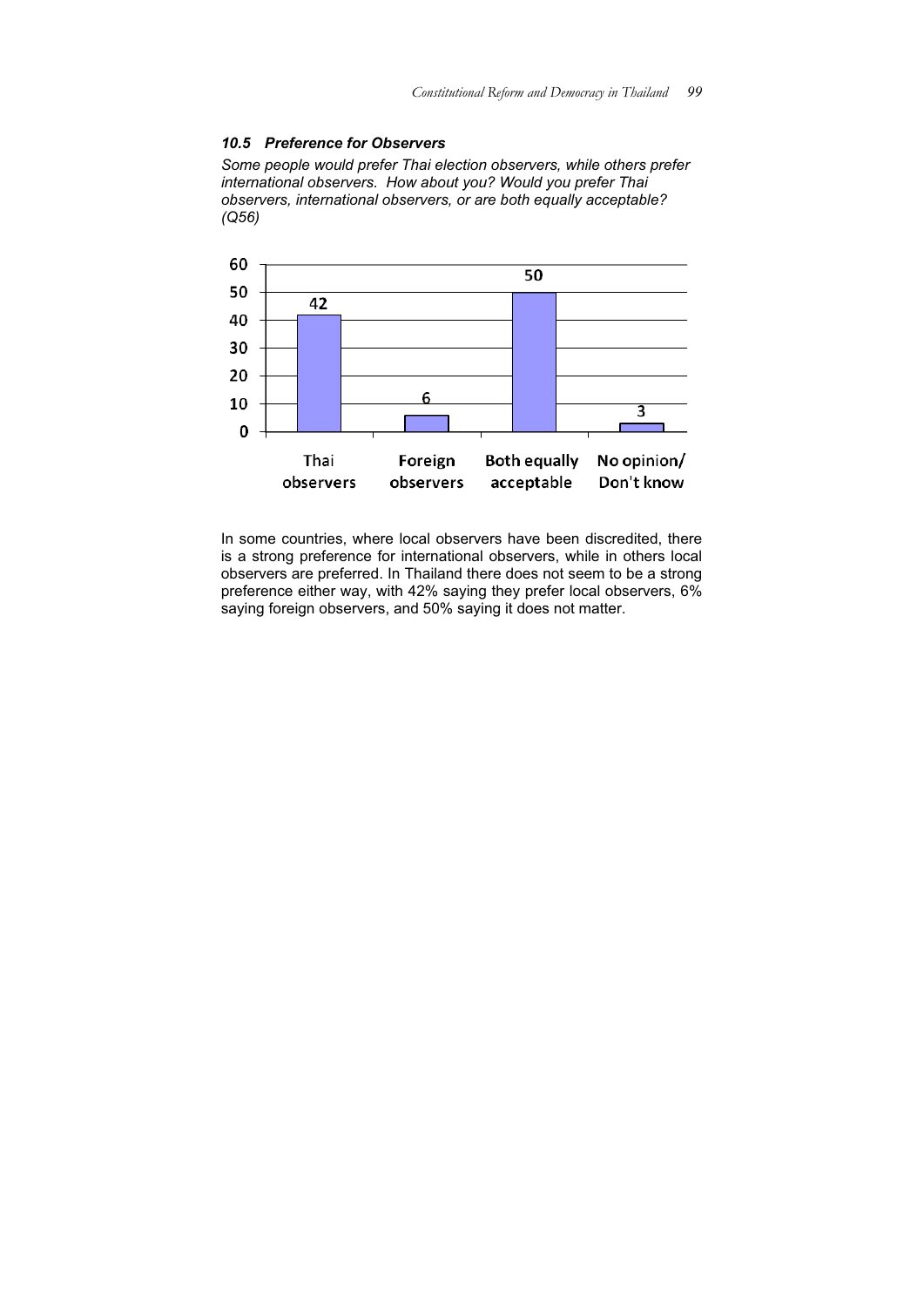*Constitutional Reform and Democracy in Thailand*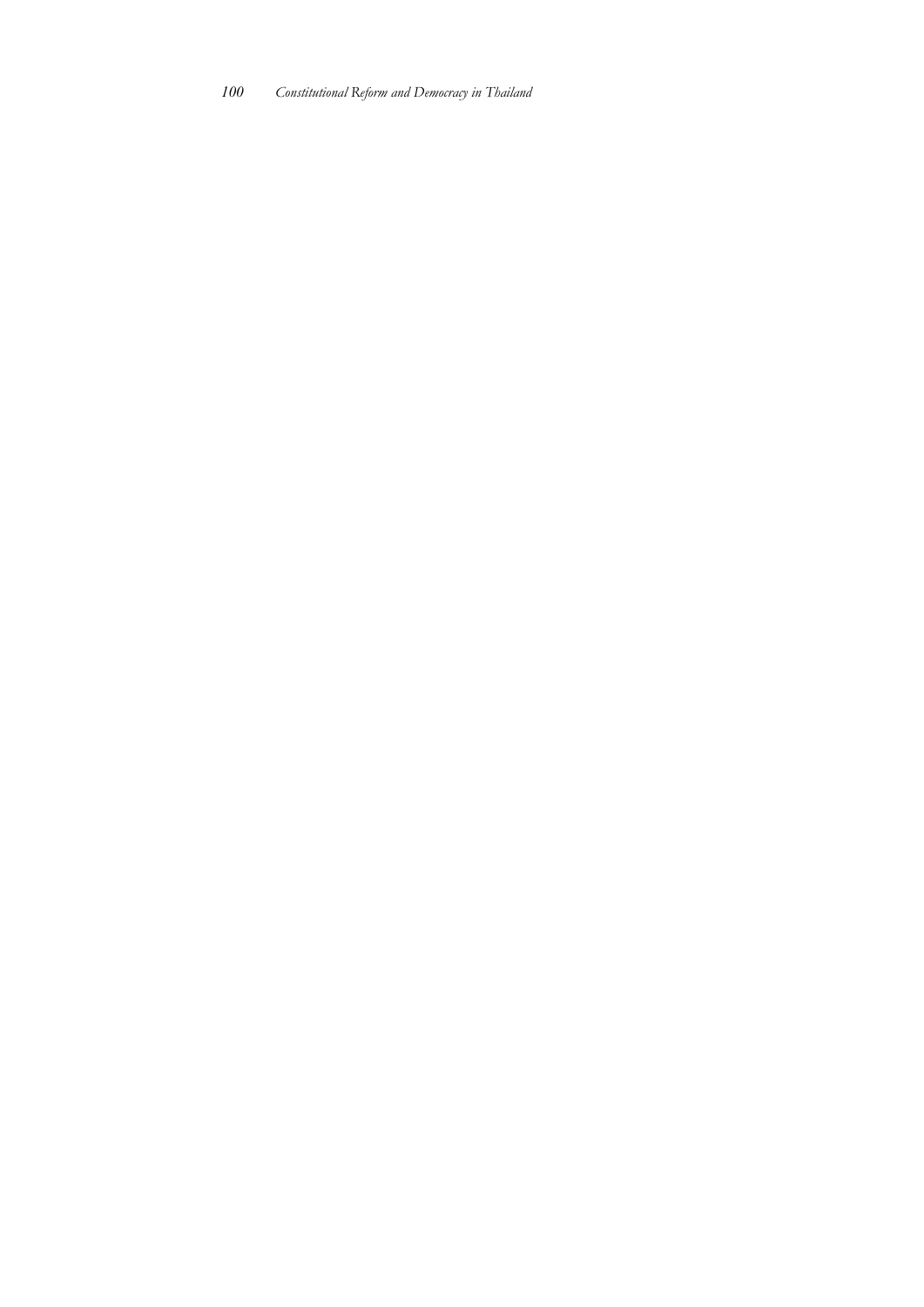# **Chapter 11 11 Civil Society and Trust**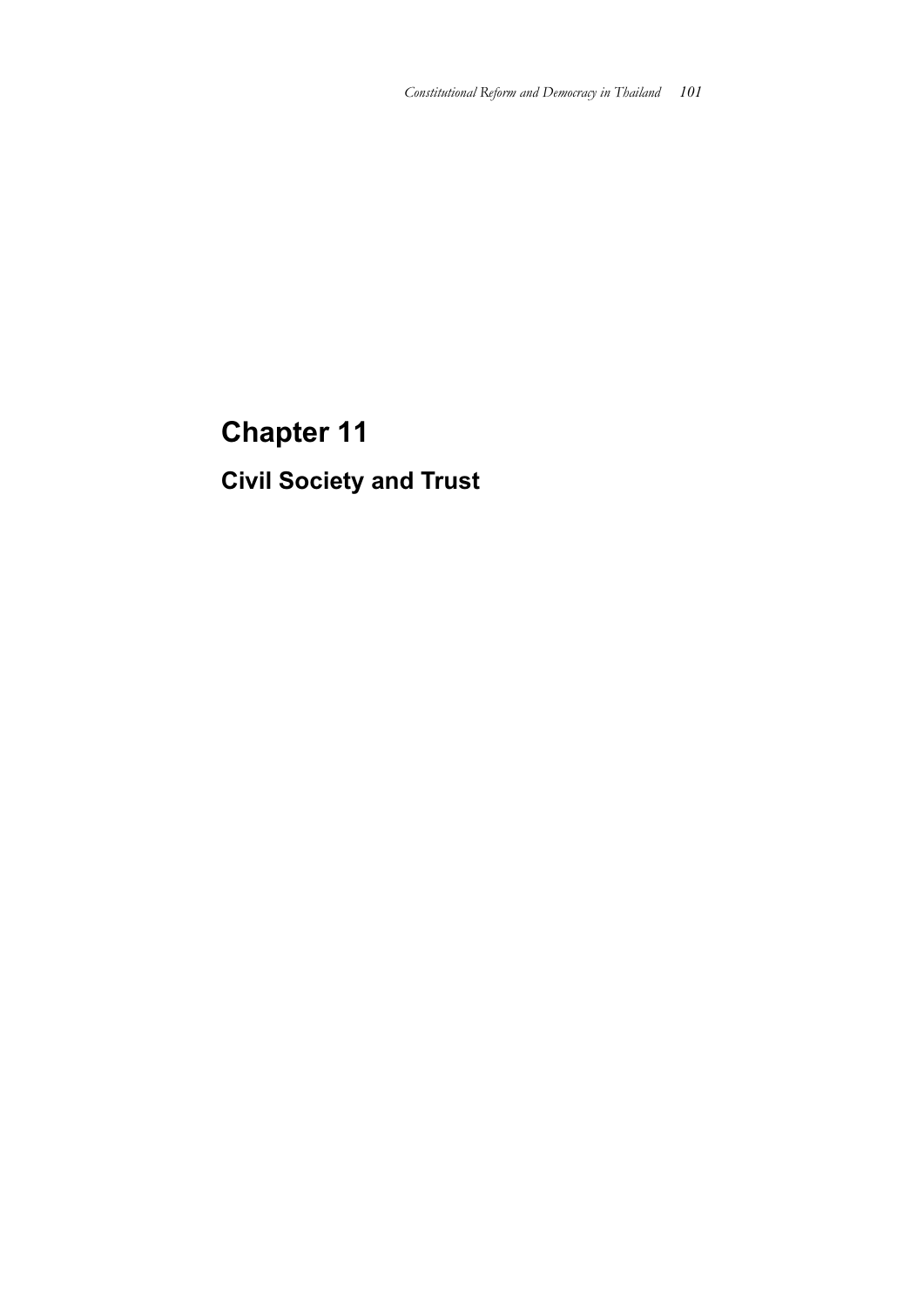*Constitutional Reform and Democracy in Thailand*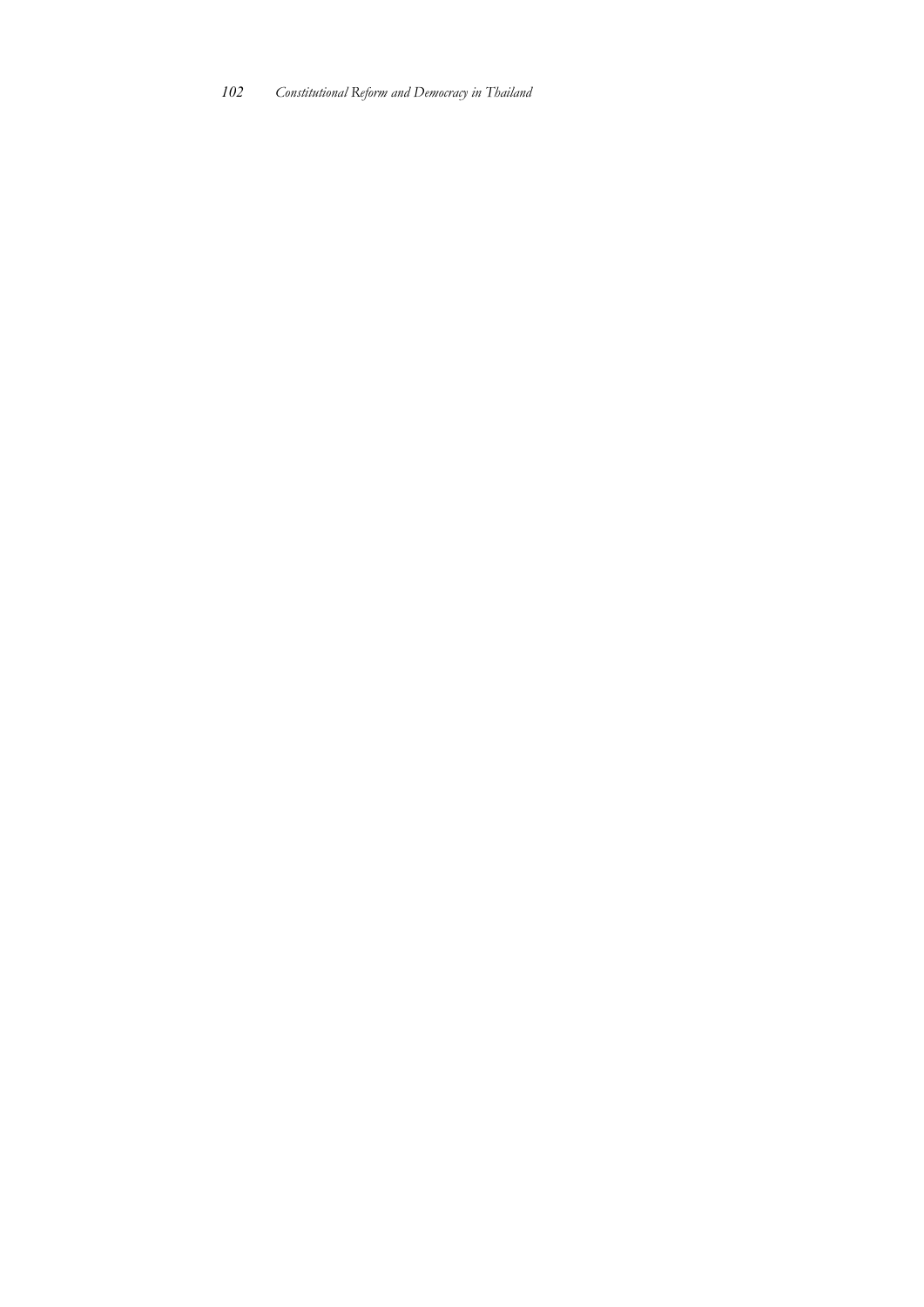#### *11.1 Membership in Associations*

*Which organization/association are you a member or do you join?(Q57)* 

|                                               | <b>Total</b> | <b>Urban</b> | <b>Rural</b> |
|-----------------------------------------------|--------------|--------------|--------------|
| <b>Youth association</b>                      | 1.1%         | 1.0%         | 1.1%         |
| <b>Student association</b>                    | 0.6%         | 0.7%         | 0.5%         |
| <b>NGO (only micro-credit)</b>                | $0.0\%$      | 0.1%         |              |
| NGO (advocacy, awareness)                     | 0.1%         | 0.0%         | 0.1%         |
| NGO (micro-credit, others)                    | 0.2%         | 0.1%         | 0.2%         |
| <b>Women association</b>                      | 3.0%         | 1.5%         | 3.9%         |
| Sports and recreational club                  | 0.6%         | 1.0%         | 0.4%         |
| <b>Social club</b>                            | 0.7%         | 0.9%         | 0.6%         |
| Trade association (group, chamber)            | 0.2%         | 0.5%         |              |
| <b>Religious association (non-political)</b>  | $0.2\%$      | 0.2%         | 0.1%         |
| <b>Trade union</b>                            | 0.6%         | 0.6%         | 0.6%         |
| <b>Farmer group</b>                           | 4.8%         | 1.9%         | 6.6%         |
| Non-religious charity group                   | 0.4%         | 0.4%         | 0.4%         |
| <b>Trade association</b>                      | 2.0%         | 1.3%         | 2.5%         |
| <b>Teacher association</b>                    | $0.9\%$      | 1.1%         | 0.7%         |
| Writer / journalist association               | 0.0%         | 0.1%         |              |
| Cooperative                                   | 0.4%         | 0.5%         | 0.2%         |
| <b>Other</b>                                  | $0.9\%$      | 0.7%         | 1.0%         |
| Village fund(such as the saving group)        | 6.3%         | 1.3%         | 9.2%         |
| <b>Bank for Agricultural and Agricultural</b> | 2.6%         | 0.2%         | 4.0%         |
| coop                                          |              |              |              |
| <b>Village Health Volunteer</b>               | 0.1%         | 0.2%         |              |
| Village/community funeral organization        | 0.3%         | 0.1%         | 0.5%         |
| Don't know / None                             | 78.3%        | 87.7%        | 72.7%        |

Membership in voluntary associations, which are the foundation of civil society, is remarkably low in Thailand. In total, just 22% (12% in urban areas) belong to any association. To put this in a regional perspective, when the question was asked in Bangladesh (TAF 2006) — a country viewed as having a relatively weak civil society — 29% reported belonging to some form of association. The comparison is even starker when made with Indonesia, which is generally acknowledged to have the strongest civil society in Asia, as in a survey in 1999, 72% reported belonging to an association.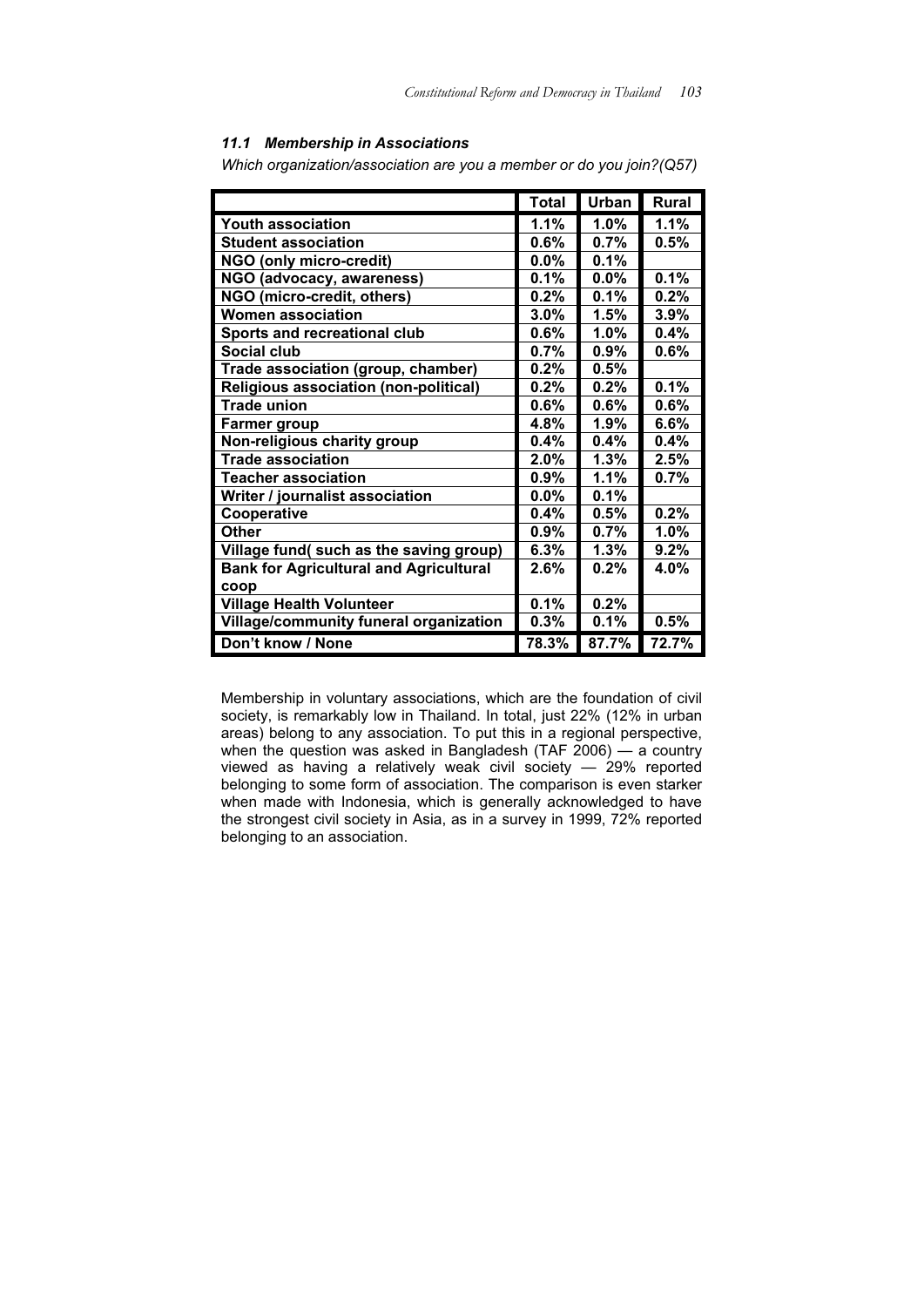Thais are most likely to belong to some sort of saving association, particularly in rural areas, where 13% report belonging a saving group or coop agricultural bank. Other important groups in rural areas are farmer groups (7%) and women's associations (4%). In urban areas association membership nowhere exceeds the 2% who, ironically, belong to farmer groups.

The very low level of association membership in Thailand can probably be attributed to the high levels of societal distrust described below. Over the long term, democratization in Thailand could be strengthened through programs that promote the formation and strengthening of voluntary associations.

#### *11.2 Trust in Society*

*Generally speaking, do you think that most people can be trusted? (Q58)* 

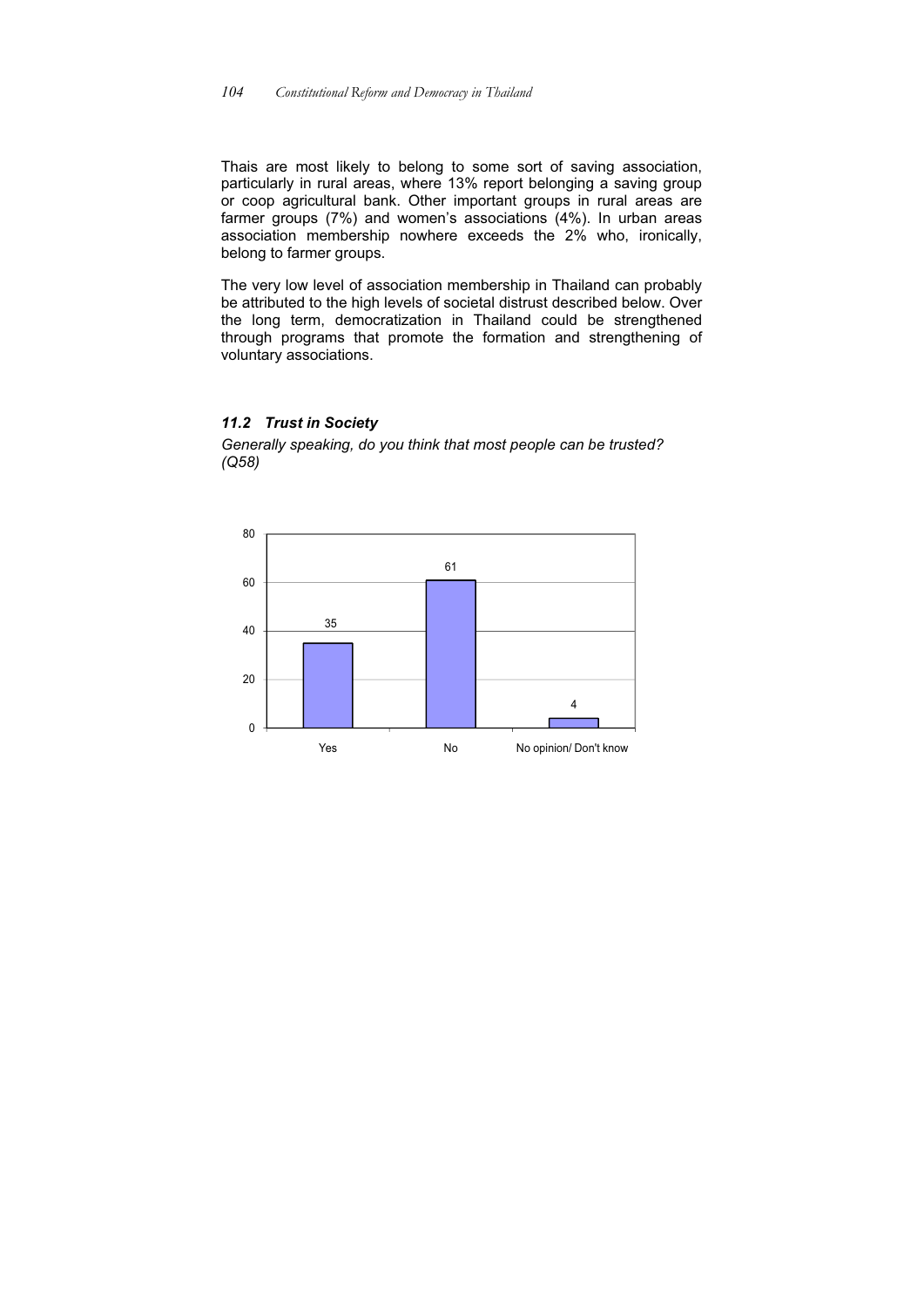

**Belief That Most People** Can Be Trusted By Region

A majority of people in Thailand (61%) say that most people cannot be trusted. Trust is the necessary glue for voluntary association formation, and the lack of societal trust would certainly be one factor in the low levels of association membership. It is no surprise then that the north and northeast show both the highest levels of societal trust and the highest levels of membership in associations.

There is a significant difference between men's and women's responses, with 68% of women saying most people cannot be trusted, compared to 55% of men. Trust also varies significantly by region. Just one person in five (21%) in the central region believes that most people can be trusted, while at the other extreme a majority (56%) would trust people in the north.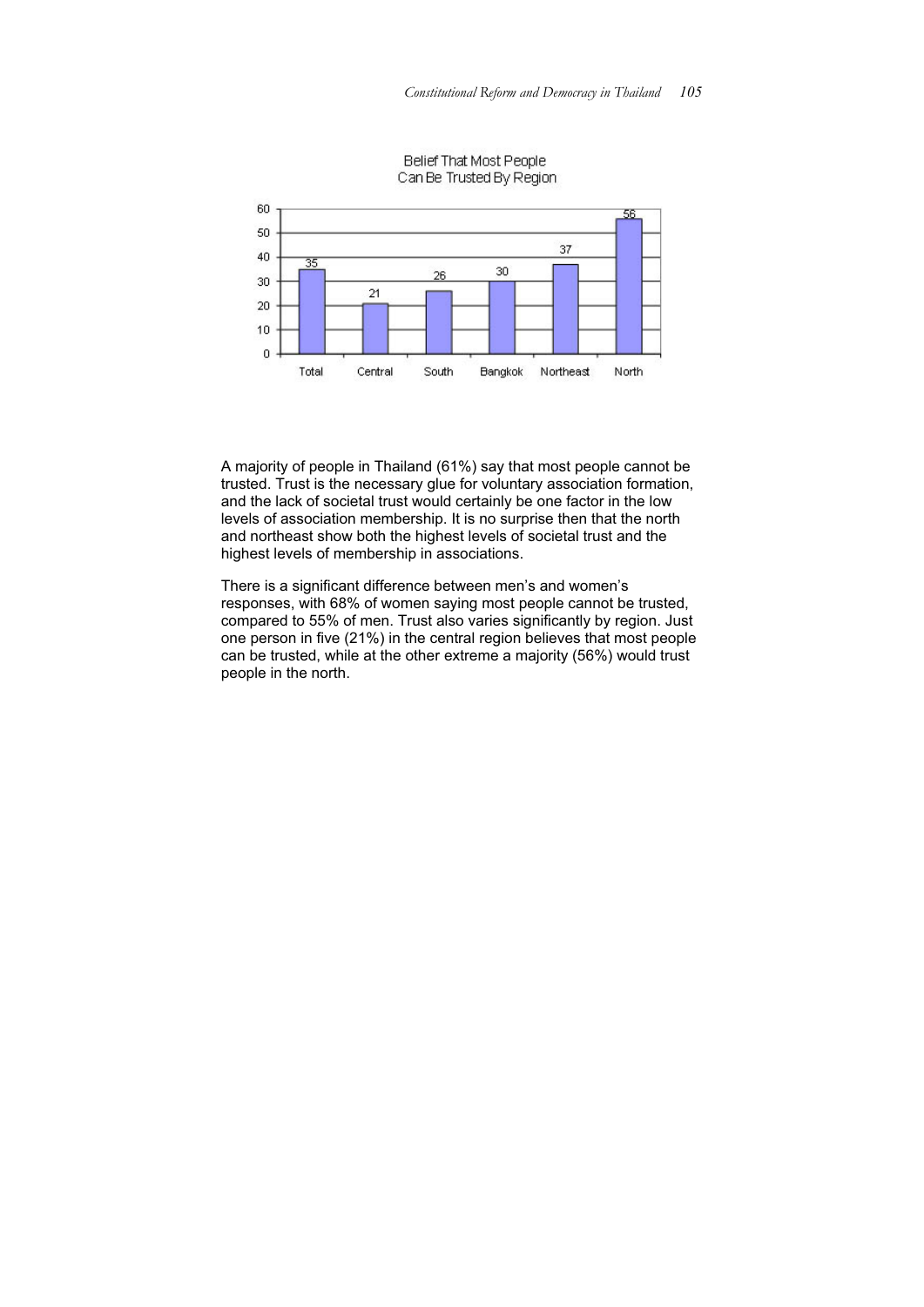#### *11.3 Trust in Neighbors*

*Now, speaking in general terms of the people from here, would you say that people in this neighborhood are generally very trustworthy, somewhat trustworthy, not very trustworthy, or untrustworthy? (Q59)* 



Although Thais in general have low levels of societal trust, they have much higher levels of trust in their neighbors, with three-quarters (74%) saying they are trustworthy. This suggests that efforts to strengthen voluntary associations will be most effective at the community level.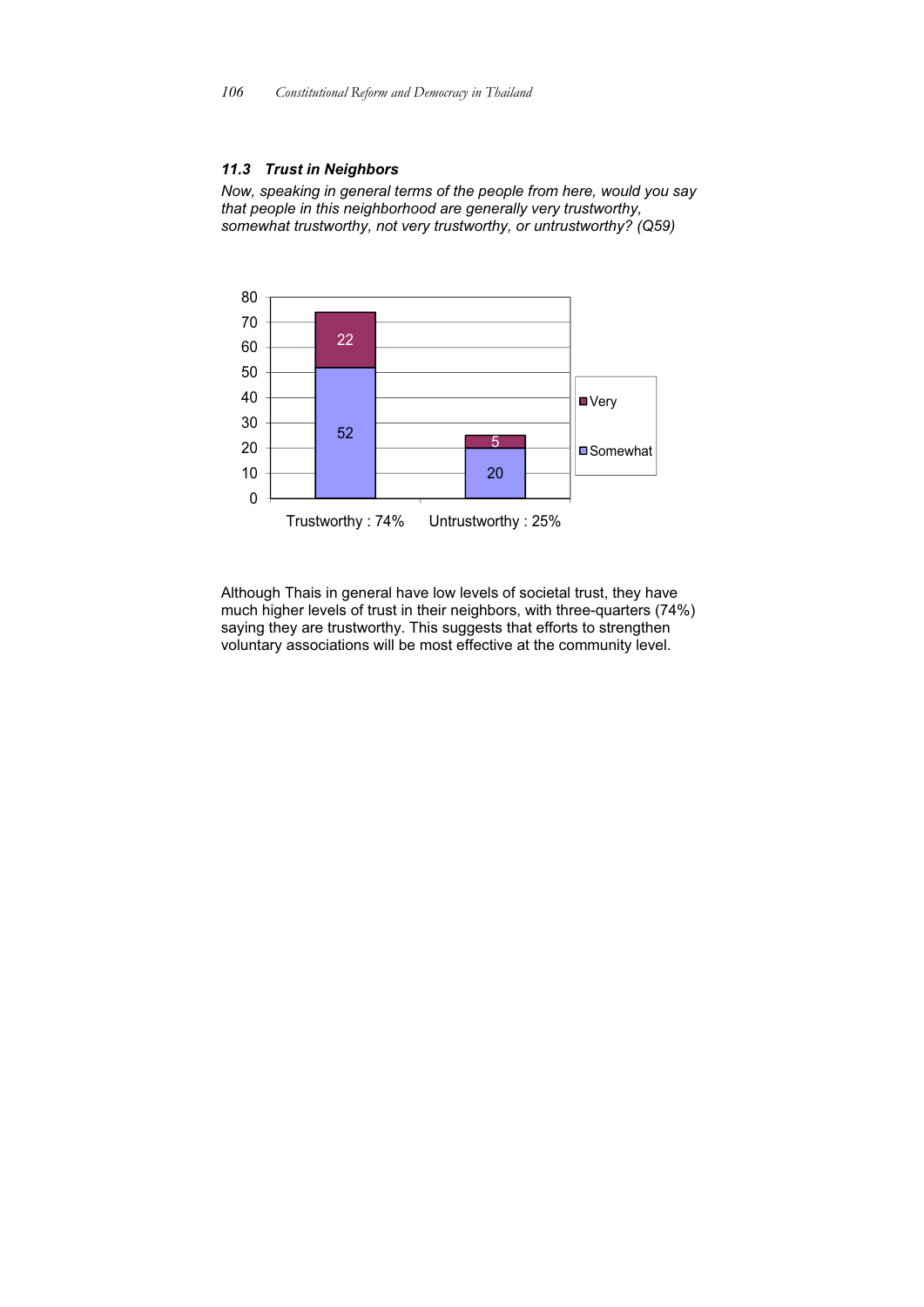## **Chapter 12**

### **12 Democratic Institutions**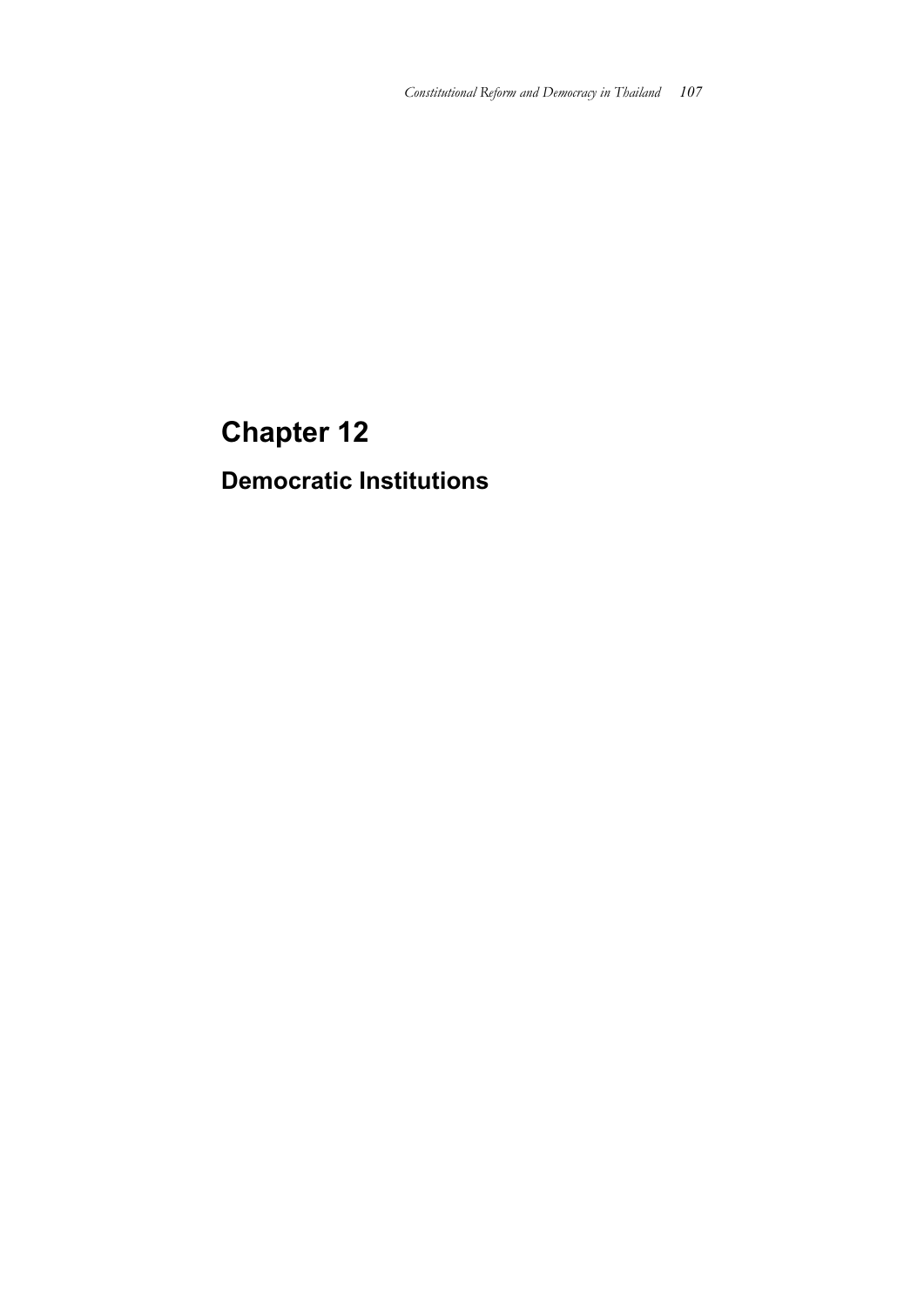*Constitutional Reform and Democracy in Thailand*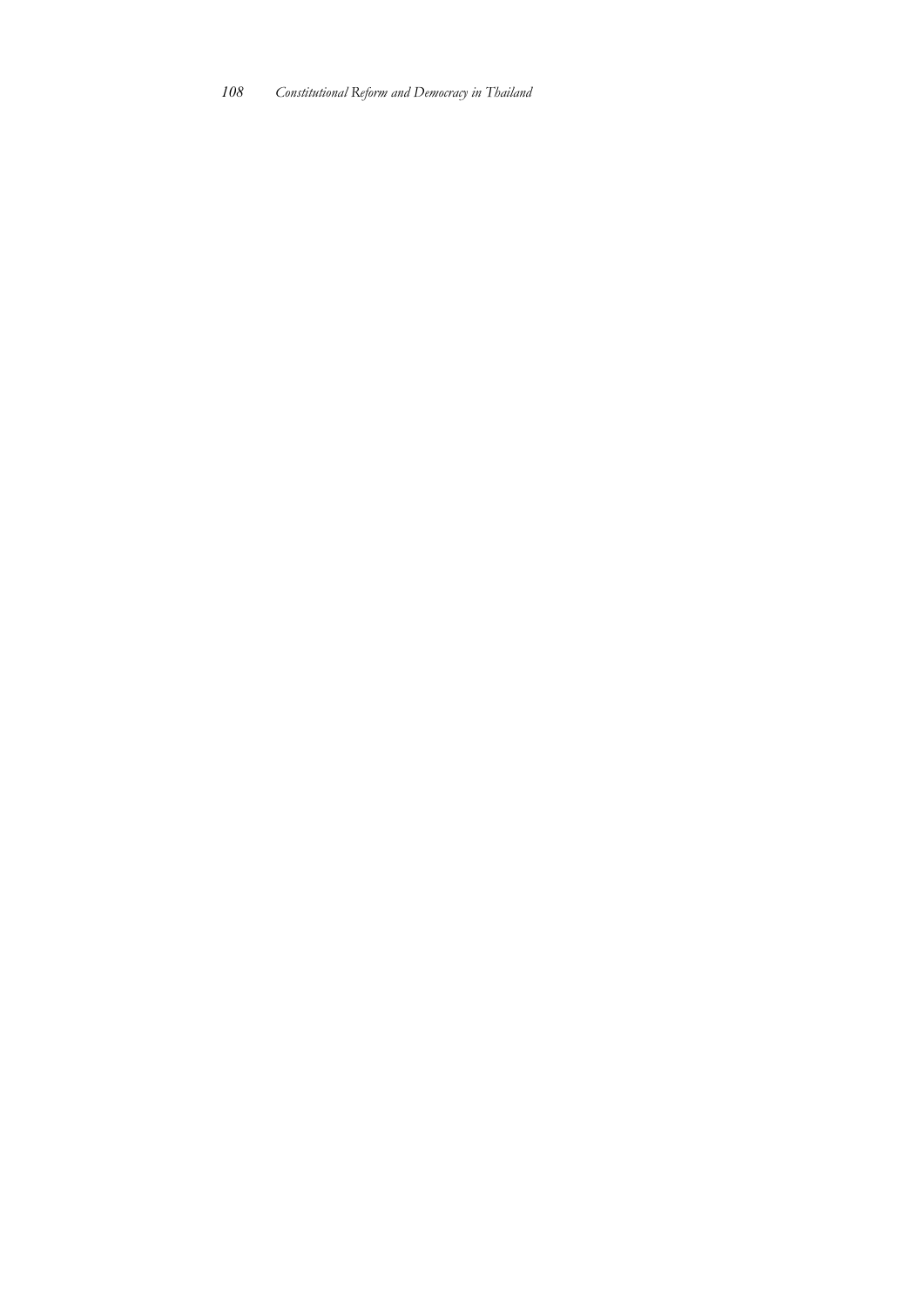### *12.1 Integrity of Institutions*

*Please rate the integrity of each institution according to this scale: very high, high, neither high nor low, low, very low. (Q60-68)* 



The courts have by far the highest integrity rating among institutions rated, with two-thirds (64%) assessing them positively. Approval was lowest in the central region (55%) and Bangkok (56%), around the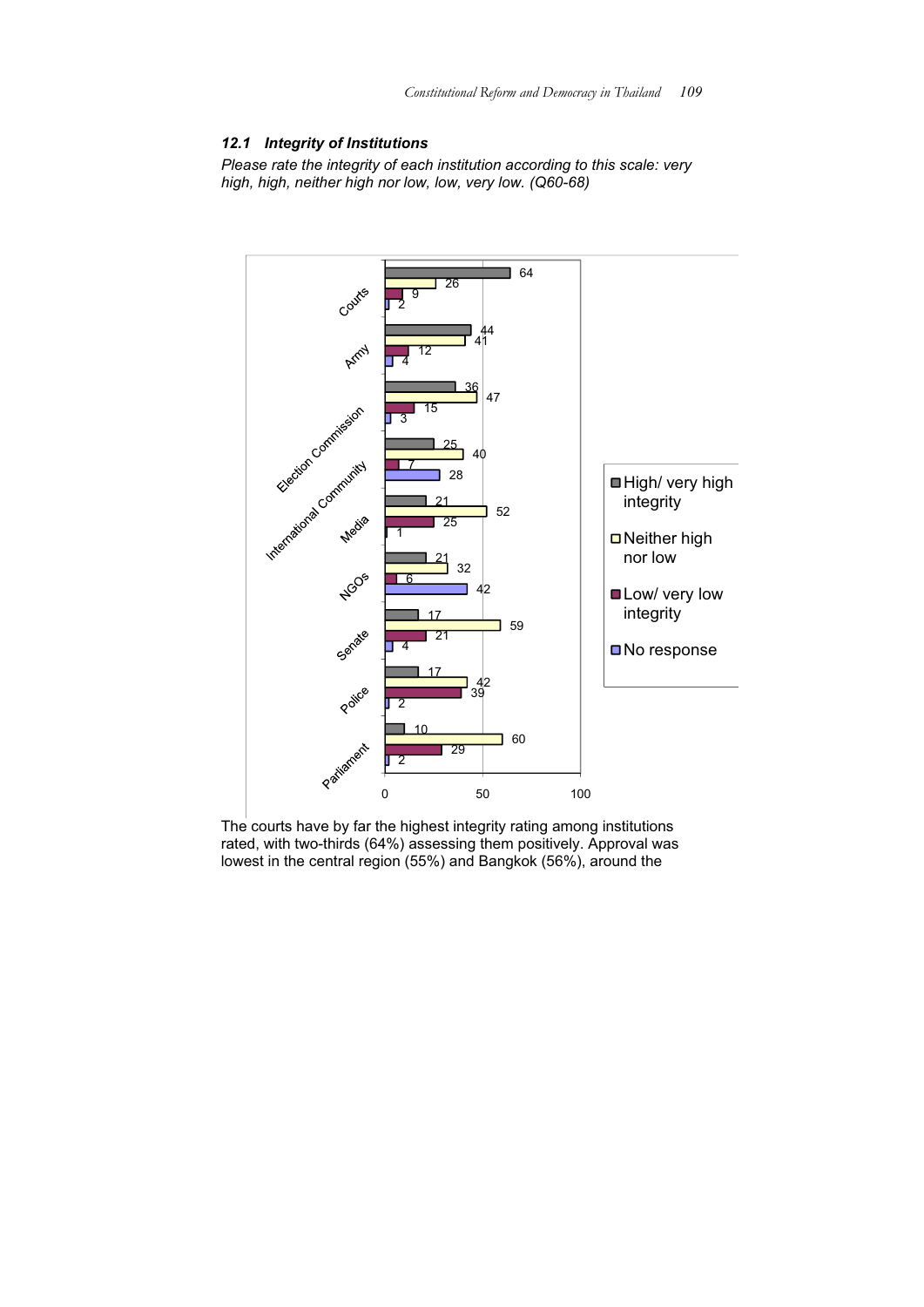national average in the north (68%) and northeast (63%), and rose to 78% in the south.

At the other end of the judicial process, the police are seen as the least trusted institution, with 39% ranking their integrity as low or very low, and another 42% seeing it as neither high nor low.

The army has the second highest positive rating at 44%, although this varies by region from a low of 33% in Bangkok to a high of 48% in the south and 50% in the northeast. There was also a pronounced rural/urban split with 47% of the rural population viewing the army positively compared to 37% of the urban population.

While a third of the population (35%) gave the election commission high marks, 47% said it was neither here nor there, and 15% rated its integrity low or very low (20% in the south).

Interestingly if you add the number who said neither high nor low to those who said low or very low integrity the total nearly matches the total number who said the various institutions are sometimes or often biased in response to a later question, suggesting that the response "neither high nor low" can be interpreted as more negative than neutral.

The international community and the NGOs garnered similar (low) levels of trust as institutions, but also shared the highest levels of "no response", suggesting that they are not well known in general and that consequently the intensity of opinion may be shallower than for better known institutions.

Just a fifth (21%) thought the media has high integrity, which is not surprising given the extreme polarization of media in Thailand. Trust in the parliament and the Senate is lowest in Bangkok where 40% and 28% respectively rated the institutions integrity as low or very low. Trust in general was lower in Bangkok and urban areas (although trust in the international community was highest in Bangkok,).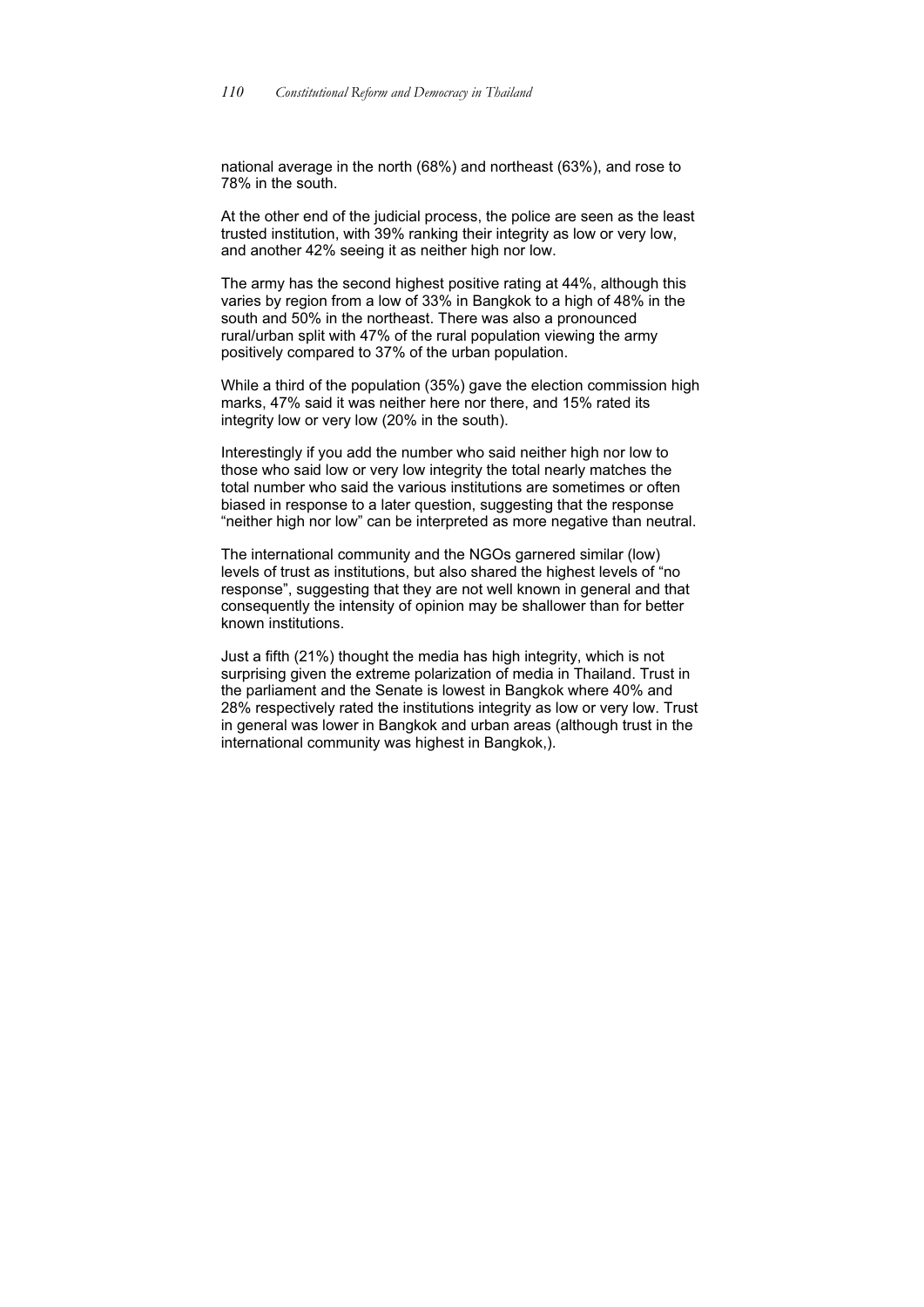### *12.2 Politicization of Institutions*

*Some people say democratic institutions in Thailand have become politicized, and are no longer neutral. I will read you a list of institutions and for each one please tell me if you think it is generally neutral and unbiased; sometimes biased; or often biased: (Q69-74)* 



Again we see the courts as the most respected institution rated, with 62% saying the courts are generally neutral and unbiased. Unfortunately, that still leaves a third believing the courts are sometimes or often biased. Incidentally, this finding suggests again that the "neither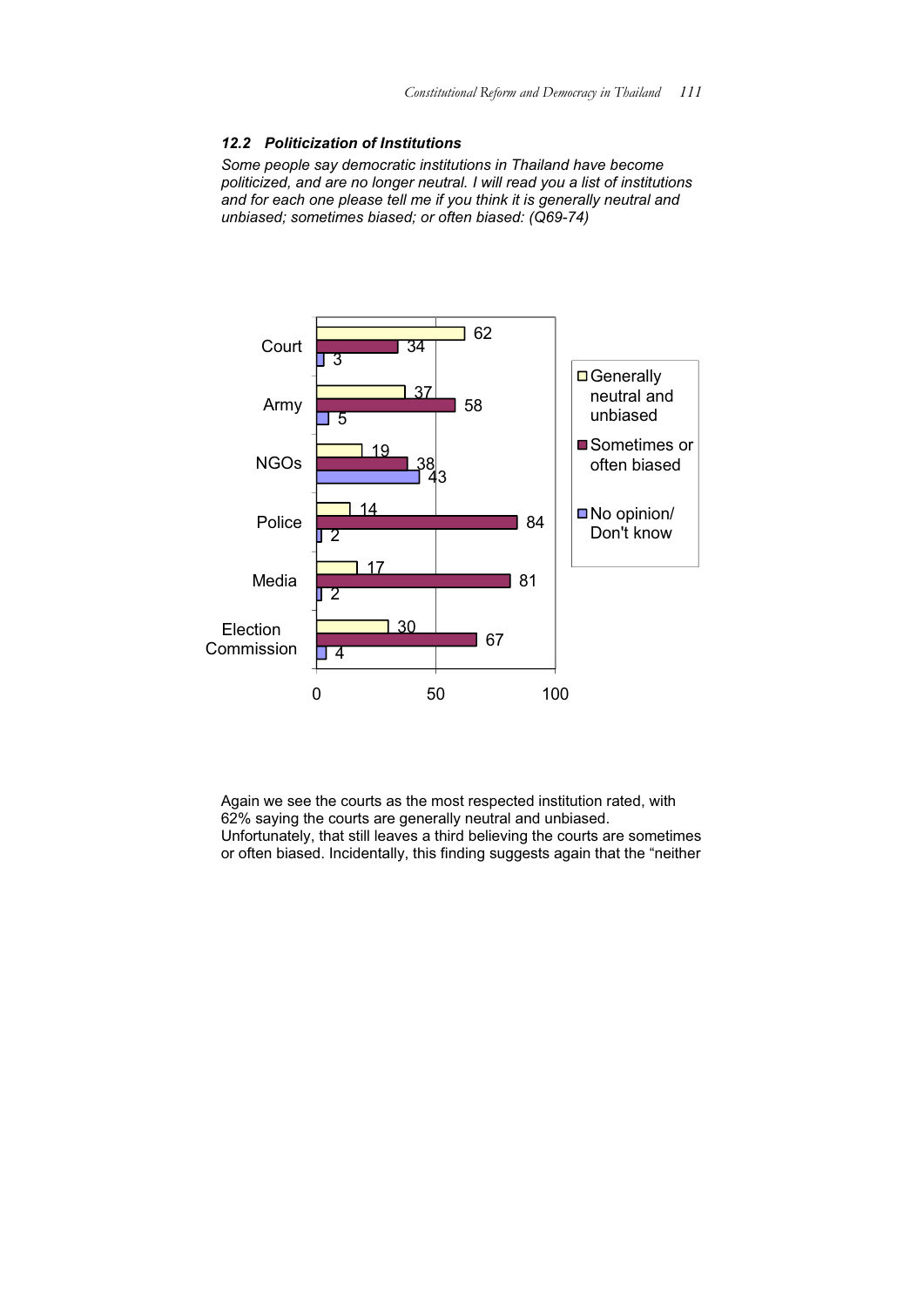high nor low" response in the previous question can be interpreted as slightly negative.

From the relative high achieved by the courts, which was the only institution with positive opinions greater than negative, belief in the political neutrality of institutions plunges. Although the army again scores the second highest favorability rating, barely more than a third of the population (37%) believes the army is generally neutral and unbiased.

Just a fifth (19%) felt NGOs were generally neutral and unbiased, while 38% thought they were sometimes or often biased, and a plurality of 43% had no opinion. The strong perception of politicization of the NGO community has negative implications for those seeking to strengthen civil society, or develop NGO capacity for non-partisan election observation and civic education.

Two-thirds (67%) see the election commission as sometimes or often biased, a perception fatal to the credibility of the election process. A prerequisite for restoring political equilibrium in Thailand, and ensuring that all parties accept the results of future elections as legitimate, will be repairing the reputation of the election commission for fair and impartial administration.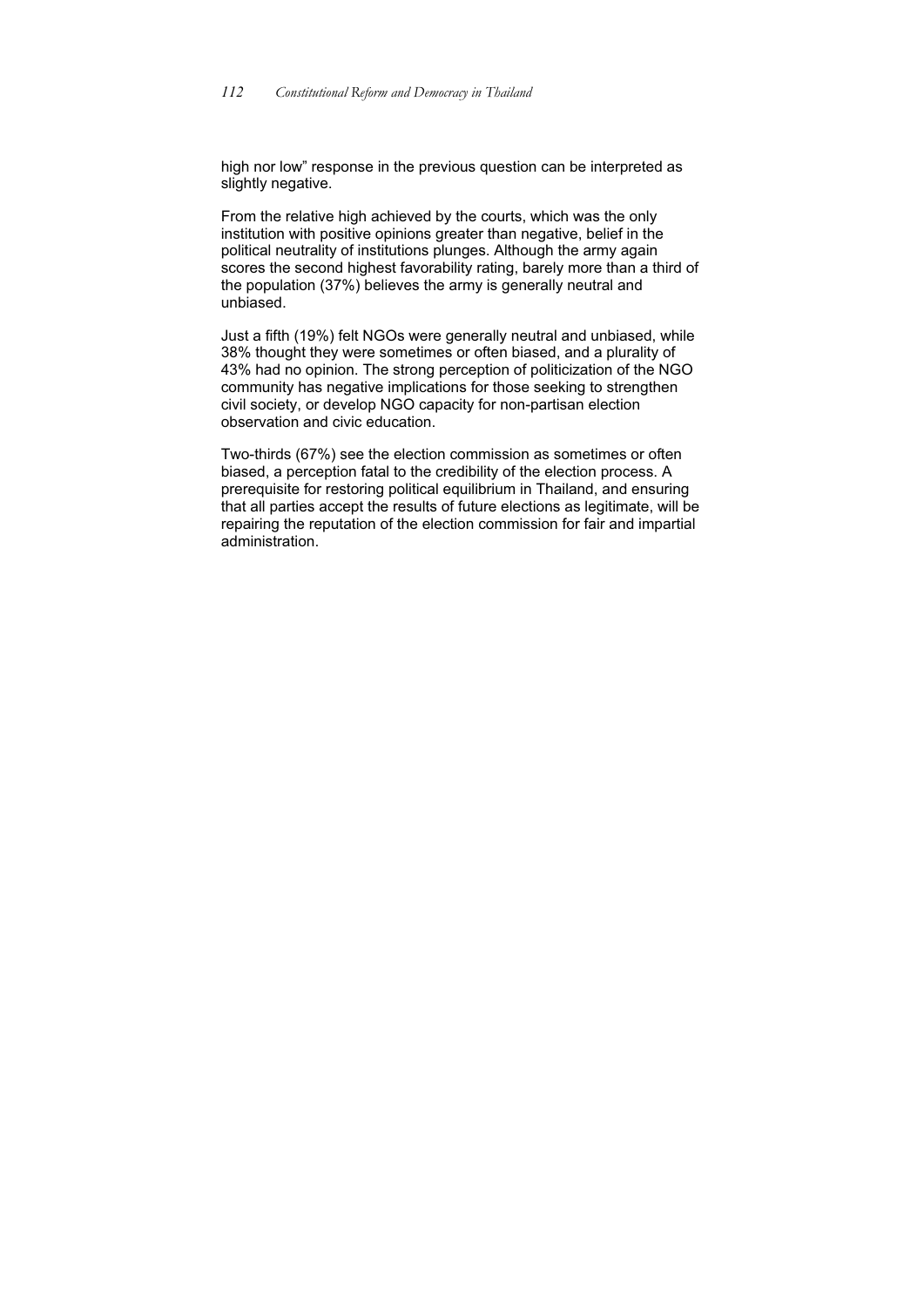### *12.3 Fairness of Elections*

*Some people have called for elections to resolve the current political conflict. If elections were held, do you think they would be free and fair or do you think they will not be free and fair? (Q75)* 



The low regard the Thai people have for the neutrality and integrity of institutions is reflected in their assessment of whether or not future elections will be free and fair. With half (48%) of voters believing that elections will not be fair, the losers in any upcoming elections are unlikely to accept the results as legitimate. Consequently, for elections to contribute to resolving the political impasse in Thailand, significant effort will be required to address underlying concerns to improve public perceptions of the legitimacy and credibility of elections.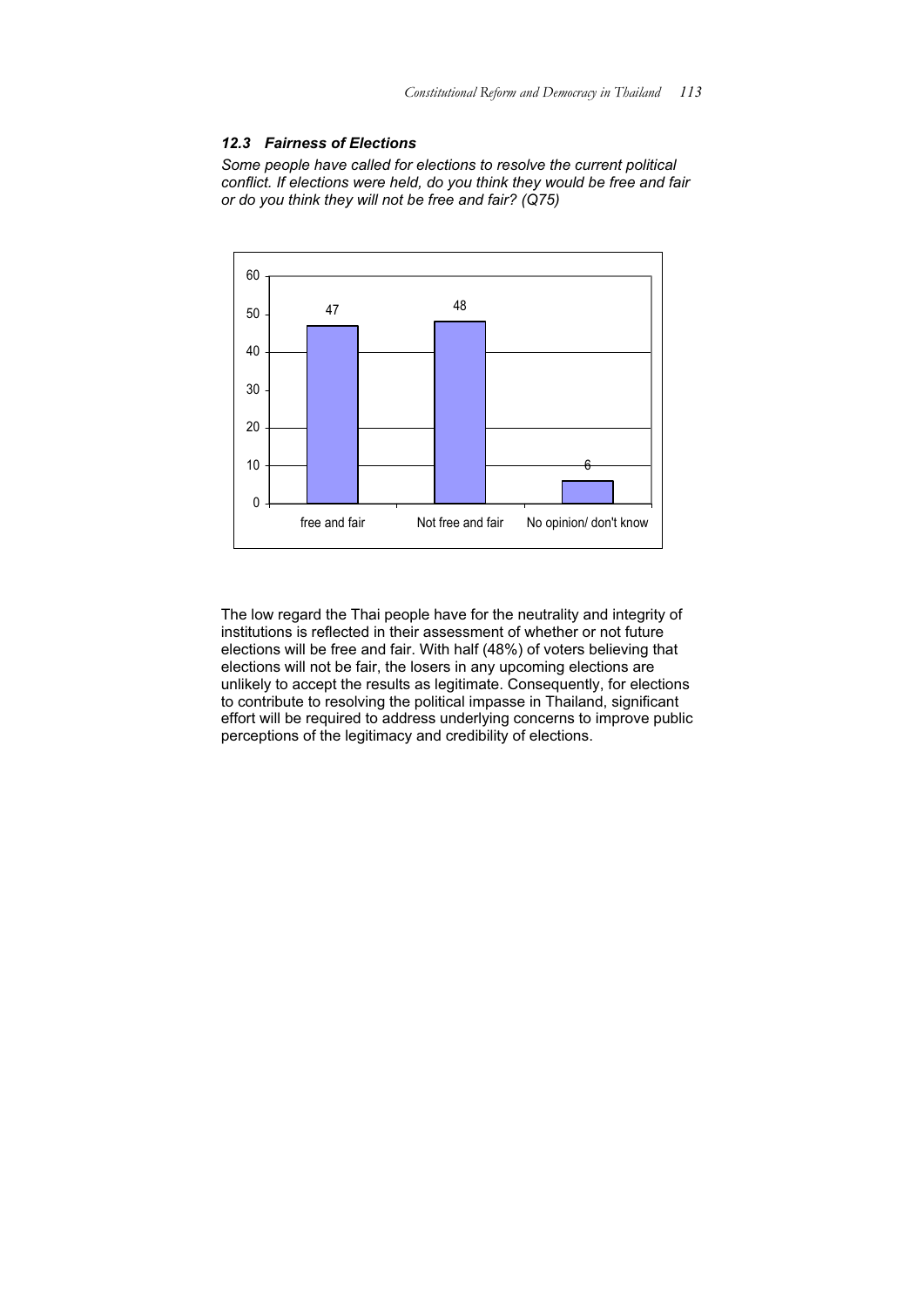### *12.4 Perception of Corruption in Government*

*How common do you think corruption is among government officials: very common, fairly common, fairly rare, or very rare? (Q76)* 



While the current government campaigns on a pledge to end corruption in government, they clearly have yet to make an impact on public perception, as an astonishing 94% say corruption is at least fairly common, and 65% think it very common. This compares to 69% of Indonesians who felt corruption was common (2003). These findings were very consistent between men and women, across age groups, and across regions. One reason that the finding might be so high is that the term "government official" is very inclusive, and can be interpreted by the respondent as anyone from a senior government official involved in contracts or leases, to a local administrative or police officer.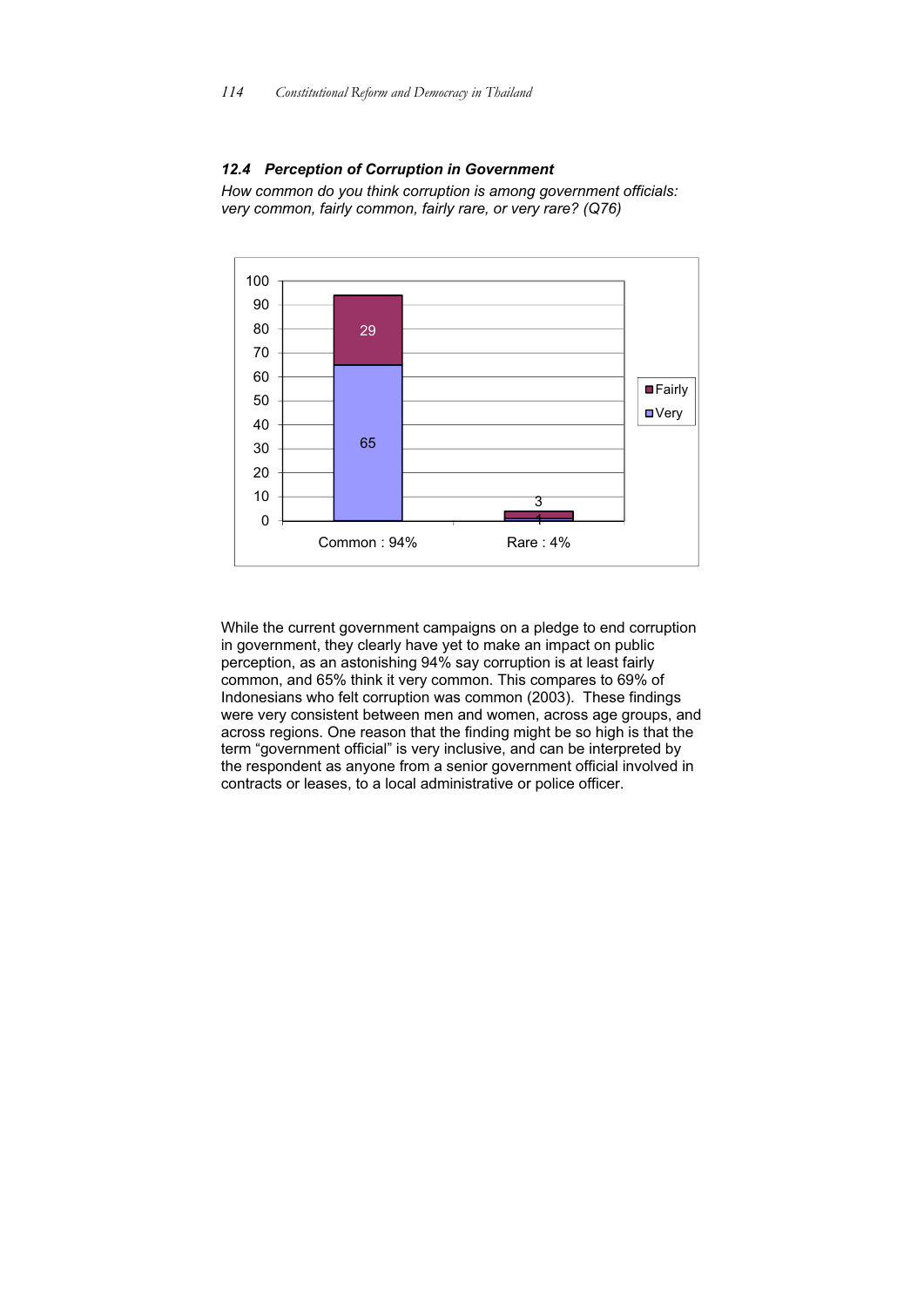### *12.5 Corruption in Local Administration*

*Some people say that it is often necessary to pay bribes to civil servants if you need something from the government, such as papers, permits, or documents. Others say that this is not true and that the civil servants are honest. Which view is closer to your own? (Q77)* 



When we asked specifically about corruption among local administrative officials, perceptions are split, with 48% saying it is often necessary to pay bribes for routine services. In suburban Bangkok respondents felt it was most often necessary to pay bribes for services (60%), while in the north just 40% of respondents reported the need to pay bribes.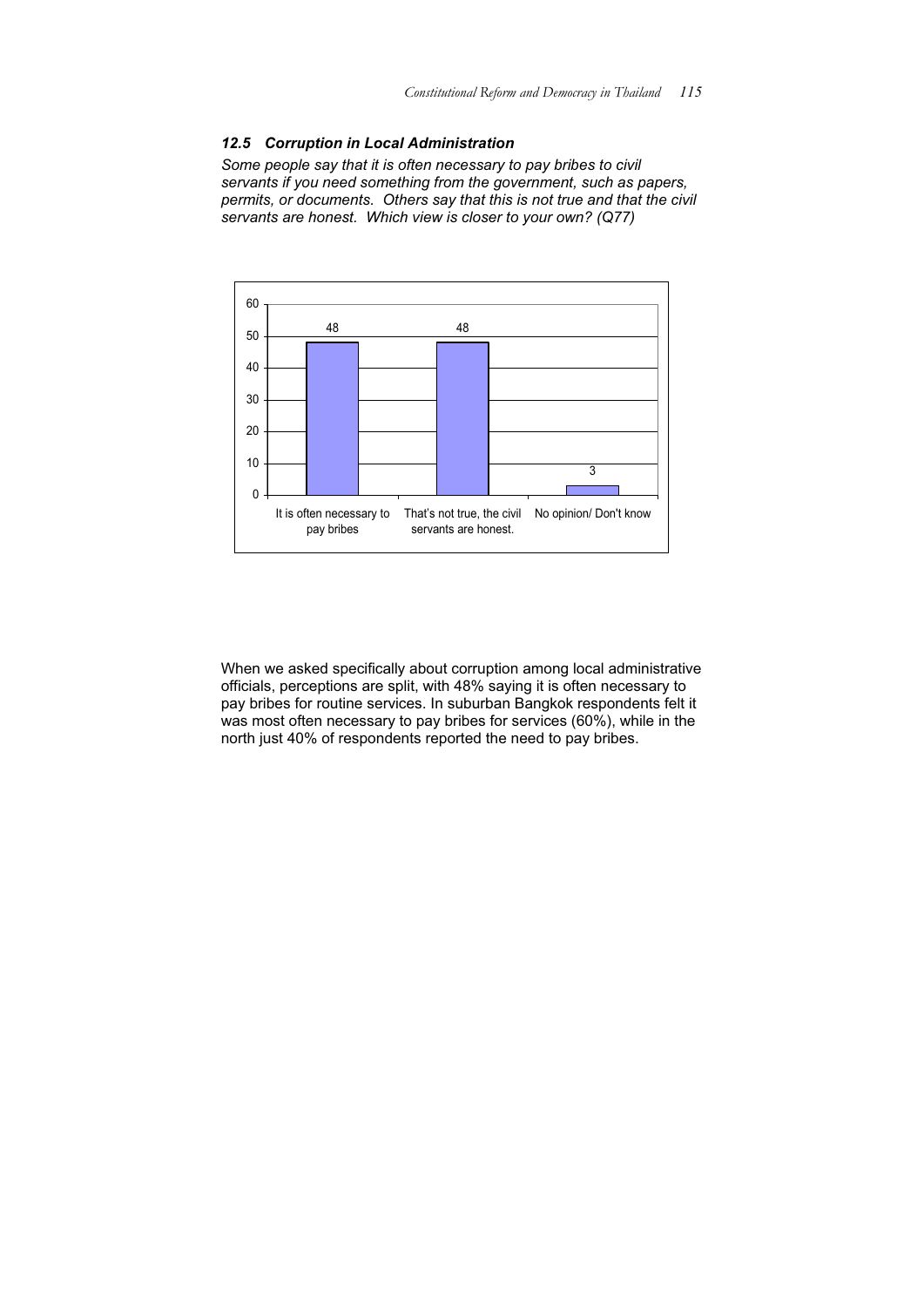### *12.6 Personal Knowledge of Corrupt Practices*

*Within the past five years, have you personally known someone who had to bribe a government officer for proper service or fair treatment from the government or police? (Q78)* 



A quarter (26%) said they had personally known someone that had to pay a bribe, which may suggest that perceptions of corruption are greater than the actuality. But on the other hand, this relatively low number may also indicate that most people have little or no contact with government officials. Those most likely to report knowing someone who had paid a bribe were in central Bangkok (46%), and those least likely in the north (17%). More work would need to be done to clearly understand and quantify the extent of government corruption, but it seems clear there is a need for reform.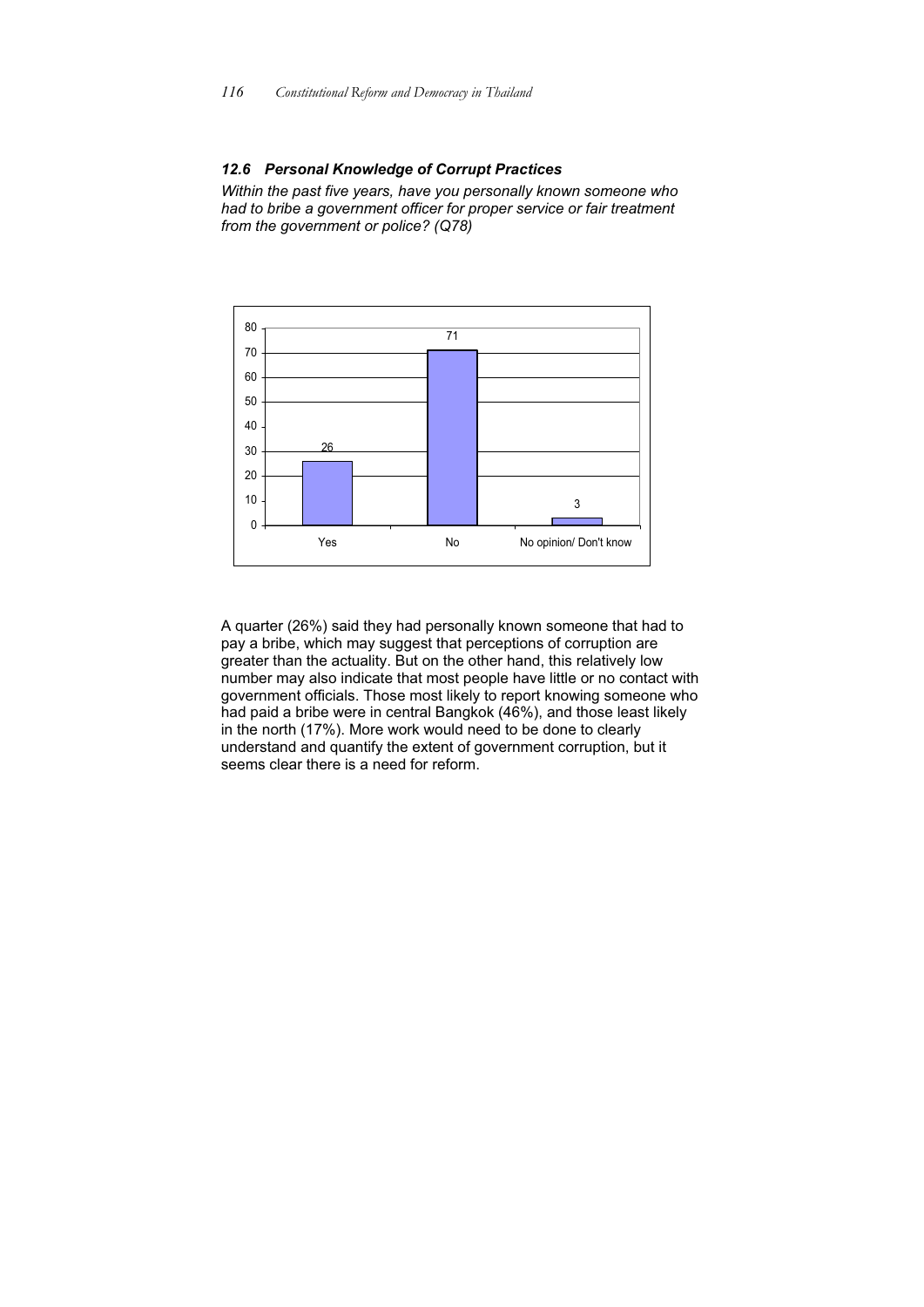# **Appendix A – Media Planning Tables**



*How many days a week do you watch TV? (Q81)* 





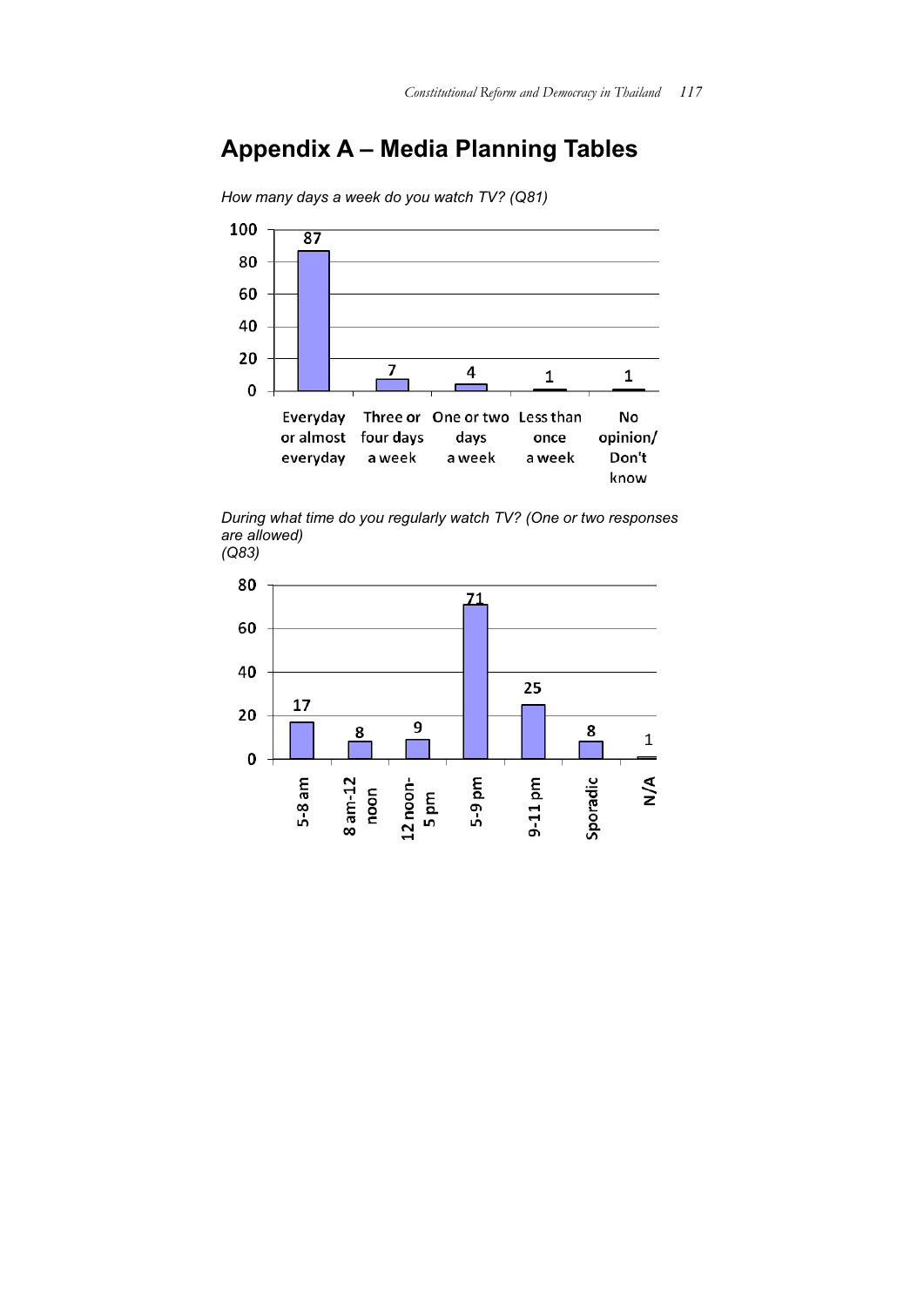

### *How many days a week do you listen to the radio? (Q84)*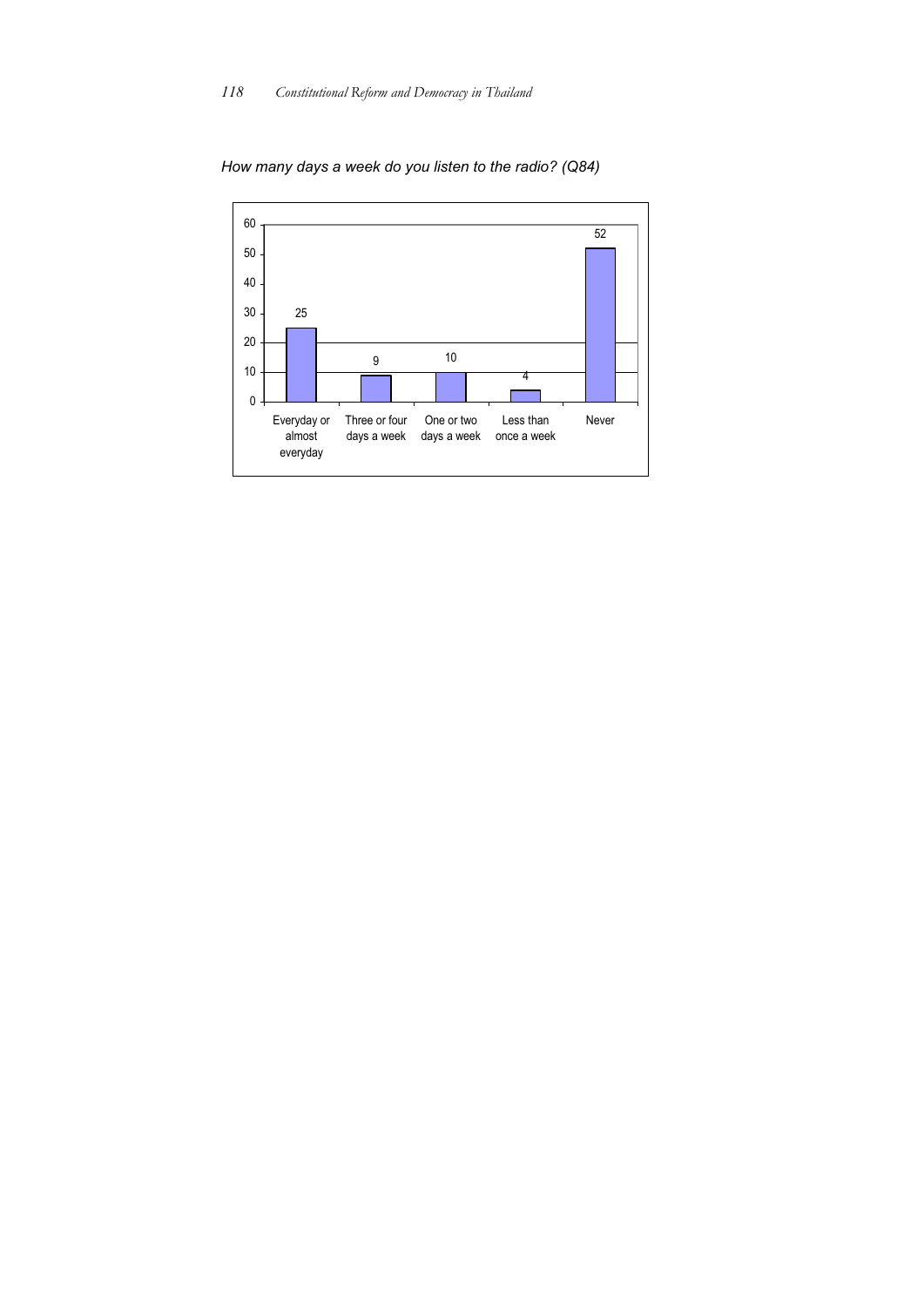



*Can you read Thai? (Q87)* 

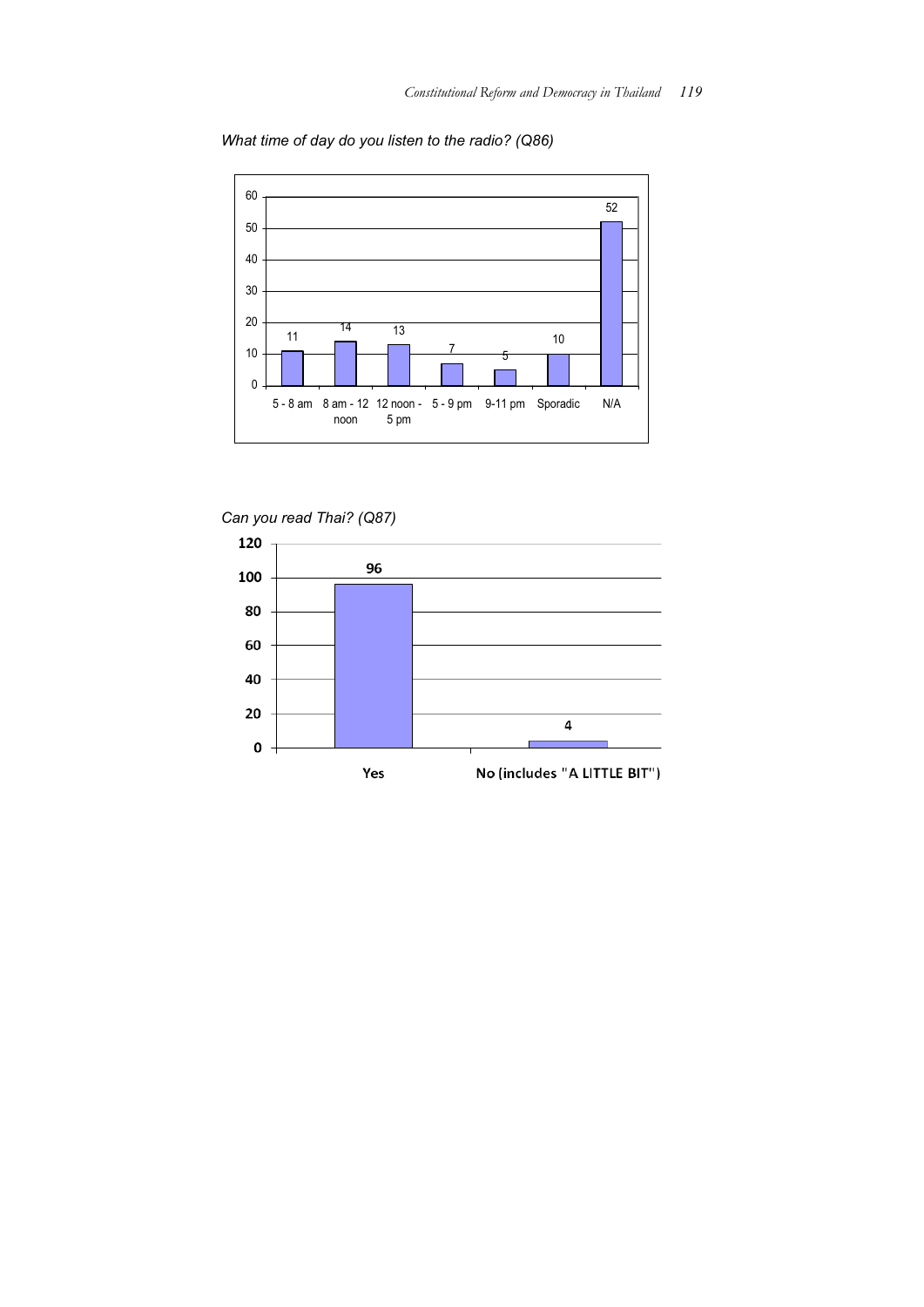

### *How many days a week do you read a newspaper? (Q88)*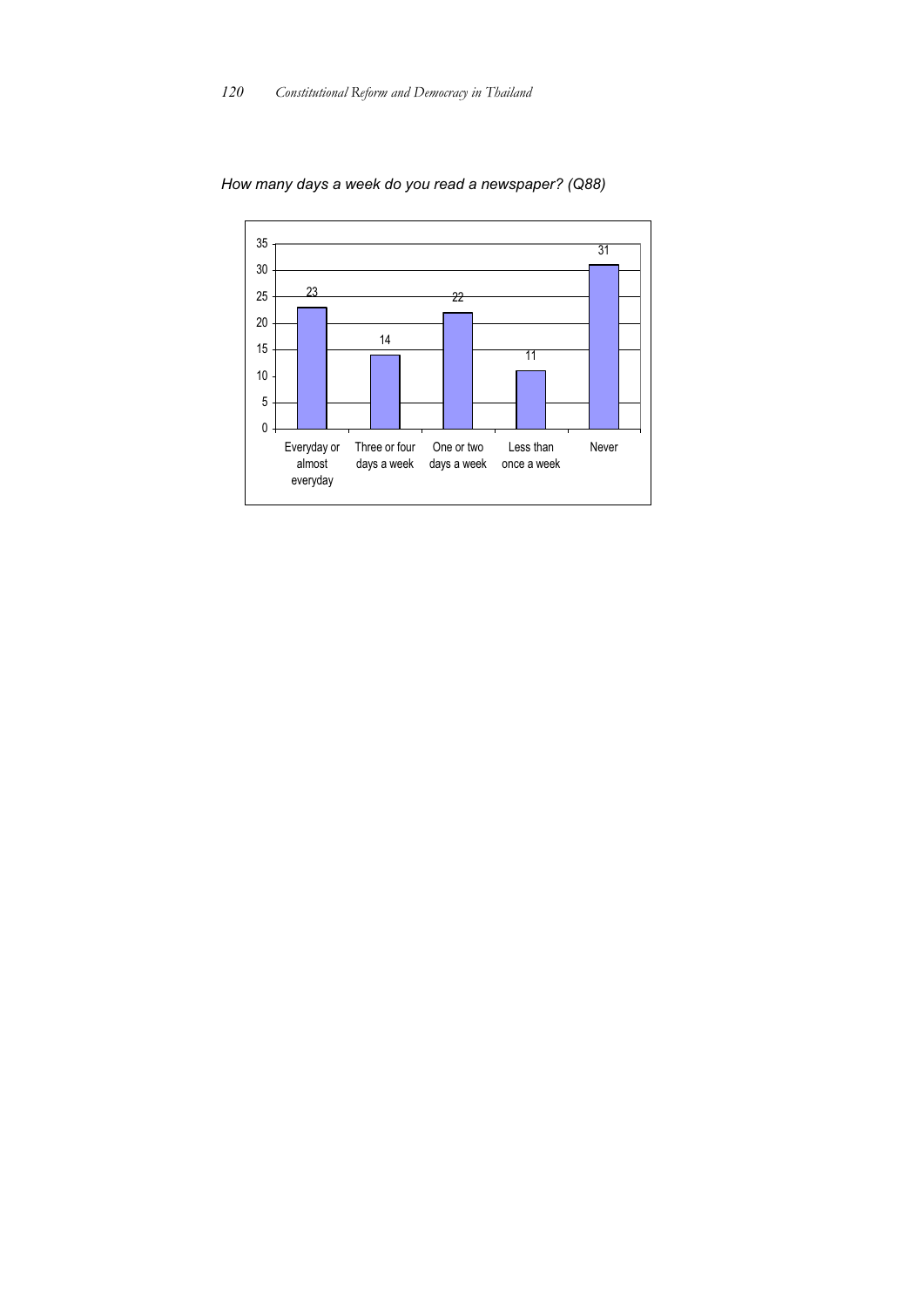*Constitutional Reform and Democracy in Thailand 121*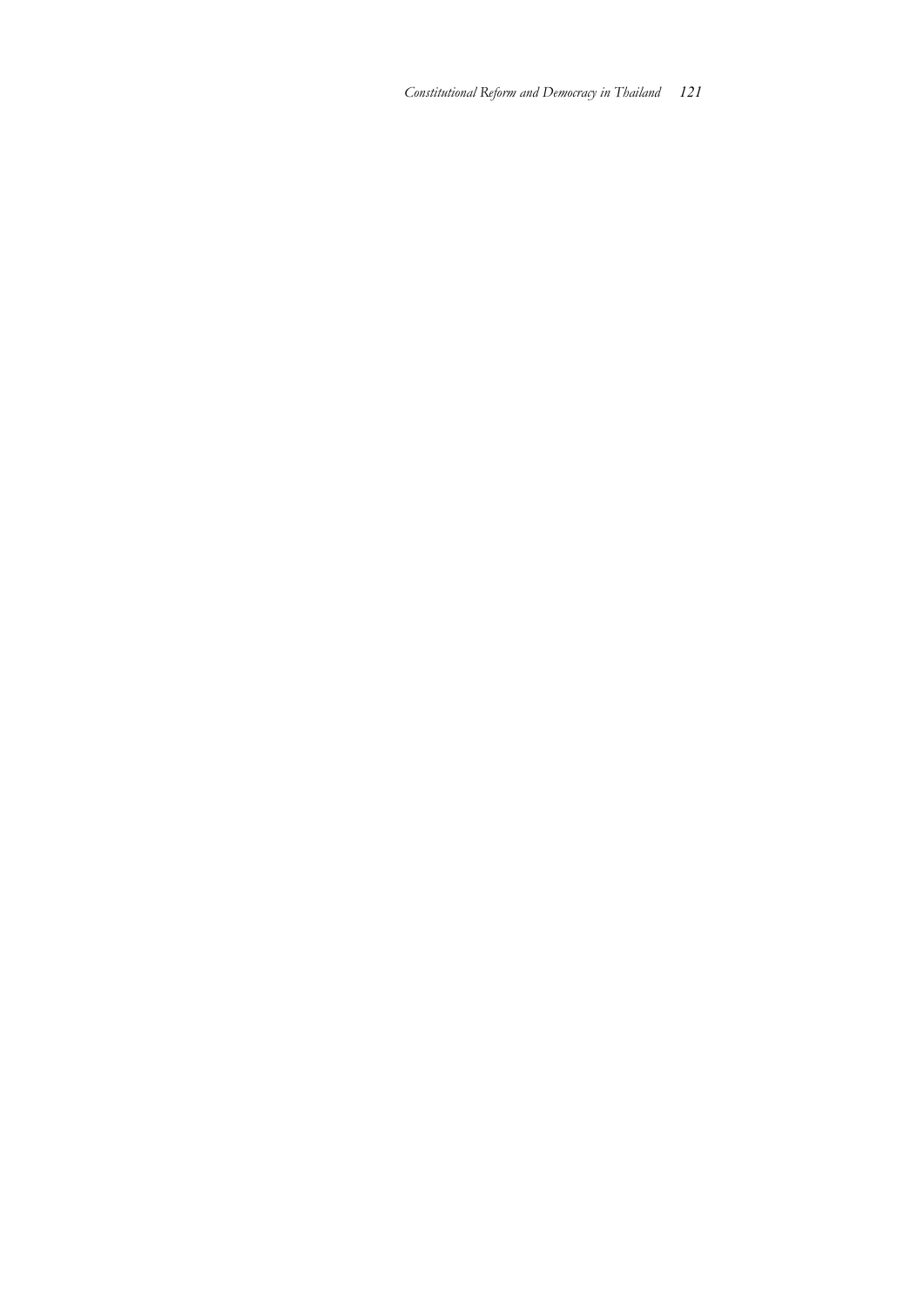## **Appendix B – Methodology of the Survey**

### **Margin of Error**

The Thai Constitution Study required a margin of error of 3% (at the 95% confidence level) for country-wide estimates. This required a sample size in the range 1200-1500. A sample size of 1500 was decided on.

### **Stratification**

For the purposes of this survey Thailand was stratified into 5 geographic strata. The optimal sample design for national estimates is to allocate the sample to each stratum in proportion to the population of the strata. This proportional design is shown below. This shows the sample size varying from 168 in South to 523 in North East.

| Region<br>number | Region name  | Population   | Proportional<br>sample for region |
|------------------|--------------|--------------|-----------------------------------|
|                  | <b>BKK</b>   | 10,161,694   | 248                               |
| $\overline{2}$   | Central      | 11, 165, 157 | 272                               |
| 3                | <b>North</b> | 11,879,369   | 289                               |
| 4                | South        | 6,903,919    | 168                               |
| 5                | North East   | 21,442,693   | 523                               |
|                  | Total        | 61,552,832   | 1500                              |

### **Selecting the sample of provinces**

Within each geographic stratum the optimum sample design is to select a sample of provinces with probability proportional to their size and then within each province to select a fixed number of respondents. This gives a self-weighting sample within each stratum (meaning that each dwelling is selected with the same probability) as well as providing the design with the lowest sample error.

The sample design issue was to determine the number of provinces to be selected per stratum. There is a cost-quality trade-off in this decision. The fewer the provinces that are selected the more clustered will the sample be across the stratum. This will mean that a small number of provinces will be used to represent the full stratum, leading to higher standard errors. On the other hand, if a large number of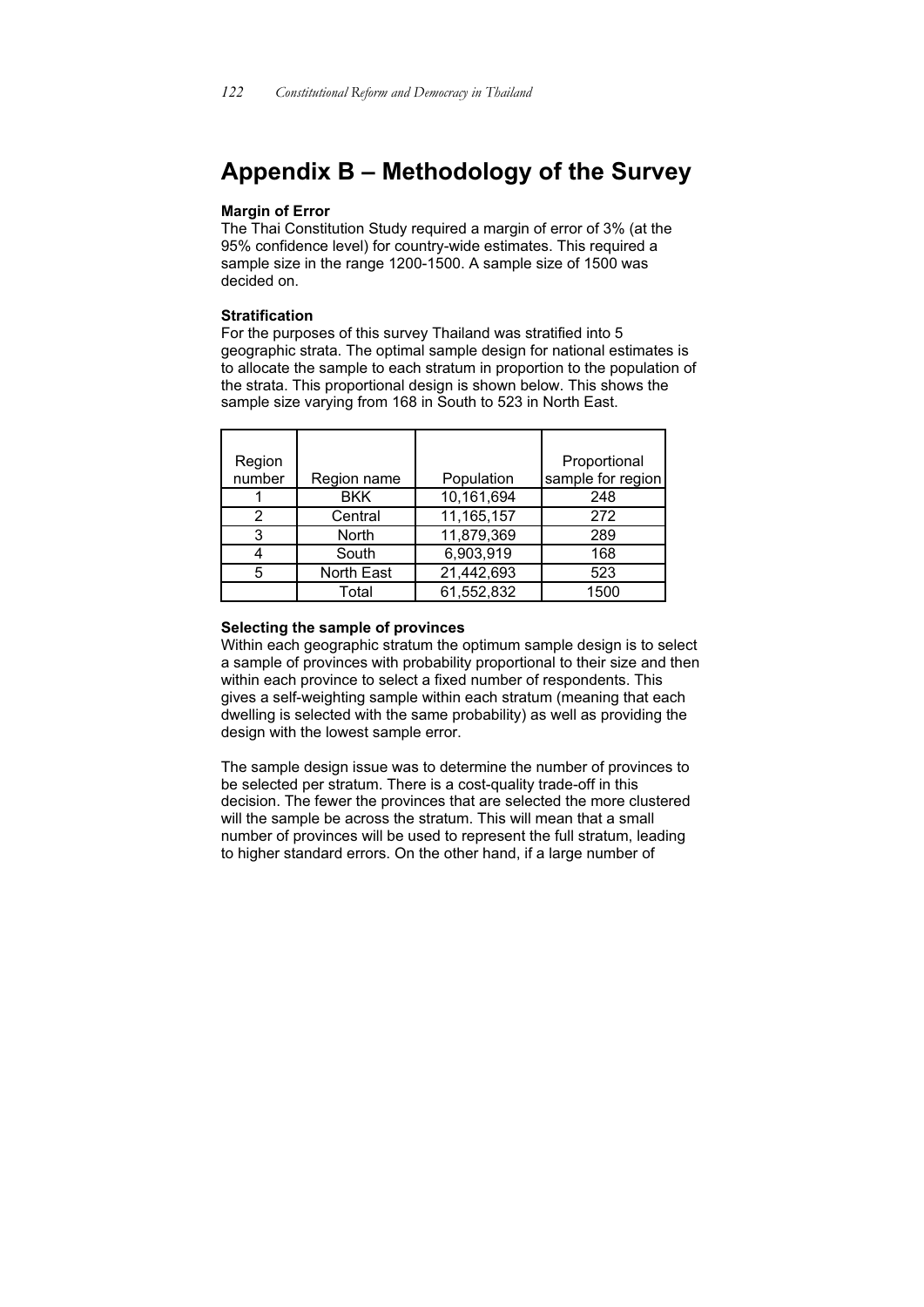provinces are selected then only a small number of dwellings will be selected per province which could significantly add to cost. The best design is a compromise between these two extremes.

#### **Sample of 6 provinces per stratum**

For this survey the design option chosen was to select 6 provinces per stratum and then to select an equal sample size within each provinces. This would mean, for example, that for Greater Bangkok with a sample size of 248, the number of provinces to be selected is 6 and the sample size per selected province is 248/6 = 41.3, rounded to 40. The full design for the 5 strata is shown in the following table.

|        |              |                       |              |           | Rounded      |
|--------|--------------|-----------------------|--------------|-----------|--------------|
|        |              |                       |              | Sample    | sample size  |
|        |              |                       | Proportional | size per  | per province |
| Region | Region       |                       | sample for   | province  | selection    |
| number | name         | Population            | region       | selection | (nearest 5)  |
|        | <b>BKK</b>   | 10,161,694            | 247.63       | 41.27     | 40           |
| 2      | Central      | 11, 165, 157          | 272.09       | 45.35     | 45           |
| 3      | <b>North</b> | 11,879,369            | 289.49       | 48.25     | 50           |
| 4      | South        | 6,903,919             | 168.24       | 28.04     | 30           |
| 5      |              | North East 21,442,693 | 522.54       | 87.09     | 85           |
|        |              | 61,552,832            | 1,500.00     |           | 1,500        |

### **Selecting the provinces**

Given the above design 6 provinces were selected with probability proportional to size (pps). The technique used was to order the provinces in order of their size and then to take a systematic sample pps sample. This required the calculation of a skip interval, calculated as the population size divided by 6. A random start between 1 and the skip interval was also randomly generated. Given the skip interval and the random start, selection numbers were then generated using the formula:

Selection number  $k =$  random start  $+(k-1)x$  skip interval, for  $k=1,2,...n$ 

The selection numbers were then applied to a list of provinces in the size order in which the population sizes were cumulated. A given province was selected if one of the selection numbers corresponded to one of the cumulative counts corresponding to that province. The result of this province selection is shown in table A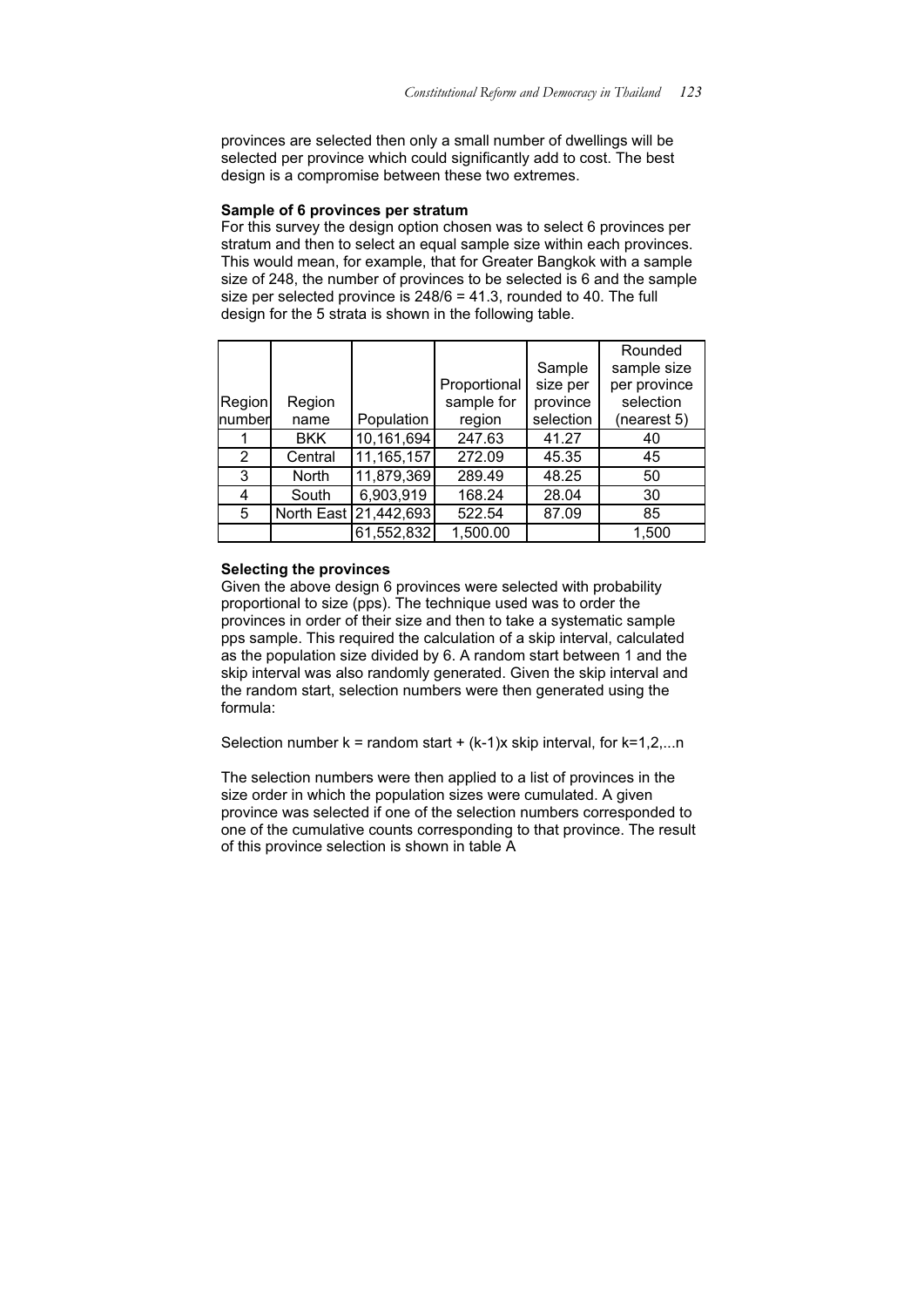Note that a province can be selected more than once in this process if their population size was larger than the skip interval. This happened in several cases as can be seen from the list below. In this case the number of dwellings to be selected from the multiply selected provinces is greater – as shown in the table below. (Note that three provinces in the South stratum (Narathiwat, Pattani, Yala) were removed from the possible selection list because for security issues.

| Region<br>number        | Stratum            | Province<br>Province selected<br>population |           | Number<br>of time<br>selected | Sample<br>size for<br>province |
|-------------------------|--------------------|---------------------------------------------|-----------|-------------------------------|--------------------------------|
| 1                       | Greater BKK        | Bangkok                                     | 5,710,883 | 3                             | 120                            |
| $\overline{1}$          | Greater BKK        | Pathum Thani                                | 929.250   | $\mathbf{1}$                  | 40                             |
| $\overline{1}$          | Greater BKK        | Nonthaburi                                  | 1,052,592 | $\mathbf{1}$                  | 40                             |
| 1                       | <b>Greater BKK</b> | Samut Sakhon                                | 478,146   | 1                             | 40                             |
| $\overline{\mathbf{c}}$ | Central            | Suphan Buri                                 | 844,498   | $\mathbf{1}$                  | 45                             |
| $\overline{2}$          | Central            | Ratchaburi                                  | 835,861   | 1                             | 45                             |
| $\frac{2}{2}$           | Central            | Lop Buri                                    | 753,801   | 1                             | 45                             |
|                         | Central            | Rayong                                      | 598,664   | $\mathbf{1}$                  | 45                             |
| $\overline{2}$          | Central            | Prachin Buri                                | 459,379   | 1                             | 45                             |
| $\overline{\mathbf{c}}$ | Central            | Sing Buri                                   | 215,551   | $\mathbf{1}$                  | 45                             |
| 3                       | North              | Chiang Rai                                  | 1,227,317 | $\mathbf{1}$                  | 50                             |
| 3                       | North              | Phayao                                      | 487,386   | 1                             | 50                             |
| 3                       | North              | Lamphun                                     | 405,125   | 1                             | 50                             |
| 3                       | North              | Phetchabun                                  | 996,231   | 1                             | 50                             |
| 3                       | North              | Kamphaeng Phet                              | 726,213   | 1                             | 50                             |
| 3                       | North              | Uthai Thani                                 | 327,586   | 1                             | 50                             |
| 4                       | South              | Nakhon Si<br>Thammarat                      | 1,513,163 | 2                             | 60                             |
| 4                       | South              | Surat Thani                                 | 983,486   | 1                             | 30                             |
| 4                       | South              | Phuket                                      | 327,006   | $\mathbf{1}$                  | 30                             |
| $\overline{4}$          | South              | Songkhla                                    | 1,335,768 | 1                             | 30                             |
| 4                       | South              | Trang                                       | 614,869   | $\mathbf{1}$                  | 30                             |
| 5                       | North East         | Khon Kaen                                   | 1,756,101 | $\mathbf{1}$                  | 85                             |
| 5                       | North East         | Sakon Nakhon                                | 1,116,034 | 1                             | 85                             |
| 5                       | North East         | Nong Khai                                   | 906,877   | $\overline{1}$                | 85                             |
| 5                       | North East         | Nakhon Ratchasima                           | 2,565,117 | 1                             | 85                             |
| 5                       | North East         | Buri Ram                                    | 1,541,650 | 1                             | 85                             |
| 5                       | North East         | Surin                                       | 1,375,560 | 1                             | 85                             |
|                         |                    |                                             |           | Total                         | 1,500                          |

### **Data Processing**

All data collected from the interviews was processed using SPSS weighted data: the population demographic information( i.e. age-gender distribution by region ) used in the tabulations is based on the figures shown in The 2000 Population and Housing Census report of the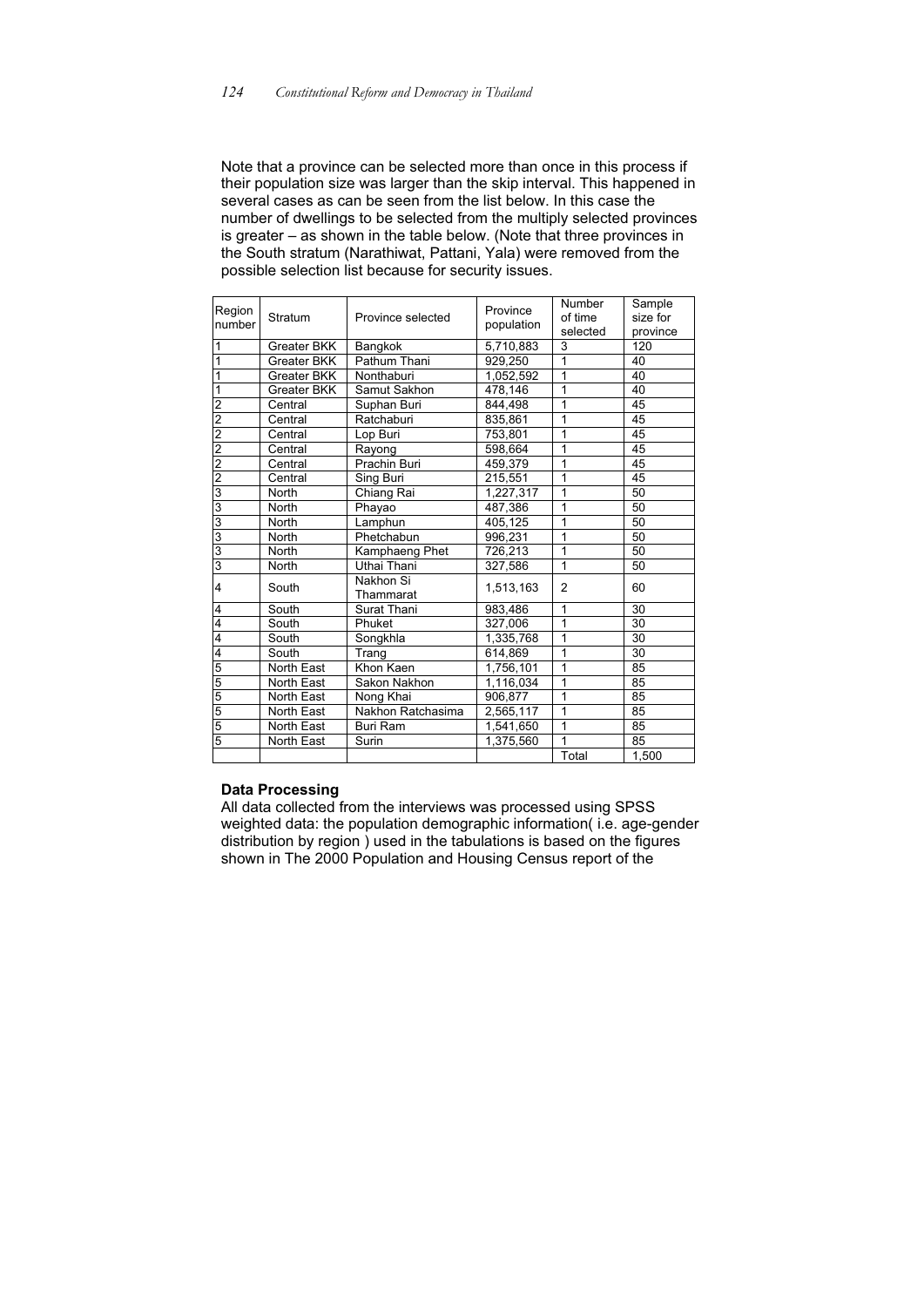National Statistical Office of Thailand (TNSO) (Remark: The Population and Housing Census of TNSO is conducted every 10 years.)